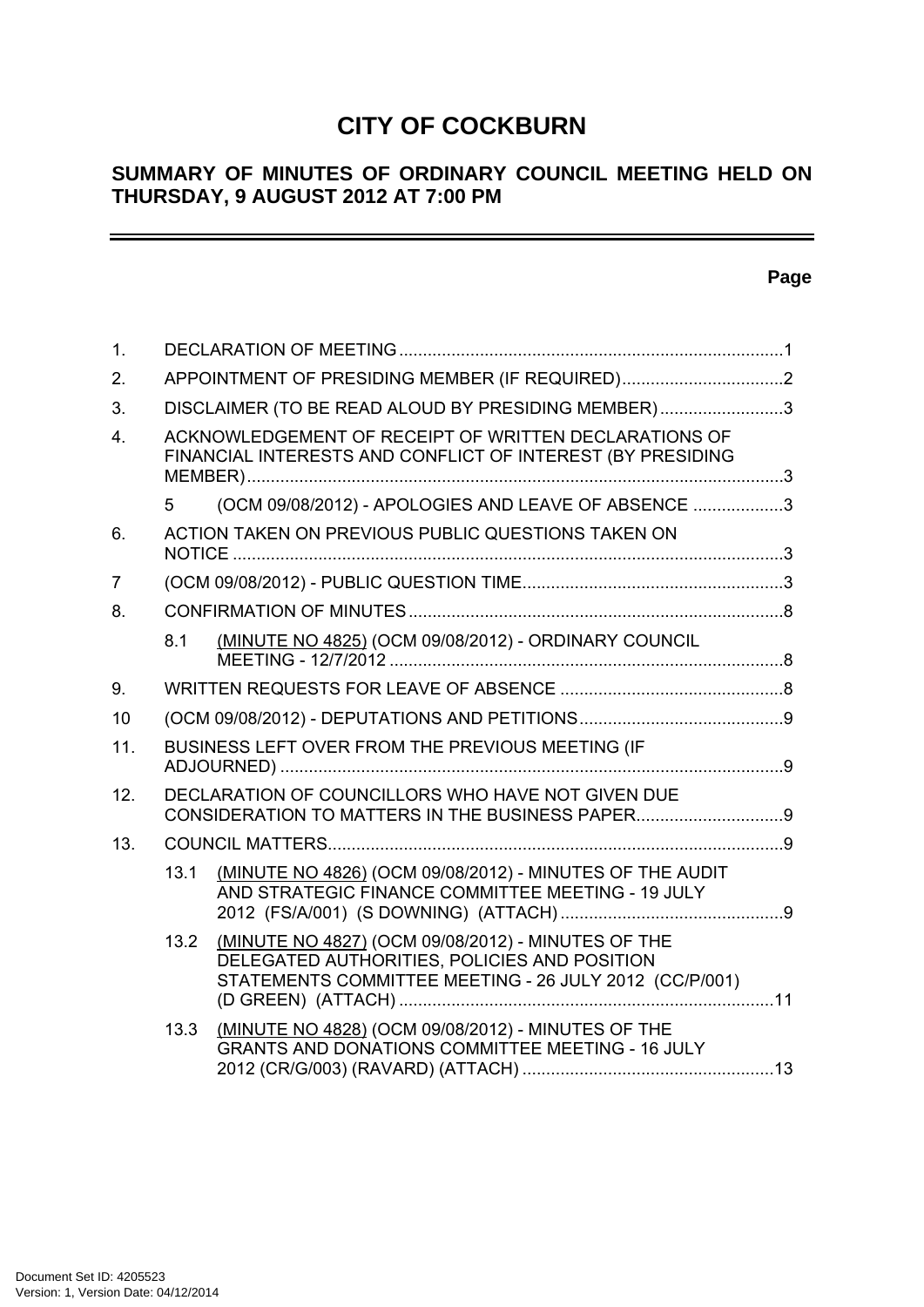| 14. |      |                                                                                                                                                                                                                                                                                                                                                                                     |  |
|-----|------|-------------------------------------------------------------------------------------------------------------------------------------------------------------------------------------------------------------------------------------------------------------------------------------------------------------------------------------------------------------------------------------|--|
|     | 14.1 | (MINUTE NO 4829) (OCM 09/08/2012) - CONSIDERATION OF<br>SUBMISSION RECEIVED FROM ADVERTISING OF DRAFT LEASE<br>AGREEMENT OF RESERVE 24308 (NAVAL BASE SHACKS) -<br>OWNER: STATE OF WESTERN AUSTRALIA - APPLICANT: CITY<br>OF COCKBURN (SM/L/002) (L GATT / A TROSIC) (ATTACH)15                                                                                                     |  |
|     | 14.2 | (MINUTE NO 4830) (OCM 09/08/2012) - PROPOSED STRUCTURE<br>PLAN - LOCATION: LOT 9001 GAEBLER ROAD AND LOT 35<br>BARFIELD ROAD, HAMMOND PARK - OWNER: MAINLAKE<br>HOLDINGS PTY LTD AND - APPLICANT: GREG ROWE AND                                                                                                                                                                     |  |
|     | 14.3 | (MINUTE NO 4831) (OCM 09/08/2012) - TELECOMMUNICATIONS<br>MONOPOLE TOWER AND EQUIPMENT CABIN - LOCATION: 90<br>(LOT 12) TRAINING PLACE, JANDAKOT - OWNER: WESTERN<br>AUSTRALIAN PLANNING COMMISSION - APPLICANT: PLANNING<br>SOLUTIONS PTY LTD (1514420) (T CAPPELLUCCI) (ATTACH)26                                                                                                 |  |
|     | 14.4 | (MINUTE NO 4832) (OCM 09/08/2012) - CLOSURE OF WESTERN<br>POWER PADMOUNT SITE LOCATION: RUTHERFORD<br>ENTRANCE, SUCCESS OWNER: GOLD ESTATES AUSTRALIA<br>(1903) LTD APPLICANT: ROBERTS DAY PTY LTD (451765) (L                                                                                                                                                                      |  |
|     | 14.5 | (MINUTE NO 4833) (OCM 09/08/2012) - CONSIDERATION TO<br>ADOPT SCHEME AMENDMENT NO. 90 - LOCATION: LOTS 1, 803<br>AND PORTION OF LOT 802 YANGEBUP ROAD; LOTS 7, 99, 146<br>AND 147 HAMMOND ROAD; PORTION OF LOCAL ROAD<br>RESERVE AND; LOT 4308 BEELIAR DRIVE, COCKBURN<br>CENTRAL - OWNER: ALESSANDRINE/CITY OF COCKBURN -<br>APPLICANT: BURGESS DESIGN GROUP (93090) (T GREENHILL) |  |
| 15. |      | FINANCE AND CORPORATE SERVICES DIVISION ISSUES45                                                                                                                                                                                                                                                                                                                                    |  |
|     | 15.1 | (MINUTE NO 4834) (OCM 09/08/2012) - LIST OF CREDITORS PAID<br>- JUNE 2012 (FS/L/001) (N MAURICIO) (ATTACH) 45                                                                                                                                                                                                                                                                       |  |
|     | 15.2 | (MINUTE NO 4835) (OCM 09/08/2012) - STATEMENT OF<br>FINANCIAL ACTIVITY AND ASSOCIATED REPORTS - JUNE 2012                                                                                                                                                                                                                                                                           |  |
|     | 15.3 | (MINUTE NO 4836) (OCM 09/08/2012) - RE-ADOPTION OF 2011/12<br>MUNICIPAL BUDGET - OUTCOME OF STATE ADMINISTRATIVE<br>TRIBUNAL CONSENT ORDER (M/B/006; IM/B/007) (S DOWNING)                                                                                                                                                                                                          |  |
| 16. |      |                                                                                                                                                                                                                                                                                                                                                                                     |  |
|     | 16.1 | (MINUTE NO 4837) (OCM 09/08/2012) - CITY OF COCKBURN<br>TRAILS MASTER PLAN (8153) (C BEATON) (ATTACH)58                                                                                                                                                                                                                                                                             |  |
|     | 16.2 | (MINUTE NO 4838) (OCM 09/08/2012) - MANNING PARK<br>BRAVERY GARDEN DETAILED DESIGN (CR/L/001 / 2207525) (A                                                                                                                                                                                                                                                                          |  |
|     | 16.3 | (MINUTE NO 4839) (OCM 09/08/2012) - FUNCTIONAL ROAD<br>HIERARCHY REVIEW (ES/R/001 / 4316) (J MCDONALD & J                                                                                                                                                                                                                                                                           |  |
|     |      |                                                                                                                                                                                                                                                                                                                                                                                     |  |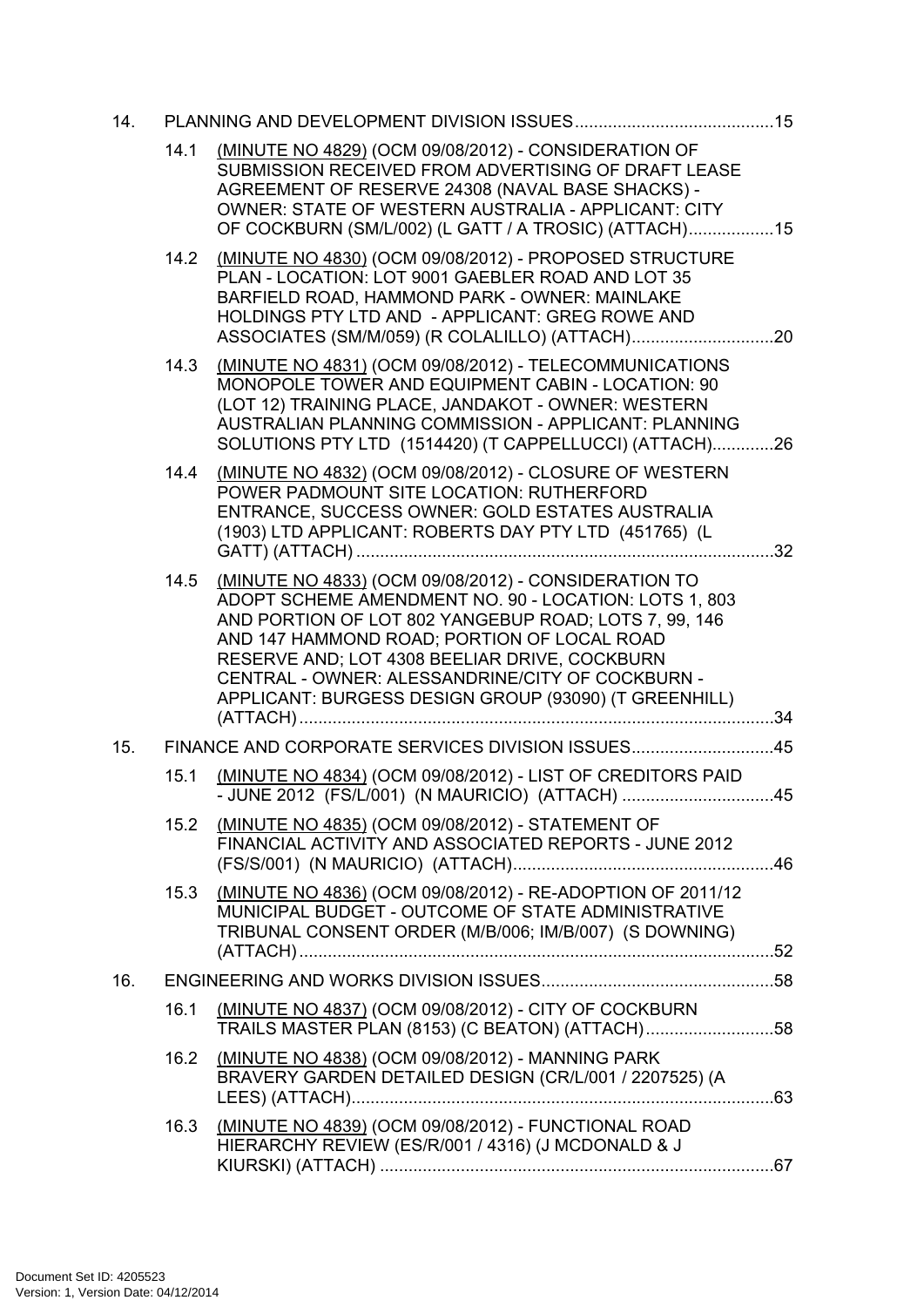| 17 <sub>1</sub> |                                                |                                                                                                                                                                  |  |
|-----------------|------------------------------------------------|------------------------------------------------------------------------------------------------------------------------------------------------------------------|--|
|                 | 17.1                                           | (MINUTE NO 4840) (OCM 09/08/2012) - COCKBURN INTEGRATED<br>HEALTH AND COMMUNITY FACILITY (CR/M/111) (R AVARD)                                                    |  |
| 18.             |                                                |                                                                                                                                                                  |  |
| 19.             |                                                | MOTIONS OF WHICH PREVIOUS NOTICE HAS BEEN GIVEN 77                                                                                                               |  |
|                 | 19.1                                           | (MINUTE NO 4841) (OCM 09/08/2012) - NOTICE OF MOTION -<br>PETITION - CLOSURE OF COCKBURN POLICE STATION                                                          |  |
|                 | 19.2                                           | (MINUTE NO 4842) (OCM 09/08/2012) - NOTICE OF MOTION -<br>TUART TREE ON BP AUSTRALIA PTY LTD HIGH PRESSURE OIL<br>PIPELINE CORRIDOR (2210878) (D ARNDT) (ATTACH) |  |
| 20              |                                                | NOTICES OF MOTION GIVEN AT THE MEETING FOR CONSIDERATION                                                                                                         |  |
| 21.             | NEW BUSINESS OF AN URGENT NATURE INTRODUCED BY |                                                                                                                                                                  |  |
| 22.             |                                                | (OCM 09/08/2012) - MATTERS TO BE NOTED FOR INVESTIGATION,                                                                                                        |  |
| 23.             |                                                |                                                                                                                                                                  |  |
| 24              |                                                | (MINUTE NO 4843) (OCM 09/08/2012) - RESOLUTION OF COMPLIANCE 88                                                                                                  |  |
| 25              |                                                |                                                                                                                                                                  |  |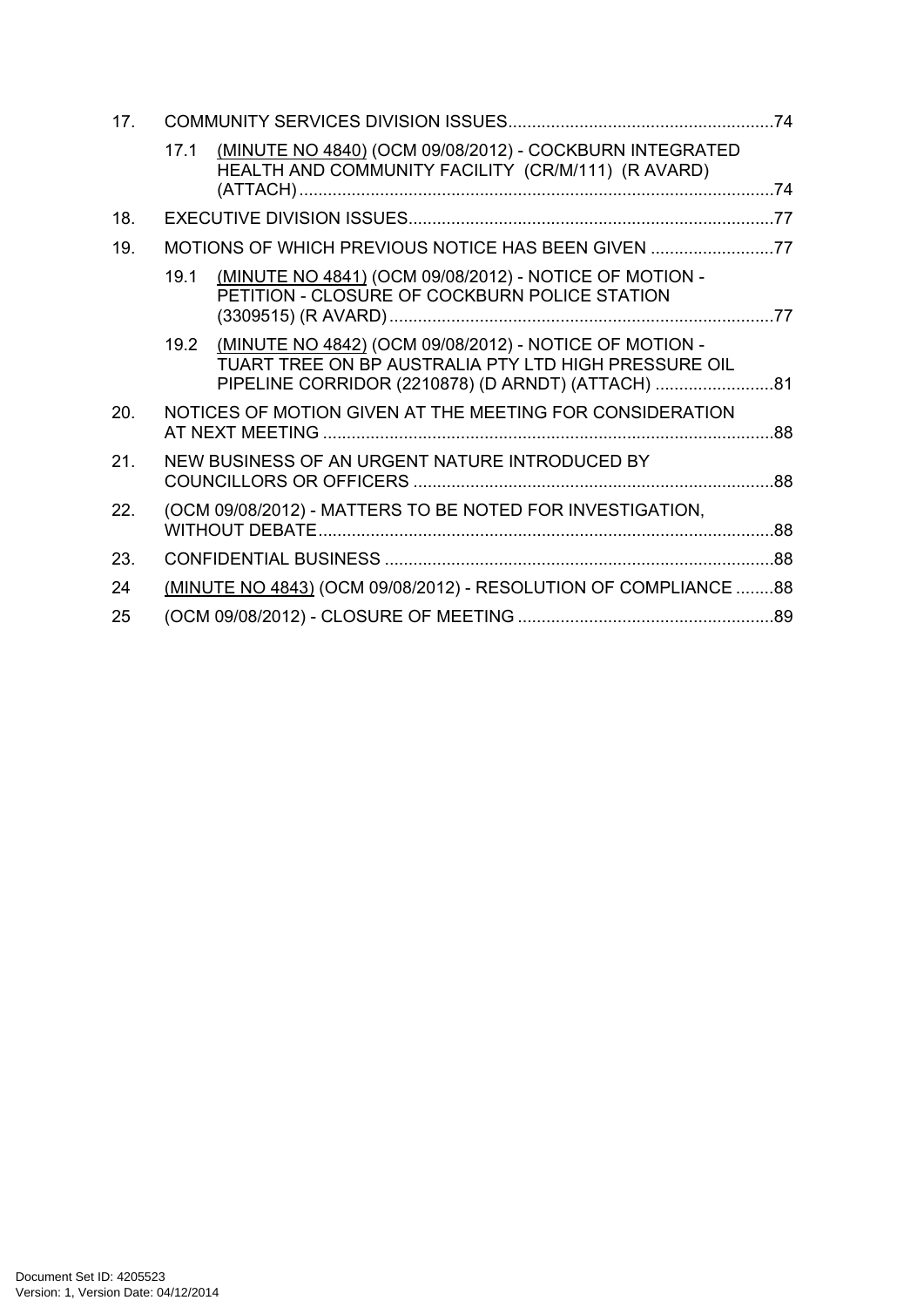Document Set ID: 4205523<br>Version: 1, Version Date: 04/12/2014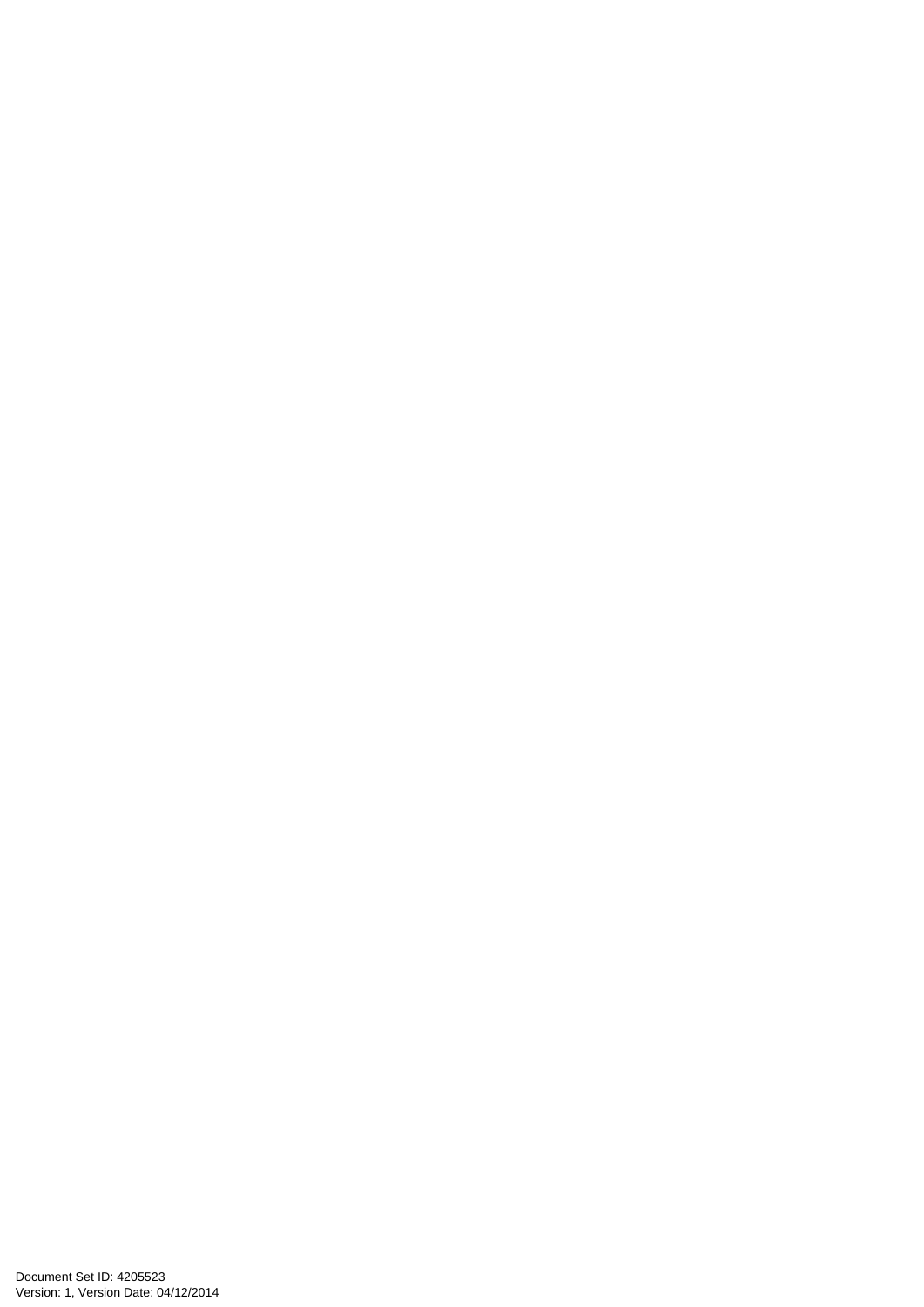# **CITY OF COCKBURN**

## **MINUTES OF ORDINARY COUNCIL MEETING HELD ON THURSDAY, 9 AUGUST 2012 AT 7:00 PM**

#### **PRESENT:**

#### **ELECTED MEMBERS**

| Mr L Howlett       | Mayor (Presiding Member) |
|--------------------|--------------------------|
| Mr Y Mubarakai     | Councillor               |
| Mr S Portelli      | Councillor               |
| Ms L Smith         | Councillor               |
| Mrs C Reeve-Fowkes | Councillor               |
| Mr T Romano        | Councillor               |
| Mrs V Oliver       | Councillor               |
| Mr B Houwen        | Councillor               |

#### **IN ATTENDANCE**

| Mr S. Cain      |                          | <b>Chief Executive Officer</b>                                       |
|-----------------|--------------------------|----------------------------------------------------------------------|
| Mr D. Green     | $\sim$                   | Director, Administration & Community Services                        |
| Mr S. Downing   | $\sim$                   | Director, Finance & Corporate Services                               |
| Mr M. Littleton | $\sim$                   | Director, Engineering & Works                                        |
| Mr D. Arndt     | $\overline{\phantom{0}}$ | Director, Planning & Development                                     |
| Ms L. Boyanich  | $\sim$ $-$               | Media Liaison Officer                                                |
| Mrs L. Jakovich | $\sim$ $-$               | PA to Directors Engineering & Works and Planning<br>and Development. |

## **1. DECLARATION OF MEETING**

The Presiding Member declared the August 2012 Ordinary Meeting of Council opened at 7.01 p.m. and in so doing welcomed everyone.

'I acknowledge the Noongar people who are the Traditional Custodians of the Land on which we are meeting tonight.'

'I pay respect to the Elders both past and present of the Noongar Nation and extend that respect to other Indigenous Australians who may be present'.

Before moving to the Agenda proper I take this opportunity to make the following announcements: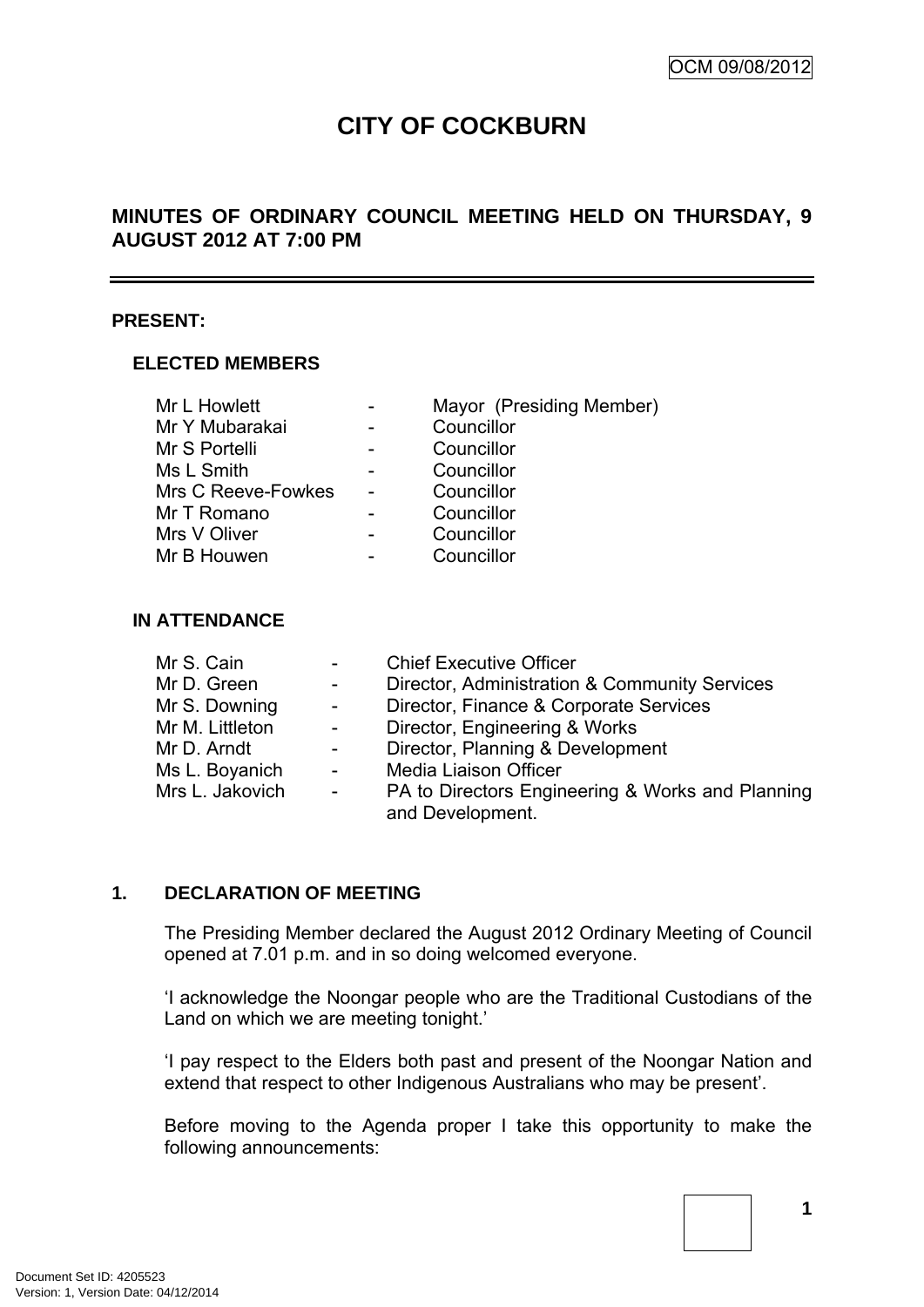#### WA Sustainable Cities Awards

On Tuesday 31 July 2012 the City of Cockburn was named *Western Australia's most Sustainable City* for 2012.

The City was honoured to have received the Keep Australia Beautiful award which recognises the City's active role in the community and its significant contributions towards sustainability.

The City also won two category awards and was highly commended in another two categories. I extend the City's congratulations to the community and business organisations who have partnered with the City to make Cockburn the most Sustainable City in Western Australia.

The City's staff and extensive volunteer base create the drive and enthusiasm to get things done in a practical and inclusive way.

#### The City also won awards for:

Young Legends Category: Sustainable Cockburn Youth Initiatives and Environmental Education.

Environmental Innovation and Protection Category: Flora and Fauna Protection Program

#### The City was highly commended on:

Heritage and Culture Category: Sustainable Cockburn Connecting to Country

Community Action and Partnership Category: Community Engagement Program.

#### Vale Mrs Annie Baker

Mrs Baker has passed away at the age of 107 years. The City extends its sincere condolences to the Baker family on the passing of an esteemed member of our community and until recent years a stalwart of the Pioneer's Luncheons.

#### **2. APPOINTMENT OF PRESIDING MEMBER (If required)**

Nil.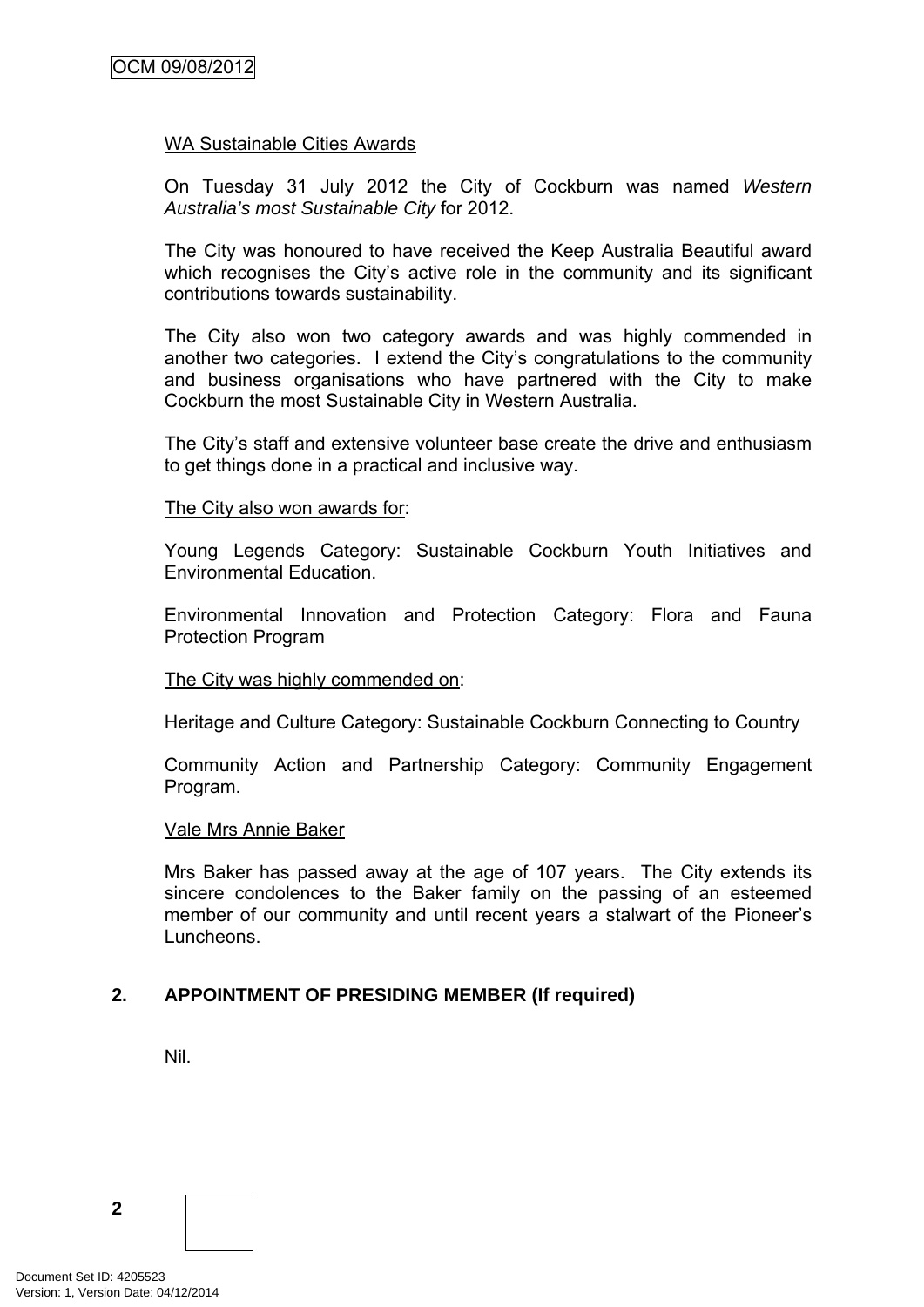#### **3. DISCLAIMER (To be read aloud by Presiding Member)**

Members of the public, who attend Council Meetings, should not act immediately on anything they hear at the Meetings, without first seeking clarification of Council's position. Persons are advised to wait for written advice from the Council prior to taking action on any matter that they may have before Council.

#### **4. ACKNOWLEDGEMENT OF RECEIPT OF WRITTEN DECLARATIONS OF FINANCIAL INTERESTS AND CONFLICT OF INTEREST (by Presiding Member)**

Nil

## **5 (OCM 09/08/2012) - APOLOGIES AND LEAVE OF ABSENCE**

| Deputy Mayor Kevin Allen | $\overline{\phantom{0}}$ | Leave of Absence |
|--------------------------|--------------------------|------------------|
| Clr Steve Pratt          | -                        | Apology          |

#### **6. ACTION TAKEN ON PREVIOUS PUBLIC QUESTIONS TAKEN ON NOTICE**

Nil

#### **7 (OCM 09/08/2012) - PUBLIC QUESTION TIME**

*Items on Council Agenda*

#### **Seamus Doherty – Hilton**

*Agenda Item Item 19.2 – Notice of Motion – Tuart Tree on BP Australia Pty Ltd High Pressure Oil Pipeline Corridor* 

- *Q1. Will the Great Tuart Tree in Healy Road be put on the City of Cockburn's Town Planning Heritage list tonight? If not, why not, and when will it be listed?*
- A1. There is currently a notice of motion (Item 19.2) under consideration at tonight's meeting of Council, which proposes the City proceeds with the inclusion of the Tuart tree on the City's Local Government Inventory.
- *Q2. We request that Item 19.2 be brought forward on tonight's agenda so that it can be dealt with tonight?*
- A2 As previously indicated it is proposed that the issue be dealt with at tonight's meeting of Council.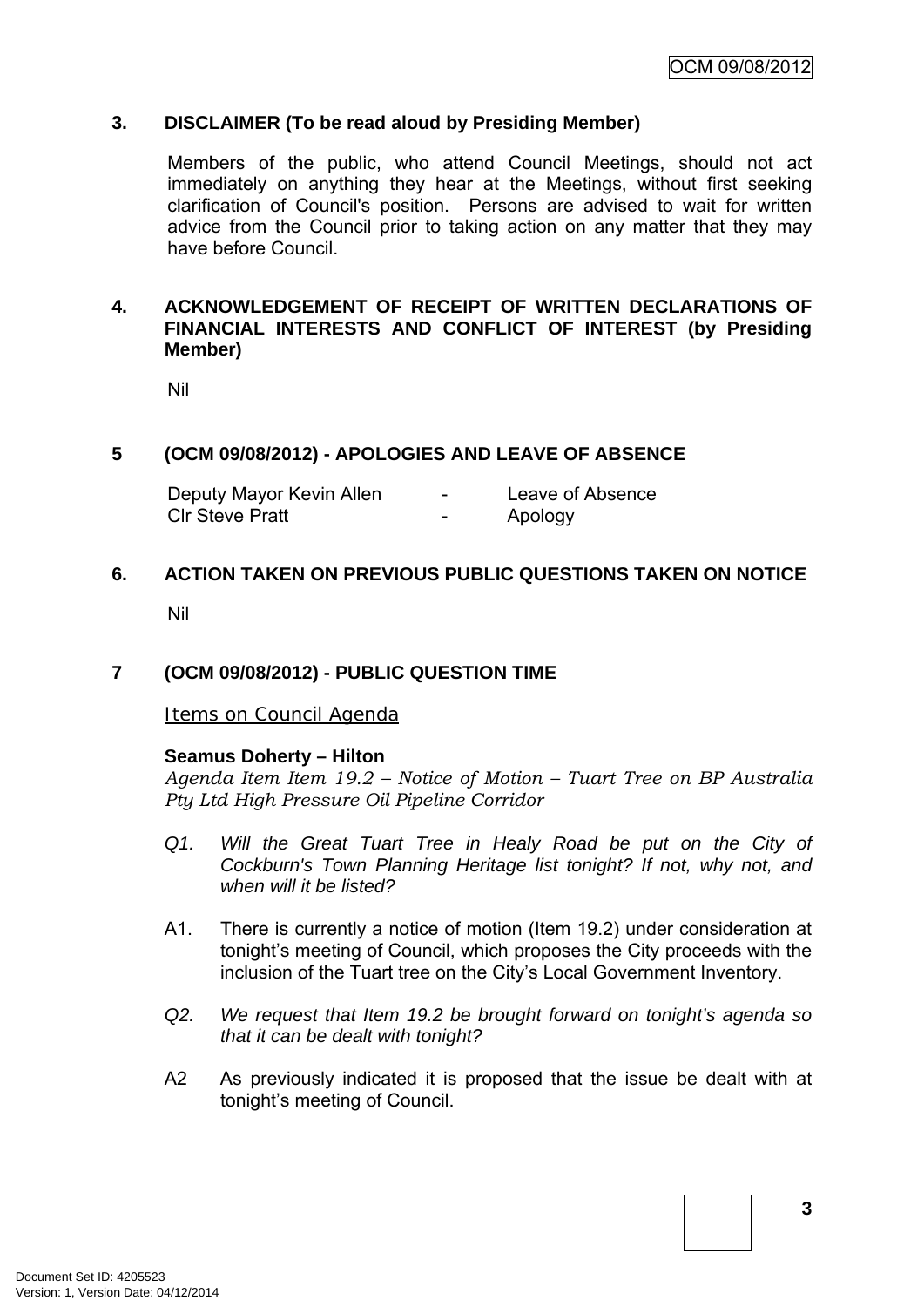## **Amanda Joy – Hamilton Hill**

*Agenda Item Item 19.2 – Notice of Motion – Tuart Tree on BP Australia Pty Ltd High Pressure Oil Pipeline Corridor* 

- *Q1. I would like to know what size tree protection zone the builder/designer of the grouped single bedroom dwellings abutting the pipeline and Tuart is being told they must adhere to.*
- A1. The landowner/developer is not currently restricted in what he can do on his site. He has; however, stated his desire to preserve the Tuart tree. He is currently looking to reconfigure his development to move the foundations away from the Tuart tree. The City of Cockburn will seek feedback from an independent arboriculturalist to provide advice on any revised development application in respect to the tree
- *Q2. Is it the 15m Australian standard being adhered to or are they expecting it to be the structural root zone of 4.11metres?*
- A2. The City has engaged an arboriculturalist to provide advice and it is the City's desire is to see the tree preserved. The City is currently working with the developer to achieve that outcome.
- *Q3. Have the previously approved plans been rescinded or is that also being left to the goodwill of all parties?*
- A3. The City does not have the statutory power to rescind a planning approval once it has been granted. The City is however currently working with the landowner/developer who is currently considering changes to the layout of the proposed residential development, in order to minimise the impact of the development on the Tuart tree.
- *Q4. Will the other shade tree (see Cockburn Town Planning Scheme (town planning definition of shade tree) on the lot at 178 Healy Road be required to be retained as per the Landscaping Policy for Single Bedroom Grouped Dwellings?*
- A4. Clause (7) 4 of the City's Policy APD56 Single Bedroom Dwellings states "*the City expects every consideration to be given on the part of an applicant to the retention of existing mature trees on land to be developed for such purposes*." There are only three existing trees situated on 178 Healy Road of which only one was considered to be substantial. The location of the trees were taken into consideration by the applicant when designing the proposed development; however, given their respective locations their retention was not able to be accommodated in the final design approved by the City.

**4**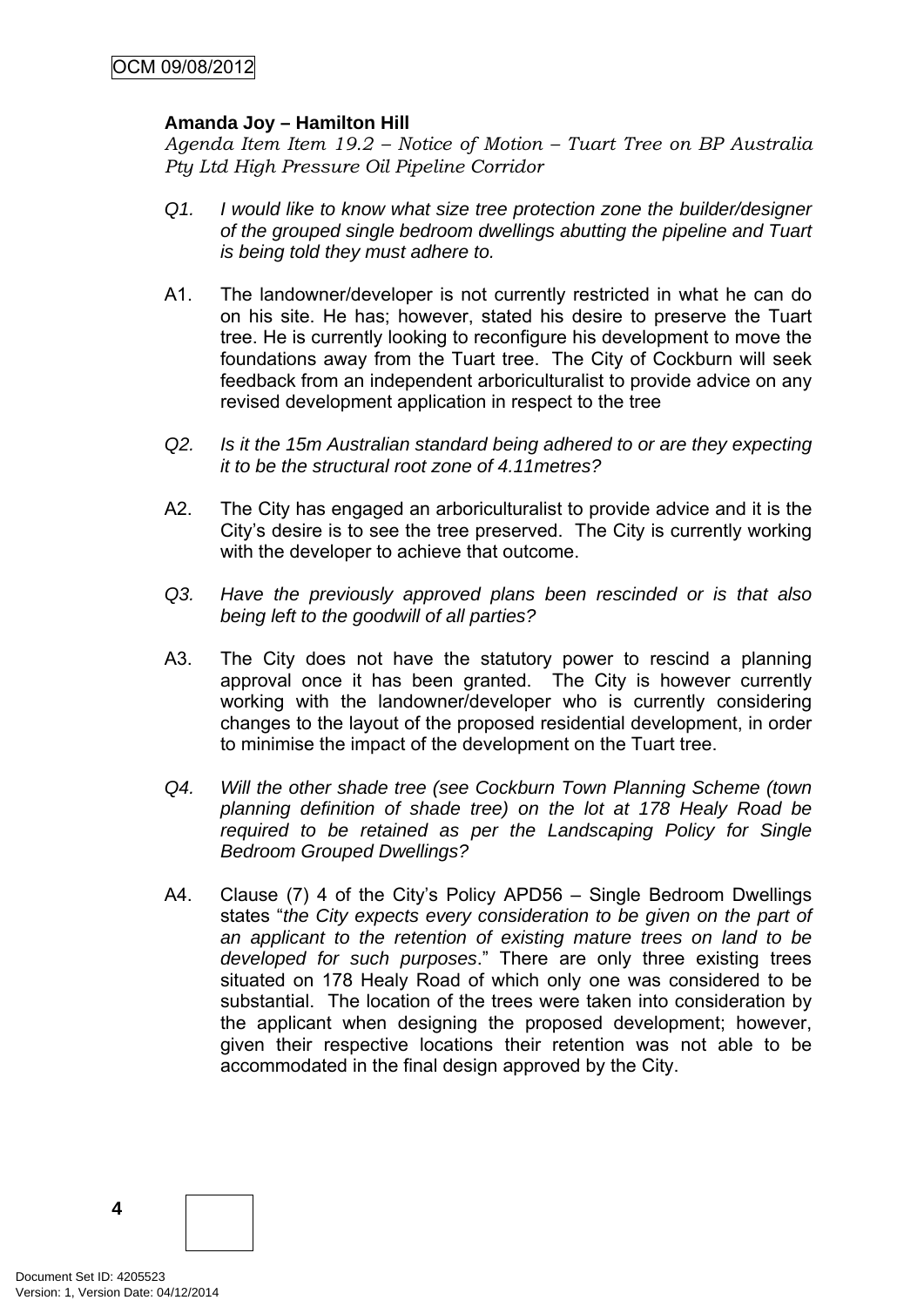## **Dougal McColl – Hamilton Hill**

*Agenda Item Item 19.2 – Notice of Motion – Tuart Tree on BP Australia Pty Ltd High Pressure Oil Pipeline Corridor* 

- *Q1. Given the flaws in the initial development application, which have been communicated to us by Council officers themselves, why was this development approved and will it be given greater scrutiny in the future.*
- A1. The development was approved as the proposal fully complied with all statutory requirements, including all relevant City policies.
- *Q2. Parts of the root structure of the Healey Rd Tuart are likely to be on land owned by the developer. The survival of the tree in a damaged*  form resulting from the actions of the developer is now dependent on *this root structure remaining healthy. How is council planning to limit further damage by the developer through any actions that might affect the root structure under the developer's land?*
- A2. Under the provisions of the Dividing Fences Act the owner of 178 Healy Road has the legal right to remove any branches or roots from adjoining trees which extend over or beneath their property. As the Tuart tree is not identified on the City's Local Government Inventory and there are no statutory provisions giving protection to the tree the City has no current legal recourse seeking the protection of the tree.

The City is currently working with the landowner/developer who is considering changes to the layout of the proposed residential development, in order to minimise the impact of his development on the Tuart tree.

There is also currently a notice of motion (Item 19.2) under consideration at tonight's meeting of Council, which proposes the City proceeds with the inclusion of the Tuart tree on the City's Local Government Inventory.

- *Q3. The Healey Rd Tuart is on BP owned land. They have expressed a preference for its retention and rehabilitation via a number of methods proposed by the community. How is the Council planning to ensure that the owner, developer and builder implement these methods on the owners land, thereby not further damaging a neighbour's tree?*
- A3. The subject Tuart tree is currently located on land owned by BP Refinery (Kwinana) Pty Ltd. BP has advised the City in writing that it is their intention to retain the Tuart tree if possible. BP has also advised that they are proposing to engage an arborculturalist to map the tree's root system to understand the roots proximity to their pipeline. This exercise should also assist in determining the likely impact of the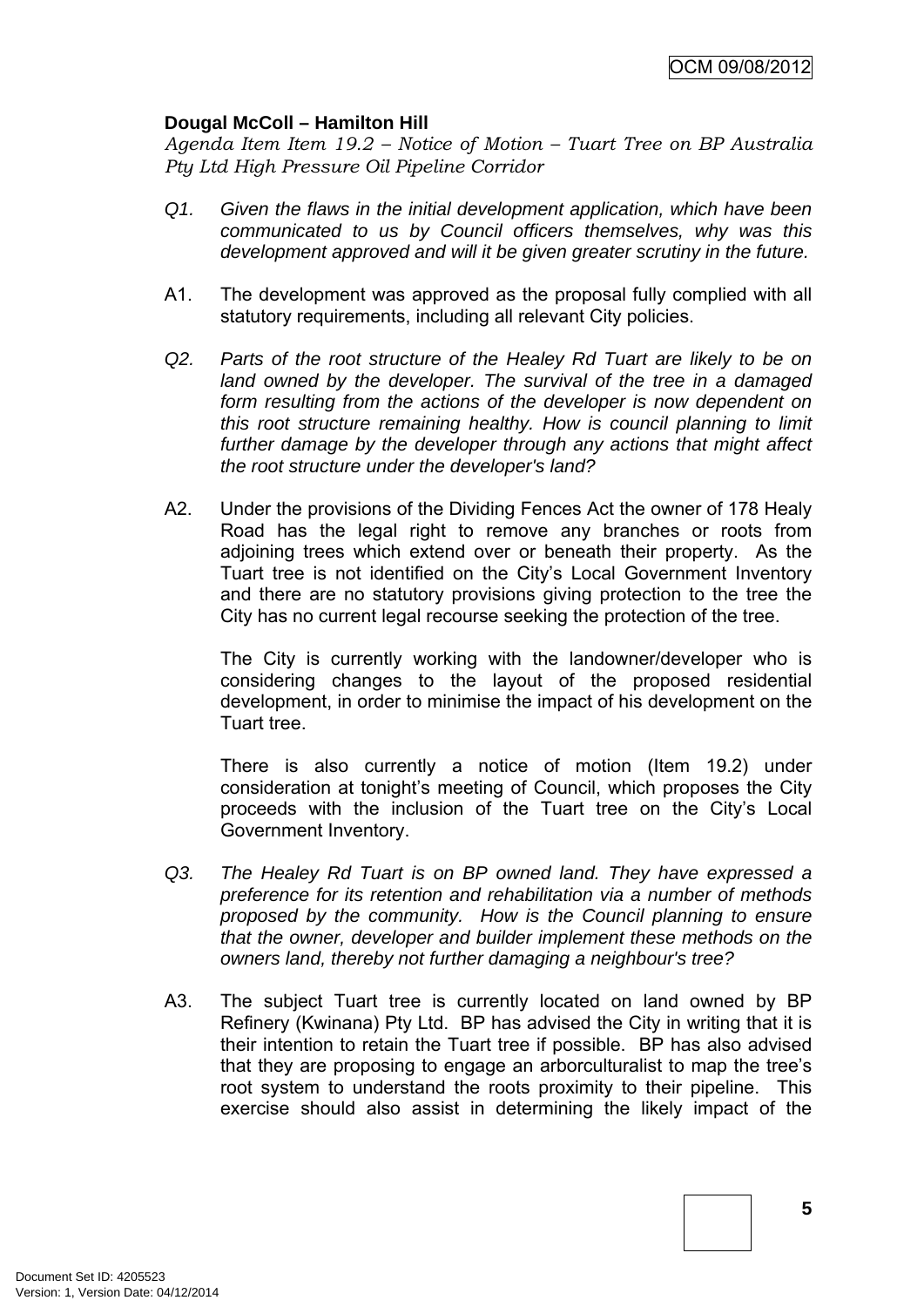proposed development at 178 Healy Road and any proposed redesign of that development on the tree.

- *Q4. Given the urgency of this matter, when will the council act to protect the tree?*
- A4. As previously indicated the Council will be considering a notice of motion later at tonight's meeting of Council which proposes the City proceeds with the inclusion of the Tuart tree on the City's Local Government Inventory.

The City is also finalising a Scheme Amendment, whereby prior to any removal, destruction and/or interference with any tree included on the Significant Tree List within the Local Government Inventory the approval of Council is required. This Scheme Amendment is currently awaiting approval from the Western Australian Planning Commission and the Minister for Planning.

## *Items not on Council Agenda*

#### **Ray Woodcock – Spearwood**

- *Q1. Will the Council organise a public forum for policing within the City of Cockburn with the Minister for Police.*
- A1. Council can organise that.

## **Michael Griffin – South Lake**

*Q1. The Mayor and Council Members were elected by the people and Mr Cain you were interviewed and selected and that means you was employed by the ratepayers, so tell me why you don't do what the ratepayers ask. You seem to go ahead and do what you want and when you want to do it.* 

*All these jobs such as roads, which are the favourite topic of all within the shire, no matter where you go everyone is talking about them. Wherever you go, driving around the schools, the shops, the roads need repairing, everyone is getting frustrated, and you don't seem to care. Everything is getting behind. Northlake road is a nose to tail every day, you cannot get on and off it and, the sports stadium at Cockburn central, everything gets put off; it's all in the too hard basket.* 

A1. Under the Local Government Act, the Chief Executive Officer of local government is employed by the Council not by the Ratepayers. Council only employs one individual and that is the CEO and under the Act the CEO is responsible for employing all other staff.

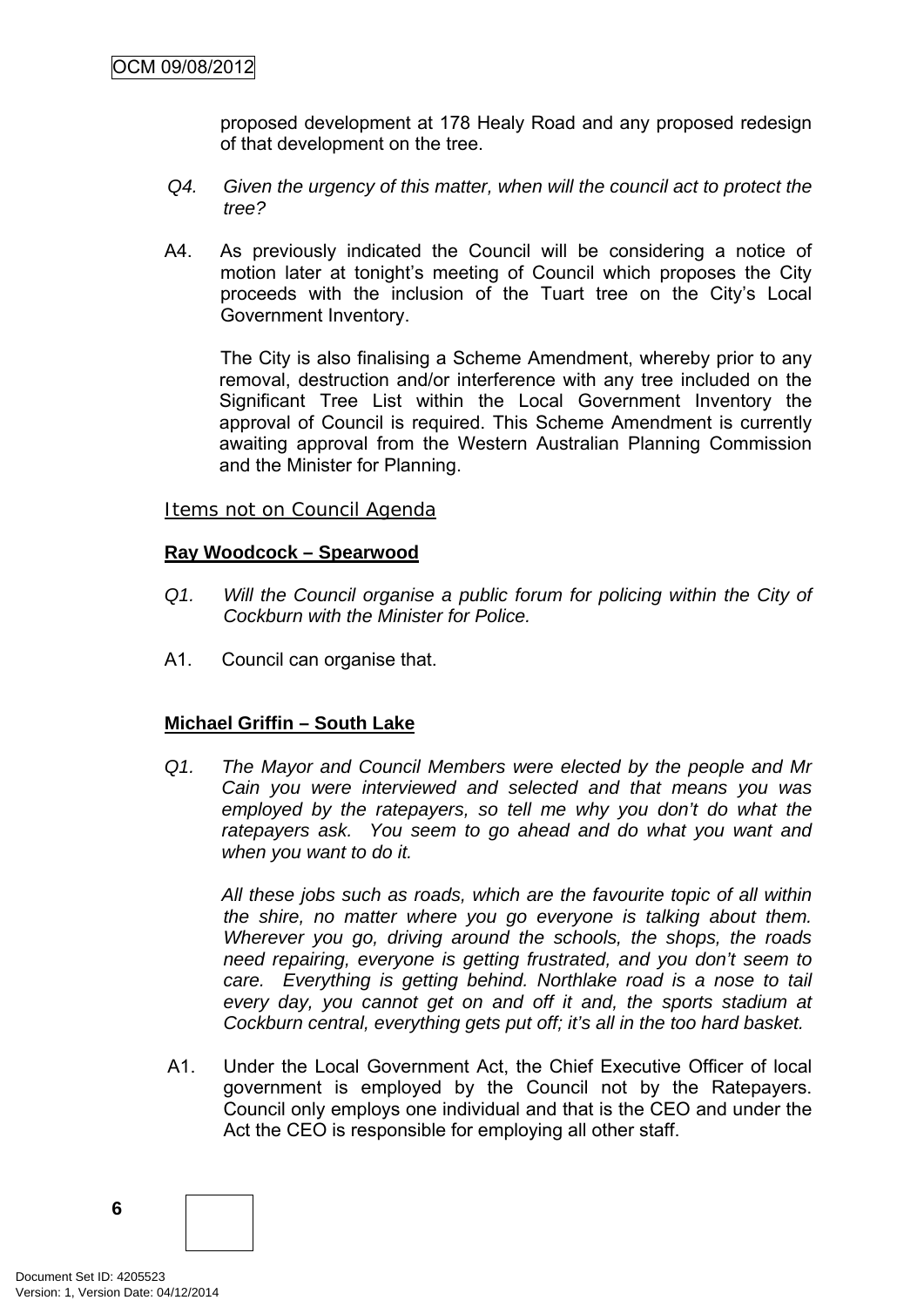Whilst Council are directly responsible back to the ratepayers and residents, and are tested by palisade plebiscite every four years, the employment contract is what's governed the employment of the CEO. The CEO is there to facilitate the delivering of Council's Strategic Policy, so this Council has through its plan for the district developed part of that, a key theme built around transport. One of those key outcomes was our road development plan. Now if you would like to go to the City's website, we are currently advertising the current Strategic Plan, you would have received some information about that in the mail. There are copies downstairs but I am happy to arrange a copy for you.

The City has spent over the past five years probably close to \$50M on major road works and if you go across the district you will see all of those are in accordance with the road network plan, the road strategy that has been adopted by this Council. To that end we have major improvements still under way and you will see them along Beeliar Drive, along Hammond Road, Fawcett Road; so you can see you rates at work development a road network.

Having said that, there is some strategic road in the district which needs to be built that is not the responsibility of Council. The most significant of that is additional crossing over the freeway at Northlake Road, which is a second bridge that will run parallel to Beeliar Drive and Armadale Road. So the City has been engaged for some time with the state government about the development of that and has recently received an indicative design for the provision of that road. I say indicative because it is not yet fully completed and not costed.

This is what the City does in terms of lobbying. The efforts of what our Councillors do in lobbying the State Government and what our staff does in delivering the City's Policy has led to a far more reliable and robust road network. It won't stop congestion that will never be possible, there will be more people coming to live here each day, but it is in response to it.

#### **Anonymous**

- *Q1. What is the length of time that Council would require for Public Consultation?*
- A2. There is no set statutory consultation period. In these sorts of matters the consultation period would be established depending on what the item that was being consulted on. In respect to putting out consultation with regard to inviting comments on potential inclusions for the Local Government Inventory, we would probably allow for a period up to one to two months just to ensure we have a wide spread of contact with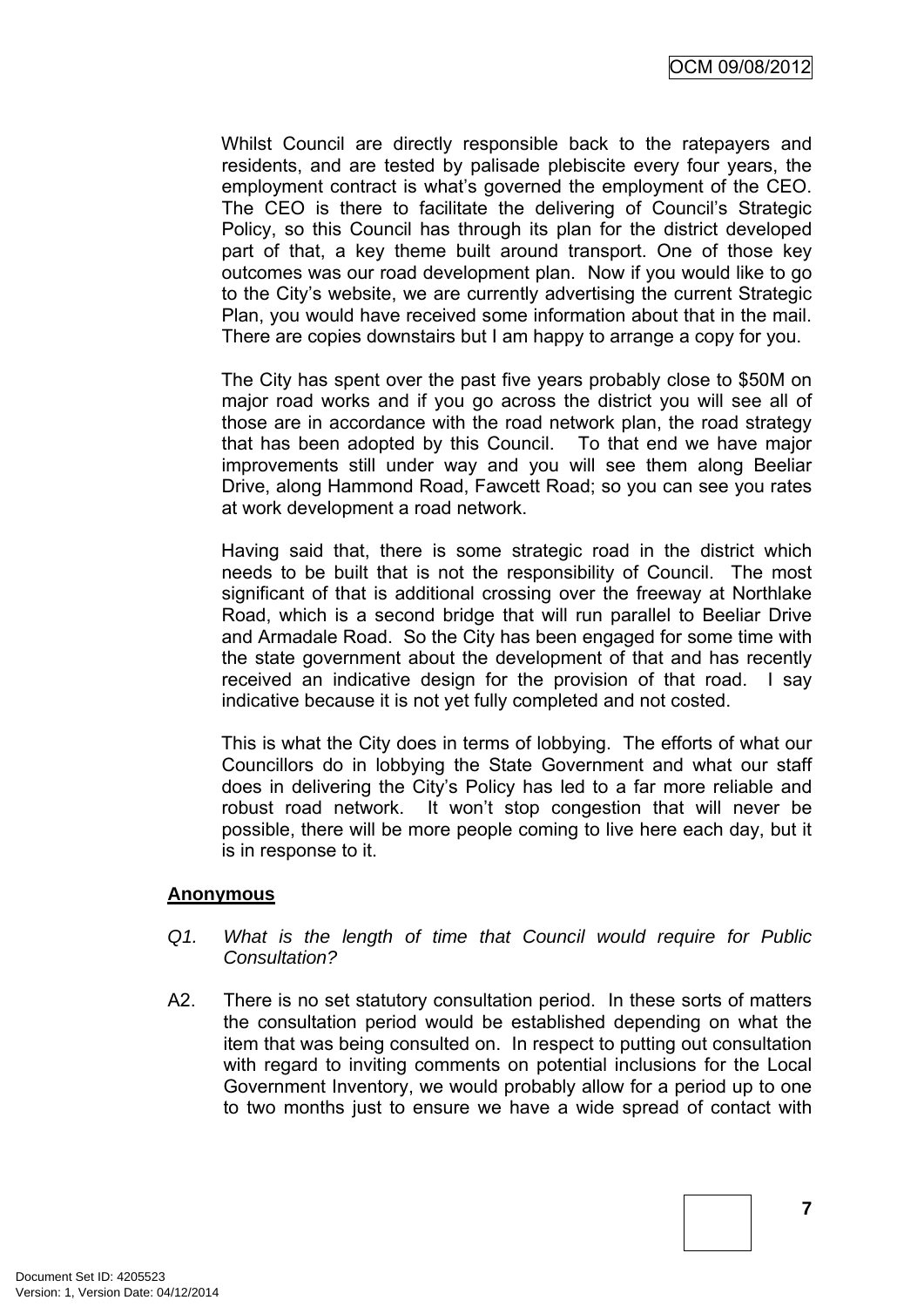members of the community and giving them adequate opportunity to allow them to respond to the Council.

#### **Ray Woodcock – Spearwood**

- *Q1. Is the Council aware that unearthed demolition material was bought in from outside the City and dumped at the old Watson site and then removed from there to outside the Council?*
- A1. No we are not aware of this. Could you provide the information to one of the Directors after the meeting?
- *Q2. Is there a Heritage list within the City of Cockburn and if there is such a list what is on that list, what is the outcome of the building before its put on that list.*
- A2. Council actually maintains a list in the Local Government Inventory. Copies of the Local Government Inventory are available at the library and also available on Council's website. There is a set criteria for assessing buildings or places to be put on the Local Government Inventory which is provided by the Heritage Council of Western Australia. There is no issue in terms of time limit of how old the building needs to be to be included on the Local Government Inventory. It is based on a series of set criteria.

#### **8. CONFIRMATION OF MINUTES**

## **8.1 (MINUTE NO 4825) (OCM 09/08/2012) - ORDINARY COUNCIL MEETING - 12/7/2012**

#### **RECOMMENDATION**

That Council confirm the Minutes of the Ordinary Council Meeting of 12 July 2012, as a true and accurate record.

#### **COUNCIL DECISION**

MOVED Clr T Romano SECONDED Clr C Reeve-Fowkes that the recommendation be adopted.

**CARRIED 8/0**

## **9. WRITTEN REQUESTS FOR LEAVE OF ABSENCE**

Nil

Document Set ID: 4205523<br>Version: 1, Version Date: 04/12/2014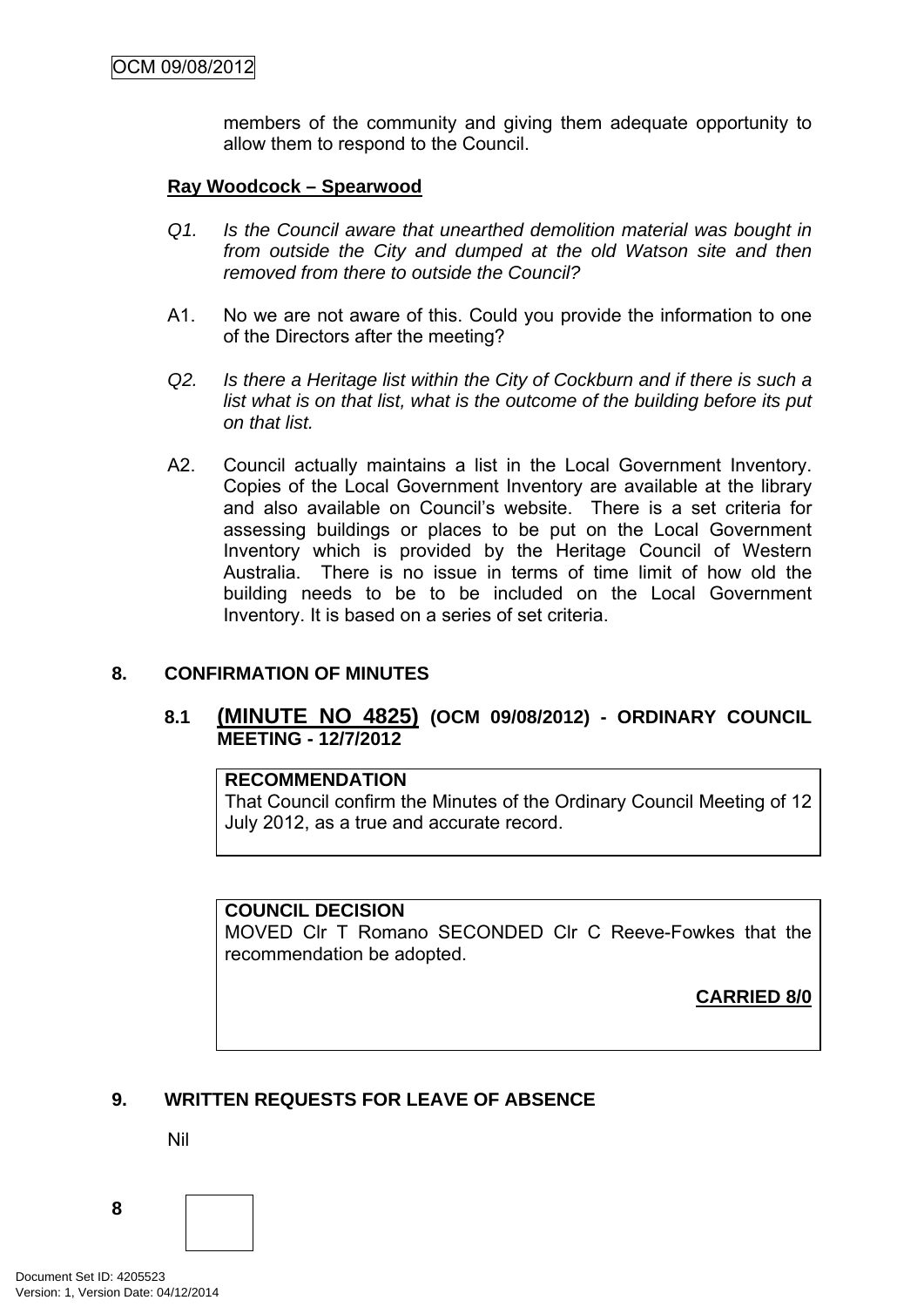## **10 (OCM 09/08/2012) - DEPUTATIONS AND PETITIONS**

Mayor Logan Howlett tabled a petition from the Concerned Citizens for Good Government Inc. of 3 Mell Road Spearwood in relation to the closure of Cockburn Police Station.

### **11. BUSINESS LEFT OVER FROM THE PREVIOUS MEETING (If adjourned)**

Nil

## **12. DECLARATION OF COUNCILLORS WHO HAVE NOT GIVEN DUE CONSIDERATION TO MATTERS IN THE BUSINESS PAPER**

Nil

#### **13. COUNCIL MATTERS**

## **13.1 (MINUTE NO 4826) (OCM 09/08/2012) - MINUTES OF THE AUDIT AND STRATEGIC FINANCE COMMITTEE MEETING - 19 JULY 2012 (FS/A/001) (S DOWNING) (ATTACH)**

## **RECOMMENDATION**

That Council receive the Minutes of the Audit and Strategic Finance Committee Meeting held on 19 July 2012, and adopt the recommendations contained therein.

#### **COUNCIL DECISION**

MOVED Clr C Reeve-Fowkes SECONDED Clr V Oliver that the recommendation be adopted.

**CARRIED 8/0**

#### **Background**

A meeting of the Audit and Strategic Finance Committee was conducted on 19 July 2012.

### **Submission**

N/A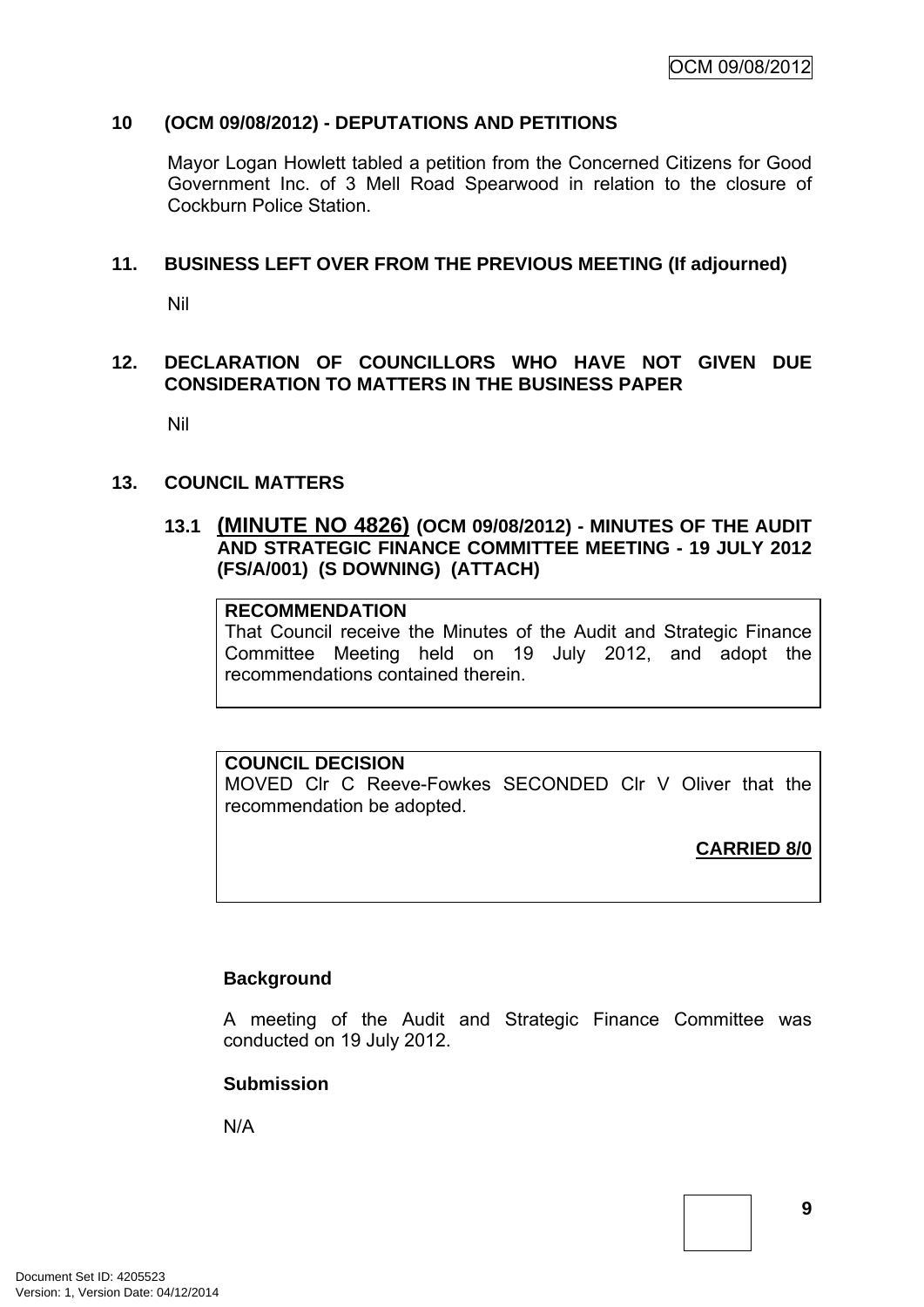## **Report**

The Audit and Strategic Finance Committee received and considered the following items:

1. Interim External Audit:

The Interim External Audit Report for the period ending 30 June 2012 was presented to Committee, which covered a review of the Accounting and Internal Control Procedures in operation, as well as testing of transactions of various issues and Management's response to these issues.

2. Annual Performance Review of Monetary and Non-Monetary Investments:

In accordance with Council Policy SFCS1, a report on the performance of the City's monetary investments was presented to Committee for information.

3. Internal Audit Projects for 2012/13:

Internal Audit Projects for the financial year 2012/13 were endorsed by the Committee.

#### **Strategic Plan/Policy Implications**

#### **Governance Excellence**

To provide effective monitoring and regulatory services that administer relevant legislation and local laws in a fair and impartial way.

#### **Budget/Financial Implications**

As contained in the Minutes.

#### **Legal Implications**

As contained in the Minutes.

#### **Community Consultation**

N/A

#### **Attachment(s)**

Minutes of the Audit and Strategic Finance Committee – 19 July 2012.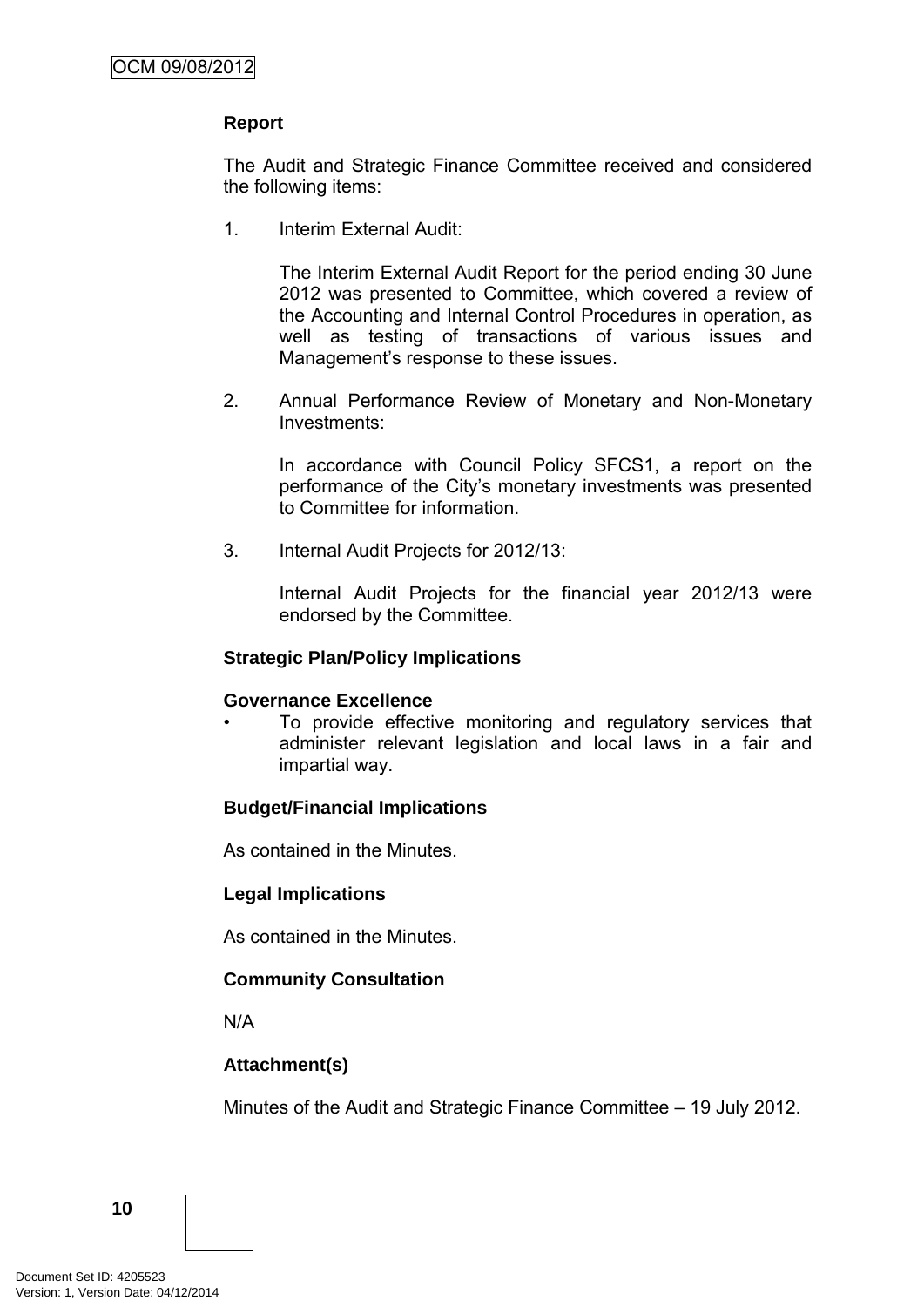## **Advice to Proponent(s)/Submissioners**

N/A

**Implications of Section 3.18(3) Local Government Act, 1995**

Nil.

**13.2 (MINUTE NO 4827) (OCM 09/08/2012) - MINUTES OF THE DELEGATED AUTHORITIES, POLICIES AND POSITION STATEMENTS COMMITTEE MEETING - 26 JULY 2012 (CC/P/001) (D GREEN) (ATTACH)** 

## **RECOMMENDATION**

That Council receive the Minutes of the Delegated Authorities, Policies and Position Statements Committee Meeting held on 26 July 2012, as attached to the Agenda and adopts the recommendations contained therein.

## **COUNCIL DECISION**

MOVED Clr C Reeve-Fowkes SECONDED Clr S Portelli that that the recommendation be adopted.

## **CARRIED BY ABSOLUTE MAJORITY OF COUNCIL 8/0**

#### **Background**

The Delegated Authorities, Policies and Position Statements Committee conducted a meeting on 26 July 2012. The Minutes of the meeting are required to be presented to Council and its recommendations considered by Council.

#### **Submission**

The Minutes of the Committee meeting are attached to the Agenda. Items dealt with at the Committee meeting form the basis of the **Minutes**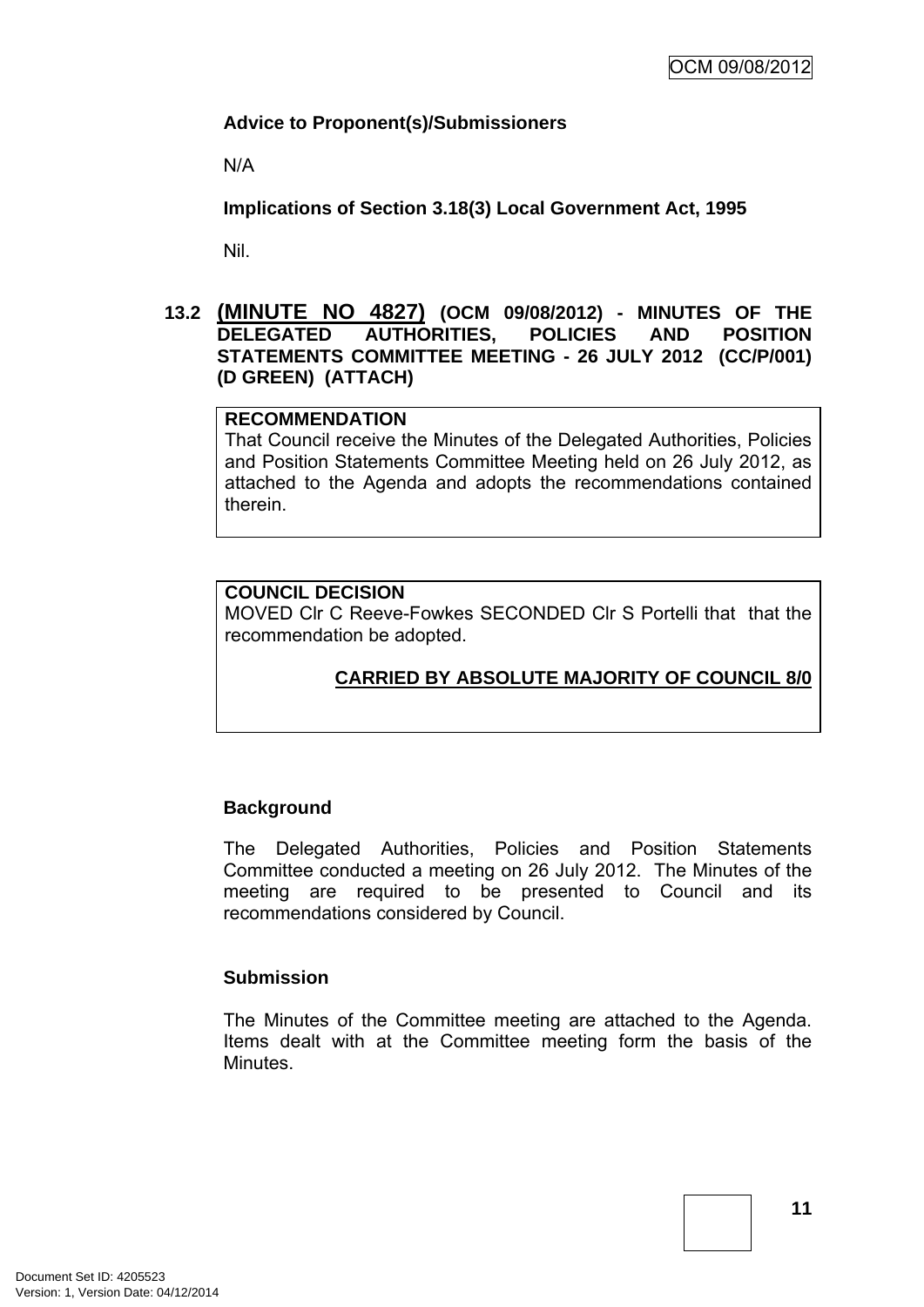#### **Report**

The Committee recommendations are now presented for consideration by Council and if accepted, are endorsed as the decisions of Council. Any Elected Member may withdraw any item from the Committee meeting for discussion and propose an alternative recommendation for Council's consideration. Any such items will be dealt with separately, as provided for in Council's Standing Orders.

The primary focus of this meeting was to review the Policies and Position Statements of the Community Services Division, in accordance with Council's decision.

#### **Strategic Plan/Policy Implications**

#### **Governance Excellence**

• To conduct Council business in open public forums and to manage Council affairs by employing publicly accountable practices.

#### **Budget/Financial Implications**

As contained in the Minutes.

#### **Legal Implications**

N/A

#### **Community Consultation**

As contained in the Minutes.

#### **Attachment(s)**

Minutes and attachments of the Delegated Authorities, Policies and Position Statements Committee Meeting – 26 July 2012.

#### **Advice to Proponent(s)/Submissioners**

N/A

#### **Implications of Section 3.18(3) Local Government Act, 1995**

Nil.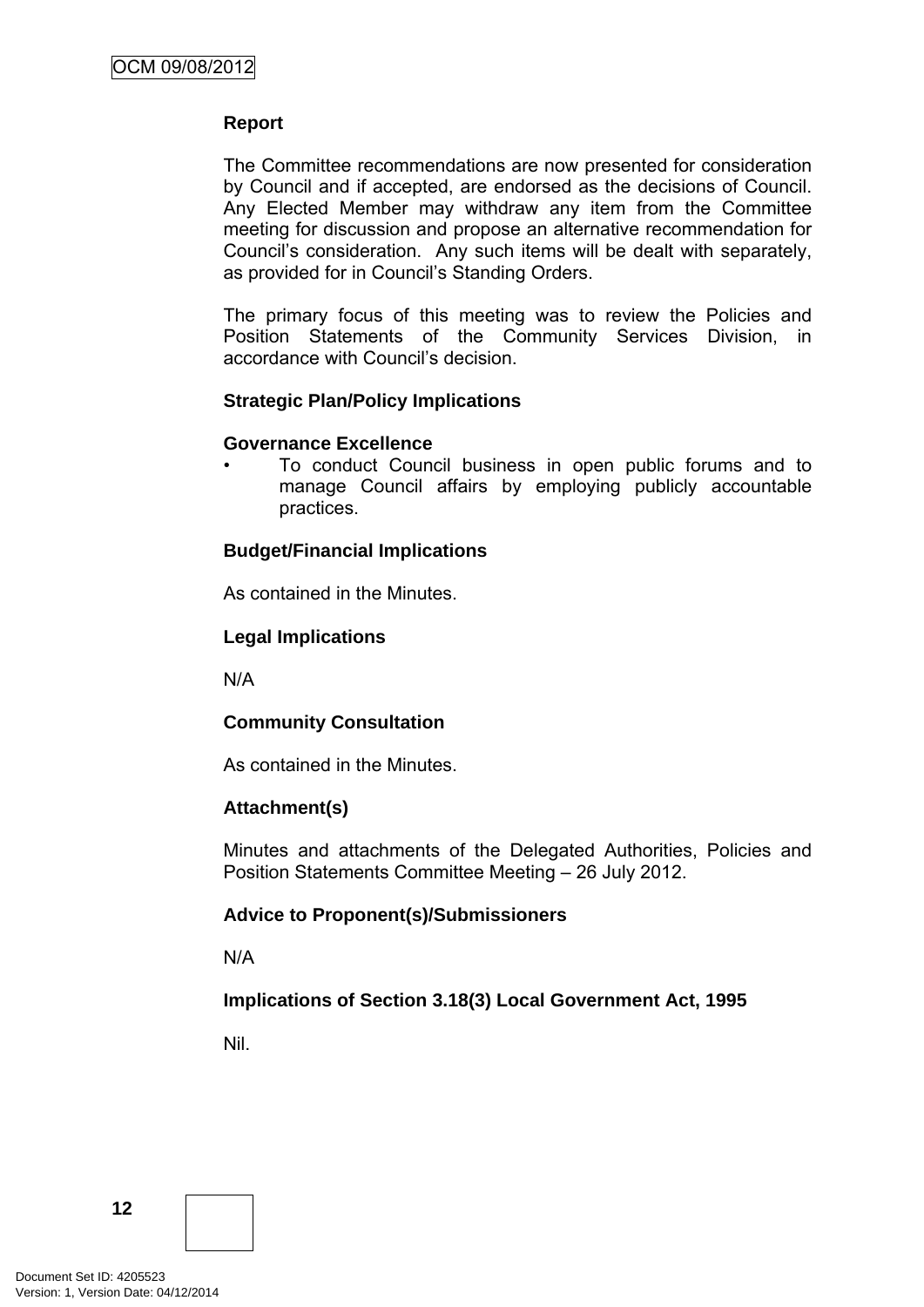## **13.3 (MINUTE NO 4828) (OCM 09/08/2012) - MINUTES OF THE GRANTS AND DONATIONS COMMITTEE MEETING - 16 JULY 2012 (CR/G/003) (RAVARD) (ATTACH)**

#### **RECOMMENDATION**

That Council receive the minutes of the Grants and Donations Committee meeting held on 16 July 2012, and adopt the recommendations contained therein.

#### **COUNCIL DECISION**

MOVED Clr C Reeve-Fowkes SECONDED Clr V Oliver that that the recommendation be adopted.

**CARRIED 8/0**

#### **Background**

The Council of the City of Cockburn established the Grants and Donations Committee to recommend on the level and the nature of grants and donations provided to external organisations and individuals. The Committee is also empowered to recommend to Council on donations and sponsorships to specific groups and individuals.

#### **Submission**

To receive the minutes of the Grants and Donations Committee and adopt the recommendations of the committee.

#### **Report**

Council approved a budget for grants and donations for 2012/13 of \$1,010,000. The Grants and Donations Committee is empowered to recommend to Council how these funds should be distributed.

#### **Strategic Plan/Policy Implications**

#### **Governance Excellence**

• To conduct Council business in open public forums and to manage Council affairs by employing publicly accountable practices.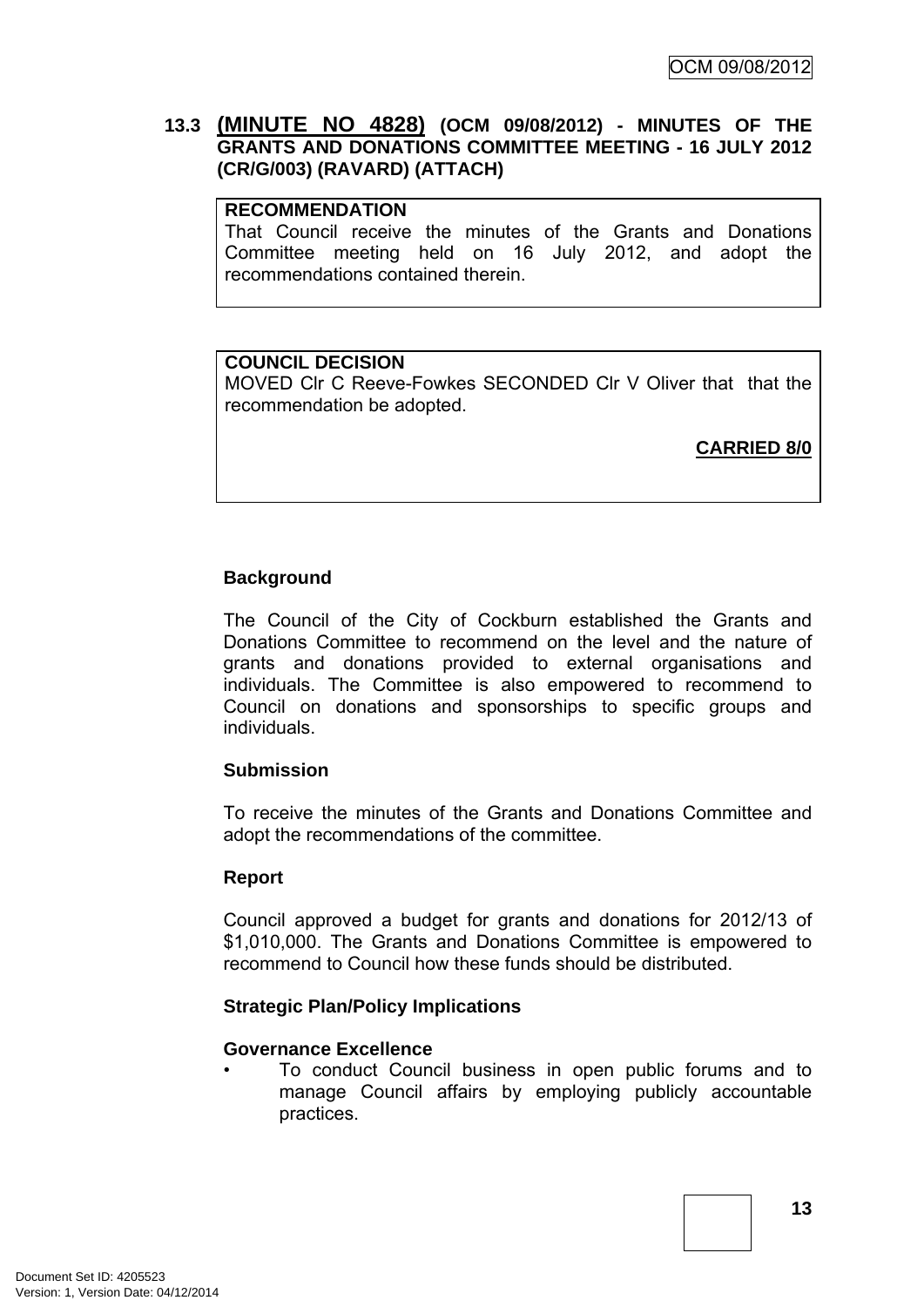## **Budget/Financial Implications**

Council approved a budget for grants and donations for 2012/13 of \$1,010,000.

Following is a summary of the proposed grants, donations and sponsorship allocations.

#### **Proposed Expenditure**

#### **Income**

#### **Legal Implications**

N/A

#### **Community Consultation**

The position of Council is for the availability of grants and donations to be advertised through the City's website, local media, Cockburn Soundings, Council networks and related means.

It is recommended that advertising commence immediately following the Council decision to ensure a wider representation of applications.

#### **Attachment(s)**

1. Minutes of the Grants and Donations Committee Meeting on 16 July 2012, including amended Summary of Grants, Donations and Sponsorship Committee Recommended Allocations 2012/13 as per committee recommendations.

#### **Advice to Proponent(s)/Submissioners**

N/A

**Implications of Section 3.18(3) Local Government Act, 1995**

Nil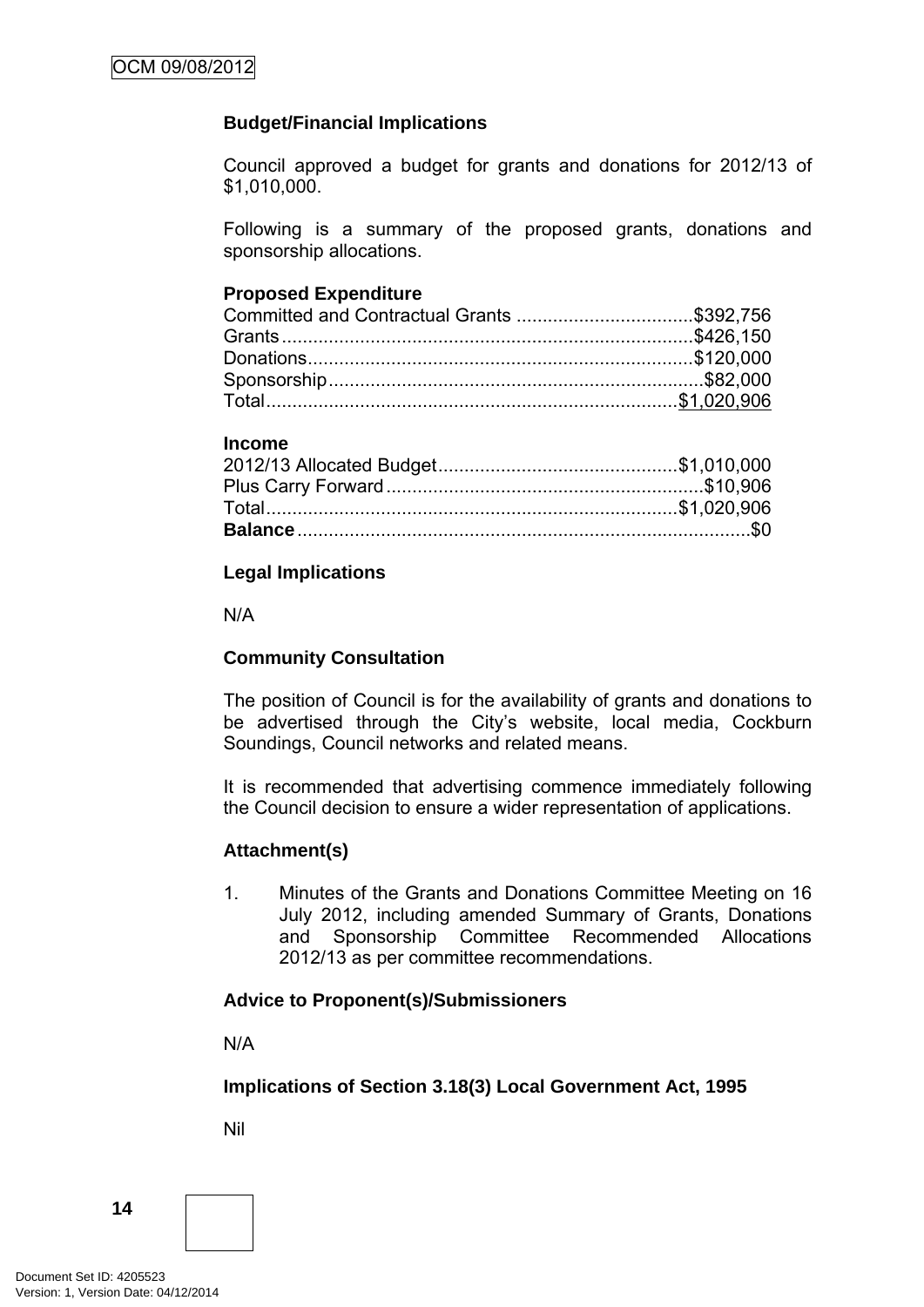## **14. PLANNING AND DEVELOPMENT DIVISION ISSUES**

#### **14.1 (MINUTE NO 4829) (OCM 09/08/2012) - CONSIDERATION OF SUBMISSION RECEIVED FROM ADVERTISING OF DRAFT LEASE AGREEMENT OF RESERVE 24308 (NAVAL BASE SHACKS) - OWNER: STATE OF WESTERN AUSTRALIA - APPLICANT: CITY OF COCKBURN (SM/L/002) (L GATT / A TROSIC) (ATTACH)**

## **RECOMMENDATION**

That Council:

- (1) notes the submission received from the advertising under Section 3.58 *Local Government Act 1995* of the Lease Agreement for Reserve 24308; and
- (2) endorses the Lease Agreement as provided in Attachment 1 without modification and proceed to implement these new leasing arrangements for Reserve 24308.

## **COUNCIL DECISION**

MOVED Clr C Reeve-Fowkes SECONDED Clr V Oliver that the recommendation be adopted.

**CARRIED 8/0**

## **Background**

At the Ordinary Council Meeting held on 10 May 2012 Council resolved to endorse the new Lease Agreement for Reserve 24308. This was subject to minor amendments, and also the statutory advertising required under Section 3.58 of the *Local Government Act 1995.* The Lease Agreement concerns the 178 sites (known as shacks) at Reserve 24308 (known as the Naval Base Holiday Park).

The specific terms of Council's decision were as follows:

*That Council:* 

*(1) endorse a lease term of five years with an option for a further five year term at the absolute discretion of the City of Cockburn at the agreed lease fee of \$2,000 per annum with CPI increases*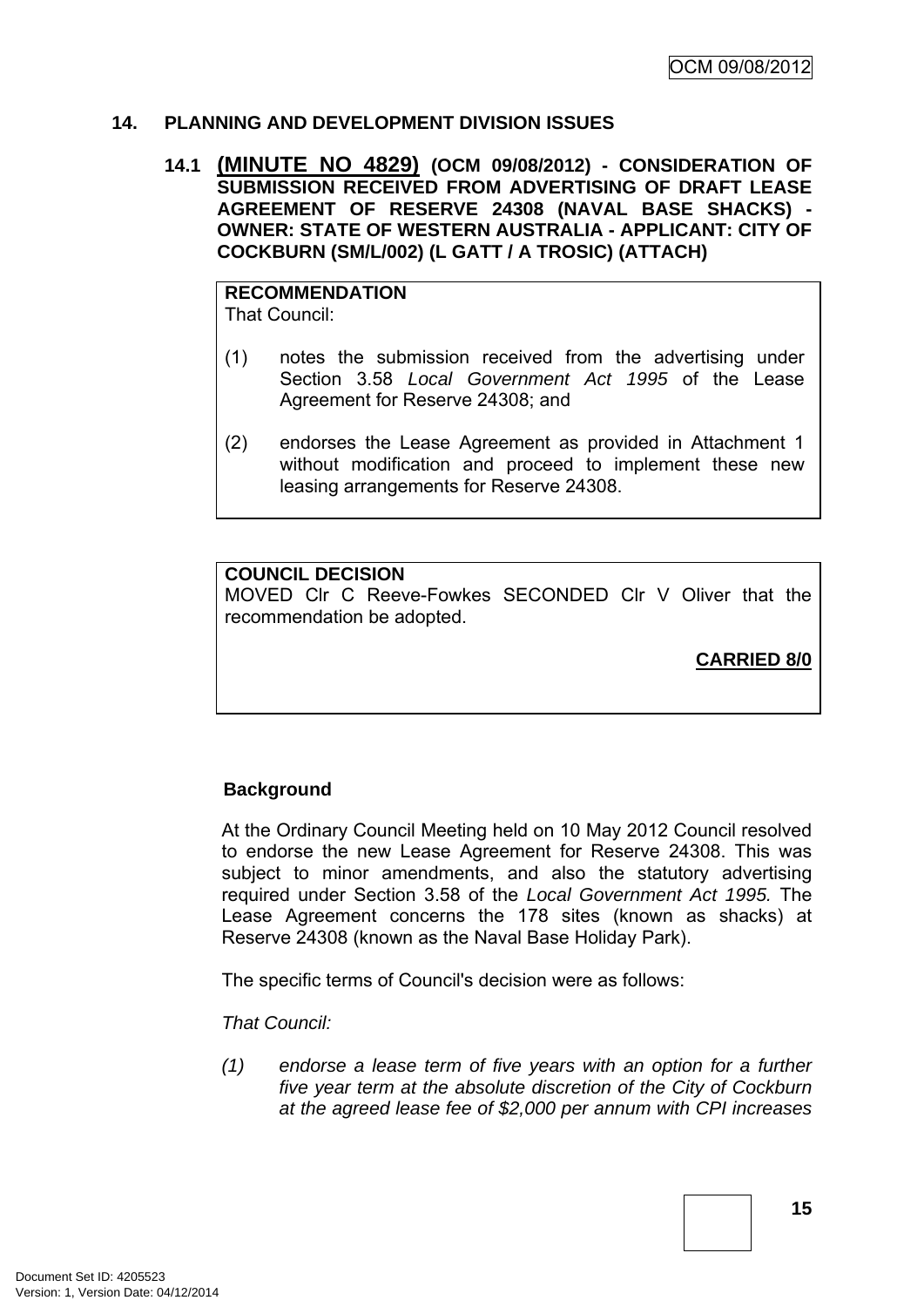*annually. The lease fee includes rubbish collection charges, the emergency services levy and security services charges;* 

- *(2) endorse a reduced demolition levy of \$300.00 per annum fixed*  for two years and, following the fixed term, the levy to be *increased annually by CPI. Amend the Schedule to show the 'Heading' 8b;*
- *(3) endorse the amended Lease Agreement and Schedule in the Attachments reflecting points (1) and (2) above;*
- *(4) advertise the draft leases in accordance with Section 3.58 of the Local Government Act and if no objections are received proceed to endorse each of the leases. If an objection(s) are received then a report is to be prepared for the consideration of Council with the stated objections. The lease agreements to be signed by the Mayor and the Chief Executive Officer;*
- *(5) endorse the preparation of a Management Plan for Reserve 24308 which will include the following components for the future management of the Reserve:* 
	- *1. The lease assignment process*
	- *2. Internal office procedures*
	- *3. Emergency management procedures*
	- *4. Site maps*
	- *5. Facilities management information*
	- *6. Detailed planning for infrastructure upgrades, including financial planning to ensure infrastructure upgrade costs are met through the lease fee and associated reserve funds.*
- *(6) advertise the draft lease in accordance with section 3.58 of the Local Government Act.*

In accordance with Council's decision the intention to lease was advertised in the West Australian Newspaper on 19 June 2012, providing a period of 15 days for any comments. The closing date for any comments was 3 July 2012 and one submission was received. This report considers this submission

#### **Submission**

N/A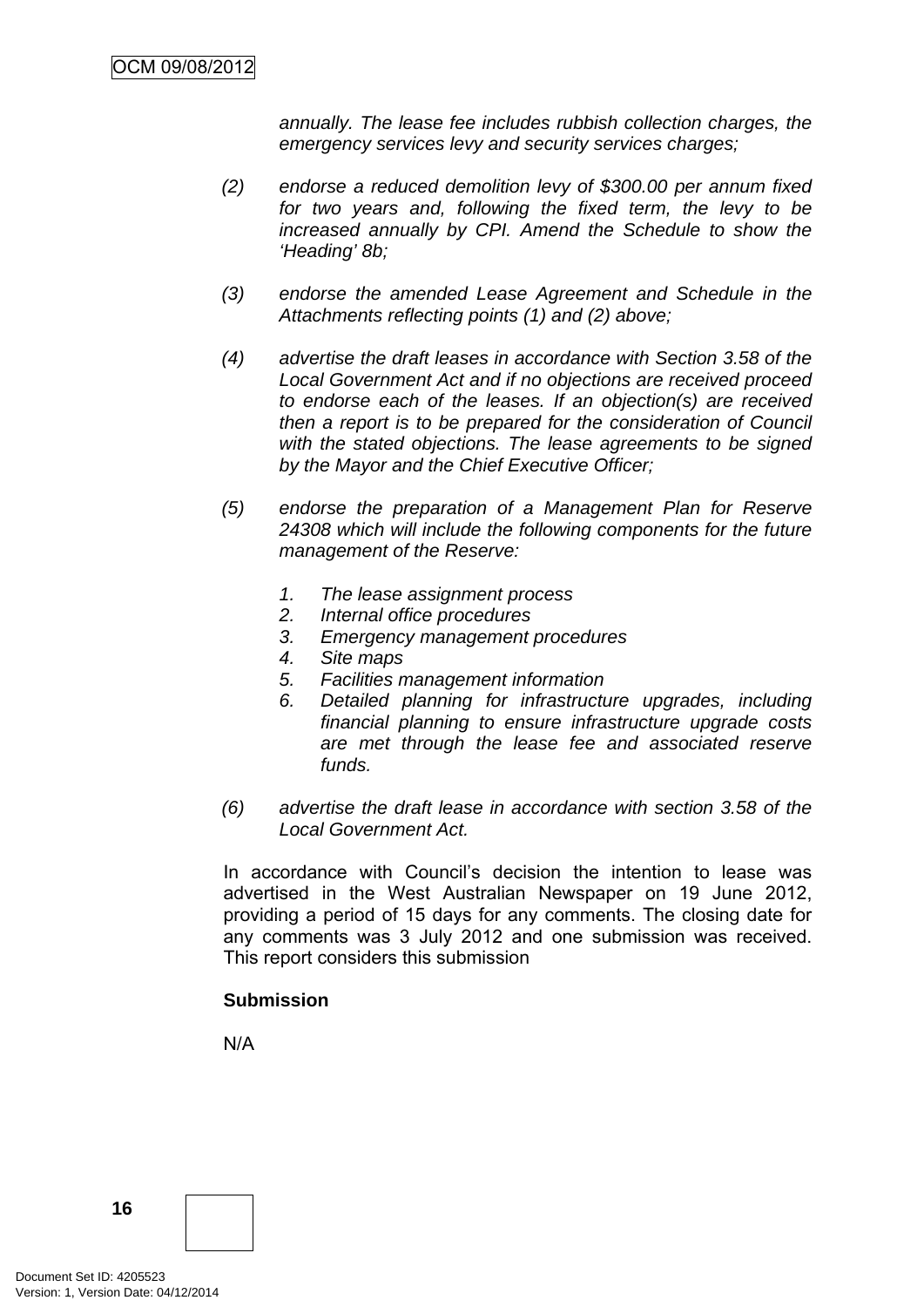#### **Report**

The future management of Reserve 24308 has been under consideration by the City over the last two years. Part of the future management of the reserve involves the preparation of a more robust lease agreement which will provide the City with the right framework to manage the site from an administrative perspective.

The City's solicitors have been involved in the preparation of the lease agreement taking into consideration the appropriate legislation for the management of the site. A copy of the lease agreement (as endorsed by Council) is available at Attachment 1.

The lease agreement was endorsed at the Council meeting on 10 May 2012 subject to inter alia, the advertising under Section 3.58 *Local Government Act 1995*. The advertisement was placed in the West Australian Newspaper on 19 June 2012 providing a period of 15 days for any comments. The closing date for any comments was 3 July 2012. A copy of the advertisement is available at Attachment 2.

One submission was received which is available at Attachment 3.

It should be noted that the comments detailed in the submission have been the subject of two previous submissions. A detailed response has previously been prepared, by the City's Solicitors, on these comments, a copy of which is provided as Confidential Attachment 4.

The submission and relevant extracts from the City's previous responses are detailed below:

*Comment* **-** *I support the intent that a lease it to be offered to the Park; however I again object to the intent of the Lease being of a Commercial nature. To explain, previously the City managed the Park as a Caravan Park for many years; this was confirmed in the briefing note provided to council previously. It is not enough to say the chalets do not conform to these regulations. The State Government has legislation for the various Park homes, after many years of problems they enacted these*  legislations to ensure the rights of the parties and allow better *management.* 

*CoC Response* **-** The draft lease does not conform or reflect what might ordinarily constitute a 'commercial lease' or a 'residential tenancy lease', as the tenancy arrangements being established in this case are not consistent with either of those typical leasing arrangements.

The *Residential Tenancies Act 1987* does not apply to these tenancies as they relate to holiday accommodation rather than an actual residency. Likewise, the provisions of the *Residential Parks (Long-Stay*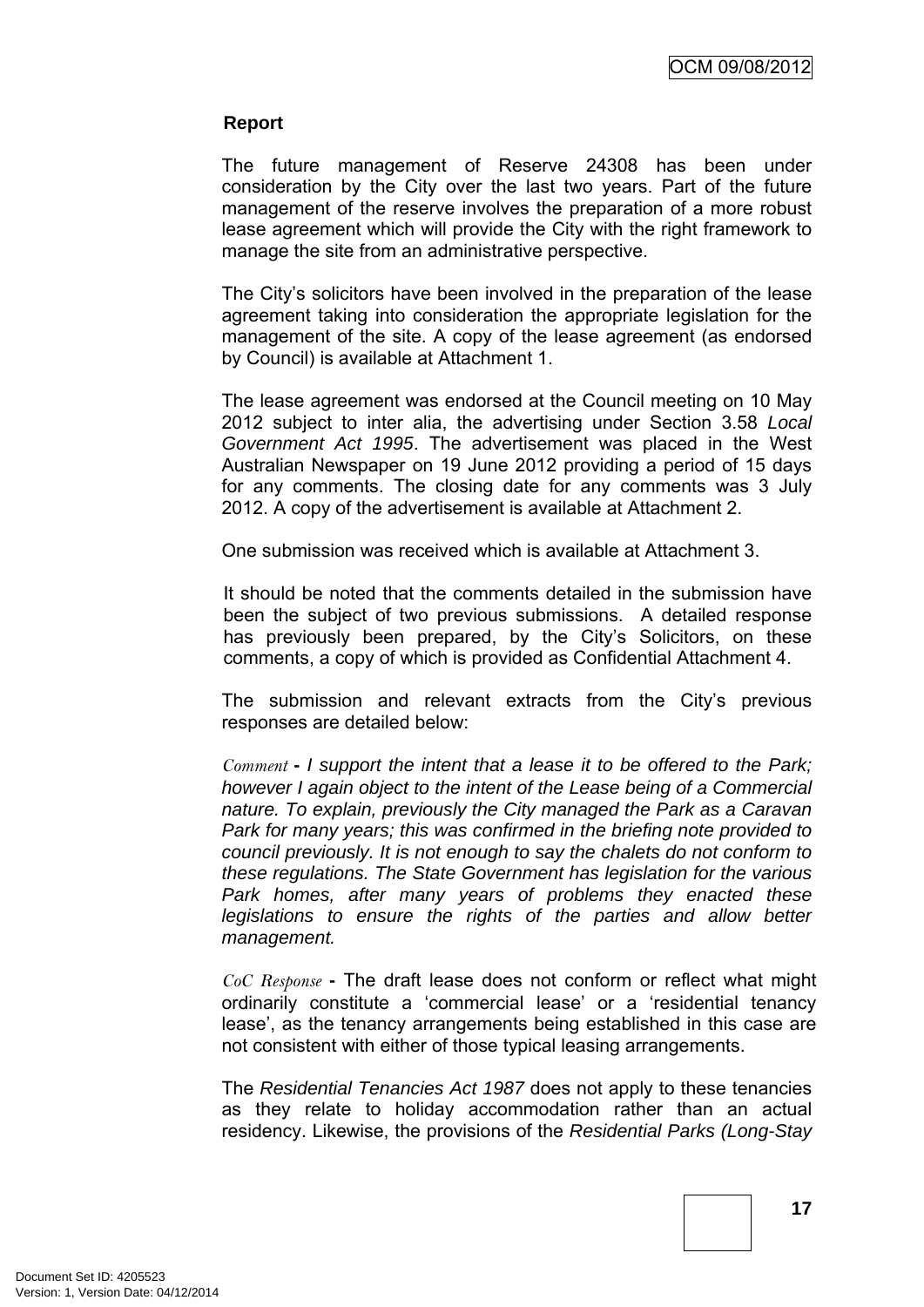*Tenants) Act 2006* do not apply to these tenancies as they relate to holiday accommodation rather than an actual residency.

Furthermore, the nature of the existing structures on the Reserve are not consistent with the types of occupancy contemplated in the *Caravan Parks and Camping Grounds Act 1995* or the *Caravan Parks and Camping Grounds Regulations 1987*, as the existing shacks do not comprise 'park homes' or 'caravans' within the respective definitions of those Acts. The lease is intended to cater to the specific requirements of the Reserve having regard to the existing structures.

Therefore, there is no standard or prescribed form for the types of leases that are sought to be established by the City for the reserve. The document that has been prepared is neither a standard commercial document nor a standard residential tenancy document, as neither of those circumstances is applicable.

*Comment* **-** *The Acts come under the Department of Commerce or Consumer protection and are administered by Local Government. They allow for dispute resolution, management committees, rights of the parties and more. By forcing a Commercial type lease we the lessees lose the protection of the consumer protection and the various Acts.* 

*CoC Response* **-** The Department of Commerce regulates the leasing of residential property in Western Australia. As discussed earlier, the lease does not relate to residential property so the lease does not fit within the ambit of the Department of Commerce's responsibilities or expertise. As a consequence, it is not practical or necessary to involve the Department of Commerce."

*Comment - Local Government is charged with administering the Caravan and Camping Act, Park homes in general, retirement homes, residential parks and so forth. The City is avoiding it responsibilities by going outside current legislation and setting a bad example for others to follow. The Consumer protection has said to me, even if they wanted to go outside the Act they should at least use the standard agreements provided or face a challenge later that their lease is unreasonable or unjust. I think this Park should be managed under one of the existing sets of legislation.* 

*It is correct that the Reserve could, in the future, be managed as a 'caravan park' under the CPCG Act. It is also accepted that the CPCG Act establishes various powers in relation to 'caravans' that are brought onto a 'caravan park'. However, the existing shacks do not constitute 'caravans' (for the purposes of the CPCG Act) and, in effect, cannot be brought into compliance with the CPCG Act without being removed altogether.*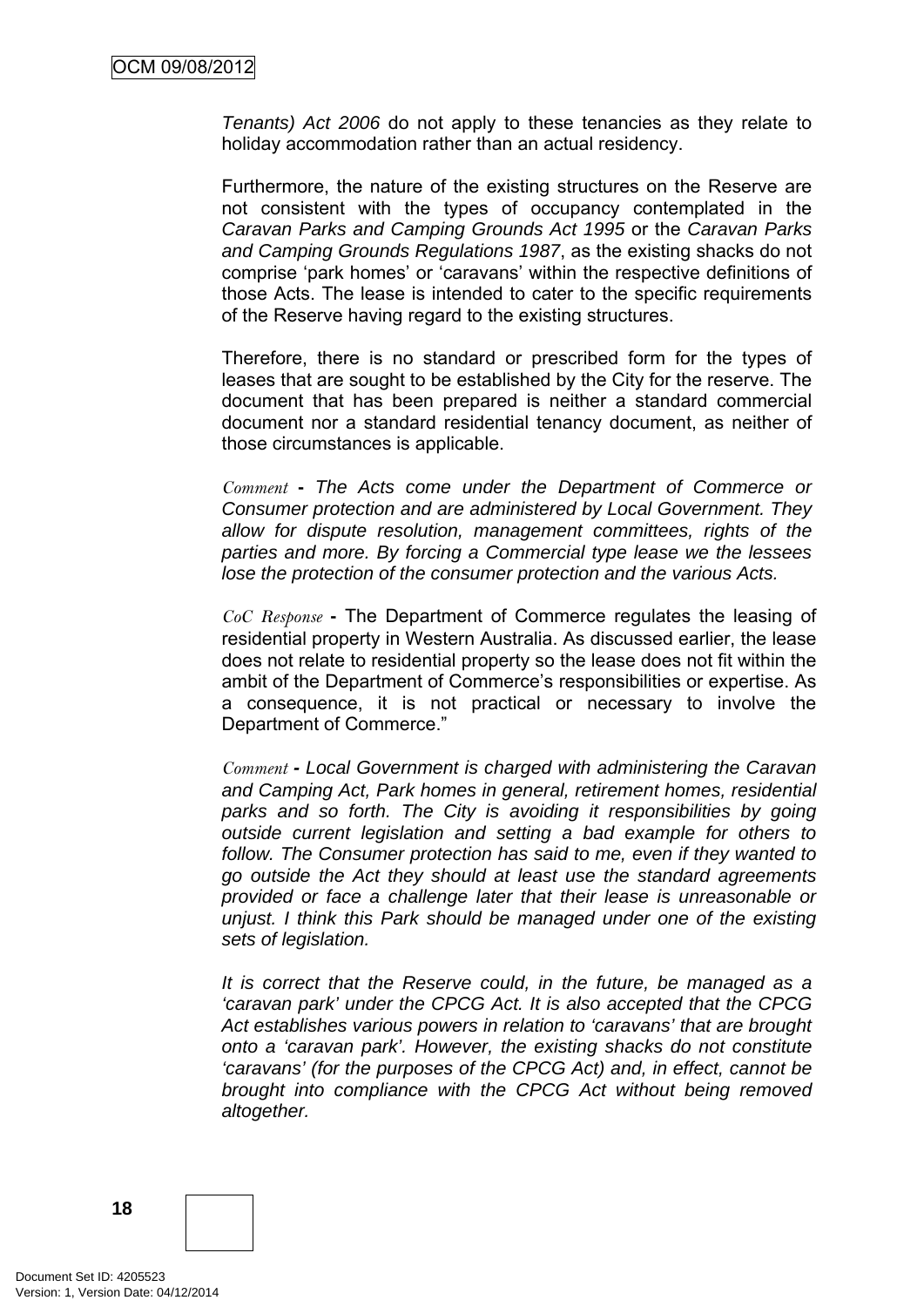*I* suggest the lease needs to be changed; this would only make it easier *to administer the Park. It would not take much mainly the dispute clauses, bonds and required Management Committees.* 

*CoC Response* **-** The draft lease endeavours to address all relevant issues and concerns applicable to the occupancy arrangement at the Reserve. The City has already reviewed submissions in relation to the lease and has carried out various amendments on the basis of those comments.

#### **Conclusion**

The establishment of this more robust lease agreement will provide the City with a clear and concise document that has been established through working collaboratively with representatives of the Naval Base shacks Community Reference Group and consultation with lessees through the group over the past two years. The issues raised in this submission have been previously dealt with through the formulation process of the lease and through Council's formal consideration of the lease at the May 2012 Ordinary Council Meeting.

It is recommended that the submission be noted, but that no changes to the lease agreement be undertaken as a result.

## **Strategic Plan/Policy Implications**

#### **Demographic Planning**

To ensure development will enhance the levels of amenity currently enjoyed by the community.

#### **Infrastructure Development**

• To provide an appropriate range of recreation areas that meets the needs of all age groups within the community.

#### **Lifestyle and Aspiration Achievement**

• To facilitate and provide an optimum range of community services and events.

#### **Budget/Financial Implications**

The new lease fee is constructed in a way to reflect the value of shack leases based on two external valuations. The income from the lease fee and the special demolition levy are to be quarantined into two specific reserves respectively. The lease fee is to fund the operating costs as well as the capital expenditure program. The special demolition fee is to fund future removal of a shack should a lessee fail to do so. If a lessee removes a shack in accordance with their lease the full amount of the levy will be refunded to them, on completion of the removal, including interest accumulated on the levy.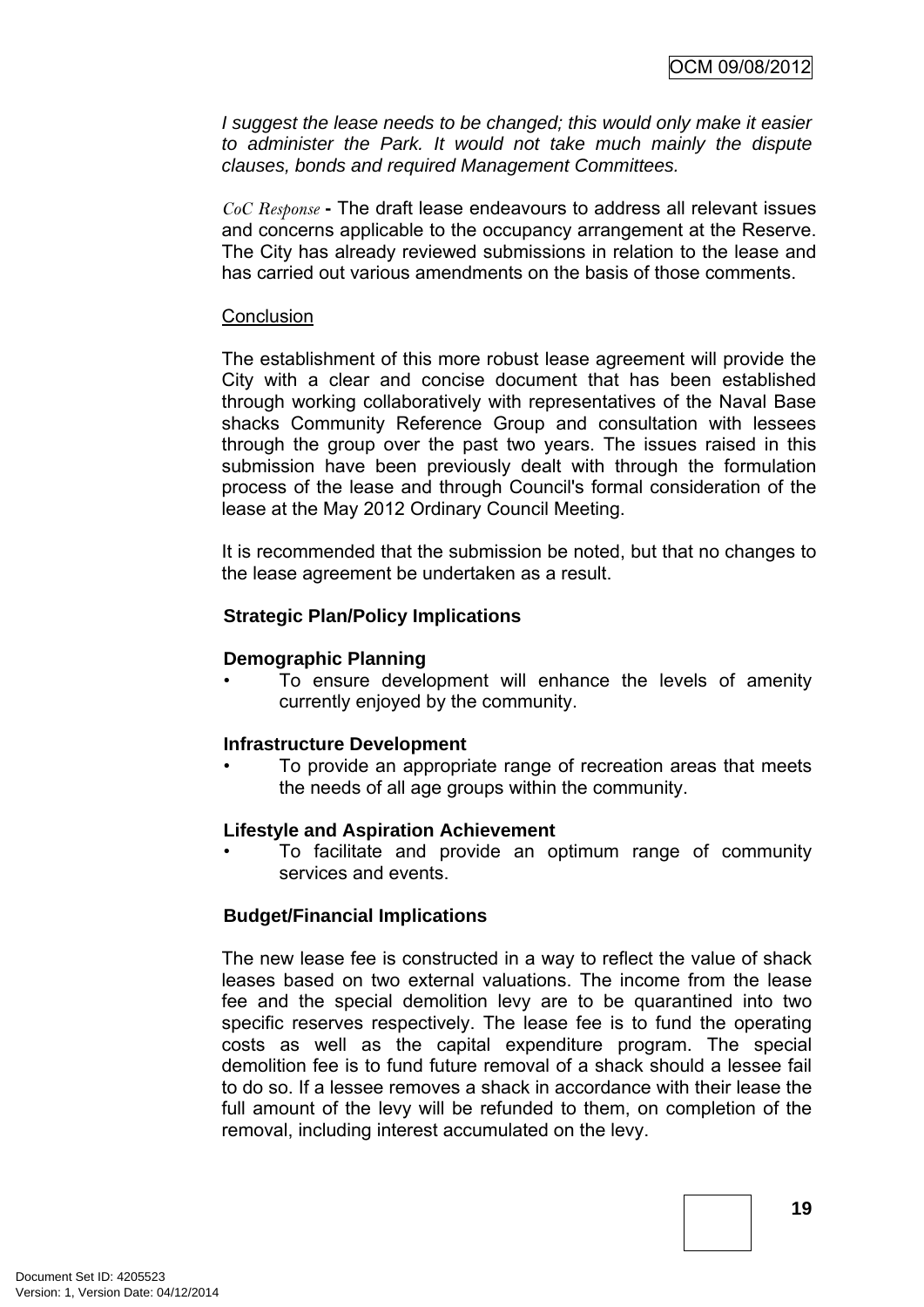178 Shacks @ Lease Fee \$2,000 = \$356,000.00.

178 Shacks @ Demolition Levy \$300.00 = \$53,400.00

## **Legal Implications**

*Land Administration Act 1997 Property Law Act 1969 Building Act 2011 Health Act 1911 Planning and Development Act 2005* 

## **Community Consultation**

Advertisement West Australian Newspaper 19 June 2012.

## **Attachment(s)**

- 1. Draft Lease
- 2. Copy of advertisement
- 3. Copy of submission
- 4. Lease Agreement, "confidential, provided under separate cover".

## **Advice to Proponent(s)/Submissioners**

The submissioner has been advised that the report will be presented to Council at its Ordinary Council meeting 9 August 2012.

#### **Implications of Section 3.18(3) Local Government Act, 1995**

Nil.

#### **14.2 (MINUTE NO 4830) (OCM 09/08/2012) - PROPOSED STRUCTURE PLAN - LOCATION: LOT 9001 GAEBLER ROAD AND LOT 35 BARFIELD ROAD, HAMMOND PARK - OWNER: MAINLAKE HOLDINGS PTY LTD AND - APPLICANT: GREG ROWE AND ASSOCIATES (SM/M/059) (R COLALILLO) (ATTACH)**

## **RECOMMENDATION**

That Council:

- (1) endorse the Schedule of Submissions prepared in respect of the Structure Plan;
- (2) pursuant to Clause 6.2.9.1 of City of Cockburn Town Planning Scheme No. 3 ("Scheme"), adopt the Structure Plan for Lot 9001 Gaebler Road and Lot 35 Barfield Road, Hammond Park as (as shown within Attachment 3) subject to: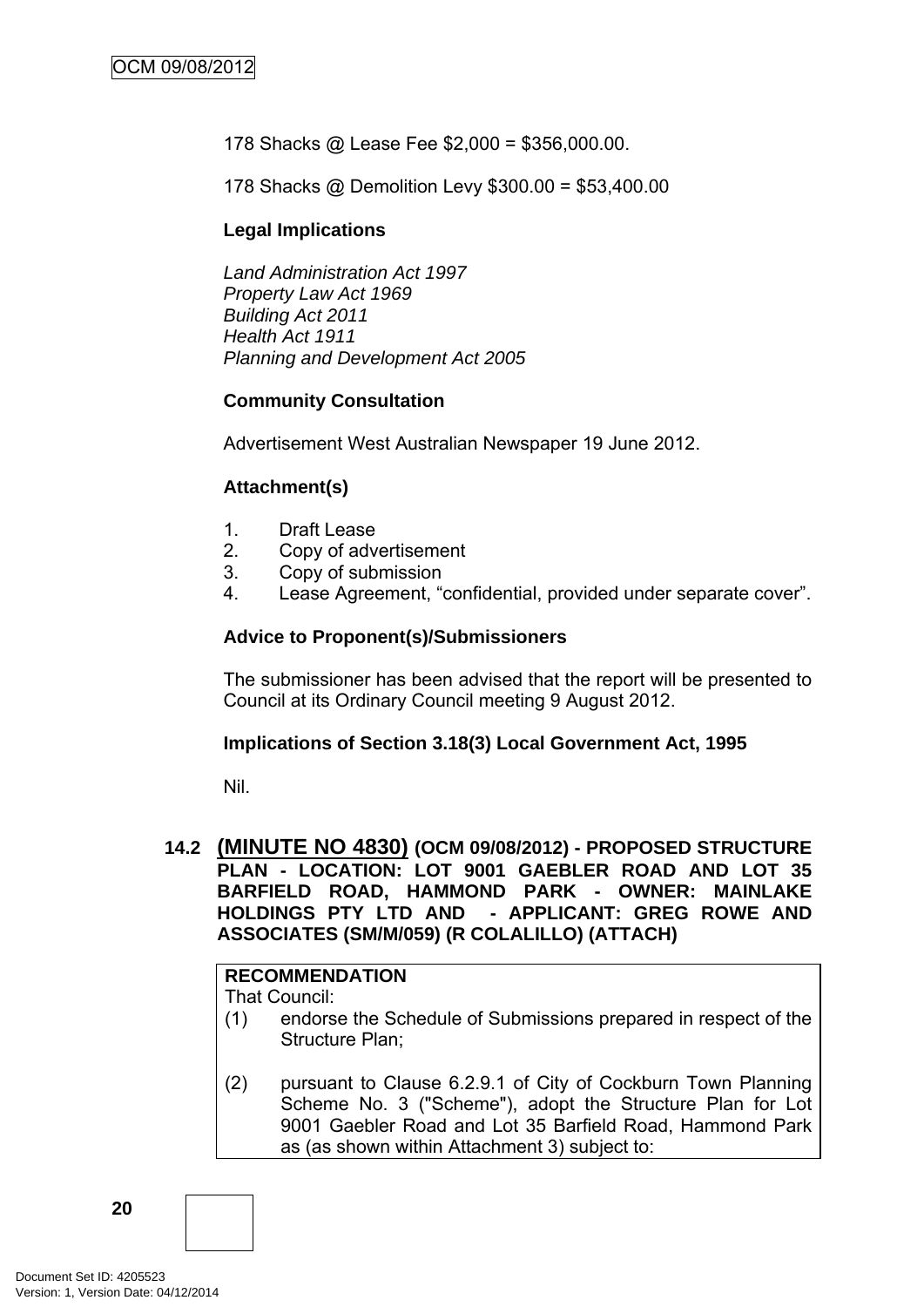- 1. the provision of footpaths for the Structure Plan being updated to reflect Attachment 5.
- (3) subject to compliance with (2) above, in pursuance of Clause 6.2.10.1 of the Scheme, the proposed Structure Plan be sent to the Western Australian Planning Commission for endorsement;
- (4) advise the proponent and those persons who made a submission of Council's decision;
- (5) advise the proponent that Developer Contribution Area 13 Community Infrastructure is now operational under the Scheme. Landowners subdividing to create residential allotments and/or developing grouped/multiple dwellings will therefore be required to make contributions in accordance with the developer contribution plan requirements; and
- (6) advise the proponent that Council is currently in the final processes of an amendment to the Scheme, which seeks to introduce new developer contribution arrangements for proposed Development Contribution Area 9 - Hammond Park. Landowners subdividing to create residential allotments will be required to make contributions in accordance with the new developer contribution arrangements once the Scheme amendment becomes operational.

## **COUNCIL DECISION**

MOVED Clr C Reeve-Fowkes SECONDED Clr V Oliver that the recommendation be adopted.

**CARRIED 8/0**

## **Background**

The subject land comprises two lots with a total combined area of approximately 4 hectares. It is bound by Gaebler Road to the north, Barfield Road to the east, an undeveloped land parcel to the south and Irvine Parade to the west.

The subject area is zoned 'Urban' under the Metropolitan Region Scheme ("MRS") and 'Development (DA9)' under City of Cockburn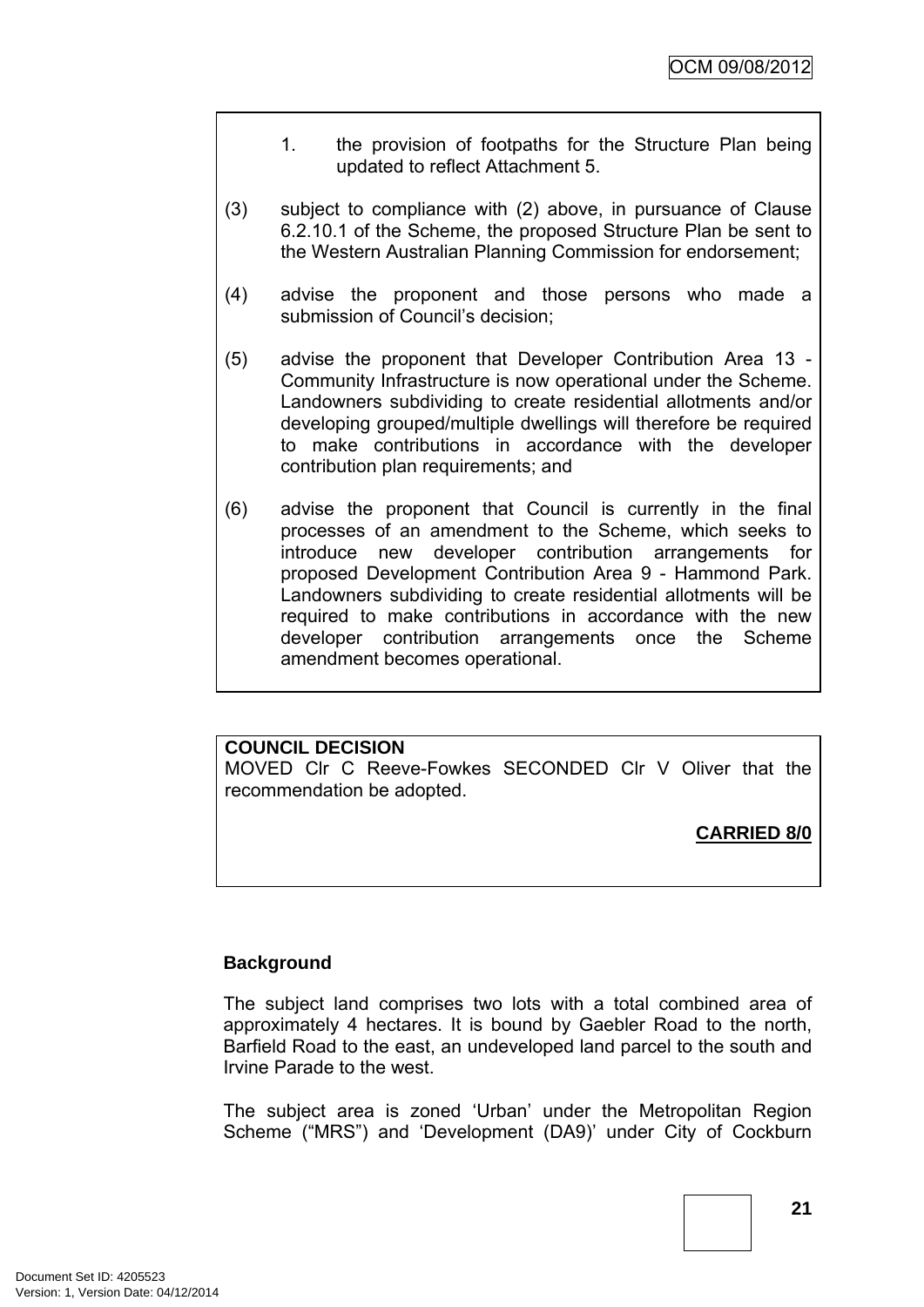Town Planning Scheme No. 3 ("Scheme"). Pursuant to Clause 6.2.4 and Schedule 11 of the Scheme, a Structure Plan is required to be prepared and adopted prior to any subdivision and development of land within a Development Area.

In accordance with the above, a Structure Plan has been submitted to the City by Greg Rowe and Associates on behalf of the landowner, to guide future residential subdivision for Lots 9001 Gaebler and Lot 35 Barfield Road, Hammond Park.

The purpose of this report is to consider the Structure Plan for adoption in light of the advertising process which has taken place.

#### **Submission**

N/A

## **Report**

## Southern Suburbs District Structure Plan - Stage 3

The subject land is located within the Southern Suburbs District Structure Plan - Stage 3 ("SSDSP3") which is currently in the process of being updated. A copy of SSDSP3 is shown in Attachment 2. The updated version of SSDSP3 identifies that the subject land will be required to demonstrate the achievement of a minimum 15 dwellings per gross urban zoned hectare of land and a minimum of 22 dwellings per site hectare of residential land. The Proposed Structure Plan has a density of approximately 19 dwellings per gross hectare and 27 dwellings per site hectare and therefore achieves the targets set by the updated SSDSP3.

It should be noted that the 15 dwellings per hectare is now a revised minimum target set by the Western Australian Planning Commission's ("WAPC's") 'Directions 2031 and Beyond' Strategic Plan ("Directions 2031"). This is the key strategic plan contemplating how future growth of the Perth and Peel area will be managed. Achieving at least 15 dwellings per hectare as part of new residential subdivision and development is an important aspect of the growth targets set within Directions 2031.

## Proposed Structure Plan

The Proposed Structure Plan design provides for a diversity of lot sizes and housing types, with a potential total of 64 residential lots being proposed. The Proposed Structure Plan comprises a mix of 'R20', 'R25' and 'R30' coded lots, local roads and an area of public open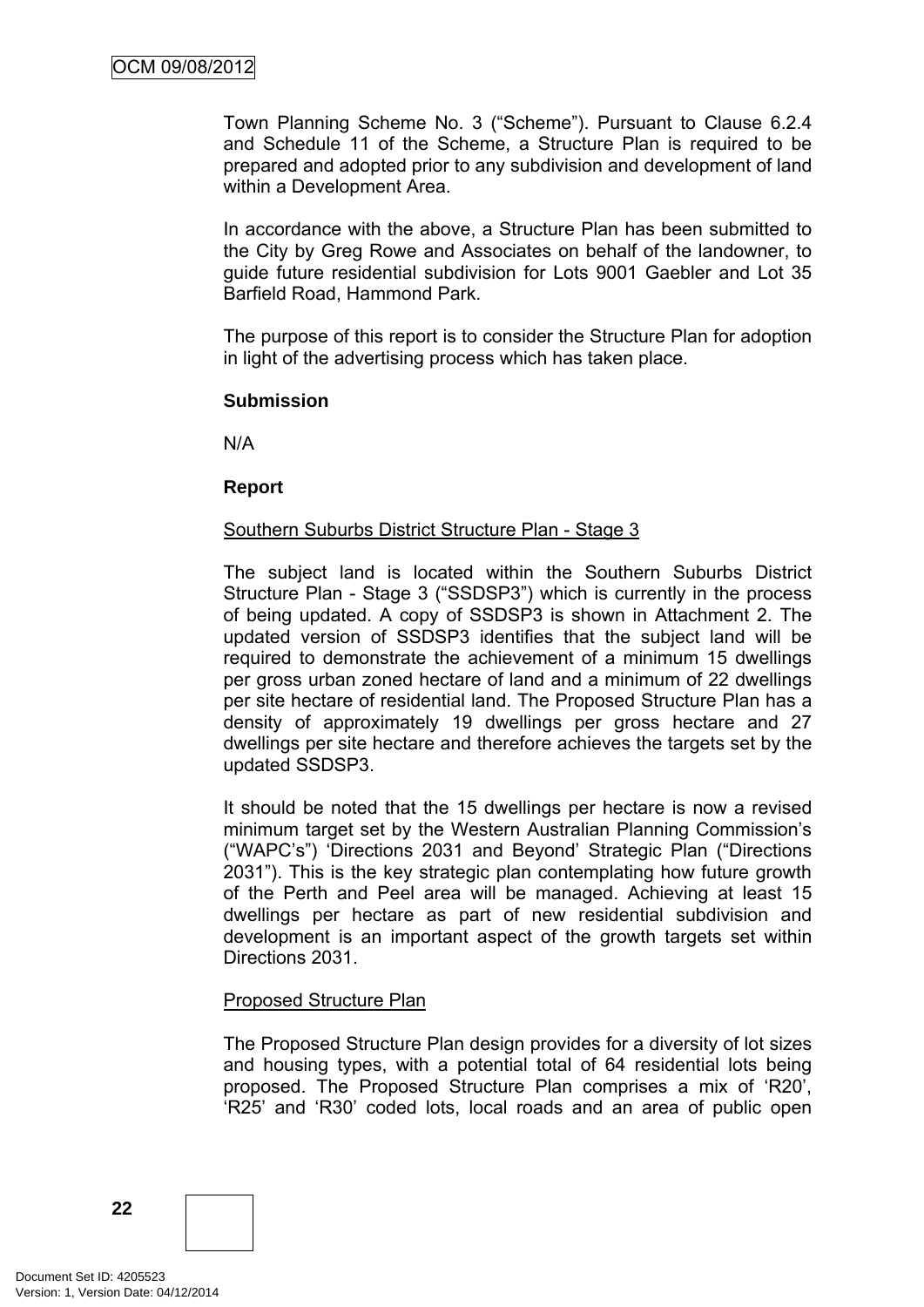space ("POS"). A copy of the Proposed Structure Plan is shown in Attachment 3.

The Proposed Structure Plan is considered to respond well to surrounding development and provides for suitable future integration with the undeveloped land to the south. The proposed densities and street layouts will ensure a consistent streetscape is maintained where development has already occurred.

A Dual Use Path will be required to be provided on the western side of Barfield Road which is consistent with residential development to the north and south of the subject land. During the assessment process it was noted that some modification to the footpath locations could be undertaken, the better ensure appropriate connectivity with existing residential development to the south. These recommended updates are shown in Attachment 4 and effectively form the only modification recommended by officers.

#### Public Open Space

The Draft SSDSP3 requires all landowners to provide their 10 per cent POS requirement within their own landholding. A POS area of 4023m<sup>2</sup> is proposed as part of the Proposed Structure Plan. This is proposed to abut the southern boundary of the site, to enable future consolidation with POS provided on the adjoining Lot 100 when it is developed in the future.

#### Local Water Management Strategy

In accordance with the requirements of the Department of Water ("DoW") and WAPC, a Local Water Management Strategy ("LWMS") has been prepared by CID consultants, on behalf of the landowner. The LWMS has been assessed and approved by both the DoW and City.

#### **Consultation**

The Proposed Structure Plan was referred to the WAPC for comment in accordance with Clause 6.2.7.2 of the Scheme as it proposes the subdivision of land. No comments were received from the WAPC and as such the City proceeded to advertise the proposal for public comment.

The Proposed Structure Plan was advertised for public comment for 21 days in accordance with the Scheme requirements. Three submissions were received from government authorities and servicing agencies with all submissions expressing no objection subject to certain conditions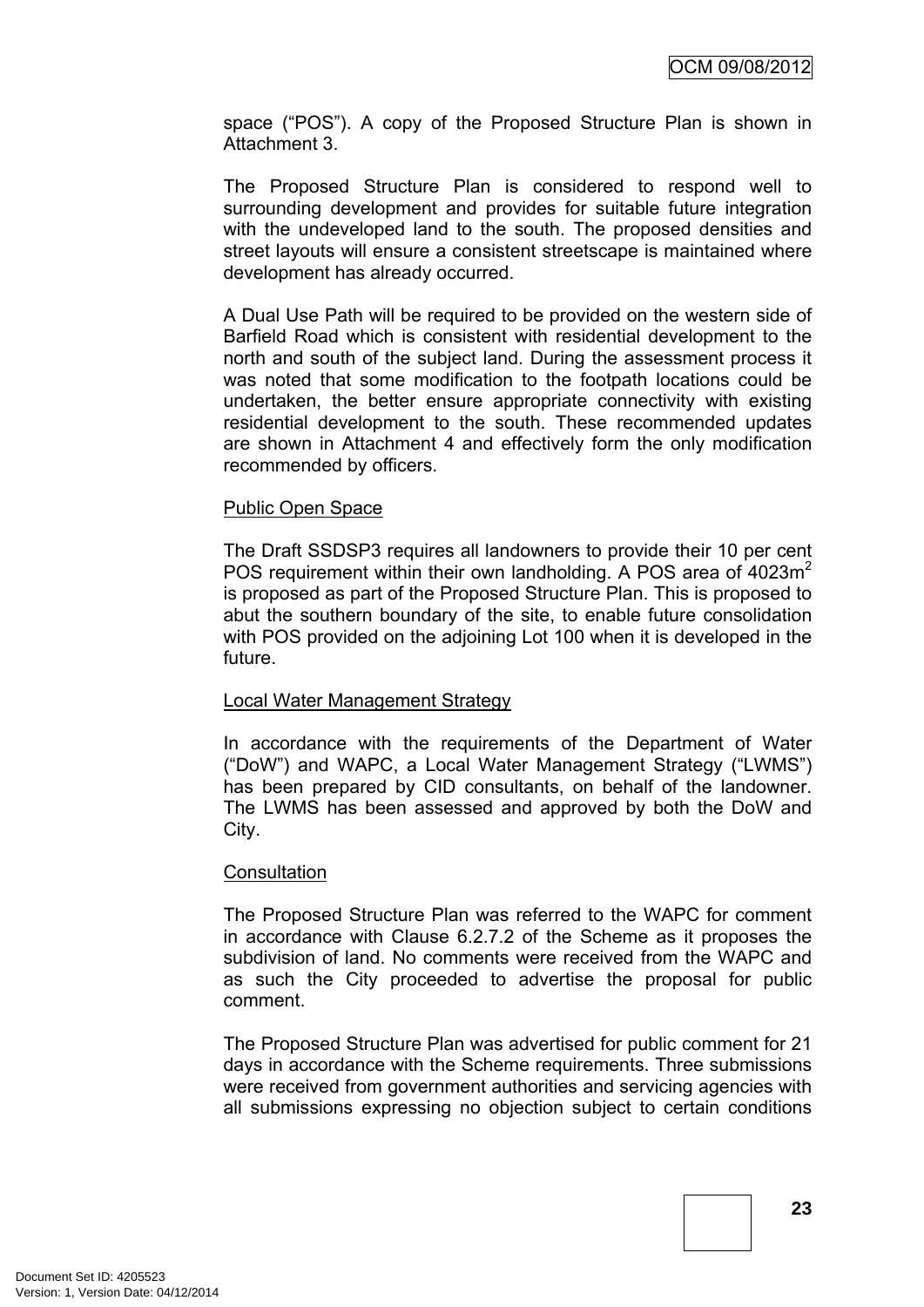and/or advice. The submissions that were received are set out and addressed in detail within the Schedule of Submissions (Attachment 5).

No modifications to the Proposed Structure Plan are recommended as a result of the formal advertising process.

#### **Conclusion**

The Proposed Structure Plan is consistent with the updated SSDSP3 and surrounding residential development. The design of the Proposed Structure Plan conforms to Liveable Neighbourhoods principles and integrates with the adjacent road network and lot layout in a logical manner. It is therefore recommended that Council adopt the Proposed Structure Plan.

#### **Strategic Plan/Policy Implications**

The Planning Policies which apply to this item are: SPD4 'Liveable Neighbourhoods' APD4 'Public Open Space'

#### **Demographic Planning**

- To ensure the planning of the City is based on an approach that has the potential to achieve high levels of convenience and prosperity for its citizens.
- To ensure development will enhance the levels of amenity currently enjoyed by the community.

#### **Budget/Financial Implications**

The Structure Plan fees for this proposal have been calculated in accordance with the *Planning and Development Regulations 2009*, including the cost of advertising and this has been paid by the applicant.

The Structure Plan falls within Draft Development Contribution Area 9 – Hammond Park which is the subject of Amendment No. 28 to the Scheme and is yet to be formally approved by the WAPC. However, recent advice from the DoP has indicated that the Amendment is likely to proceed to the approval stage subject to modifications and readvertising being undertaken by the City. The modified Amendment has now been advertised and will be considered at a future Council meeting for adoption.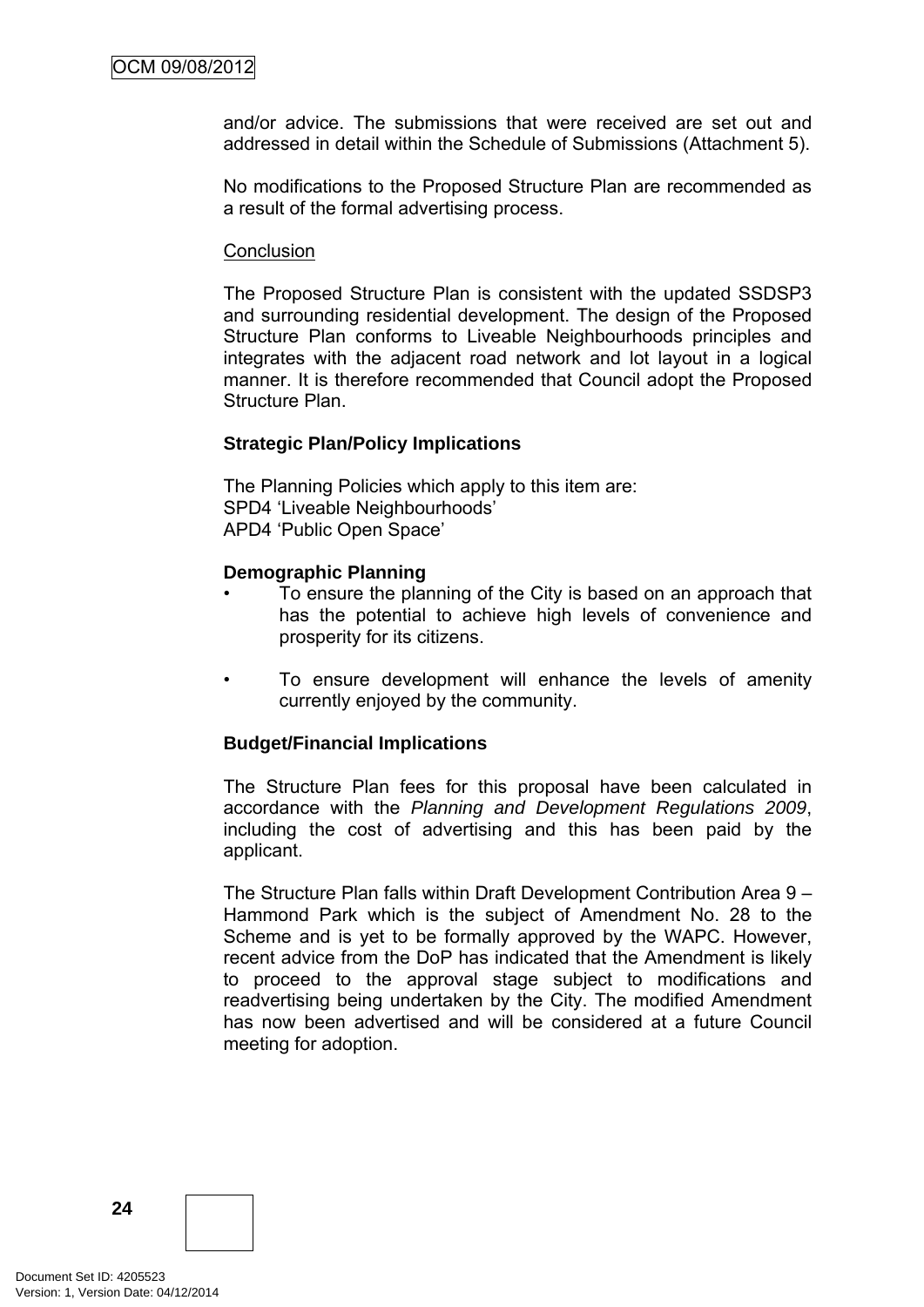Although still draft at this stage, Amendment No. 28 is a seriously entertained proposal and as such its requirements have been implemented through the use of legal agreements with subdividers.

Once adopted, all the subject landowners will be required to make a proportional contribution to land, infrastructure, works and all associated costs required as part of the development and subdivision of the Southern Suburbs Stage 3 Development Contribution Areas.

Subdivision and development of the subject land is also subject to the requirements of the City's Development Contribution Plan 13 – Community Infrastructure.

#### **Legal Implications**

N/A

## **Community Consultation**

Community consultation was carried out for a period of 21 days. The proposed structure plan was advertised in the newspaper, on the City's website and letters were sent to affected landowners and government/servicing authorities in accordance with the scheme requirements. A total of three submissions were received.

Analysis of the submissions has been undertaken within the 'Report' section above, as well as the attached Schedule of Submissions.

#### **Attachment(s)**

- 1. Location Plan
- 2. Draft South Suburbs District Structure Plan Stage 3
- 3. Proposed Structure Plan
- 4. Proposed Structure Plan with footpath modifications
- 5. Schedule of Submissions

#### **Advice to Proponent(s)/Submissioners**

The Proponent(s) and those who lodged a submission on the proposal have been advised that this matter is to be considered at the 9 August 2012 Ordinary Council Meeting.

## **Implications of Section 3.18(3) Local Government Act, 1995**

Nil.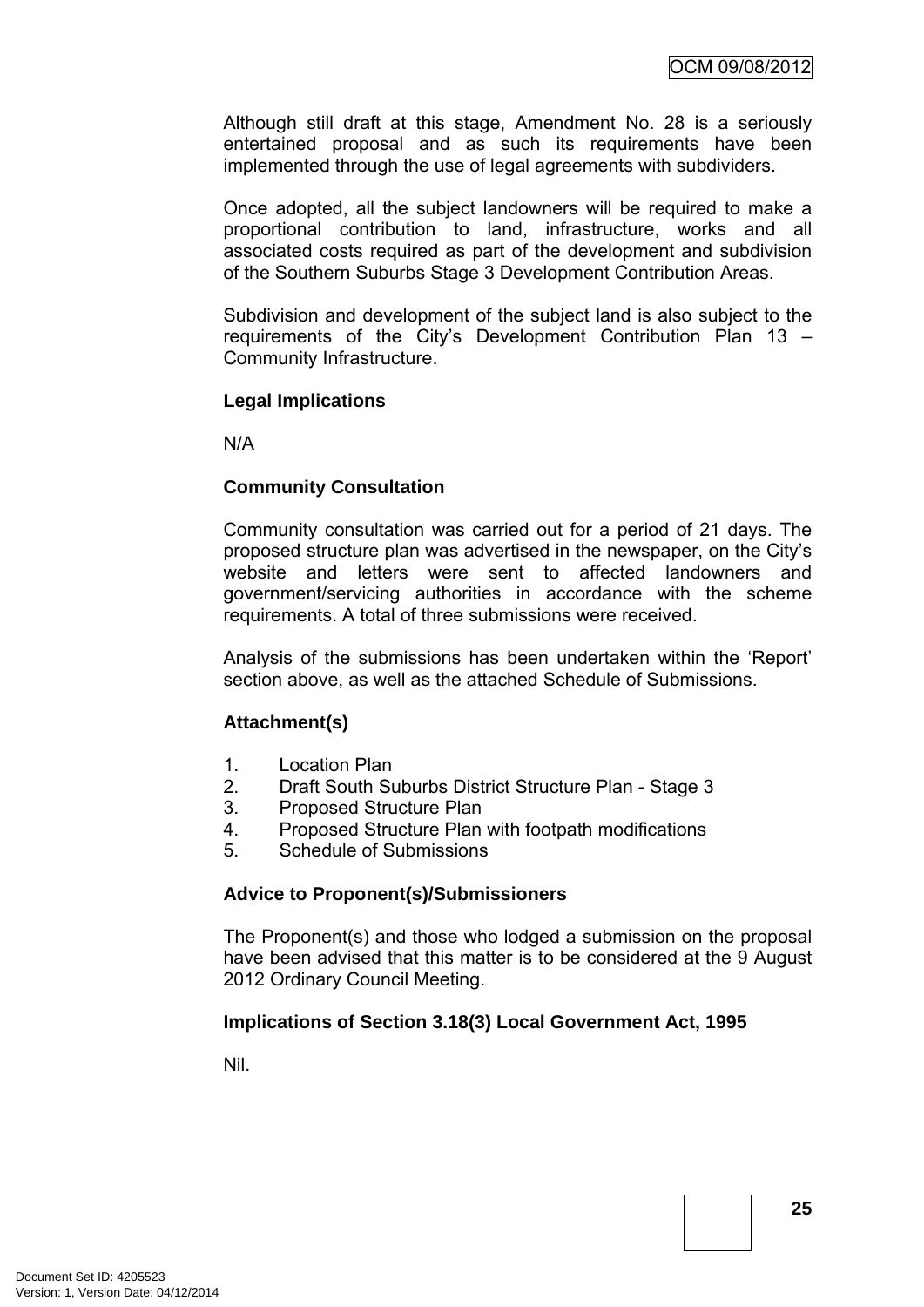**14.3 (MINUTE NO 4831) (OCM 09/08/2012) - TELECOMMUNICATIONS MONOPOLE TOWER AND EQUIPMENT CABIN - LOCATION: 90 (LOT 12) TRAINING PLACE, JANDAKOT - OWNER: WESTERN AUSTRALIAN PLANNING COMMISSION - APPLICANT: PLANNING SOLUTIONS PTY LTD (1514420) (T CAPPELLUCCI) (ATTACH)** 

#### **RECOMMENDATION**

That Council recommends that the application be approved by the Western Australian Planning Commission (WAPC), for a Telecommunications Monopole Tower and Equipment Cabin at No. 90 (Lot 12) Training Place, Jandakot, in accordance with the Telecommunications Act 1997, attached plans and subject to the inclusion of the following conditions and advice notes:

## **CONDITIONS**

- 1. The proposed equipment shall be of a colour compatible with the existing equipment on site.
- 2. All equipment being replaced should the facility be removed from the above site.
- 3. The City of Cockburn shall not be liable to any claim for compensation as a result of the above Telecommunications Facility.

## ADVICE NOTE

- 1. This is a Planning Approval only and does not remove the responsibility of the applicant/owner to comply with all relevant building, health and engineering requirements of the City, with any requirements of the City of Cockburn Town Planning Scheme No. 3, or the requirements of any other external agency.
- 2. advises the objectors of the Council's recommendation that the Council has limited powers concerning the control of telecommunications facilities.

## **COUNCIL DECISION**

MOVED Clr C Reeve-Fowkes SECONDED Clr V Oliver that the recommendation be adopted.

**CARRIED 8/0**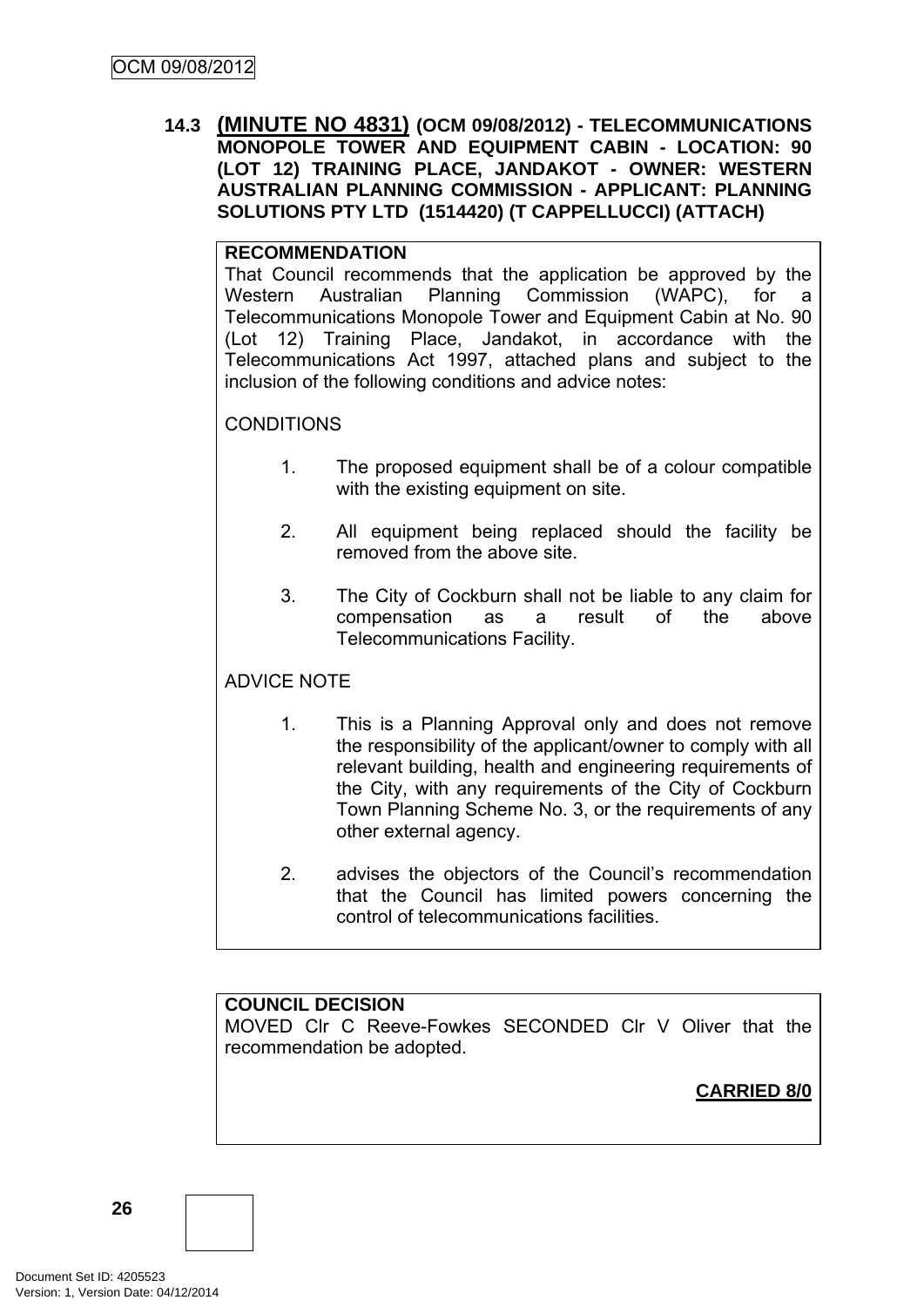#### **Background**

This proposal requires referral to the Council for recommendation to the WAPC, as per the City's Telecommunications Policy APD13 'High Impact Facilities' where any facility not determined to be low-impact under the Telecommunications (Low-Impact Facilities) Determination 1997 (as amended) requires Council Approval and cannot be considered under Delegated Authority.

As the proposed development will take place on land reserved under the Metropolitan Region Scheme (MRS) for 'Public Purposes', the approval of the Western Australian Planning Commission (WAPC) is required in accordance with the Public Works Act and Planning and Development Act 2005. Therefore, the City of Cockburn forwarded the application to the WAPC within seven (7) days of receiving the application, for determination by the WAPC in accordance with Part IV – Development Division 1, Clause 29 (1) of the MRS.

The WAPC confirms that is has received agreement to extend the period for consideration of the application and advises that a decision will be deferred, until no later than 24 August 2012 to provide time for a referral response from the City of Cockburn to be provided via this Council Meeting.

#### **Submission**

The applicant seeks approval, on behalf of Vodafone, to install a new telecommunications monopole, an equipment cabin at ground level, and ancillary access and safety equipment. Specifically, it is proposed to accommodate three (3) Vodafone panel antennas and one (1) radio communications dish on the proposed monopole. The overall height including the antennas will be 29.2 metres above ground level.

The proposed monopole will be of a 'galvanised' finish, with panel antennas close mounted on the pole, minimising the visual bulk of the infrastructure on the surrounding locality. The proposed equipment cabin is to be a colorbond structure in 'Pale Eucalypt'. The infrastructure shall therefore blend with the existing structures and infrastructure existing on the subject site and the immediate surrounds.

While telecommunications infrastructure including a monopole tower already exists on the subject site, detailed investigations of the locality by the applicant revealed no opportunities to co-locate the proposed telecommunications infrastructure, or utilise any existing structures which would satisfy the coverage objectives for the facility.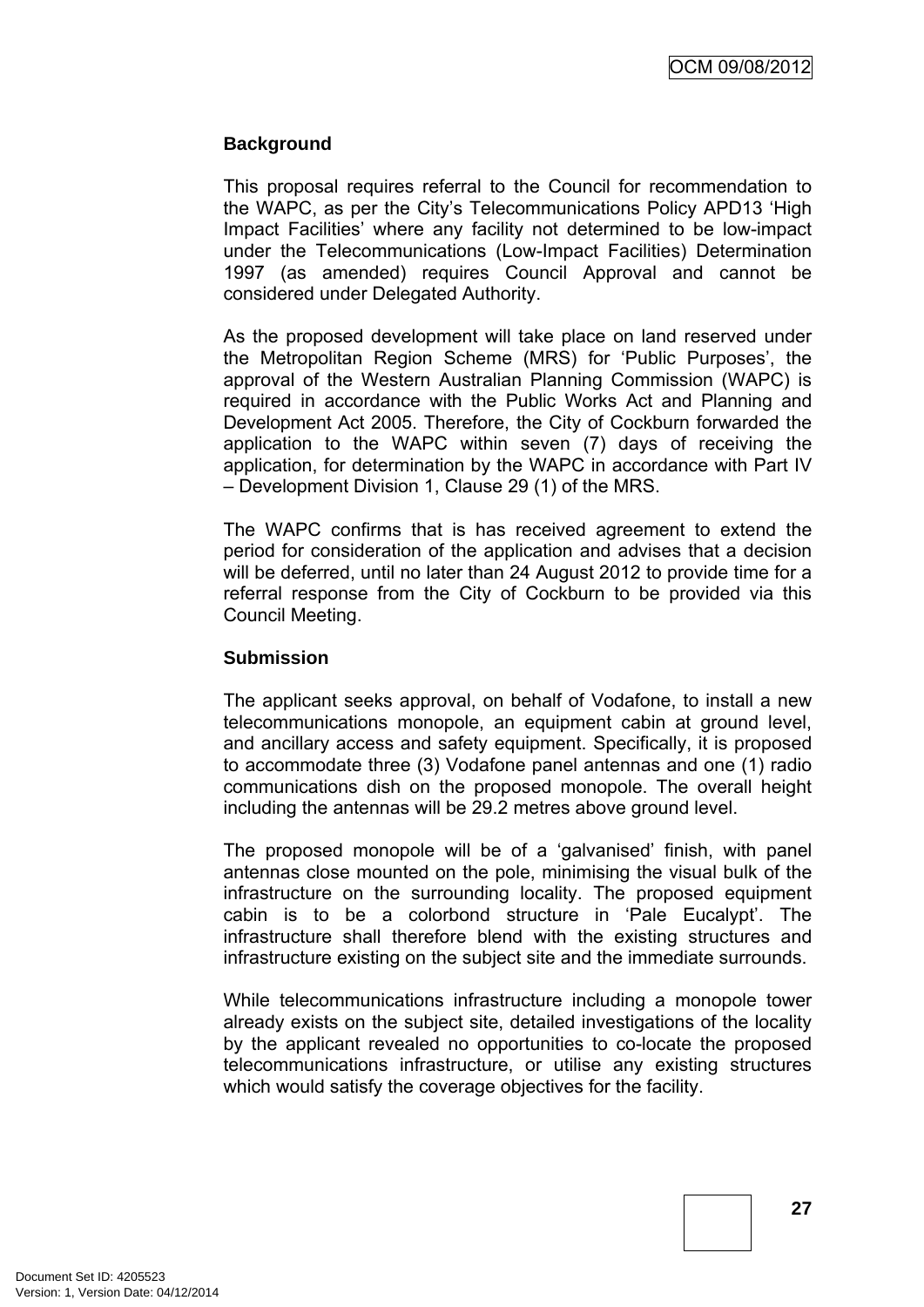As per the City of Cockburn's Telecommunications Policy APD13 'High Impact Facilities', notice of the proposed development to all landowners within a 500 metre radius of the proposed location with an invitation to make comment on the proposal within 21 days was conducted. Nine (9) submissions were received with two (2) supporting the application and seven (7) objections received.

The table in the report below details lists the issues raised and provides a response on those matters. Generally the objections related to negative visual impact, exposure to electromagnetic energy concerns and devaluation of property. The supporting comments were in relation to the improved phone coverage the facility would provide.

#### **Report**

The following section provides a discussion of the various issues affecting the proposal.

#### Telecommunications Policy APD13 'High Impact Facilities'

The Telecommunications Policy APD13 'High Impact Facilities' was prepared to deal with non low-impact (high impact) facilities where Planning Consent is required. The policy states that in considering any application for new telecommunications infrastructure, Council will have regard for the following matters:-

- 1. The siting of mobile telephone towers is to be located where possible within industrial, commercial or other non-residential zoned land within the district and as far as possible from any residence.
- 2. Mobile telephone facilities are to be co-located with existing infrastructure where the opportunity exists.
- 3. The location and appearance of facilities should be chosen to minimise the visual impact on the locality. In particular, the amenity of residential inhabitants should not be affected.
- 4. No new telecommunications towers are to be located within 500 metres of any existing/proposed residence or other sensitive land use activity.

In relation to the above, the proposed site is within an area reserved under the MRS for 'Public Purposes', under the management of Western Power for use as electricity supply, storage, maintenance and training centre for State electricity provision and services.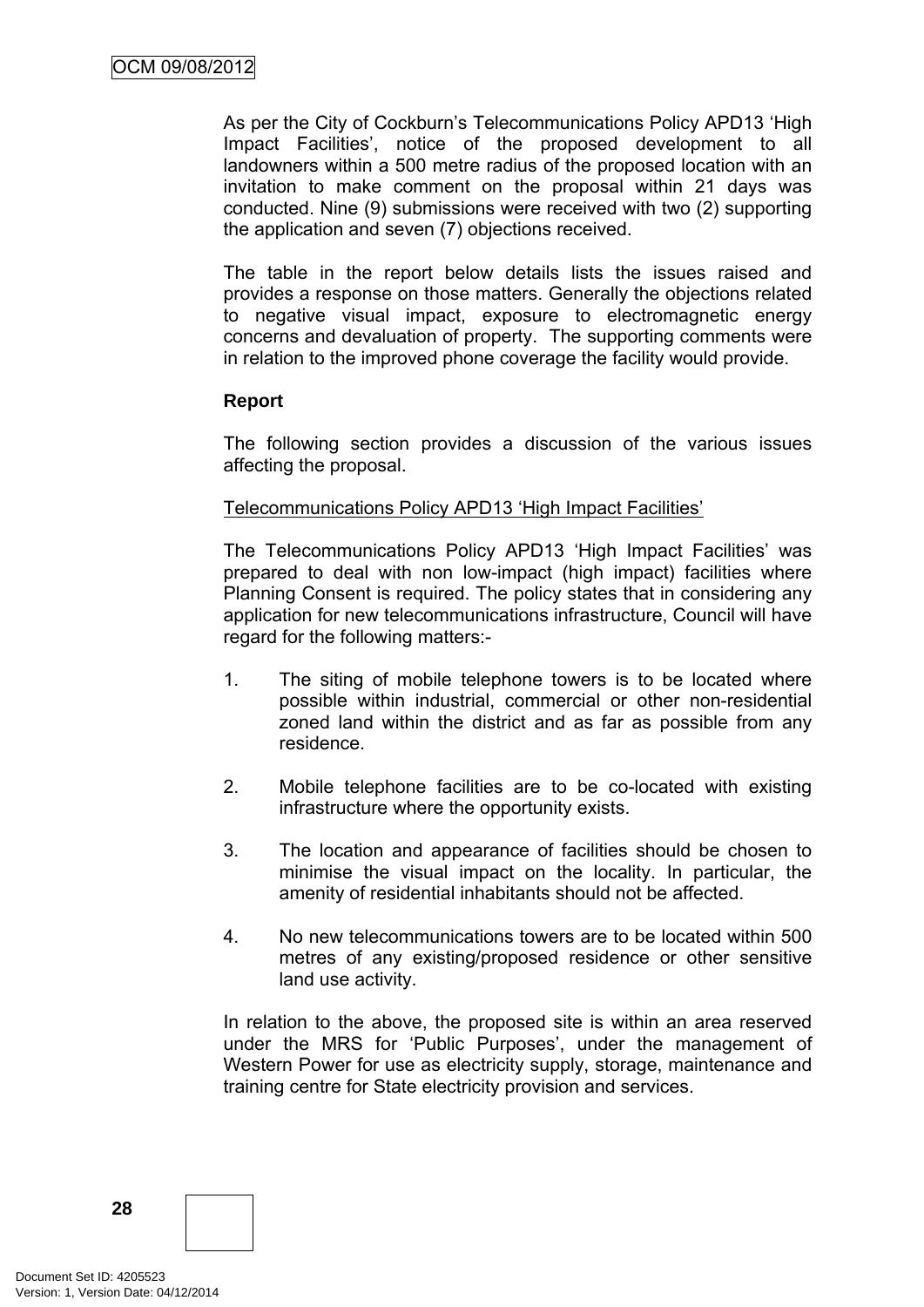The proposal does not comply with ADP13 with respect to the 500m setback from residential development. Existing residential development is located approximately 185 metres to the south and 290 metres to the west of the proposed facility. Between the subject site and the residential dwellings, railway reserved land and the Kwinana Freeway provide significant setback and development buffers.

While the application does not comply with the 500m setback requirement of the policy there have been specific decisions made by the State Administrative Tribunal and other courts in Australia that such policy provisions have no statutory weight and cannot be used to determine the location of telecommunications facilities. Decisions made on the basis of such policy provisions have been determined to be invalid and have no planning merit.

Further to the above the proposed facility is separated from residential development by the Kewdale to Kwinana industrial rail link and the Kwinana Freeway. In addition, it is noted that the immediate area contains a number of existing tall structures, including high voltage transmission towers, Freeway lights servicing the Kwinana Freeway, railway infrastructure including electricity poles, plus the existing telecommunications monopole on the site.

While telecommunications infrastructure already exists on the subject site, detailed investigations of the locality by the applicant revealed no opportunities to co-locate telecommunications infrastructure, or utilise existing structures, which would satisfy the coverage objectives for the facility. From undertaking a site visit, there is no room to co-locate any additional antennas on the existing pole without significant upgrade of or replacement of the existing structure. Increasing the existing structure's height would also impact on the Jandakot Airport OLS and not be permitted.

Where co-location is not a viable option the State Planning Policy 5.2 states that co-siting of structures is preferred rather than being scattered in a broader area. This proposal is consistent with that objective and APD13.

The proposed telecommunications infrastructure will facilitate expansion of the high-speed next generation mobile network, which will see customers enjoying improved high quality content, wireless broadband access and further mobilisation of business applications. While the proposal results in a new monopole on-site, the site is not considered a community sensitive location which is dominated by large infrastructure and tall visual elements that the proposed structure will integrate with.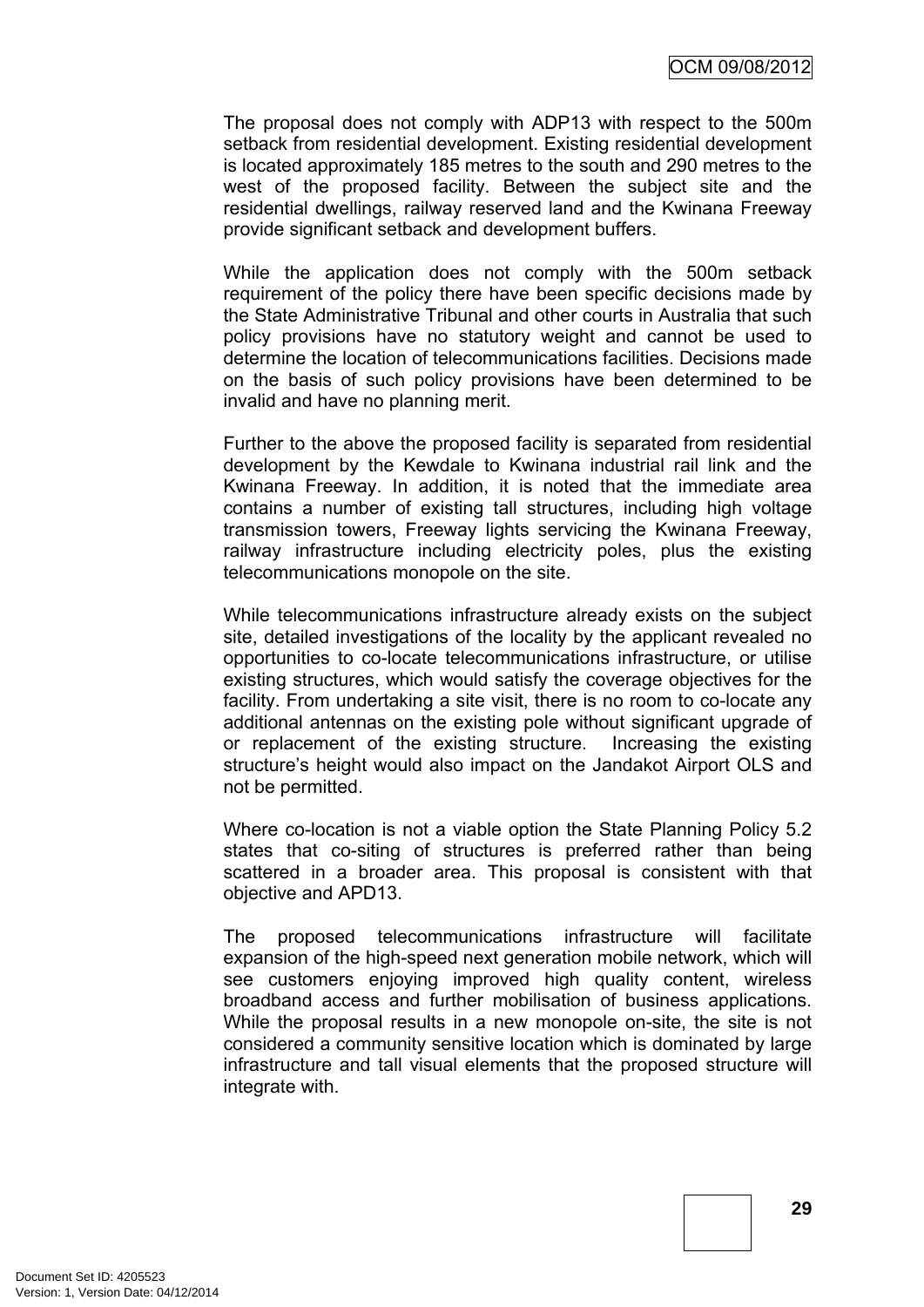## Jandakot Airport

The subject site is located within the Jandakot Airport 'Inner Horizontal Surface' area and accordingly any development is subject to 'Inner Obstacle Limitation Surfaces' restrictions.

The subject site is located within the Airport's aircraft approach and take-off flight path alignments and within the 'R.L. 73.5 metre Australian Height Datum (AHD) Inner Horizontal Surface' area. The proposed monopole and antennas will have an overall height of 29.2 metres AGL, which then added to the AHD level of the subject site of 44 metres, gives an overall level of 73.2 metres AHD. The proposal therefore is below the 'Inner Horizontal Surface' area and will not impact on Jandakot Airport operations.

The proposal was advertised to the Department of Aviation during the Community Consultation period and no response was received, however it is the WAPC's responsibility to consult with the airport directly as the determining agency.

#### **Conclusion**

The location of the facility on the site is considered to minimise impacts on the amenity of the surrounding residential area. Colour matching of the facility with the existing background will further reduce its visual impact. In relation to public health concerns, the report on the estimated Radiofrequency Electromagnetic Emissions would demonstrates operation of the facility at a level well within the requirements set by the federal Australian Communications Authority (ARPANSA Standard) which are themselves well below the World Health Organisation standards.

As part of the carrier's obligations under the *Telecommunications Code of Practice* to co-locate facilities, the applicant has demonstrated that the potential for co-location, on the existing pole at the subject site, was considered in this instance. The applicant has noted that the existing pole does not have any room remaining on which to co-locate additional antennas which are required in order to upgrade the existing Vodafone network.

In light of the above, it is considered that the proposed new telecommunications monopole and equipment cabin on land zoned 'Public Purposes' is able to be supported as it is generally consistent with the provisions of the Scheme, APD13 and State Planning Policy 5.2.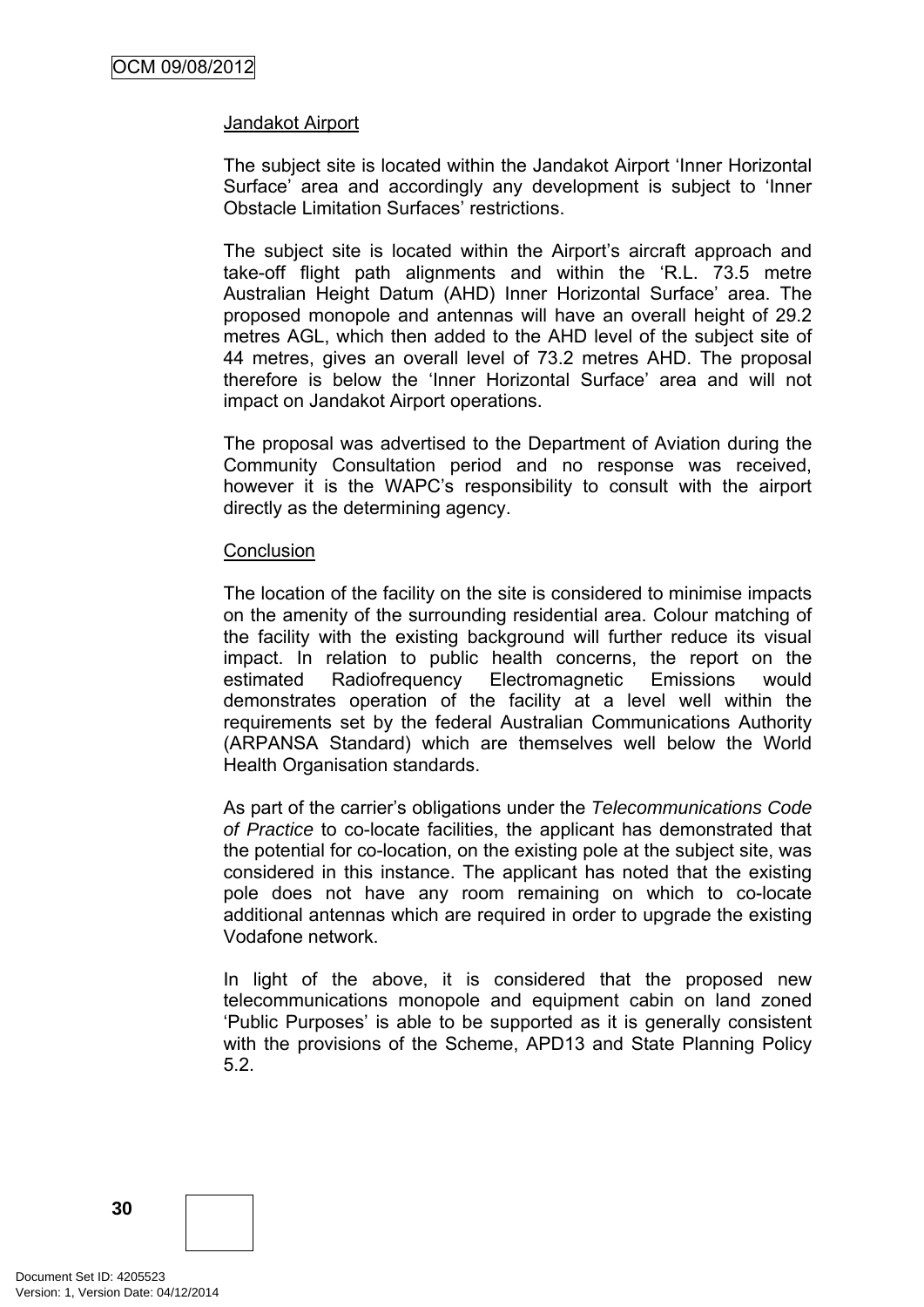It is therefore recommended that Council recommends the application be Approved by the WAPC, subject to conditions set out in the proposed recommendation to address the above matters.

### **Strategic Plan/Policy Implications**

#### **Demographic Planning**

- To ensure the planning of the City is based on an approach that has the potential to achieve high levels of convenience and prosperity for its citizens.
- To ensure development will enhance the levels of amenity currently enjoyed by the community.

#### **Budget/Financial Implications**

Although the property is owned by the State, as it will be subject of a commercial lease, it will be a rateable property.

#### **Legal Implications**

Town Planning Scheme No. 3 Planning and Development Act 2005 State Administrative Tribunal Regulations Telecommunications Act 1997

#### **Community Consultation**

In accordance with the City of Cockburn's Telecommunications Policy APD13 'High Impact Facilities', notice of the proposed development to all landowners within a 500 metre radius of the proposed location with an invitation to make comment on the proposal within 21 days was conducted. A copy of the schedule of submissions is detailed in Attachment 5.

#### **Attachment(s)**

- 1. Location Plan
- 2. Elevations
- 3. Photomontage
- 4. EME Report
- 5. Schedule of Submissions

#### **Advice to Proponent(s)/Submissioners**

The Proponent(s) and those who lodged a submission on the proposal have been advised that this matter is to be considered at the 9 August 2012 Council Meeting.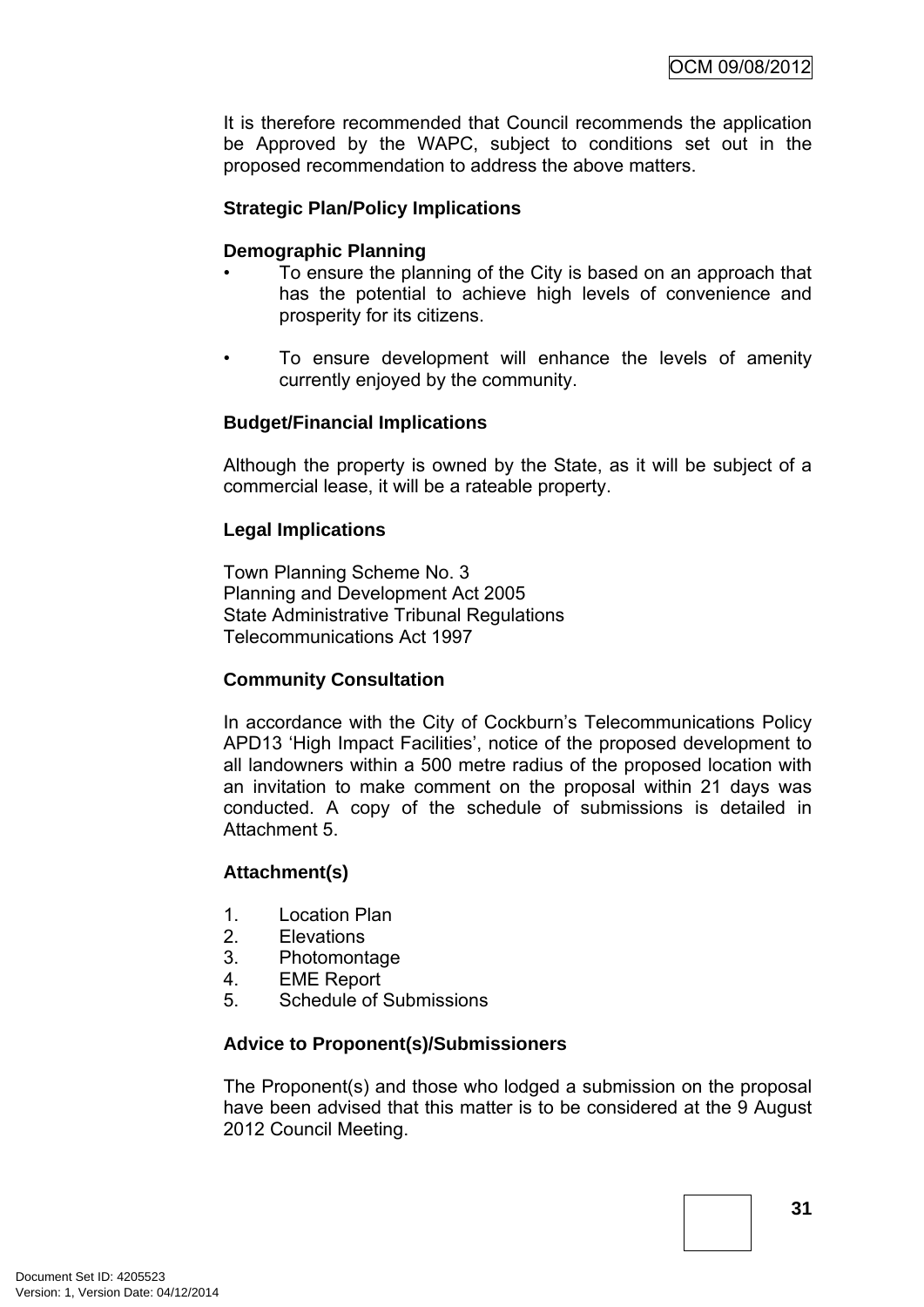## **Implications of Section 3.18(3) Local Government Act, 1995**

Nil.

**14.4 (MINUTE NO 4832) (OCM 09/08/2012) - CLOSURE OF WESTERN POWER PADMOUNT SITE LOCATION: RUTHERFORD ENTRANCE, SUCCESS OWNER: GOLD ESTATES AUSTRALIA (1903) LTD APPLICANT: ROBERTS DAY PTY LTD (451765) (L GATT) (ATTACH)** 

#### **RECOMMENDATION** That Council:

- (1) requests the Minister for Lands to close portion of Rutherford Entrance, Success which encompasses the Western Power padmount site in accordance with Section 58 of the *Land Administration Act 1997*;
- (3) supports the land resulting from the road closure being purchased by the adjoining landowner (Gold Estates Australia 1903 Ltd) as per the normal procedures of the *Land Administration Act 1997*; and
- (4) advise the applicant of this decision accordingly.

## **COUNCIL DECISION**

MOVED Clr C Reeve-Fowkes SECONDED Clr V Oliver that the recommendation be adopted.

**CARRIED 8/0**

## **Background**

A request has been received on behalf of the adjoining landowner to close portion of Rutherford Entrance which encompasses a Western Power padmount site adjoining Lot 443 Rutherford Entrance. The purpose of this report is to consider this request.

#### **Submission**

By way of letter, Robertsday Planning Consultants requested that the City initiate the closure of the portion of Rutherford Entrance, Success

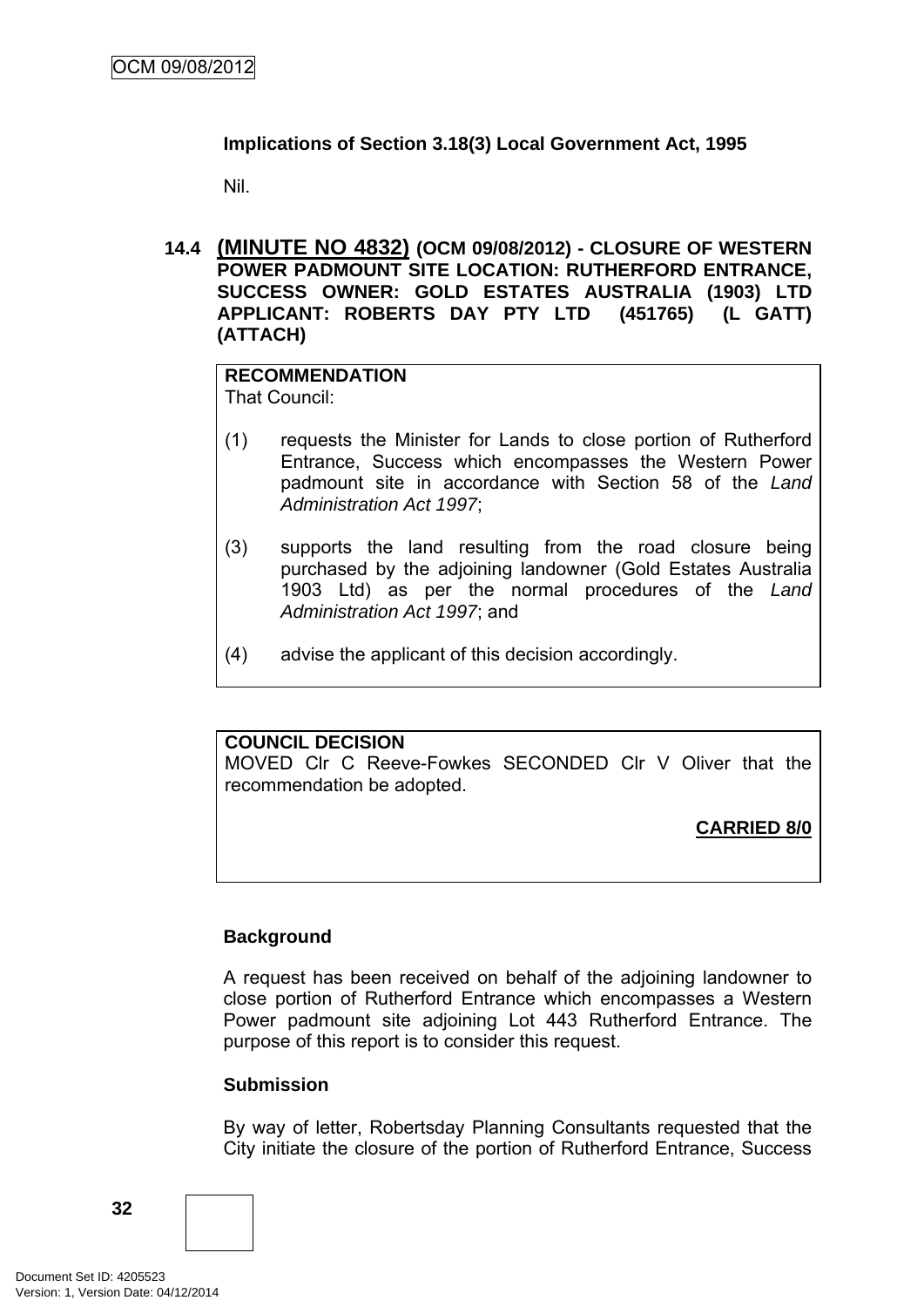(refer to Attachment 1). The subject area is a Western Power padmount site adjoining Lot 443 Rutherford Entrance (refer to Attachment 2). The proponent has agreed in writing to meet all costs associated with the proposed road closure, a copy of which is provided within Attachment 1.

### **Report**

At the time of creating Lot 443 Rutherford Entrance, a small road widening of  $15.4m<sup>2</sup>$  was created to accommodate a Western Power transformer. This now conflicts with the proposed development for Lot 443, and accordingly removal of the transformer is proposed as part of the development of the land. As the transformer sits within a portion of the adjoining Rutherford Entrance road reserve, formal road closure processes must occur to allow the land to be transferred into the title of the adjoining Lot 443.

Telstra have responded that there are assets in the vicinity of the padmount site and Robertsday have accepted the terms detailed in the correspondence from Telstra (see Attachment 3 and 4). Other than the transformer, there is no other utility infrastructure in the Western Power padmount site, and all other service providers have responded advising that they have no objections to the proposal.

Western Power has indicated that there will be costs associated with the relocation of the transformer, and these costs will be factored into the eventual sale price of the closed road reserve. These costs will be the responsibility of Western Power and the proponent to agree on. This has now taken place.

It is recommended that Council support the request, and write to the Minister for Lands requesting formal closure of the portion of Rutherford Entrance in accordance with Section 58 of the *Land Administration Act 1997*.

### **Strategic Plan/Policy Implications**

### **Demographic Planning**

- To ensure the planning of the City is based on an approach that has the potential to achieve high levels of convenience and prosperity for its citizens.
- To ensure development will enhance the levels of amenity currently enjoyed by the community.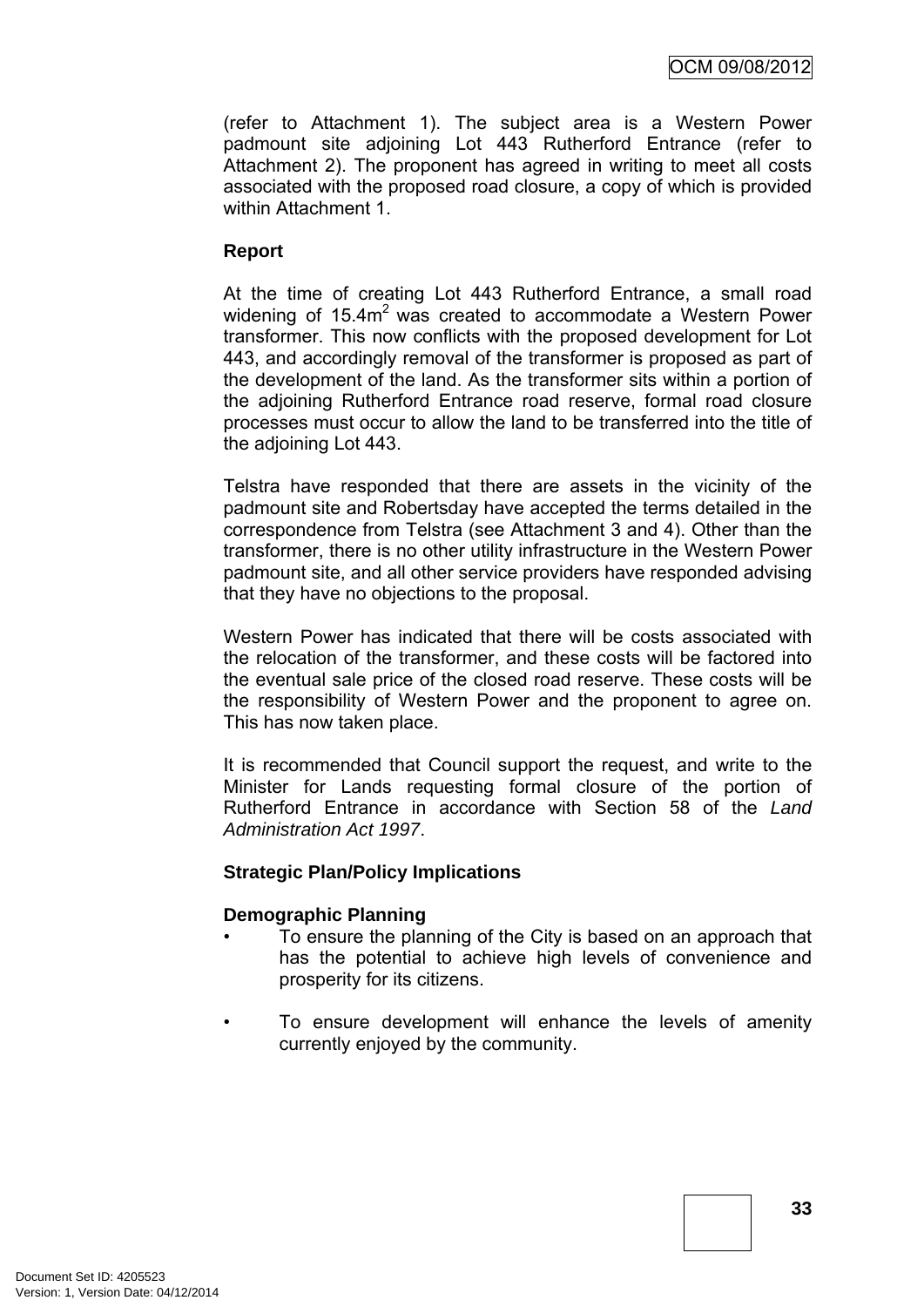### **Budget/Financial Implications**

The proponent will be required to meet all associated costs. Council is in receipt of the evidence of written agreement between the applicant and Western Power and the receipt of payment of the costs to relocate the transformer

### **Legal Implications**

To be undertaken in accordance with Section 58 of the *Land Administration Act 1997.*

### **Community Consultation**

Advertised on 10 January 2012, in accordance with Section 58 of the *Land Administration Act 1997.* No objections have been received.

### **Attachment(s)**

- 1. Letter of request from Roberts Day Pty Ltd
- 2. Location Plan

#### **Advice to Proponent(s)/Submissioners**

The Proponent(s) and those who lodged a submission on the proposal have been advised that this matter is to be considered at the 9 August 2012 Ordinary Council Meeting.

#### **Implications of Section 3.18(3) Local Government Act, 1995**

Nil.

**14.5 (MINUTE NO 4833) (OCM 09/08/2012) - CONSIDERATION TO ADOPT SCHEME AMENDMENT NO. 90 - LOCATION: LOTS 1, 803 AND PORTION OF LOT 802 YANGEBUP ROAD; LOTS 7, 99, 146 AND 147 HAMMOND ROAD; PORTION OF LOCAL ROAD RESERVE AND; LOT 4308 BEELIAR DRIVE, COCKBURN CENTRAL - OWNER: ALESSANDRINE/CITY OF COCKBURN - APPLICANT: BURGESS DESIGN GROUP (93090) (T GREENHILL) (ATTACH)** 

# **RECOMMENDATION**

That Council

(1) endorse the Schedule of Submissions prepared in respect of Amendment No. 90 to City of Cockburn Town Planning Scheme No. 3 ("Scheme");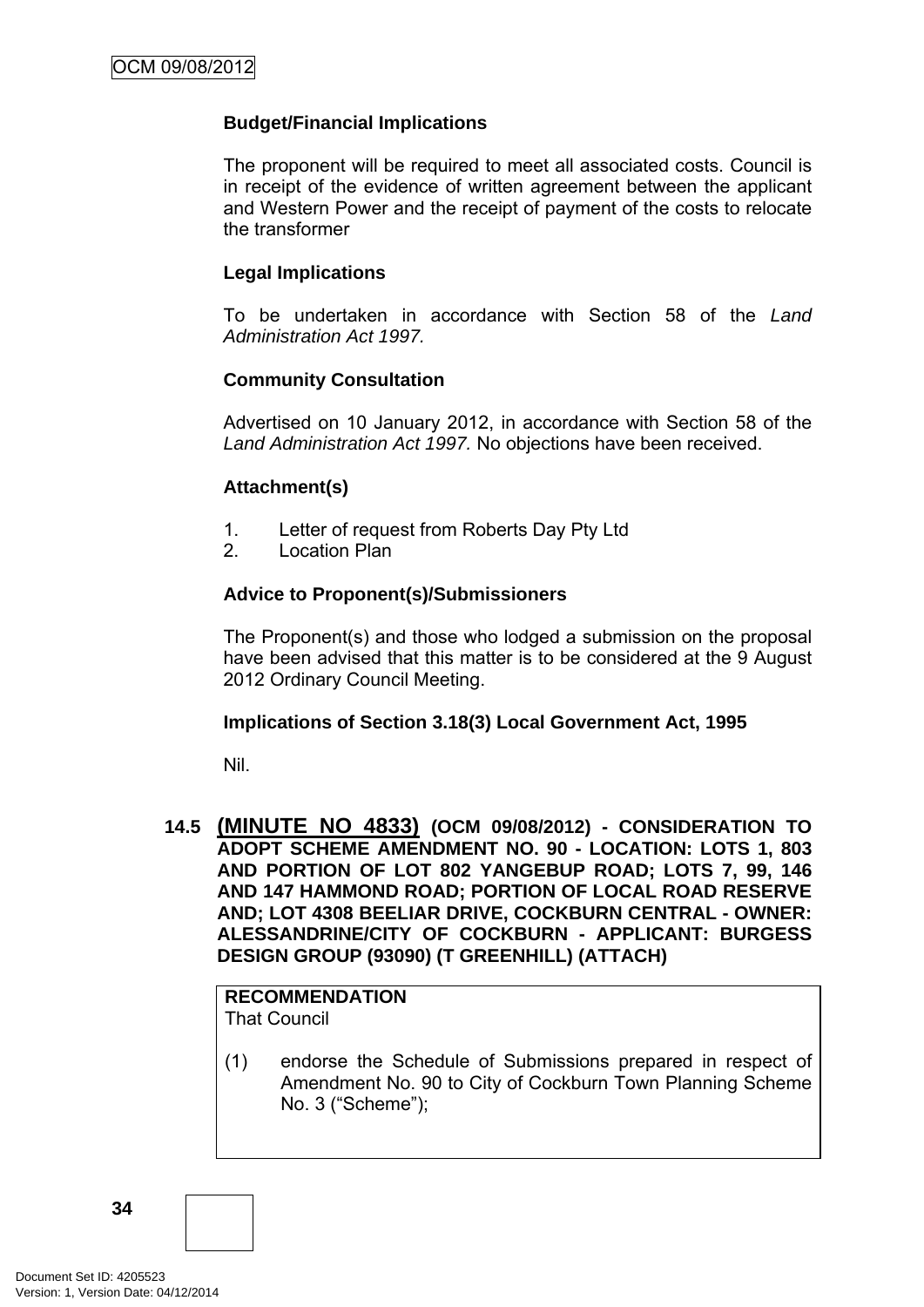- (2) adopt for final approval Amendment No. 90 to City of Cockburn Town Planning Scheme No. 3 ("Scheme") by:
	- 1. Rezoning Lots 1 and 803 Yangebup Road; Portion of Lot 802 Yangebup Road; Lots 7, 99, 146 and 147 Hammond Road; Portion of Local Road Reserve and; Lot 4308 Beeliar Drive, Cockburn Central from 'Light and Service Industry' and 'Local Centre' to 'Development' zone with a 'Development Area 35' designation as shown on the Scheme Amendment Map.
	- 2. Amending the scheme map accordingly;
	- 3. Amending Schedule 11 Development Areas, contained within the Scheme Text by inserting a new DA 35 – Hammond Road North as follows:

### Schedule 11 Development Areas

| Ref.<br>No.  | Area                                           |    | <b>Provisions</b>                                                                                                                                                                                                                                                                                                                                   |
|--------------|------------------------------------------------|----|-----------------------------------------------------------------------------------------------------------------------------------------------------------------------------------------------------------------------------------------------------------------------------------------------------------------------------------------------------|
| <b>DA 35</b> | Hammond<br>Road North<br>(Development<br>Zone) | 1. | An approved Structure Plan adopted in<br>accordance with Clause 6.2 of the<br>Scheme shall apply to the land to guide<br>subdivision, land use and development.                                                                                                                                                                                     |
|              |                                                | 2. | The Structure Plan is to provide for<br>future commercial, retail and mixed<br>business development and compatible<br>uses incidental thereto. The extent of<br>such uses will be subject to the<br>preparation and approval by Council of<br>an economic/retail impact assessment<br>prepared in accordance with State<br>Planning Policy No. 4.2. |
|              |                                                | 3. | Land uses classified in the Structure<br>Plan apply in accordance with Clause<br>6.2.6.3.                                                                                                                                                                                                                                                           |
|              |                                                | 4. | All development shall be in accordance<br>with Detailed Area Plans and/or Design<br>Guidelines prepared and approved by<br>Council under Clause 6.2.15 of the<br>Scheme.                                                                                                                                                                            |
|              |                                                | 5. | The adopted Structure Plan must be<br>accompanied by a comprehensive traffic<br>assessment, including a Vehicle Access<br>and Parking Strategy, addressing the<br>function of the 'Main Street'<br>and                                                                                                                                              |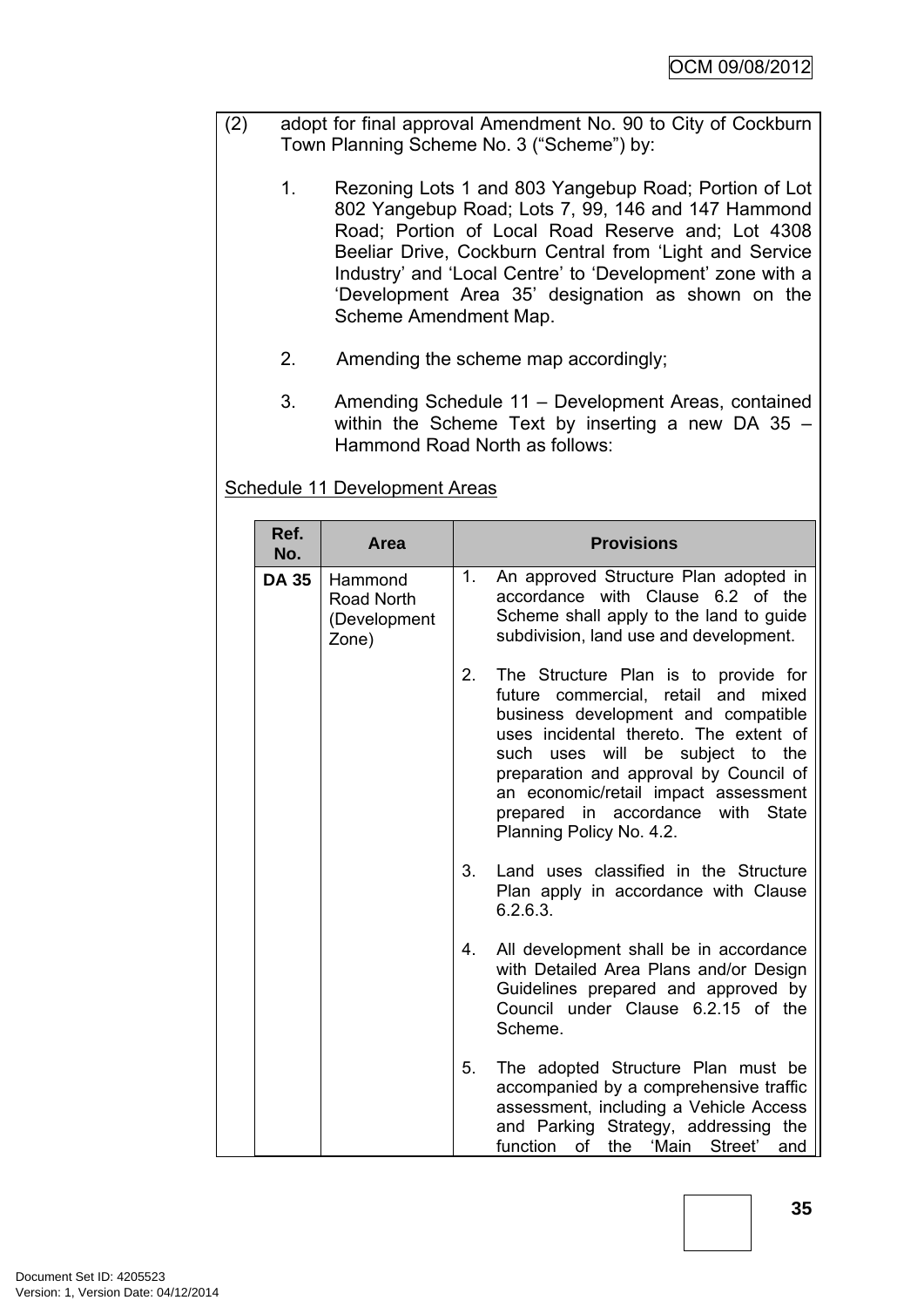|     |    | industrial through traffic, as well<br>as<br>protecting the regional functionality of<br>Beeliar Drive, to the satisfaction<br>of<br>Council.                                                                                                             |
|-----|----|-----------------------------------------------------------------------------------------------------------------------------------------------------------------------------------------------------------------------------------------------------------|
|     | 6. | The adopted Structure Plan<br>must<br>address and resolve the implementation<br>land swap arrangements<br>and<br>as<br>contained in the legal agreement and<br>contract of sale between the proponent<br>and City of Cockburn, signed 22 January<br>2001. |
|     | 7. | All future development that fronts the<br>north-south road through the site must<br>be based on 'Main Street' principles and<br>addressed in Detailed Area Plans and/or<br>Design Guidelines.                                                             |
| (3) |    | in anticipation of the Hon. Minister's advice that final approval<br>will be granted, the documents be signed, sealed and forwarded                                                                                                                       |

- will be granted, the documents be signed, sealed and forwarded to the Western Australian Planning Commission without modifications; and
- (4) advise the applicant and submitters to Amendment No. 90 of Council's decision accordingly.

### **COUNCIL DECISION**

MOVED Clr C Reeve-Fowkes SECONDED Clr V Oliver that the recommendation be adopted.

### **CARRIED 8/0**

### **Background**

At its ordinary meeting held on 8 March 2012 Council resolved to initiate Amendment No. 90 to City of Cockburn Town Planning Scheme No. 3 ("Scheme"). The purpose of the amendment is to rezone properties known as Lots 1, 803 and portion of Lot 802 Yangebup Road, Lots 7, 99, 146 and 147 Hammond Road, portion of Local Road Reserve and Lot 4308 Beeliar Drive Cockburn Central from 'Light and Service Industry' and 'Local Centre' to 'Development' zone, as well as amend Schedule 11 – Development Areas by inserting a new Development Area 35.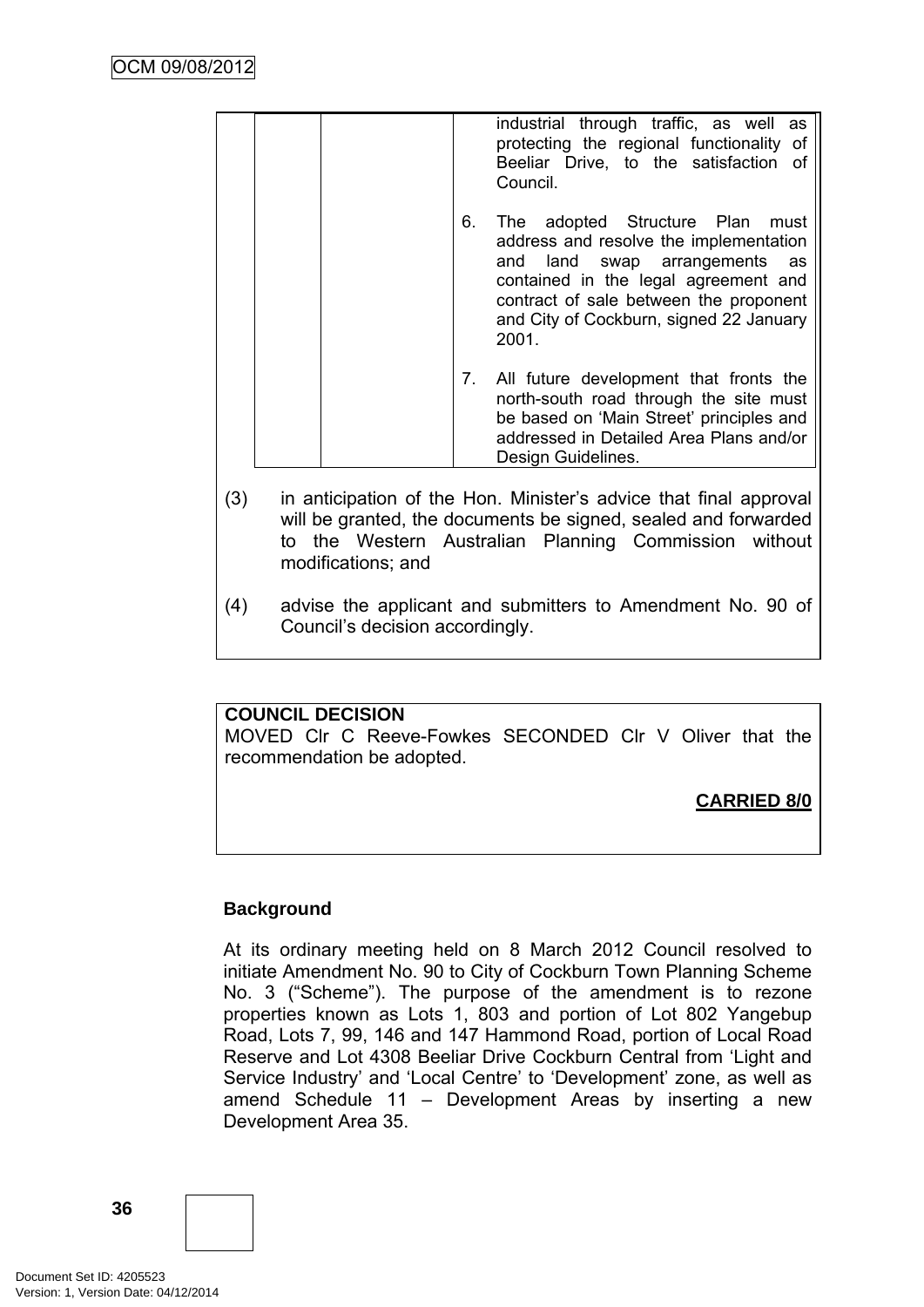The Scheme amendment was referred to the Environmental Protection Authority who granted consent to advertise. The amendment was subsequently advertised for public comment between 5 June 2012 and 17 July 2012, for a period of 42 days in accordance with the *Town Planning Regulations Act 1967*.

A total of 14 submissions were received. The purpose of this report is to consider the amendment for final adoption in light of the advertising process having taken place.

### **Submission**

Burgess Design Group on behalf of the Alessandrini family, the owners of the subject site, has lodged a scheme amendment proposal to rezone the site to 'Development' and 'Development Area 35'.

#### **Report**

#### **Background**

The subject land is bounded by Yangebup Road to the north, Hammond Road to the east, Beeliar Drive to the south and the Beeliar Regional Recreation Reserve to the west (refer Agenda Attachment 1 for a copy of the location plan).

The site has been operating as the Tony Ale Markets for a number of years and more recently a Waldecks Nursery and the West 'n' Fresh Fishmongers have established in new buildings on the site. There are three existing houses located on the site. These uses operate on the eastern portion of the site with the majority of the site being vacant (refer Agenda Attachment 2 for an aerial photograph of the site).

The Hammond Road/Beeliar Drive intersection is currently configured as a staggered T intersection. This current intersection configuration does not function adequately from a traffic safety and management point of view, and the City of Cockburn is currently undertaking a project that will realign Hammond Road (north of Beeliar Drive) so that it aligns with Hammond Road to the south of Beeliar Drive to form traffic light controlled four-way intersection. The proposed Scheme amendment takes into account these proposed changes.

### Subject Site and Zoning

Agenda Attachment 1 shows the location of the subject site and the following table provides further details.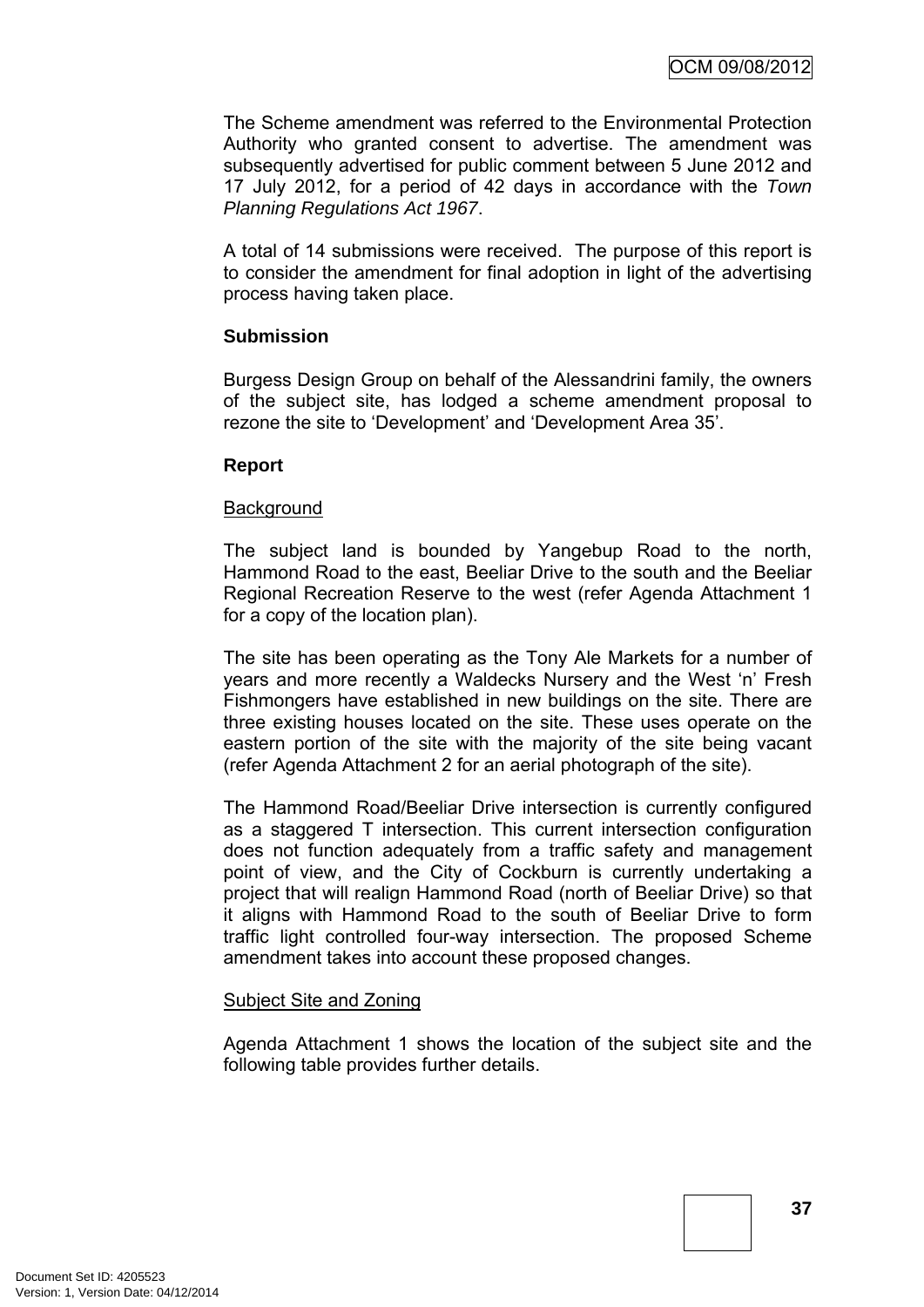| Address                 | Land area | Owners              |  |
|-------------------------|-----------|---------------------|--|
|                         | (ha)      |                     |  |
| Lot 1 Yangebup Road     | 1.0197    | Alessandrini        |  |
| Lot 802 Yangebup Road   | 1.5595    | Alessandrini        |  |
| Lot 803 Yangebup Road   | 0.9036    | Alessandrini        |  |
| Lot 7 Hammond Road      | 2.2283    | Alessandrini        |  |
| Lot 99 Hammond Road     | 1.2903    | Alessandrini        |  |
| Lot 4308 Beeliar Drive  | 0.3597    | Alessandrini        |  |
| Lot 147 Hammond Road    | 0.0666    | City of Cockburn    |  |
| Lot 146 Hammond Road    | 0.0987    | City of Cockburn    |  |
| Portion of Hammond Road | 0.1715    | Western<br>State of |  |
| reserve                 |           | Australia           |  |

The proposal incorporates a number of lots that make up the Tony Ale site. A small portion of land owned by the City and a portion of road reserve have been added to the proposed Development zone to reflect proposed changes to the alignment of Hammond Road which the City is undertaking.

The subject site is zoned 'Urban' under the Metropolitan Region Scheme, except for a portion of the existing Hammond Road which is reserved as 'Other Regional Roads'. While logically part of the area, this is excluded from the proposed rezoning due to the operation of regional reservations under Section 126 of the *Planning and Development Act 2005*. Under the City's Scheme, the majority of the site is zoned 'Light and Service Industry' with a portion of the site zoned 'Local Centre'. There is also a small portion which exists as a Local Road Reserve.

### Scheme Amendment Proposal

The Scheme amendment proposes to rezone the subject site to 'Development' and 'Development Area 35'. Refer to agenda Attachment 3 which illustrates the existing and proposed changes to the City's Scheme.

The purpose of the 'Development' zone in this instance is to provide for structure planning to guide a primarily commercially focused development in a comprehensive manner. The 'Development Area 35' provisions allow Council to apply requirements to the future structure plan. A set of requirements have been developed and are provided below: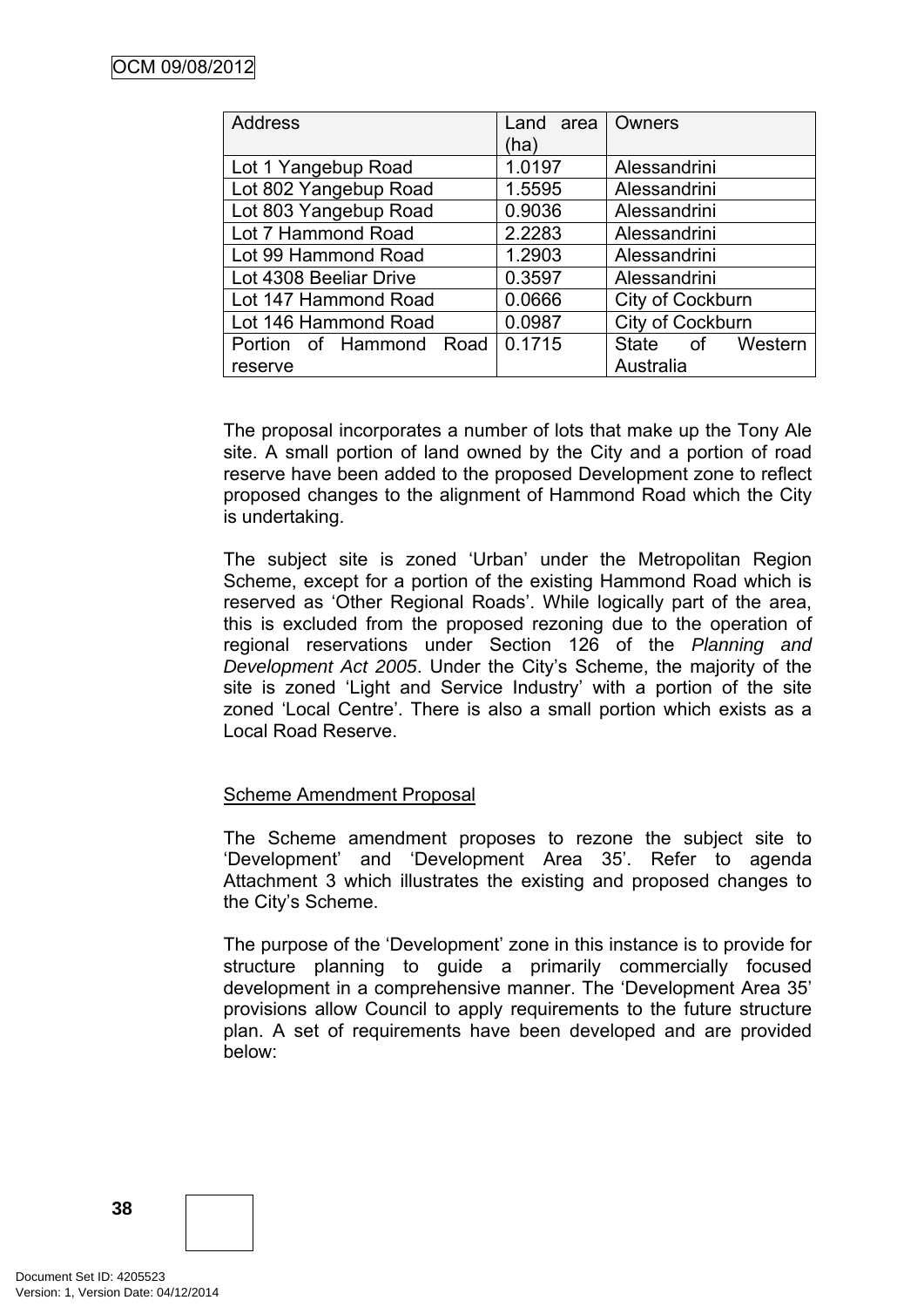| Ref.<br>No.     | Area                                                  | <b>Provisions</b>                                                                                                                                                                                                                                                                                                                                         |
|-----------------|-------------------------------------------------------|-----------------------------------------------------------------------------------------------------------------------------------------------------------------------------------------------------------------------------------------------------------------------------------------------------------------------------------------------------------|
| <b>DA</b><br>35 | Hammond Road<br><b>North</b><br>(Development<br>Zone) | An approved Structure Plan adopted in<br>$1_{-}$<br>accordance with Clause 6.2 of the<br>Scheme shall apply to the land to guide<br>subdivision, land use and development.                                                                                                                                                                                |
|                 |                                                       | 2.<br>The Structure Plan is to provide for<br>future commercial, retail and mixed<br>business development and compatible<br>uses incidental thereto. The extent of<br>such uses will be subject to the<br>preparation and approval by Council of<br>an economic/retail impact assessment<br>prepared in accordance with State<br>Planning Policy No. 4.2. |
|                 |                                                       | Land uses classified in the Structure<br>3.<br>Plan apply in accordance with Clause<br>6.2.6.3.                                                                                                                                                                                                                                                           |
|                 |                                                       | All development shall be in accordance<br>4.<br>with Detailed Area Plans and/or Design<br>Guidelines prepared and approved by<br>Council under Clause 6.2.15 of the<br>Scheme.                                                                                                                                                                            |
|                 |                                                       | 5.<br>The adopted Structure Plan must be<br>accompanied by a comprehensive traffic<br>assessment, including a Vehicle Access<br>and Parking Strategy, addressing the<br>function of the 'Main Street' and<br>industrial through traffic, as well as<br>protecting the regional functionality of<br>Beeliar Drive, to the satisfaction of<br>Council.      |
|                 |                                                       | The<br>adopted Structure Plan<br>6.<br>must<br>address and resolve the implementation<br>land<br>swap arrangements<br>and<br>as<br>contained in the legal agreement and<br>contract of sale between the proponent<br>City of Cockburn, signed<br>and<br>22<br>January 2001.                                                                               |
|                 |                                                       | All future development that fronts the<br>7.<br>north-south road through the site must<br>be based on 'Main Street' principles and<br>addressed in Detailed Area Plans<br>and/or Design Guidelines.                                                                                                                                                       |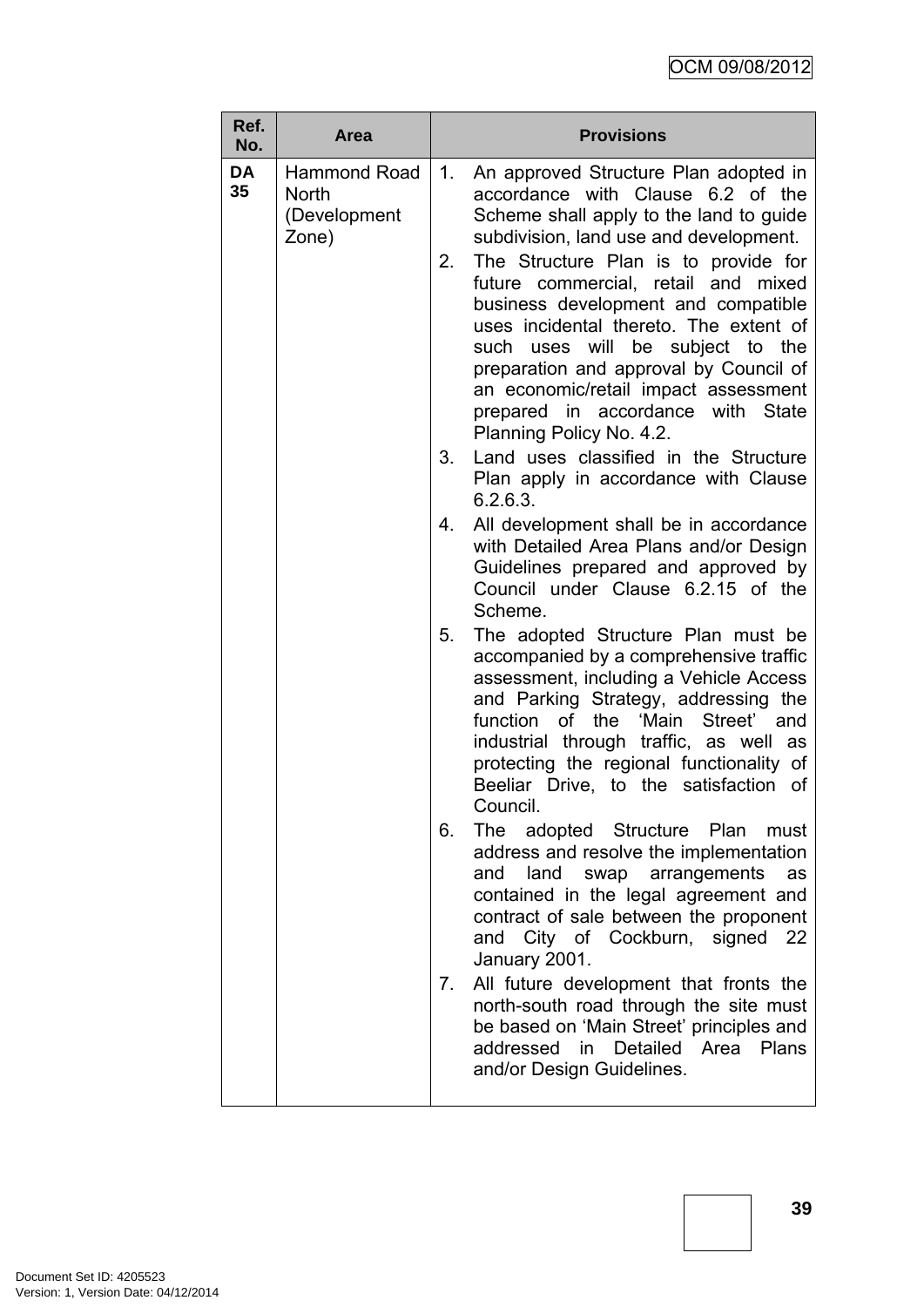Dealing with land use and design through the structure planning process is appropriate in areas requiring comprehensive planning such as the subject site. Rezoning the site 'Development' and 'Development Area 35' establishes the necessary statutory framework to require a comprehensive structure plan to occur. The structure plan will need to address a wide variety of issues, with the most significant of these captured through the proposed Development Area provisions.

The current uses on the site have developed and evolved over time and are concentrated on the eastern portion of the site along Hammond Road. The location of the current Tony Ale Market does not match the specific location of the 'Local Centre' zone depicted on the Scheme Map and rezoning the land provides the opportunity to resolve this anomaly, and look to also evolve the land precinct in a comprehensive way.

### Concept and Principles Plan

The Scheme amendment incorporates a principles plan which provides general principles about how the site may develop (refer Agenda Attachment 4). The general principles include the following:

- The creation of a 'main street' linking Beeliar Drive (near Kemp Road) and Hammond Road with the alignment and extent to be determined through the structure planning process.
- Limiting access to Beeliar Drive to key intersection locations with the location and type of intersections to be determined through the comprehensive structure planning process.
- Concentrate retail uses such as the Tony Ale fruit and vegetable market along the 'main street' with Mixed Business and showrooms generally throughout the remainder of the site.
- Recognises the City's plans to realign Hammond Road and rationalise the redundant road reserve into the Development zone, excluding however the 'Other Regional Roads' reservation of the MRS.

The principles plan provides broad (non statutory) concepts about how the site may develop which is sufficient at this early planning stage. The subsequent structure planning process will need to address significant planning issues focussing upon a range of traffic, planning and environmental investigations as well as suitable discussions and negotiation with key stakeholders. An economic/ retail impact assessment will also need to be prepared in accordance with State Planning Policy No. 4.2. The principles plan is expected to evolve during the structure planning process as results of planning and design investigations are resolved.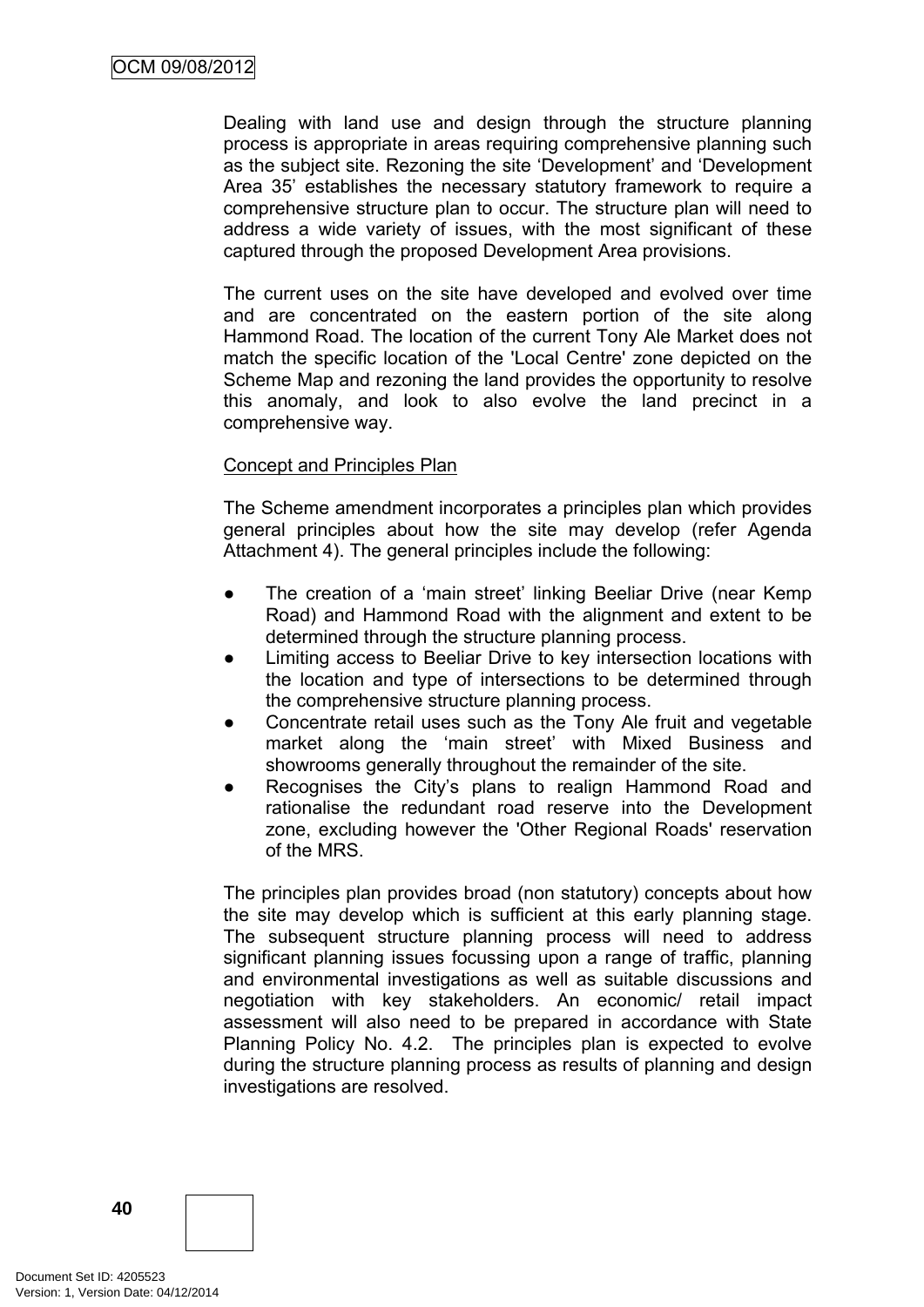It needs to be emphasised that structure planning may depart from the principles plan depending on the outcomes of investigations.

It is noted that an assessment on the possible road linkages and traffic intersections shown on the principles plan have not been comprehensively justified through a traffic assessment. The proposed Development Area 35 provision specifically requires a comprehensive traffic assessment, including a vehicle access and parking strategy, which addresses the function of the 'Main Street' and industrial through traffic, as well as protecting the regional functionality of Beeliar Drive, to be undertaken to the satisfaction of Council. This is important to note.

### Design Guidelines/Detailed Area Plans

The Scheme amendment and future structure plan will accommodate a variety of uses such as showroom and warehousing with more intense uses along the 'main street' such as shop and retail uses. Careful consideration will need to be given to the design of the 'main street' and how the buildings interact with the public realm to ensure the 'main street' functions as a vibrant and active street. Likewise the future extent of these uses needs to be underpinned by an economic/retail impact assessment prepared in accordance with State Planning Policy  $No. 4.2.$ 

Suitable controls will also need to be in place for the proposed mixed business portion of the site which is likely to accommodate a range of uses such as showrooms and warehousing, similar to the Cockburn Commercial Park and the adjoining Yangebup Business Park.

The proposed DA 35 provisions require Design Guidelines/Detailed Area Plans to guide future development.

#### Local Commercial and Activity Centre Strategy

The current Cockburn Local Commercial Strategy does not identify commercial activity on the subject land, even though a portion of the site (at the corner of Hammond Road and Beeliar Drive) is zoned 'Local Centre' and the existing Tony Ale markets have been operating from the site for a number of years.

The City of Cockburn is currently midway through a comprehensive review of its Local Commercial Strategy, which is now known as the Local Commercial and Activity Centre Strategy ("LCACS"). This is consistent with the new approach under State Planning Policy 4.2 (SPP 4.2) *Activity Centres for Perth and Peel*. Council at its meeting held on the 8 December 2011 resolved to prepare the LCACS. The City is now currently advertising the document.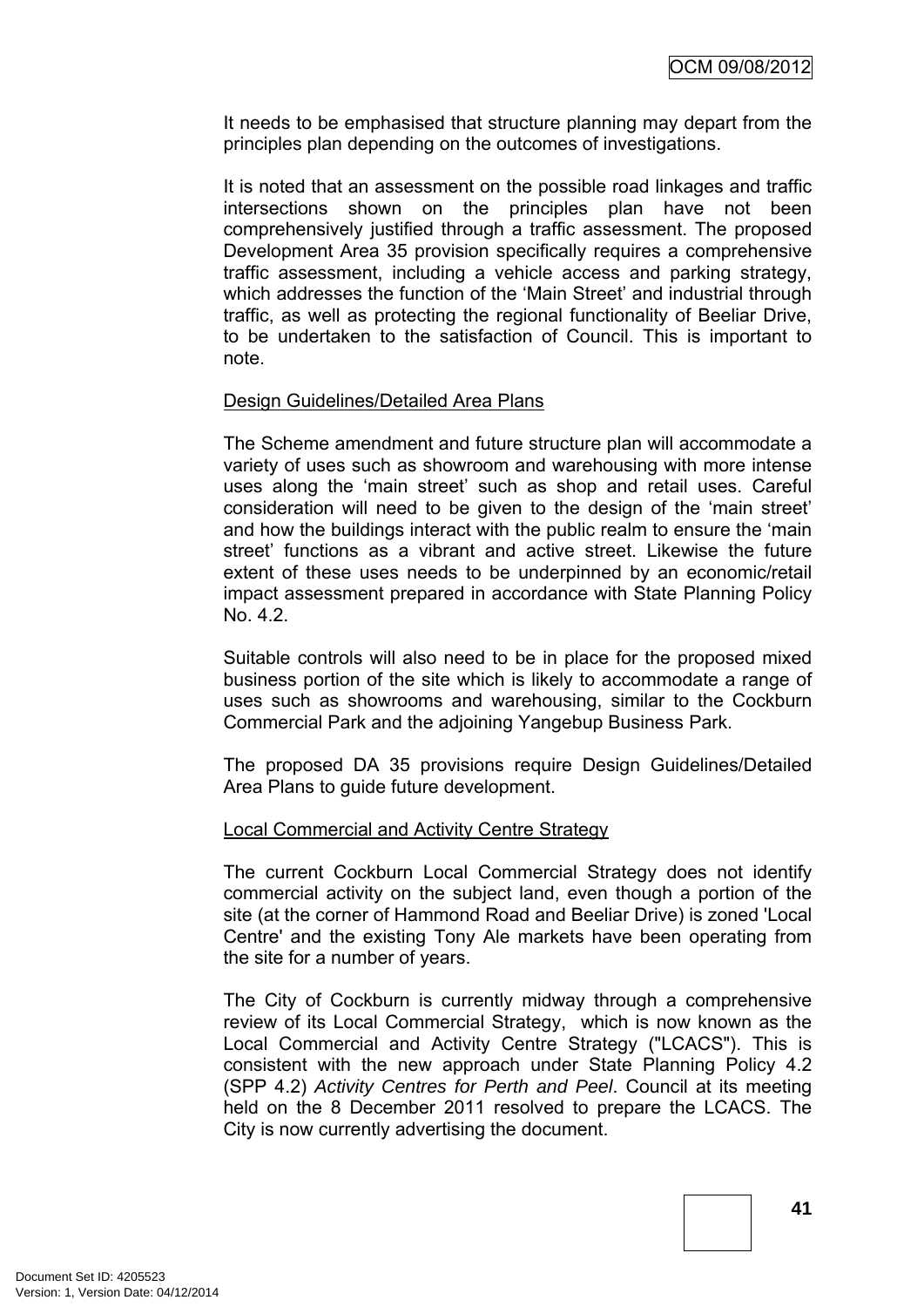The draft version of the LCACS being advertised includes the site as an activity centre. This Scheme amendment will seek to provide an appropriate planning framework to enable an activity centre plan (in the form of a structure plan) to be prepared. This is therefore consistent with implementing the Draft LCACS.

The future structure plan will need to be in accordance with the principles and objectives of the LCACS and SPP 4.2. It is noted that the proposed DA35 provisions indicate the extent of retail uses will require the preparation and approval of an economic/retail impact assessment prepared in accordance with State Planning Policy 4.2.

#### Legal Agreement and Land Swap

There is currently a legal agreement and contract of sale in place between the City of Cockburn and the proponent (Alessandrini family). The legal agreement required the City of Cockburn to transfer in fee simple its land adjoining Lot 677 (old road reserve) (now Lot 802) to the Alessandrini's in exchange for Lot 147 and a 2,706m² portion of Lot 677. This is demonstrated in Agenda Attachment 5.

The transfer of land was not subject to any transfer of funds, with both land parcels being valued at the same amount.

The old road reserve was transferred to the Alessandrini's and Lot 147 to the City of Cockburn in 2001. Lot 677 (now Lot 802) still remains under the ownership of the Alessandrini's and the rezoning, structure plan and subdivision process provides an opportunity to complete the land swap.

The transfer of Pt lot 677 could therefore logically occur during the subdivision phase of the current rezoning and structure planning development proposal, or sooner as directed by Council. The proposed DA 35 provisions recognise the legal agreement requirements.

#### Hammond Road realignment

The current configuration of the Hammond Road/Beeliar Drive intersection does not function adequately from a traffic safety and management point of view. The City of Cockburn is in the process of now undertaking a project to realign Hammond Road (north of Beeliar Drive) so that it aligns with Hammond Road to the south of Beeliar Drive to form a four-way intersection controlled with traffic lights (as indicated on Attachment 6). The proposed Scheme amendment acknowledges the proposed changes.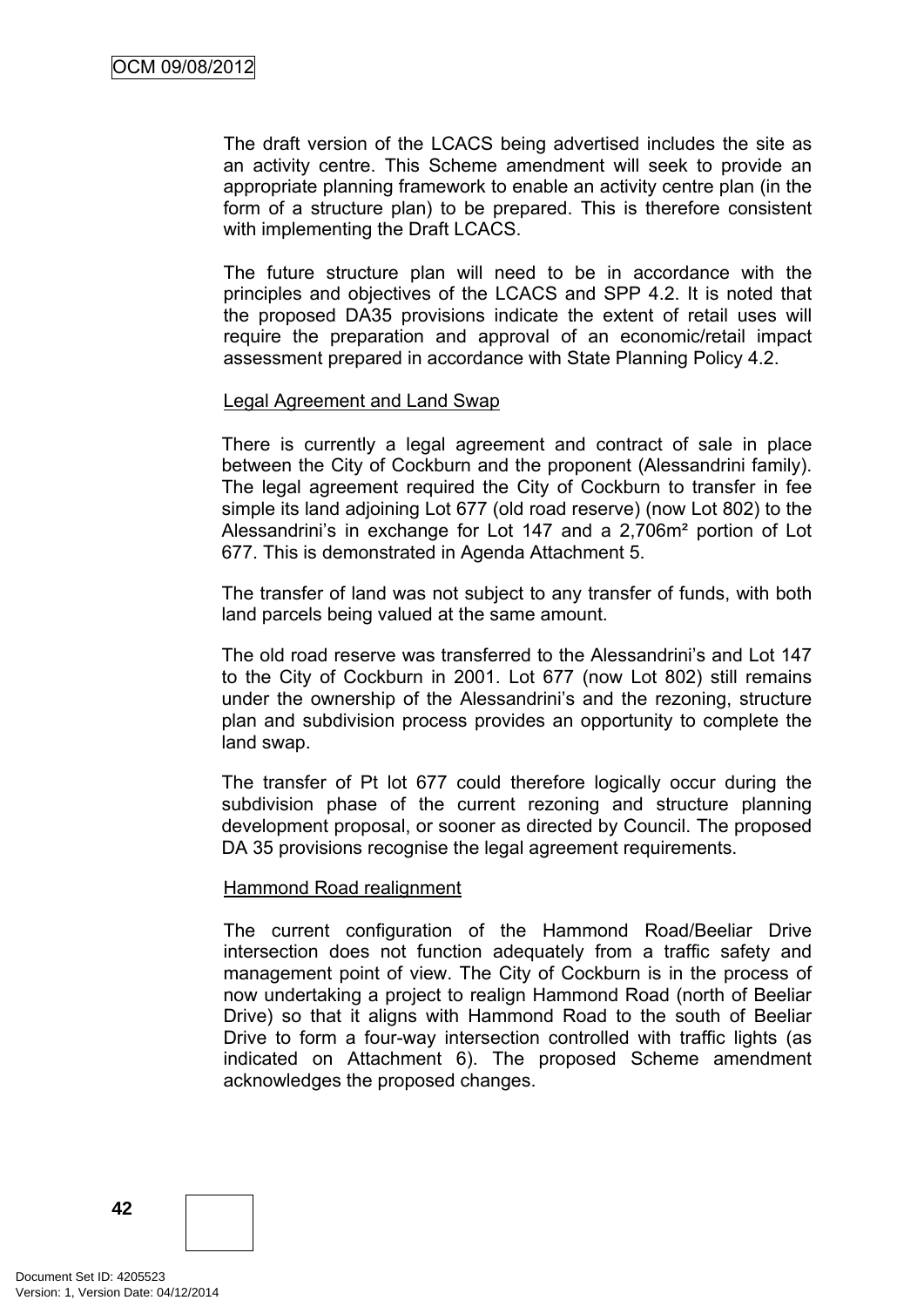### Public Consultation

Following receipt of approval to advertise from the Environmental Protection Authority on the 21 May, 2012 the Scheme Amendment was advertised for public comment from 5 June 2012 to 18 July 2012 for a period of 42 days. The Scheme Amendment was mailed to nearby and affected land owners, published in the Cockburn Gazette and referred to relevant government authorities.

In total, 14 submissions were received for the proposed Scheme amendment including:

- 8 from adjoining landowners;
- 6 from government agencies.

All of the submissions that were received are set out and addressed in the Schedule of Submissions (Attachment 7).

The 8 submissions from surrounding landowners included; 5 submissions of support for the proposal, 1 support with modification and 2 submissions providing comment. The support with modification was to include an additional parcel within the development area.

Submissions received from Government agencies and authorities generally provided support and comment and outlined requirements for the subject site as it advances through the development process.

All the submissions have been addressed in the attached Schedule of Submissions, which forms Attachment 7 to this report. As there were no objections or significant concerns raised as part of the Scheme amendment advertising process, it is recommended that the amendment be adopted by Council to enable it to proceed to the WAPC and Hon Minister for consideration of final approval.

The comment received from the landowner requesting inclusion in the Scheme amendment were noted, however this land was located what could be considered a logical precinct for the Development Area. This landowner's land has already been approved for development as a tavern, and accordingly is not considered necessary for future planning given the development approval has secured arrangements for development.

### **Conclusion**

The rezoning of the subject site to 'Development' and 'Development Area 35' sets up the planning framework to enable the preparation of a comprehensive structure plan for the site. Appropriate requirements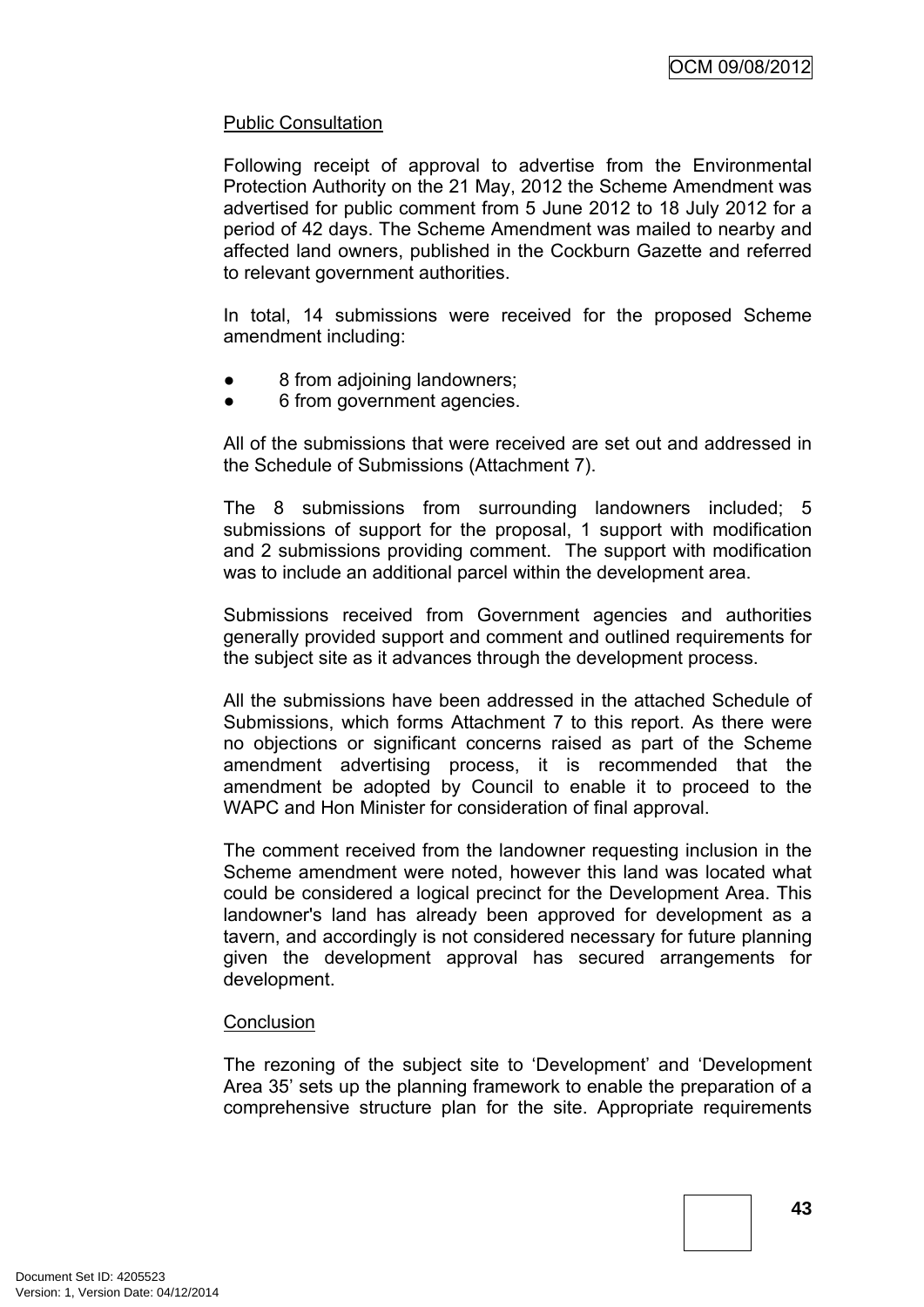have been added to the proposed Development Area 35 provisions to guide future development and recognise previous agreements.

### **Strategic Plan/Policy Implications**

### **Demographic Planning**

- To ensure the planning of the City is based on an approach that has the potential to achieve high levels of convenience and prosperity for its citizens.
- To ensure development will enhance the levels of amenity currently enjoyed by the community.

### **Employment and Economic Development**

• To plan and promote economic development that encourages business opportunities within the City.

### **Budget/Financial Implications**

The Scheme Amendment fee for this proposal has been calculated and paid in accordance with the *Planning and Development Regulations 2009*, including the cost of advertising and this has been paid by the applicant.

### **Legal Implications**

*Planning and Development Act 2005*  City of Cockburn Town Planning Scheme No. 3 *Town Planning Regulations 1967* 

### **Community Consultation**

Following receipt of advice from the EPA, the amendment was advertised for a 42 day period. The 42 day public consultation period for Amendment 90 concluded on 18 July, 2012. The Scheme Amendment attracted 14 submissions of which none objected, 11 supported, 1 supported subject to modifications and 3 stated no objection.

### **Attachment(s)**

- 1. Location plan
- 2. Aerial photograph
- 3. Proposed Scheme amendment plan
- 4 Principles plan
- 5. Transfer of land plan
- 6. Concept plan for Hammond Road realignment
- 7. Schedule of Submissions

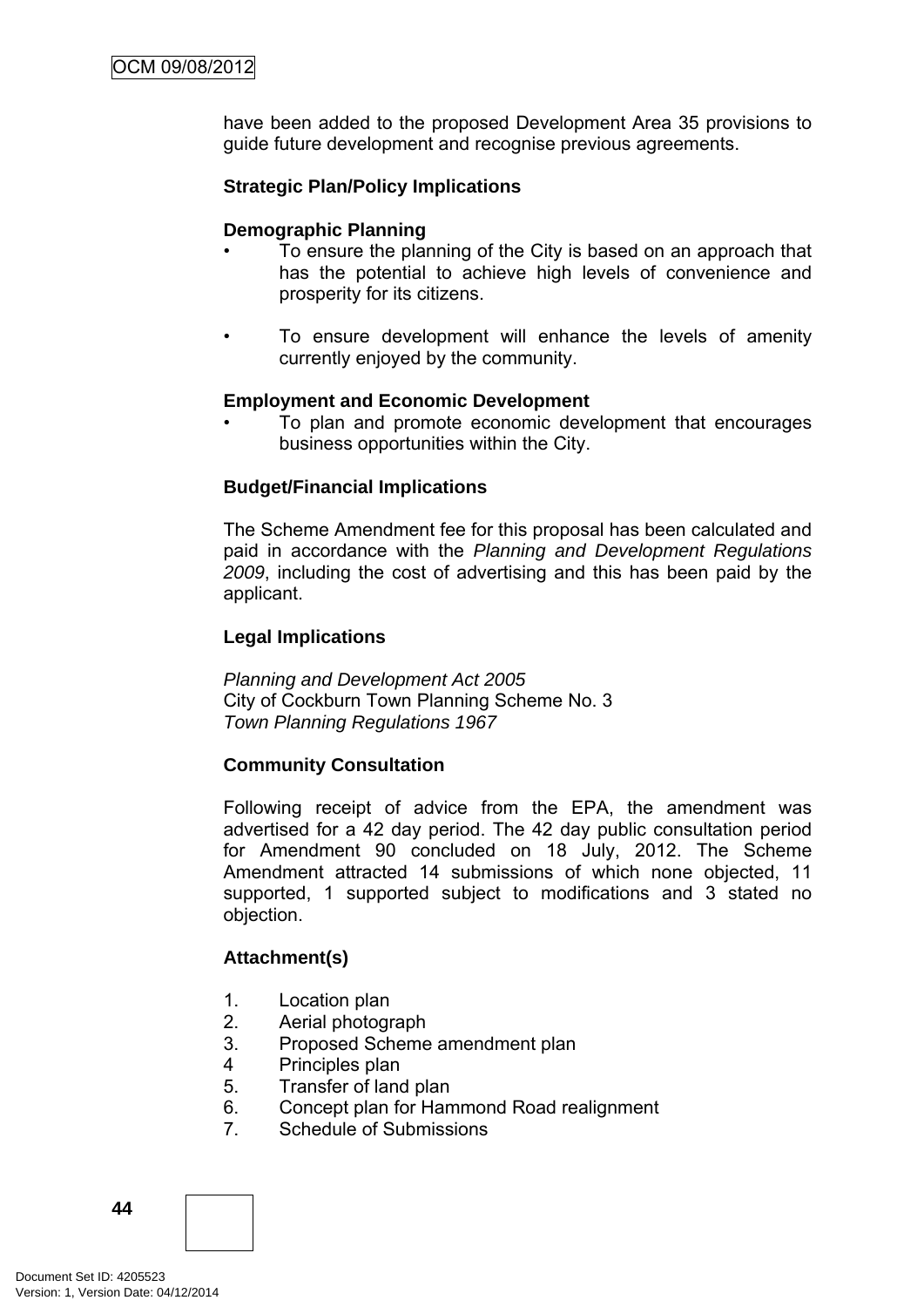### **Advice to Proponent(s)/Submissioners**

The Proponent(s) and those who lodged a submission on the proposal have been advised that this matter is to be considered at the 9 August 2012 Council Meeting.

### **Implications of Section 3.18(3) Local Government Act, 1995**

Nil.

### **15. FINANCE AND CORPORATE SERVICES DIVISION ISSUES**

### **15.1 (MINUTE NO 4834) (OCM 09/08/2012) - LIST OF CREDITORS PAID - JUNE 2012 (FS/L/001) (N MAURICIO) (ATTACH)**

### **RECOMMENDATION**

That Council receive the List of Creditors Paid for June 2012, as attached to the Agenda.

### **COUNCIL DECISION**

MOVED Clr C Reeve-Fowkes SECONDED Clr V Oliver that the recommendation be adopted.

**CARRIED 8/0**

### **Background**

It is a requirement of the Local Government (Financial Management) Regulations 1996, that a List of Creditors be compiled each month and provided to Council.

### **Submission**

N/A

### **Report**

The List of Accounts for June 2012 is attached to the Agenda for consideration. The list contains details of payments made by the City in relation to goods and services received by the City.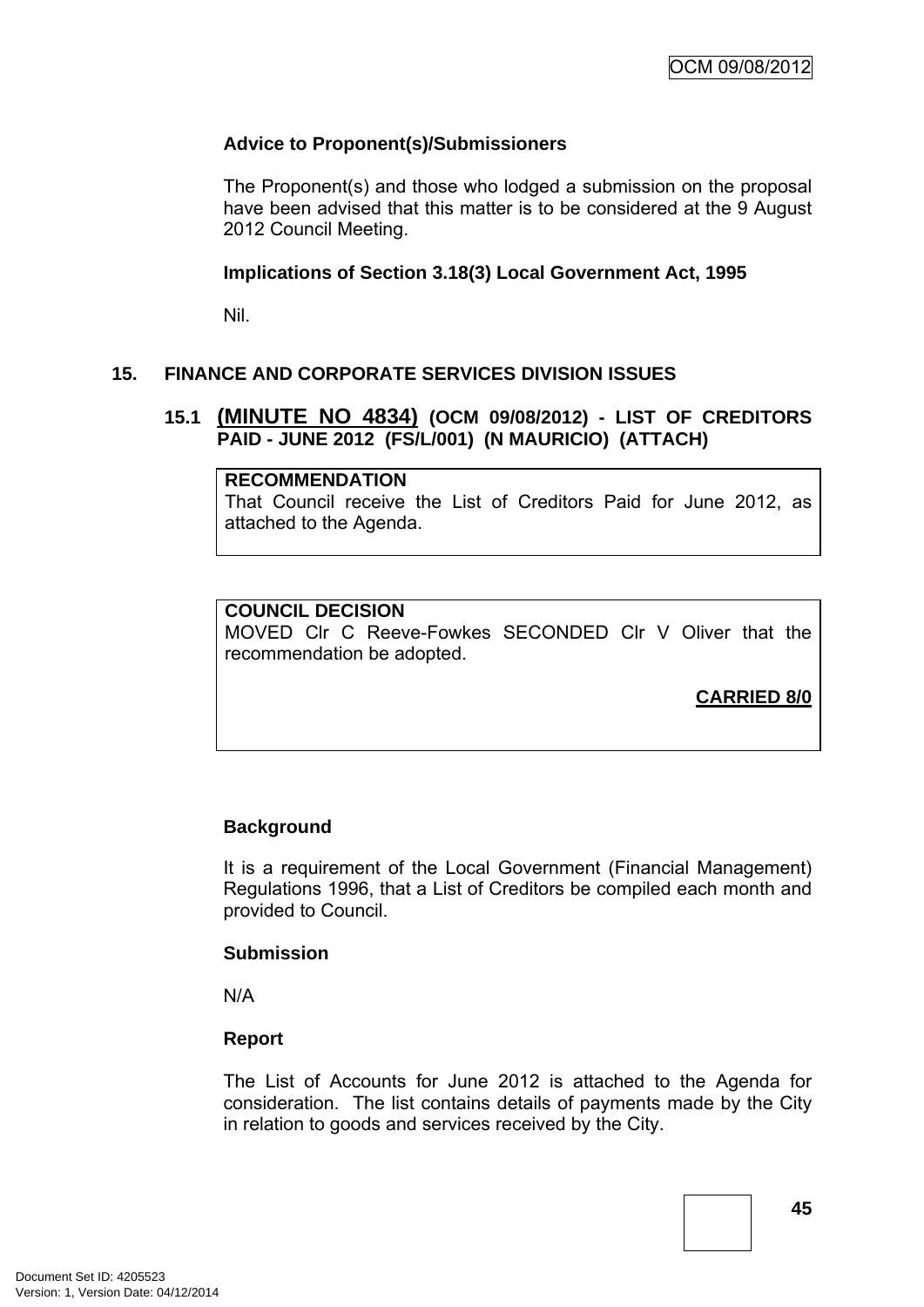### **Strategic Plan/Policy Implications**

#### **Governance Excellence**

• To conduct Council business in open public forums and to manage Council affairs by employing publicly accountable practices.

### **Budget/Financial Implications**

N/A

### **Legal Implications**

N/A

### **Community Consultation**

N/A

### **Attachment(s)**

List of Creditors Paid – June 2012.

### **Advice to Proponent(s)/Submissioners**

N/A

### **Implications of Section 3.18(3) Local Government Act, 1995**

Nil.

### **15.2 (MINUTE NO 4835) (OCM 09/08/2012) - STATEMENT OF FINANCIAL ACTIVITY AND ASSOCIATED REPORTS - JUNE 2012 (FS/S/001) (N MAURICIO) (ATTACH)**

**RECOMMENDATION** That Council:

- (1) receive the interim Statement of Financial Activity and associated reports for June 2012, as attached to the Agenda; and
- (2) continue to apply a materiality threshold of \$100,000 variance from the appropriate base amount for the 2012/13 financial year in accordance with Financial Management Regulation 34(5).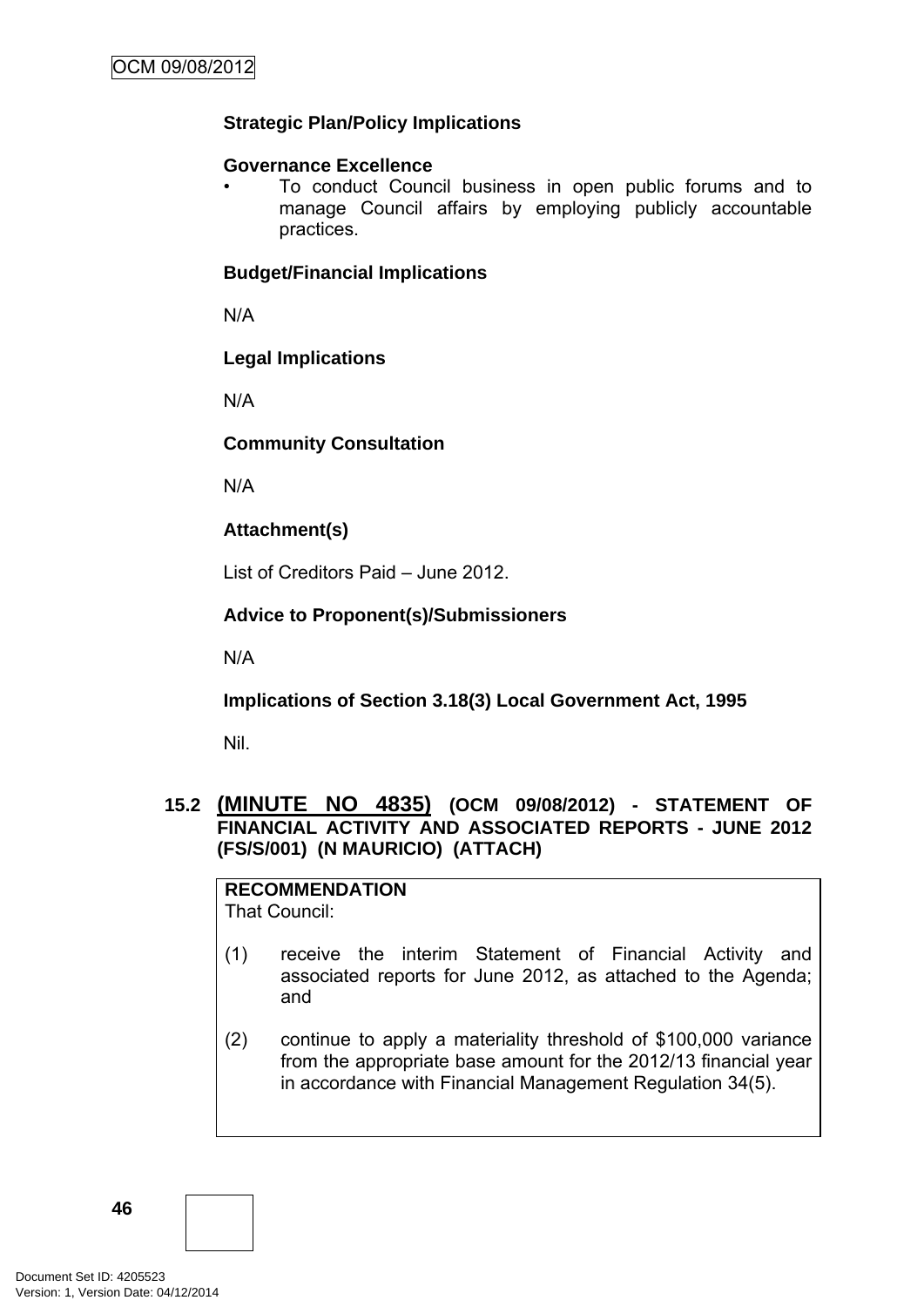### **COUNCIL DECISION**  MOVED Clr C Reeve-Fowkes SECONDED Clr V Oliver that the recommendation be adopted.

### **CARRIED 8/0**

### **Background**

Regulations 1996 prescribes that a local government is to prepare each month a Statement of Financial Activity.

Regulation 34(2) requires the Statement of Financial Activity to be accompanied by documents containing:–

- (a) details of the composition of the closing net current assets (less restricted and committed assets);
- (b) explanations for each material variance identified between YTD budgets and actuals; and
- (c) any other supporting information considered relevant by the local government.

Regulation 34(4)(a) prescribes that the Statement of Financial Activity and accompanying documents be presented to Council within 2 months after the end of the month to which the statement relates.

The regulations require the information reported in the statement to be shown either by nature and type, statutory program or business unit. The City chooses to report the information according to its organisational business structure, as well as by nature and type.

Financial Management Regulation 34(5) requires Council to annually set a materiality threshold for the purpose of disclosing budget variance details. To this end, Council has adopted a materiality threshold variance of \$100,000 from the corresponding base amount for the 2011/12 financial year and it is proposed that this continue for the 2012/13 financial year.

### **Submission**

N/A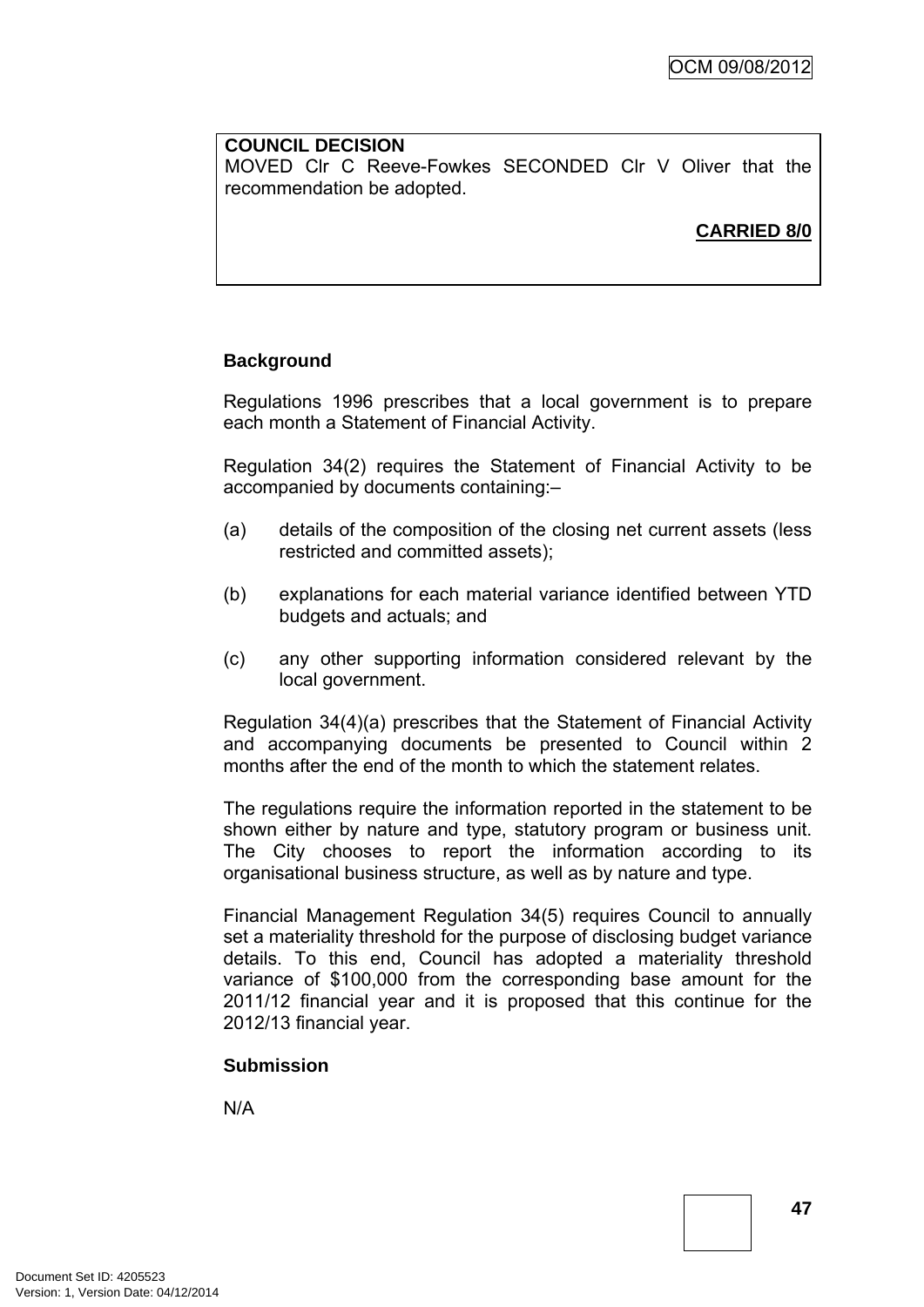### **Report**

Due to ongoing end of financial year (EOFY) processing, the June financial statement being presented to Council is interim only and subject to final audit, which is standard practice. Whilst the current closing budget position is showing a surplus of \$6.4M, this is unable to be confirmed until all EOFY processing is complete and the carried forward projects reviewed and reconciled.

The final budget position for 2011/12 will be reported to the October Council meeting, together with the list of carried forward uncompleted projects and a final version of the June statement.

#### Closing Funds

The City's closing municipal position of \$6.4M was \$5.7M higher than the revised full year budget target of \$714k. This mainly comprises budget underspending in the City's capital program and additional operating revenues. A significant portion of this variance is absorbed by the proposed carried forward projects.

The budgeted closing funds position has fluctuated throughout the year due to the impact of various Council decisions and some minor budget adjustments. Details of these are found in Note 3 to the financial report.

#### Operating Revenue

Operating revenue at \$111.3M came in \$3.6M ahead of the full year budget.

#### **Governance**

Interest earnings on investments were \$0.2M ahead of the YTD budget due to the continuing strong cash flow position. Rates related revenue was \$0.7M ahead of budget, boosted mainly by additional part year rating of properties. GST refunded by the ATO relating to adjustments made to prior year land sales under the margin scheme contributed an additional \$0.5M to revenue and has been transferred to the Land Development Reserve.

#### Community Services

Service charges raised for CoSafe came in \$0.1M over the full year budget.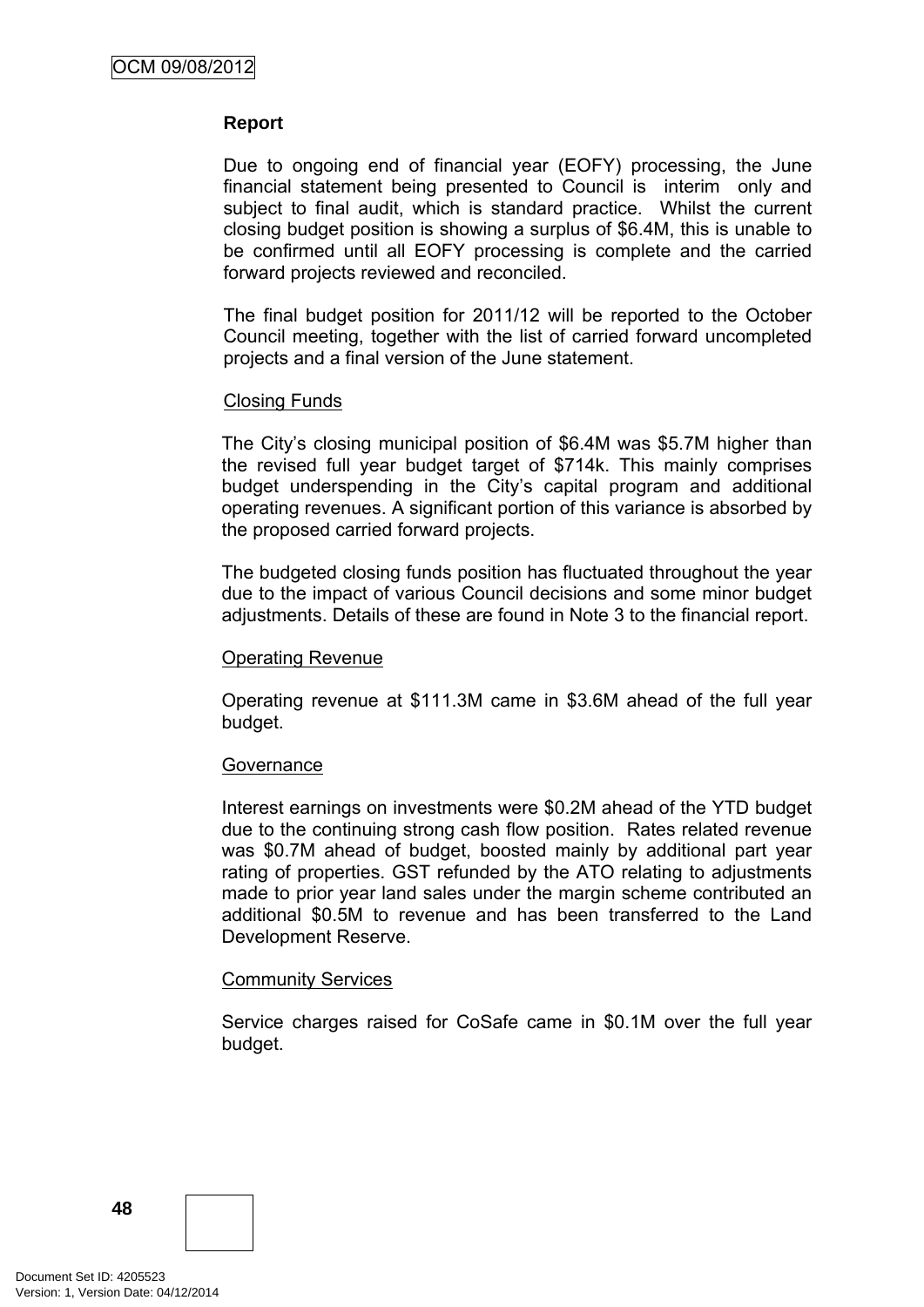### Human Services

### *Family Day Care and In-Home Care*

Subsidies were \$0.7M greater than the budget level. These are however offset by increased caregiver payments and consequently do not impact the municipal closing budget position.

### Building Control Services

Income from building licences/permits came in \$0.2M lower than the target budget. This has been impacted by a general slowdown in building activity across the district and the introduction of the new Building Act requirements has resulted in number of applications being submitted since March.

#### Waste Services

Revenue from the Henderson Waste Recovery Park was \$0.8M more than full year budget, little changed from last month.

#### Operating Expenditure

Operating expenditure (including depreciation) was \$99.4M for the year, \$1.1M below budget. However, this result has been somewhat impacted by a \$0.32M budget deficit in depreciation expense (noncash). The cash underspend in the operating budget was \$1.5M.

Key contributors to this result included:

- Human Resource spending was \$0.22M below budget;
- Spending on Council functions and receptions were \$0.17M below budget;
- An under-spend of the Council grants program by \$0.13M and South Lake Leisure Centre overheads down \$0.13M;
- Family Day Care and In-Home Caregiver payments were \$0.32M and \$0.36M over budget respectively (offset by additional revenue from funders of these programs);
- Operational spending in the regulatory health service was \$0.28M under budget for the year and the healthy communities grant spending was \$0.11M under;
- Waste collection costs were \$0.38M over budget for the year, severely impacted by the fire to the recyclables facility of the City's contractor. This was offset somewhat by underspending in waste disposal operating costs of \$0.34M;
- Operational expenditure for street lighting is down \$0.4M due to a review and audit of light poles in conjunction with Synergy.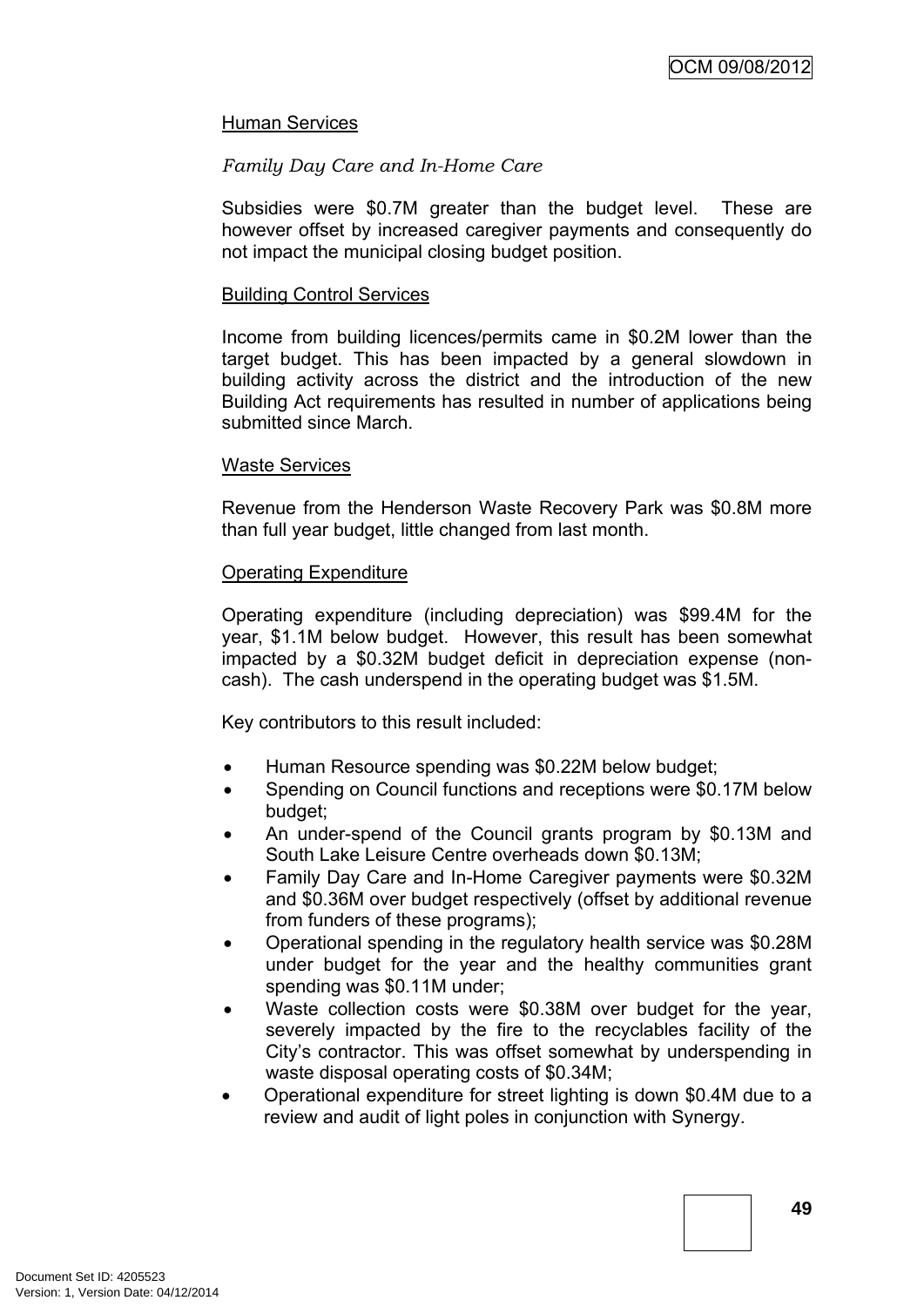| <b>Nature or Type</b>          | Actual  | Amended<br><b>Budget</b> | <b>Variance to</b><br><b>Budget</b> |  |
|--------------------------------|---------|--------------------------|-------------------------------------|--|
| <b>Classification</b>          |         |                          | %                                   |  |
| <b>Employee Costs</b>          | \$36.8M | \$36.4M                  | $-1.1%$                             |  |
| <b>Materials and Contracts</b> | \$30.6M | \$31.8M                  | 3.8%                                |  |
| Utilities                      | \$3.4M  | \$4.1M                   | 16.3%                               |  |
| Insurances                     | \$1.73M | \$1.71M                  | $-0.9%$                             |  |
| <b>Other Expenses</b>          | \$7.8M  | \$8.0M                   | 2.5%                                |  |
| Depreciation (non cash)        | \$22.0M | \$21.6M                  | $-1.5%$                             |  |

The following table shows the budgetary performance from a nature or type perspective:

Depreciation exceeded budget due to additional heavy plant items purchased for the landfill during the year and gifted parks assets added at the beginning of the year.

#### Capital Program

The City's capital budget came in \$19.5M under budget mainly due to a number of significant projects lagging their cash flow projections. These will be carried forward when brought to Council in October. \$41.3M was expended against the full year budget of \$60.8M.

Capital related funding sources and reserve transfers are conversely down a net \$17.8M against the budget, largely as a result of the capital expenditure underspend and yet to be received proceeds from sale of land at Ivankovich Avenue due to be received when WAPC approval conditions have been satisfied.

The significant project spending variances are disclosed in the attached CW Variance analysis report.

### Cash & Investments

Council's cash and current/non-current investment holdings reduced to \$83.9M (from \$92.7 last month) although this is still \$18.6M higher than the end of year budget target. The main contributors are the capital budget underspend and the favourable operating results.

\$61.8M of the total cash and investment holding represents the City's cash reserves.

Another \$8.4M of the cash position represents funds held for other restricted purposes such as bonds, restricted grants and capital infrastructure contributions. The remaining balance of \$13.7M represents the cash and investment component of the City's working

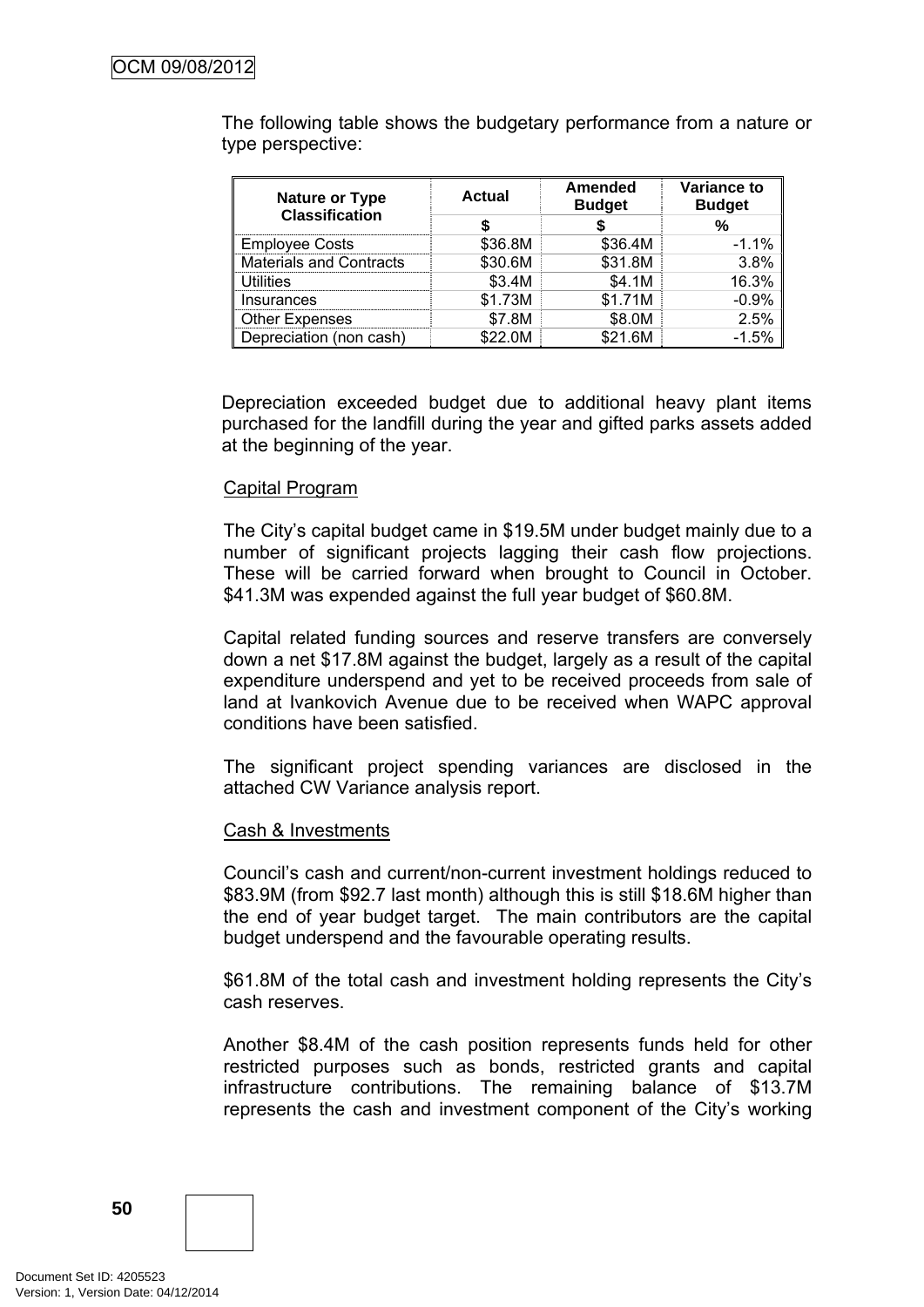capital, available to fund ongoing operations and the municipal funded portion of the capital program.

The City's investment portfolio made an annualised return of 5.8% for the month, versus the benchmark BBSW performance of 3.5%.

The majority of investments held continue to be in term deposit (TD) products placed with highly rated APRA (Australian Prudential Regulation Authority) regulated Australian banks. These are mainly invested for terms of up to six months, as this is where the market value in the yield curve lies.

Whilst the Reserve Bank has reduced interest rates over the past several months by 75 basis points the City's investment strategy of rolling over TD's for six monthly terms has buffered the City's investment performance somewhat from a sudden and significant fall. The 2012/13 budget has been premised on reduced investment earnings as interest rates are likely to continue facing downward pressures.

#### Description of Graphs and Charts

There is a bar graph tracking Business Unit operating expenditure against budget. This provides a very quick view of how the different units are tracking and the comparative size of their budgets.

The Capital Expenditure graph tracks the YTD capital spends against the budget. It also includes an additional trend line for the total of YTD actual expenditure and committed orders. This gives a better indication of how the capital budget is being exhausted, rather than just purely actual cost alone.

A liquidity graph shows the level of Council's net current position (adjusted for restricted assets) and trends this against previous years. This gives a good indication of Council's capacity to meet its financial commitments over the course of the year.

Council's overall cash and investments position is provided in a line graph with a comparison against the YTD budget and the previous year's position at the same time.

Pie charts included show the break-up of actual operating income and expenditure by nature and type and the make-up of Council's current assets and liabilities (comprising the net current position).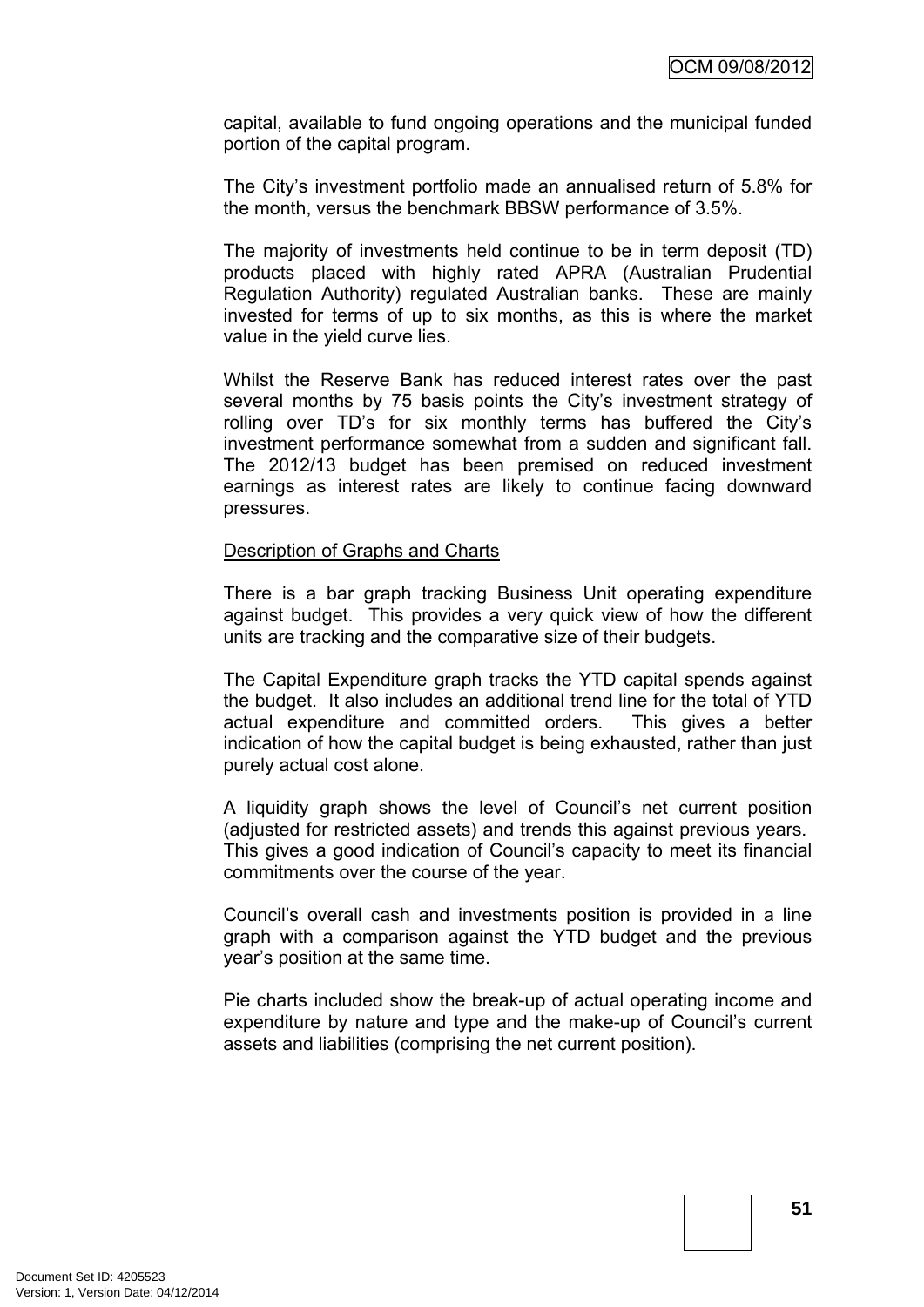### **Strategic Plan/Policy Implications**

### **Governance Excellence**

• To conduct Council business in open public forums and to manage Council affairs by employing publicly accountable practices.

### **Budget/Financial Implications**

Other material variances identified of a permanent nature (ie. not due to timing issues) may impact on Council's final budget position (depending upon the nature of the item.

### **Legal Implications**

N/A

### **Community Consultation**

N/A

### **Attachment(s)**

Statement of Financial Activity and Associated Statements – June 2012.

### **Advice to Proponent(s)/Submissioners**

N/A

**Implications of Section 3.18(3) Local Government Act, 1995**

Nil.

### **15.3 (MINUTE NO 4836) (OCM 09/08/2012) - RE-ADOPTION OF 2011/12 MUNICIPAL BUDGET - OUTCOME OF STATE ADMINISTRATIVE TRIBUNAL CONSENT ORDER (M/B/006; IM/B/007) (S DOWNING) (ATTACH)**

**RECOMMENDATION** That Council:

- (1) notes that the State Administrative Tribunal has quashed the general rate imposed on 19 June 2012 in accordance with section 6.82 of the Local Government Act 1995 as the City had not obtained Ministerial approval for:
	- 1. The Special Industrial Cement Works general rate under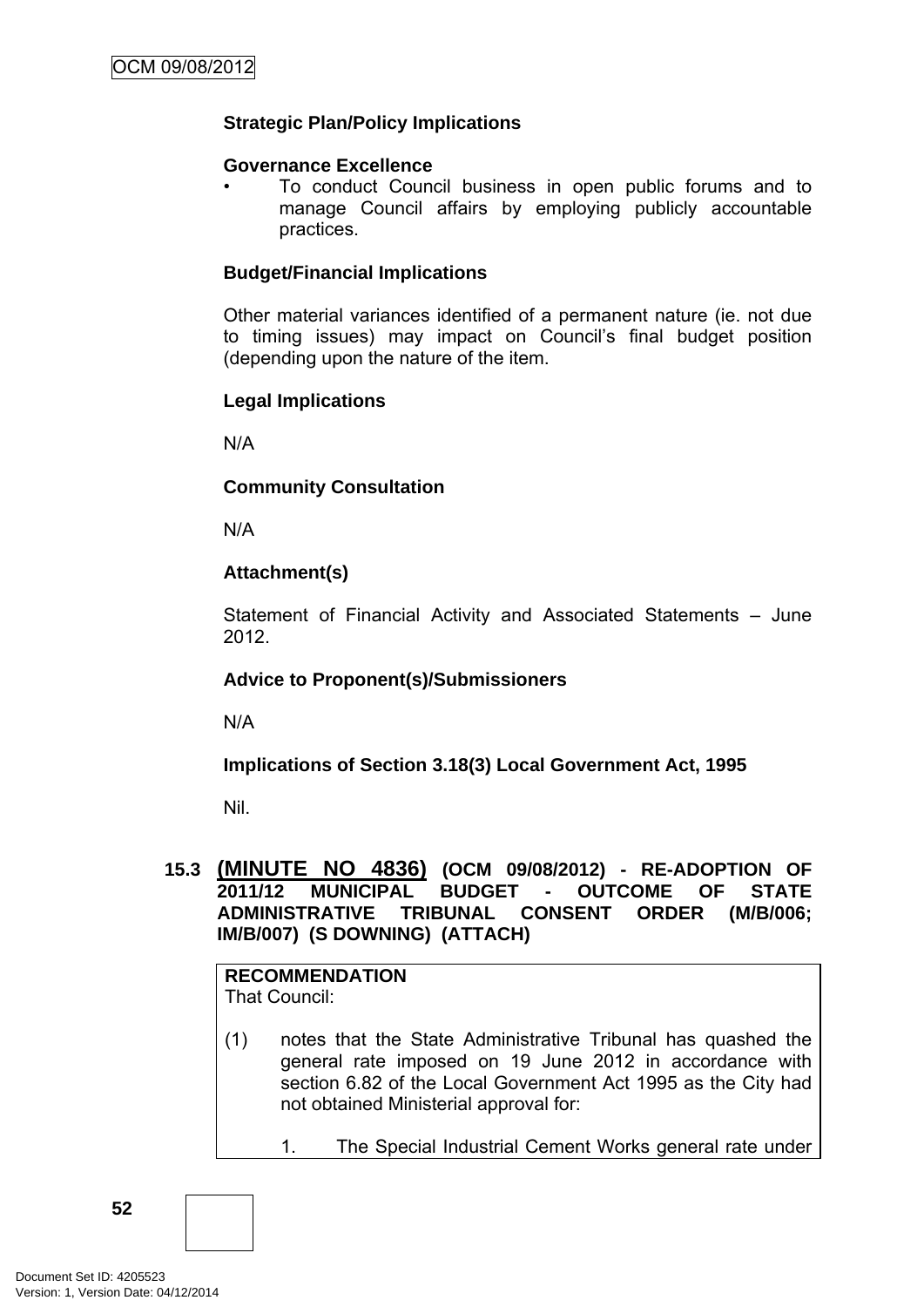section 6.33 of the Act which was more than twice the lowest general rate.

- 2. The Special Industrial general rate under section 6.33 of the Act which was more than twice the lowest general rate.
- 3. The Work in Progress Minimum payment did not comply with section 6.35(4) of the Act as it was applied to more than 50% of the properties on that general rate.
- 4. The Vacant Commercial and Vacant Industrial Minimum payment did not comply with Section 6.35 (3) (b) of the Act.
- 5. The specified area rate minimum payment Port Coogee Maintenance and Underground Power was incorrectly imposed in conjunction with this rate, when section 6.35(1) of the Act
- (2) adopts a budget for 2011/12 in accordance with section 6.3 of the Act, in the same form and manner as the annual budget adopted at the Council meeting held on 14 June 2011 (Minute No.4549).
	- 1. Reduces the amount to be yielded by the Work in Progress Minimum Payment rate by \$25,435 from \$148,200 to \$122,765, which is within the statutory limit on the amount to be yielded by the rate provided for by section 6.34 of the Act.
	- 2. Reduces the amount to be yielded by the Specified Area Rate Minimum Payment rate by \$59 from \$150 to \$91, which is within the statutory limit on the amount to be yielded by the rate provided for by section 6.34 of the Act.
	- 3. Reduces the amount to be yielded by the Vacant Commercial and Vacant Industrial Minimum Payment rate by \$4,939.27 from \$7,200 to \$2,260.72, which is within the statutory limit on the amount to be yielded by the rate provided for by section 6.34 of the Act.
	- 4. Increases the Interim Rates budget by \$30,433.27 from \$123,297 to \$153,730.27.
	- 5. Reduces Specified Area Rates from \$749,998 to Nil and increases the Fees and Charges Income – Provision of Underground Power Service from \$0 to 749,998.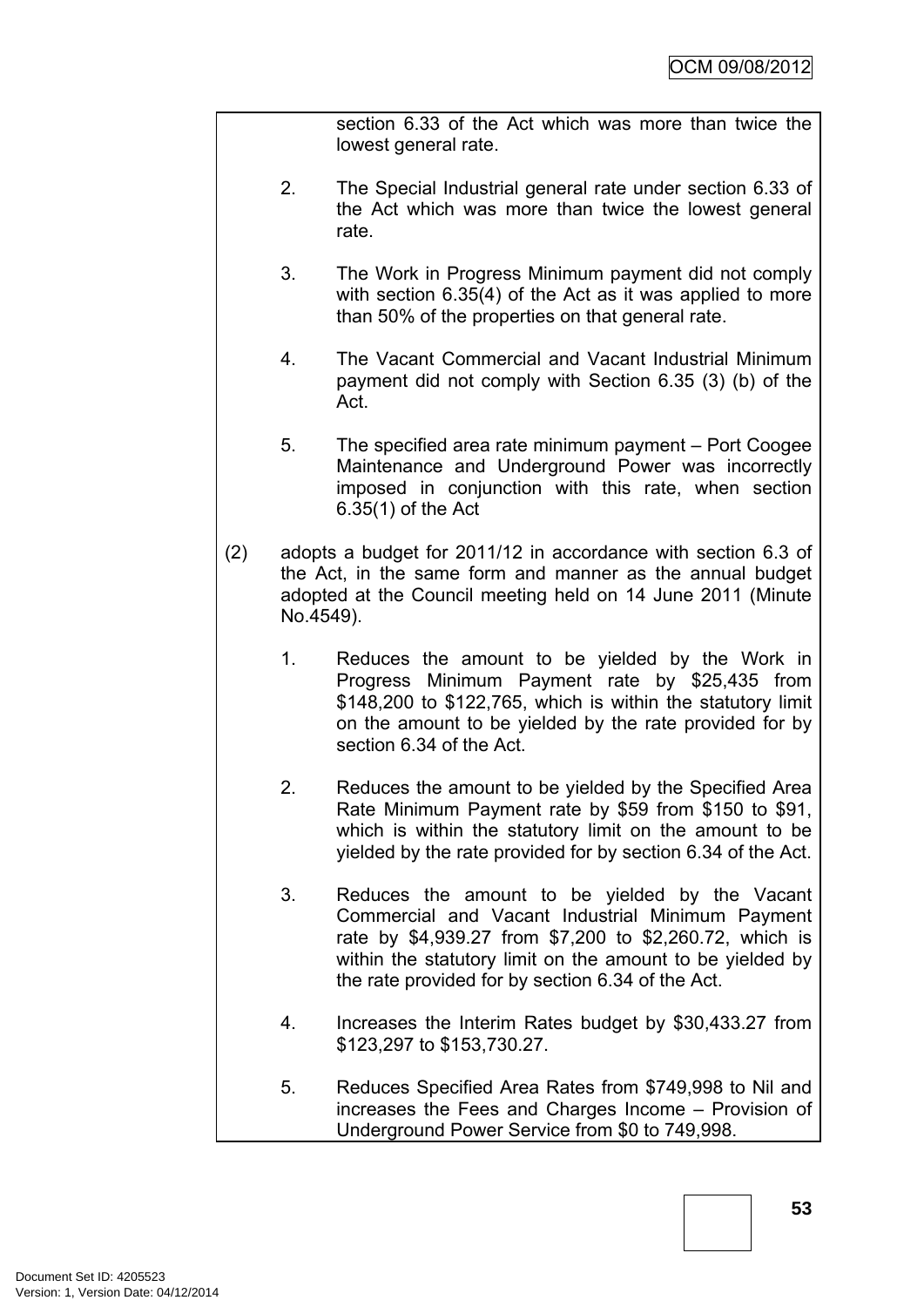| (3) | notes that Ministerial approval required for Special Industrial |
|-----|-----------------------------------------------------------------|
|     | Cement Works general rate and Special Industrial general rate   |
|     | has now been obtained and in accordance with section 6.32 (3)   |
|     | (b) of the Act imposes the following general rates and minimum  |
|     | payments:                                                       |

| <b>General Rates</b>                         |                        |
|----------------------------------------------|------------------------|
| <b>Commercial Caravan Park</b>               | 8.46 $\phi$ in the \$  |
| <b>Improved Commercial &amp; Industrial</b>  | 6.97 $¢$ in the \$     |
| Improved Commercial & Industrial (Large)     | 7.96 $¢$ in the \$     |
| <b>Improved Residential</b>                  | 4.65 $\phi$ in the \$  |
| Resource - General                           | 0.18 $¢$ in the \$     |
| Resource Commercial & Industrial             | 0.22 $\phi$ in the \$  |
| <b>Resource &amp; Rural Vacant Land</b>      | 0.34 $\phi$ in the \$  |
| Resource - Development                       | 0.53 $¢$ in the \$     |
| Rural General Commercial & Industrial        | 0.22 $\phi$ in the \$  |
| <b>Rural General &amp; Rural General UFL</b> | 0.22 $\phi$ in the \$  |
| <b>Specified Area Port Coogee</b>            | 1.5 $¢$ in the \$      |
| Special Industrial - Cement Works            | 11.12 $\phi$ in the \$ |
| Special Industrial                           | 11.06 $\phi$ in the \$ |
| Vacant Residential Building Work in Progress | 5.97 $¢$ in the \$     |
| Vacant Commercial & Industrial               | 9.29 $¢$ in the \$     |
| <b>Vacant Residential</b>                    | 9.29 $¢$ in the \$     |
| <b>Minimum Rates</b>                         |                        |
| <b>Commercial Caravan Park</b>               | \$900                  |
| <b>Improved Commercial &amp; Industrial</b>  | \$900                  |
| Improved Commercial & Industrial (Large)     | \$900                  |
| <b>Improved Residential</b>                  | \$600                  |
| Resource - General                           | \$900                  |
| Resource Commercial & Industrial             | \$900                  |
| Resource & Rural Vacant Land                 | \$900                  |
| Rural General Commercial & Industrial        | \$900                  |
| Resource - Development                       | \$900                  |
| <b>Rural General &amp; Rural General UFL</b> | \$900                  |
| Special Industrial - Cement Works            | \$900                  |
| Special Industrial                           | \$900                  |
| <b>Vacant Residential</b>                    | \$600                  |
| Vacant Building WIP                          | \$465                  |

### (4) notes the modifications referred to in resolution (2) change the following schedules and notes:

- **•** Statement of Comprehensive income by program
- **Statement of Comprehensive income by Nature and Type**
- Statement of Cashflows
- Rate Setting Statement
- Note 8 Note to the Statement of Cashflows
- Note 11 Rating Information
- Note 12 Statement of Rating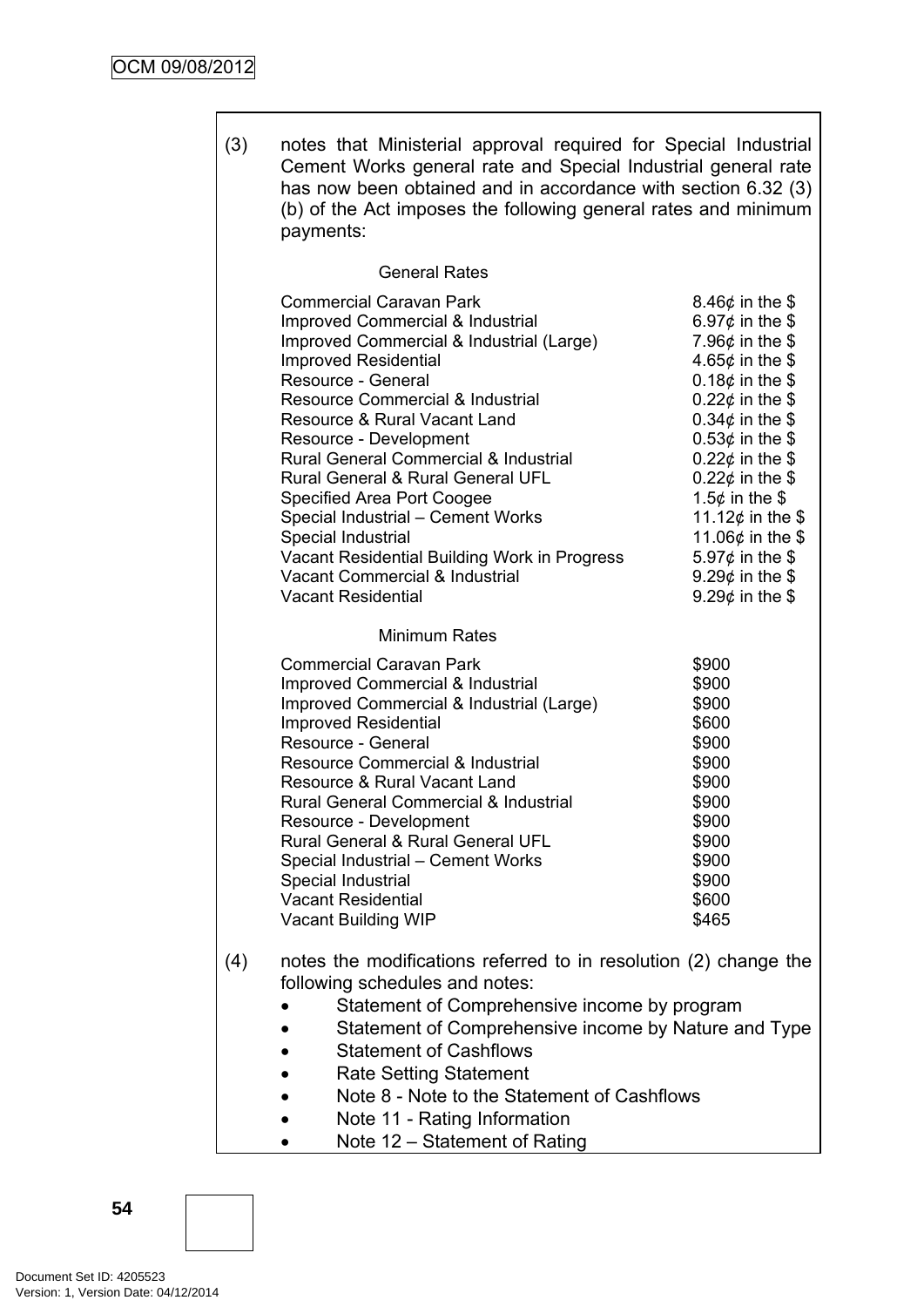So that these schedules and notes, as modified, are in the form and manner set out in attachment 2

(5) notes that the resolutions (2), (3) and (4) are required to validate the general rate and minimum payment levied and that the credit will allocated to those ratepayers affected by the amended Work in Progress Minimum Payment and Specified Area Rate Minimum Payment whose minimum payments reduce as a consequence of this resolution.

### **TO BE CARRIED BY AN ABSOLUTE MAJORITY OF COUNCIL**

### **COUNCIL DECISION**

MOVED Mayor L Howlett SECONDED Clr C Reeve-Fowkes that adopt the recommendation with amendment to sub-recommendation (1), point 5, as follows:

5. The specified area rate minimum payment – Port Coogee Maintenance and Underground Power was incorrectly imposed in accordance with section 6.35(1) of the Act.

### **CARRIED BY ABSOLUTE MAJORITY OF COUNCIL 8/0**

### **Reason for Decision**

Point 5 is required to be amended to clearly define its intent.

### **Background**

The Council adopted the 2011/12 Municipal Budget on 9 June 2012. The Department of Local Government undertook a review of municipal budgets and noted a number of rating issues that were not consistent with the Department's interpretation of the Local Government Act.

The Department wrote to Council on 18 August 2011 to advise of their findings post the review. At the same time suggested that the anomalies be corrected via section 9.64 of the Local Government Act that is a Governors Order which would correct the anomalies. A report was submitted to Council at Ordinary Council Meeting held on 11 August 2011 requesting the Department prepare a request under section 9.64.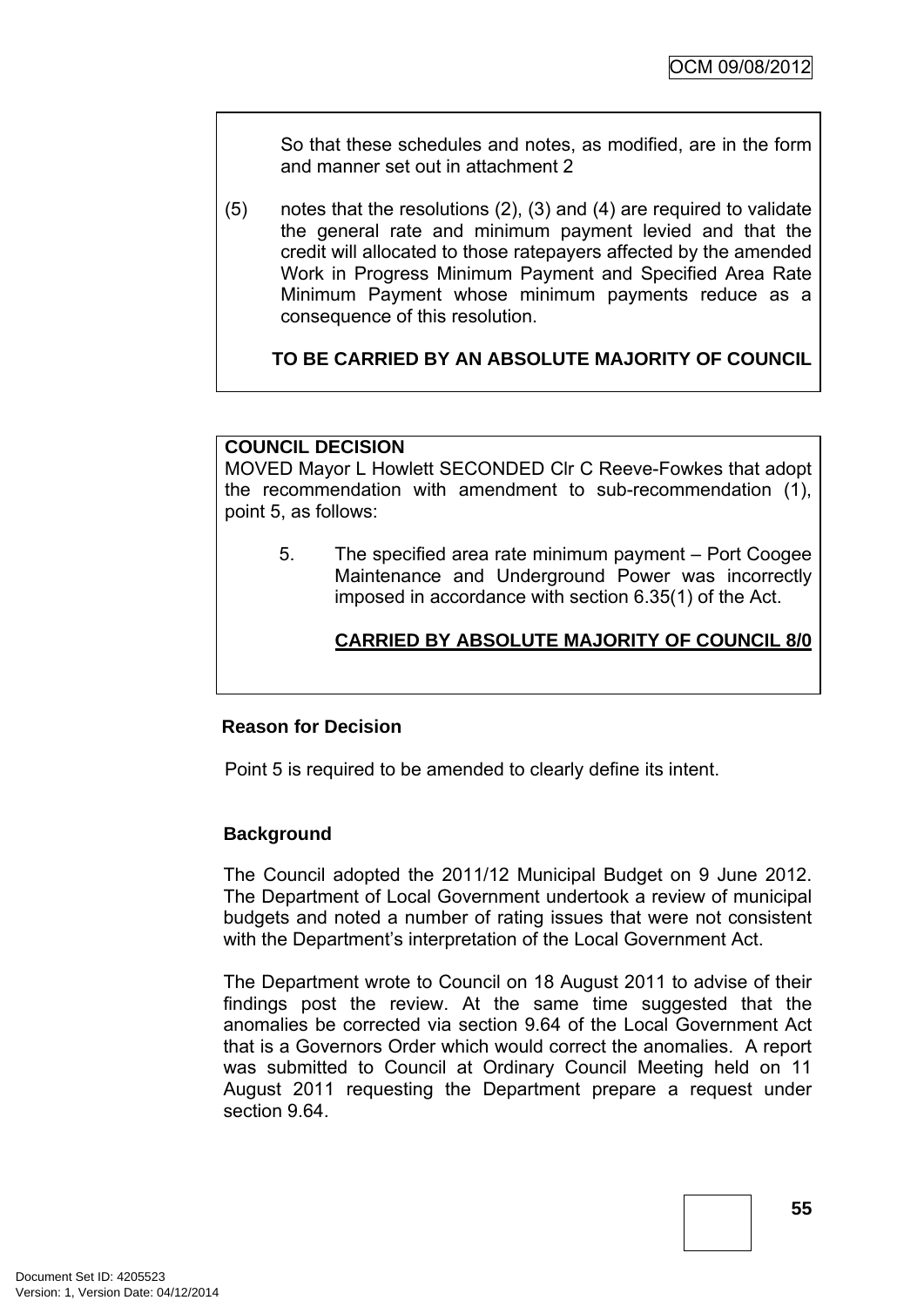Subsequent to the Council requesting a section 9.64 the Department advised Council on 23 November 2011 that they had changed their initial advice and the affected Councils would have to appear before the State Administrative Tribunal to seek an order from the SAT for Council to request the Minister to approve the rating anomalies under delegation as per new advice received by the Department from the State Solicitors Office. This action was undertaken based on the advice of the Department of Local Government and the State Solicitors Office. The Council was represented by Denis McLeod.

### **Submission**

N/A

### **Report**

As a result of the Consent Order issued by the SAT on 19 June 2012, the Minister for Local Government has approved the rates for 2011/12 in relation to:

- Special Industrial Cement Works
- Commercial Special Industrial

Although Council had approval for these rates in 2010/11, the Department advised all Councils that annual approval was required rather than initial approval in relation to rates that exceeded twice the lowest adopted rate. Council has sought and received approval for the 2012/13 Municipal Budget. (Please note that for 2012/13, the Commercial Special Industrial rate was combined with the standard commercial/industrial improved rate). There is no financial impact from the Minister's approval for 2011/12.

### *Specified Area Rate – Port Coogee Maintenance*

The Council adopted a Minimum Payment rate of \$150. The Department advised that the Act does not specifically allow a minimum payment rate for specified area rates. As such the one property impacted will have to have a standard rate in the dollar. The impact will be a credit to the ratepayer of \$59.26. This will be credited to the 2012/13 assessment.

### *Vacant Land Building Work In Progress*

The rate was introduced four years ago to mitigate the impact of property owners who acquired land or demolished an existing house only to find that construction time for a new dwelling took two years or more. A similar initiative was undertaken by the State Government in relation to Land Tax. The impact of this initiative lowered the cost of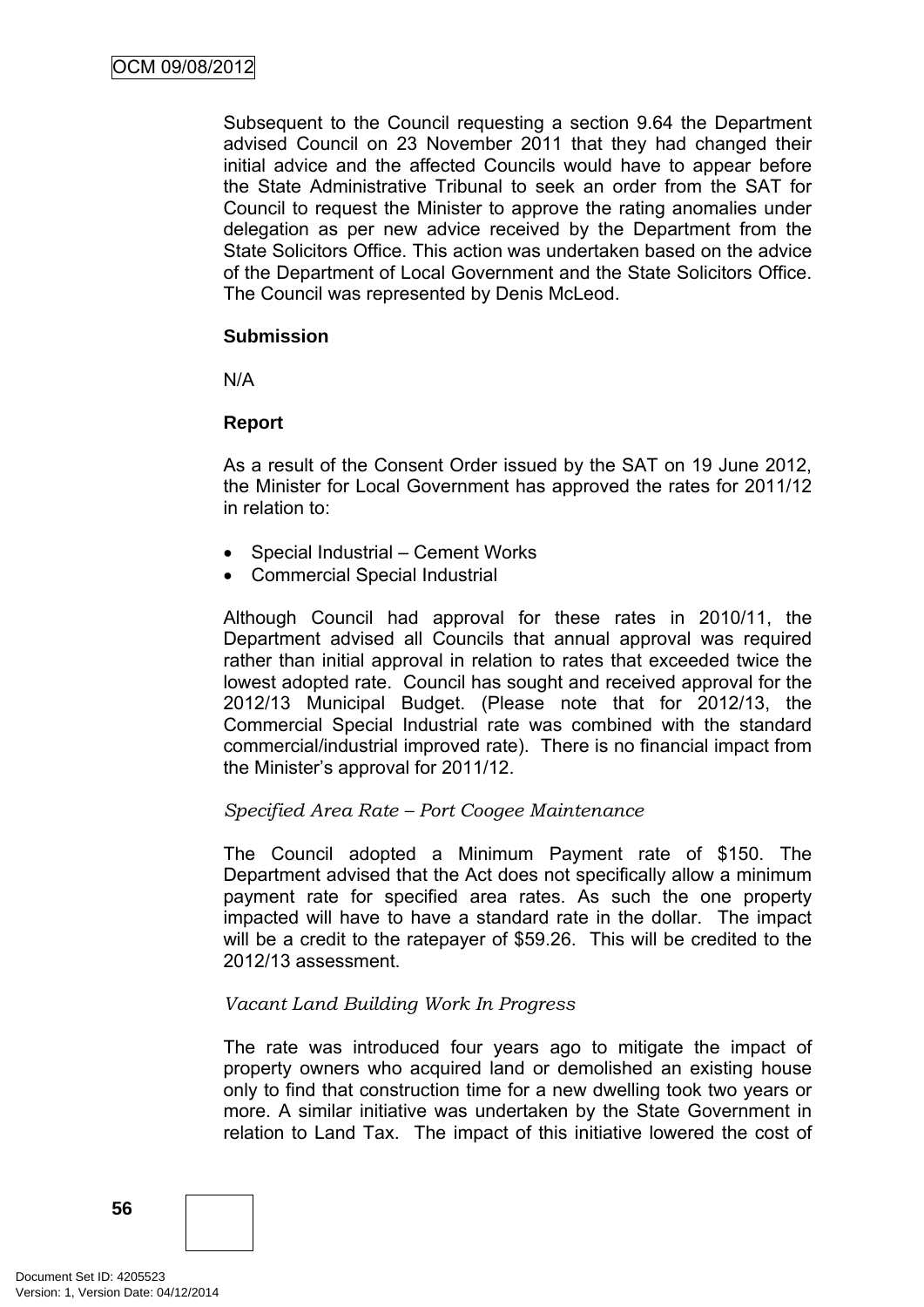rates for property owners who were caught in the lengthy construction period with rates charged at the vacant land level rather than the residential improved level. For 2011/12 Council levied too many minimums. The maximum the Council can have for one category is 50% of the rate classification. The Council will have to reduce the number to comply with the Act. This will impact on 172 properties totalling \$25,435. This is higher than originally thought but was impacted on residential vacant land rates falling from 5% of the capital value to 3%. A letter will be sent to the affected property owners and a credit placed on their 2012/13 rates assessment.

### *Vacant Commercial and Vacant Industrial – Minimum Payment*

The Council adopted a minimum payment contrary to section 6.35 (3)(b) in that the City cannot have two Minimum Payment rates within the same rating class, that is Vacant Land – Residential and Vacant Land Commercial Industrial. The adjustment will impact on eight properties for \$4,939.30. A letter will be sent to the affected property owners and a credit placed on their 2012/13 rates assessment.

The budget for Interim Rates will be increased to offset the reductions noted above.

### *Underground Power – Coolbellup East*

Although the minimum payments were considered outside of the relevant section of the Local Government Act, the Council amended the mechanism for charging underground power from a rate in the dollar and minimum payment to a fee under section 6.16 of the Act. For 2012/13, the Council is using the Service Charge Provision under Section 6.16 of the Act and regulation 54(c) of the Local Government (Financial Management) Regulations 1996. This is being used because the State Government amended the Act so as to enable pensioners and seniors to access rebates.

The 2012/13 Rates were submitted to the Department for Review as part of the application for Ministerial consent for the Special Industrial – Cement Works differential rate.

### **Strategic Plan/Policy Implications**

### **Governance Excellence**

- To conduct Council business in open public forums and to manage Council affairs by employing publicly accountable practices.
- To develop and maintain a financially sustainable City.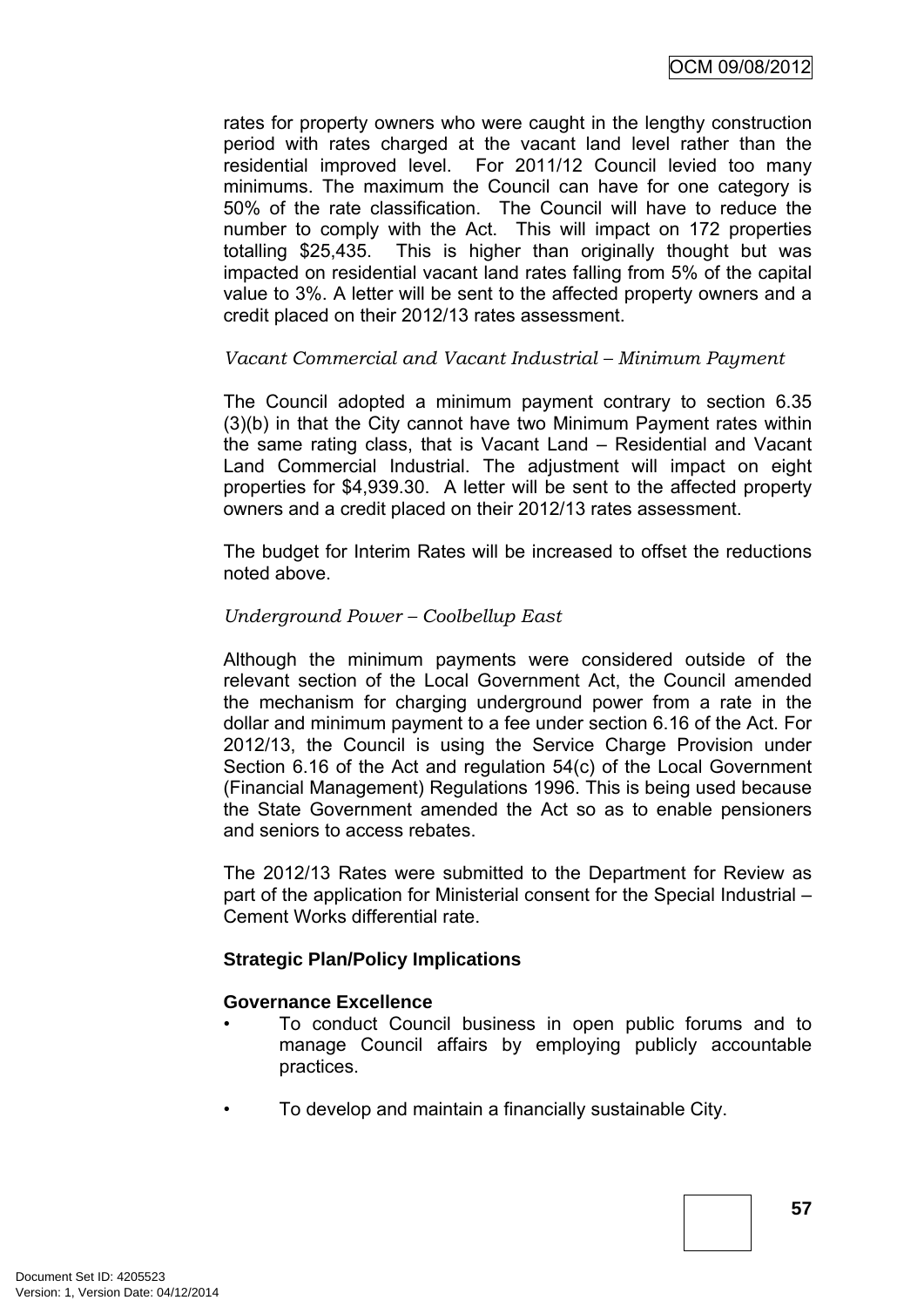### **Budget/Financial Implications**

There is no impact on the 2011/12 budget.

### **Legal Implications**

N/A

### **Community Consultation**

N/A

### **Attachment(s)**

- 1. Copy of the SAT Consent Order
- 2. Copy of the 2011/12 Budget pertaining to:
	- a. Statement of Comprehensive income by program
	- b. Statement of Comprehensive income by Nature and Type
	- c. Statement of Cashflows
	- d. Rate Setting Statement
	- e. Note 8 Note to the Statement of Cashflows
	- f. Note 11 Rating Information
	- g. Note 12 Statement of Rating

### **Advice to Proponent(s)/Submissioners**

N/A

### **Implications of Section 3.18(3) Local Government Act, 1995**

Nil.

### **16. ENGINEERING AND WORKS DIVISION ISSUES**

**16.1 (MINUTE NO 4837) (OCM 09/08/2012) - CITY OF COCKBURN TRAILS MASTER PLAN (8153) (C BEATON) (ATTACH)** 

**RECOMMENDATION** That Council:

- (1) adopt the City of Cockburn Trails Master Plan for the purpose of public comment; and
	- (2) adopt the marketing slogan: *Lakes, Lookouts and Legends The Trails of Cockburn* to promote and position the City of Cockburn's trails network.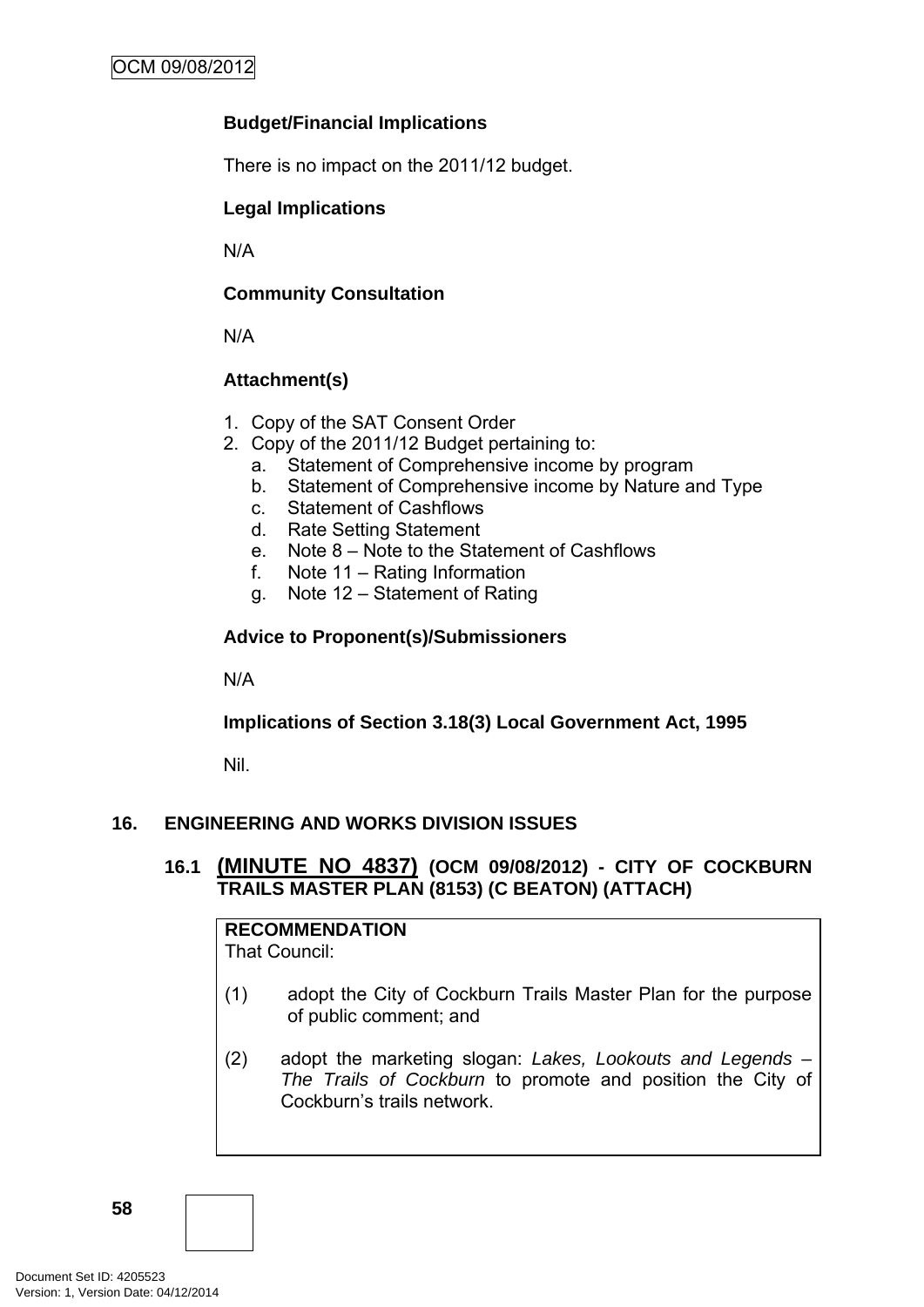**COUNCIL DECISION**  MOVED Clr C Reeve-Fowkes SECONDED Clr V Oliver that the recommendation be adopted.

**CARRIED 8/0**

### **Background**

The 2012 City of Cockburn Trails Master Plan (the Plan), prepared for the City by Transplan Pty Ltd, is a result of a review of the 1999 Trails Master Plan. The revised plan recommends a range of new trails and trail improvements throughout the City. The Plan details the progress of implementation of the 1999 Plan and sets out a schedule for further improvements and extensions to the existing trails network.

The intent of the Plan is to guide the establishment, promotion and maintenance of a comprehensive network of high quality recreation trails which will be available to all residents and visitors to the City. The trails within the Plan are managed by both the Department of Conservation (DEC) and the City. The Plan takes into consideration the unique character of the City of Cockburn including its cultural, social, economic and environmental qualities.

An interesting and varied suite of quality trails can perform a number of beneficial roles within the broader Cockburn community.

Trails can:

- provide outstanding opportunities for local residents and visitors to engage in passive recreation;
- increase the fitness and general well-being of trail users;
- attract tourism to the City when marketed well;
- help instil a conservation ethic amongst users; and
- help inform users about the attributes of the area using good interpretative material.

The Plan outlines numerous opportunities to strategically improve the existing Cockburn trails network.

Comments from key internal and external stakeholders have been sought and incorporated into the Plan where appropriate. Once adopted, the Plan will be released for public comment for a period of six weeks. Submissions will be addressed and relevant changes made prior to final adoption by Council.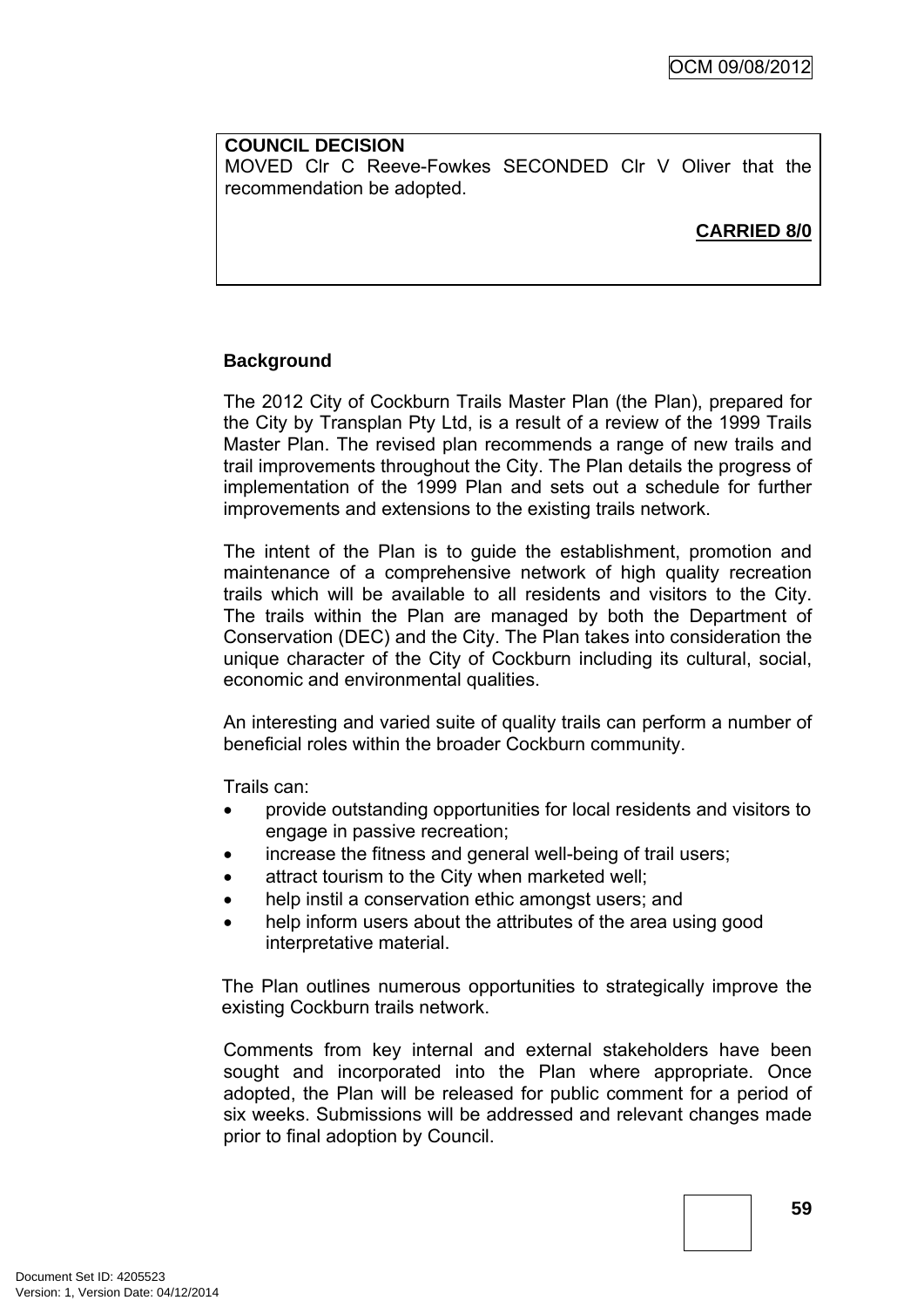### **Submission**

N/A

### **Report**

For the purposes of the City of Cockburn Trails Master Plan the following definition is used:

*"A recreation trail is any corridor, route or pathway for recreational purposes such as walking and cycling, which passes through or has a strong connection with the natural environment, open spaces and cultural heritage".* 

### Key Outcomes

The key outcomes achieved by the Plan include:

- review and report on the progress of the implementation of the 1999 Trails Master Plan;
- audit and inventory of existing recreational trails;
- identification of future trail opportunities; and
- provision of a detailed costing and development plan of viable trail projects including a suggested staged implementation program for both DEC and the City, as well as a separate map/plan of each trail.

### The Existing Trail Supply

The inventory of the existing trails in the City of Cockburn showed that:

- There are a number of existing short walk trails and pathways.
- Trails are currently not well packaged and promoted to residents or visitors.
- Interpretation along the trails is good on some trails and poor on others.

The Plan primarily addresses gaps in the current trail network to deliver a more comprehensive and user friendly network.

### Principles for Selection of Trail Projects included in the Plan

The need for new trails and enhancement projects for existing trails were determined through on-site field assessment, discussions with DEC as well as assessing each projects against a number of criteria including:

- trail demand type, number and length of trails sought;
- value for money and return on investment made by both DEC and Council;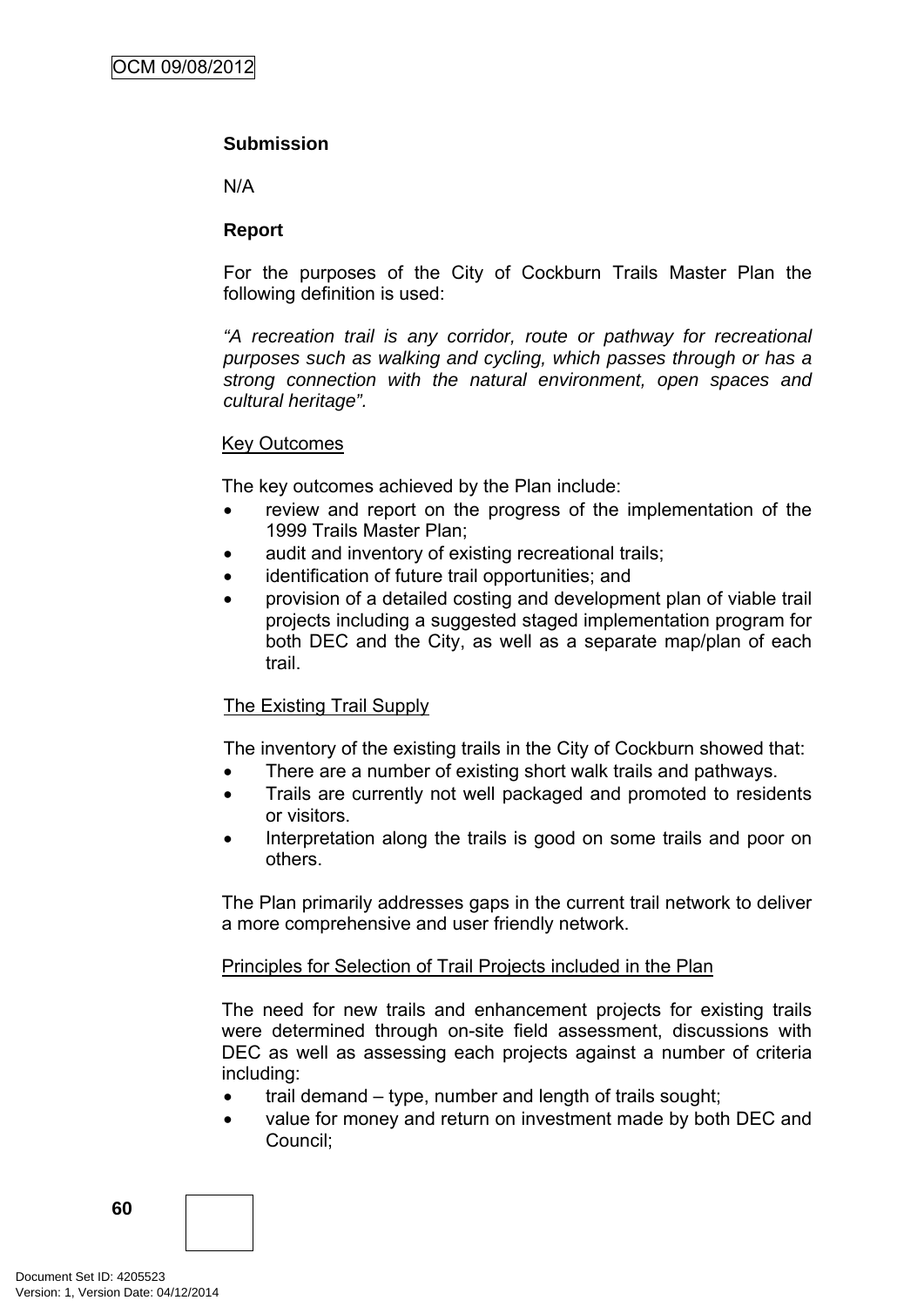- the quality of the user experience; and
- land tenure and access, environmental issues, cultural issues, funding possibilities, possible community support/ opposition, and user safety.

### Recommended Future Trail Projects

A total of 26 trail improvements have been identified with a suggested implementation period of 5 years. A recommended schedule, along with indicative cost estimates is included for each project. Project timeframes can be extended or shortened in response to budgetary and other considerations.

### Recommended Trail Network Marketing and Promotion

To accompany the capital works, a marketing and promotion program is also outlined in the Plan. Marketing and promotion would highlight the benefits available to residents, visitors and the City by promoting use of the trail network. Cost estimates for marketing and promotion are included in the Plan.

The slogan "*Lakes, Lookouts and Legends – The Trails of Cockburn*" is proposed as a marketing tool to differentiate and 'position' Cockburn's trails in the marketplace. The slogan captures the essence of the City's existing and future trails network. Many trails are, or will be, located near the wetlands and lakes of the Beeliar Regional Park and also have views of coastline, lakes or other natural features. The rich cultural history of the City will be conveyed to users of the trails network by including stories and local legends in interpretive material.

### **Strategic Plan/Policy Implications**

### **Demographic Planning**

To ensure development will enhance the levels of amenity currently enjoyed by the community.

### **Lifestyle and Aspiration Achievement**

• To facilitate and provide an optimum range of community services and events.

### **Natural Environmental Management**

• To ensure development of the district is undertaken in such a way that the balance between the natural and human environment is maintained.

### **Budget/Financial Implications**

Nil.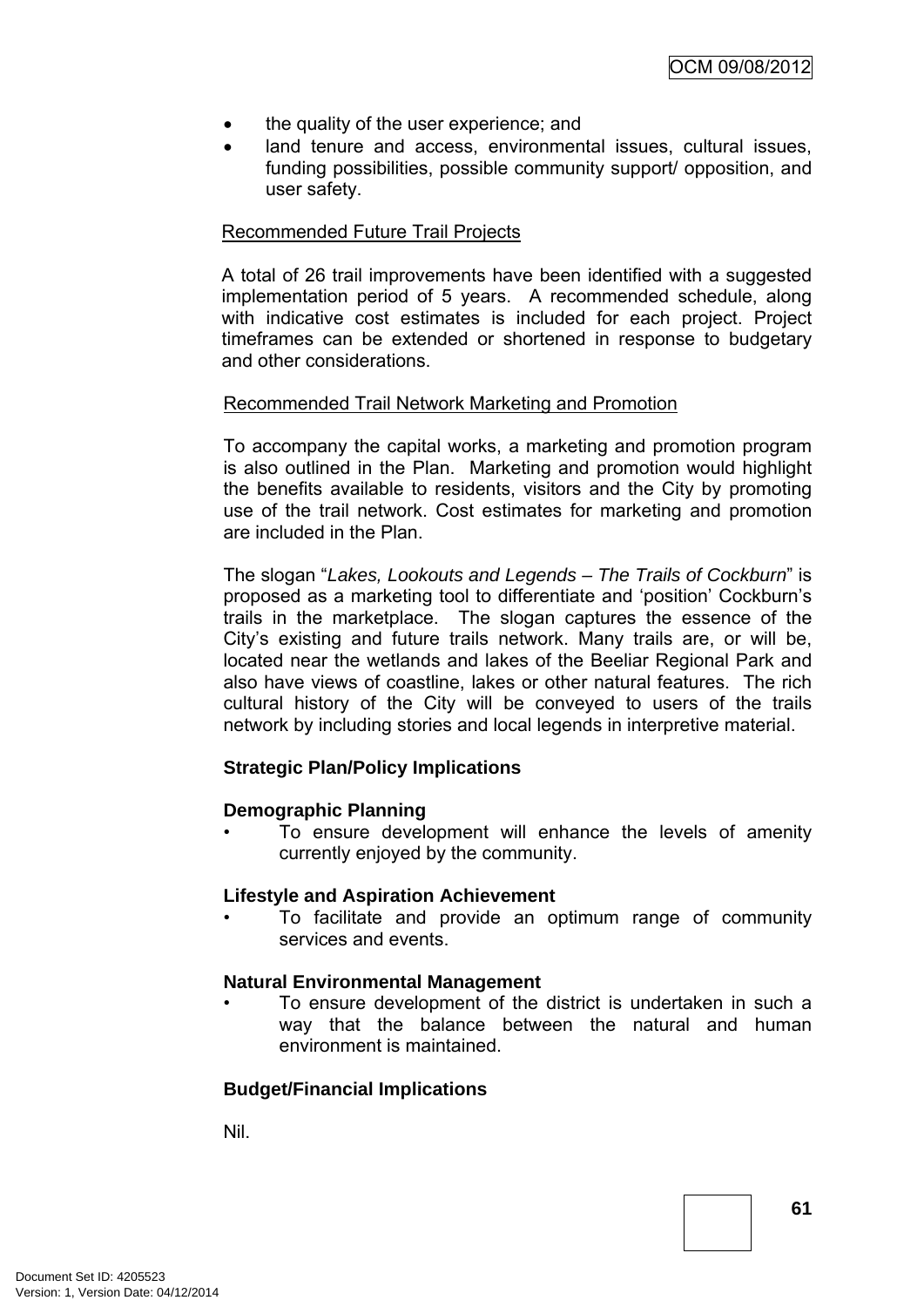### Benefit

Financial benefit is likely to be gained by businesses operating within the City of Cockburn as tourism to the area increases. Opportunity will increase for new and existing tourism ventures to take advantage of the high quality trails network. Local supporting businesses (transport, food etc) will also benefit.

### Cost

Estimates of the financial cost for each project were made at the time of writing the Plan. They assume that all works outlined are undertaken and are an indicative cost only. Table 1 outlines an estimate of cost, without grant assistance, for each year of implementation over a five year period.

Table 1 – Estimated cost to Cockburn to implement Trails Master Plan over 5 years without grant funding.

| Year         | Estimated Cost (\$) |
|--------------|---------------------|
|              | 307,070             |
| 2            | 220,055             |
| 3            | 217,415             |
| 4            | 412,610             |
| 5            | 1,101,650           |
| <b>TOTAL</b> | \$2,258,800         |

### Grant Funding

The costs shown above do not include access to grant funding. The actual costs to implement the program will likely be considerably less given that there are numerous funding opportunities available for trail creation and enhancement projects. A number of these funding opportunities are outlined in the Plan.

### **Legal Implications**

N/A

### **Community Consultation**

Once the Plan has been endorsed by Council the Plan will be advertised for public comment for a period of six weeks. Public comments will be considered and incorporated, where appropriate, into a final Trails Master Plan.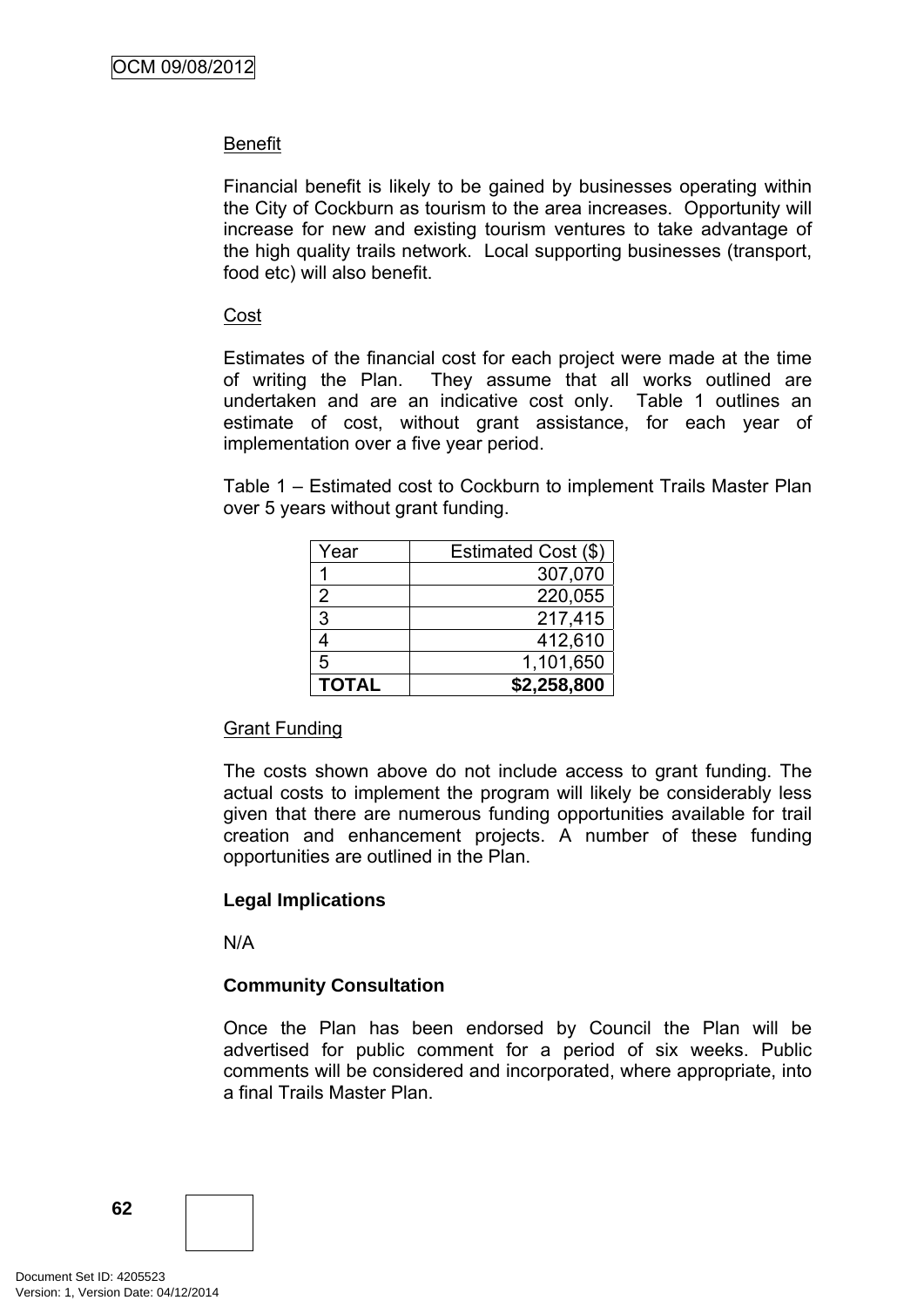### **Attachment(s)**

- 1. City of Cockburn Trails Master Plan
- 2. Associated Maps

### **Advice to Proponent(s)/Submissioners**

N/A

**Implications of Section 3.18(3) Local Government Act, 1995**

Nil.

### **16.2 (MINUTE NO 4838) (OCM 09/08/2012) - MANNING PARK BRAVERY GARDEN DETAILED DESIGN (CR/L/001 / 2207525) (A LEES) (ATTACH)**

#### **RECOMMENDATION** That Council:

- (1) approve the concept design for a Bravery Garden at Manning Park;
- (2) endorse the cost estimates for the construction of the Bravery Garden; and,
- (3) nominate the Bravery Association (WA) as the organisation to seek funding for the project.

### **COUNCIL DECISION**

MOVED Clr C Reeve-Fowkes SECONDED Clr V Oliver that the recommendation be adopted.

### **CARRIED 8/0**

### **Background**

At the OCM (12/5/2011) Council was presented with a report outlining the proposal for the construction of a Bravery Garden at Manning Park and establishing a joint venture with the Australian Bravery Association (WA) to further pursue the proposal. The report outlined the rationale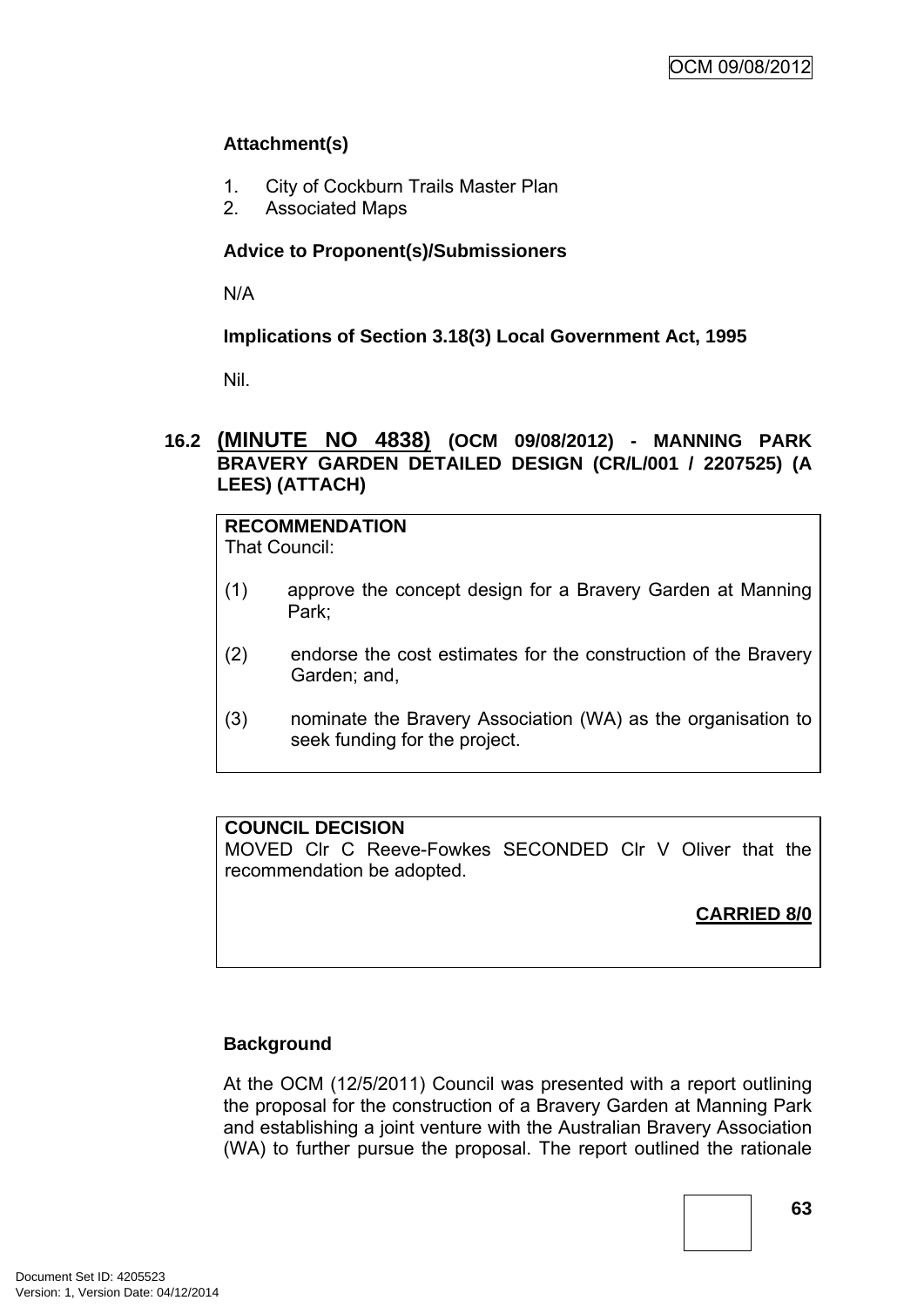for the establishment of a Bravery Garden, determination of Manning Park as the preferred site, identified a design proposal sketch and considered funding opportunities. Council adopted the report and included amendments requiring officers to continue working with the Bravery Association (WA) to develop the proposal further and prepare a detailed design and cost estimate for consideration by Council.

### **Submission**

N/A

### **Report**

The City's Parks service unit in close consultation with National Vice President (WA) Australian Bravery Association Mr Vic Boreham and the City of Cockburn Mayor Mr Logan Howlett have worked cohesively in the past few months to consolidate all aspects identified for a Bravery Garden. The final design is relatively consistent with the original sketch present to Council; however there have been minor modifications to achieve the desired outcomes and recommendations from the State Heritage Office.

#### Design

The final design of the Bravery Garden has been tailored to the Canberra Bravery Garden on a reduced scale. The design provides for a cruciform path constructed of creative stone paving with four (4) stone monuments located at the ends of the paths and one (1) stone monument offset to the right of the cruciform. A pavilion is positioned at the head of the cruciform which will be capable of seating 40 people for ceremonies and functions. A memorial retaining wall will be constructed at the rear of the pavilion to provide for small plaques containing the name of Western Australian bravery award recipients. A formal pathway will link the pavilion with the carpark and be landscaped to compliment the ambience and aesthetic nature required for a bravery garden. Two (2) flag poles will be located at the entrance to the footpath for ceremonies of significance. The three attachments provide a comprehensive outline of the design components.

#### Location

The location of the Bravery Garden will be equidistant between Azelia Ley homestead and Caretakers cottage nestled between two large trees. This location was mutually agreed by all parties and meets the recommendations identified by the State Heritage Office. The final position will not impinge on the functionality and visual amenity of Manning Park.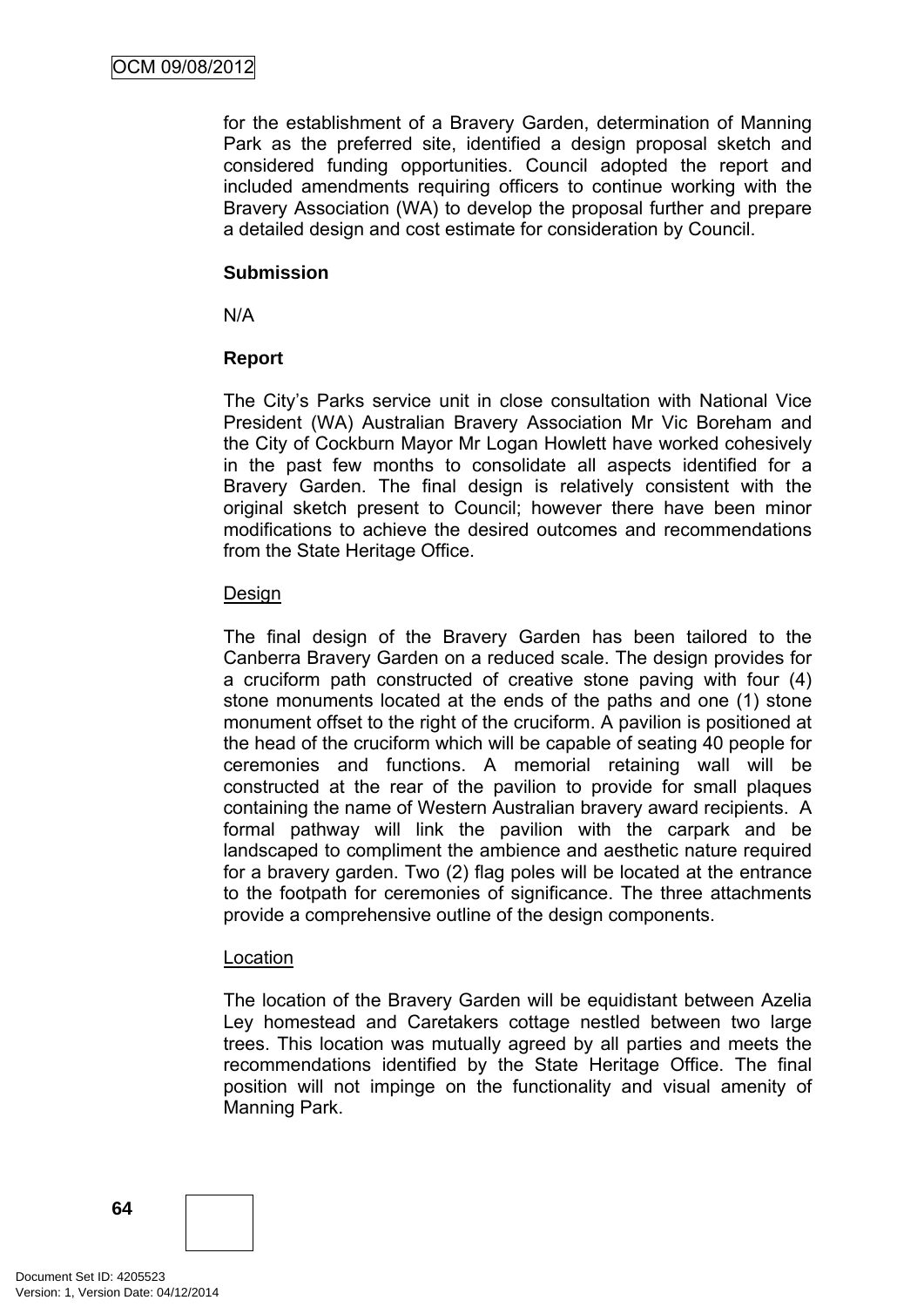### State Heritage Office

The State Heritage Office was requested to comment on the proposal to develop a Bravery Garden adjacent to the Azelia Ley Homestead between the homestead and the caretaker's cottage in February 2012. The proposal outlined the development of the project since inception and identified a series of concepts which were to be further evaluated by the working group. The City received no objection from the State Heritage Office to the landscaping being proposed within the identified part of Manning Park, however provided the following preliminary comments:

- 1. The State Heritage Office does not have preference between concepts 3 and 4 as indicated in your correspondence.
- 2. The State Heritage Office recommends retaining a buffer area between a future Bravery Garden and the adjacent Azelia Ley homestead to allow for potential interpretive treatments of the homestead and its surrounds as outlined in the CP (Conservation Plan). A minimum separation distance of 30 metres as indicated in the City's correspondence would be suitable.

The final design has incorporated all the above comments and subject to approval from Council will be referred back to the State Heritage Office for endorsement.

### Project Cost

The project cost based on the design presented is \$150,000 with the pavilion and monuments as the major cost components. Additional maintenance funds of \$5,000 p/a would be required to ensure the presentation of the Bravery Garden is retained to a high level.

Depending on the delivery of the project and funding opportunities the total project cost could be reduced significantly.

### Funding

The City has not identified any funding for this project, however both the Bravery Association (WA) and City of Cockburn's Mayor have informed of preliminary discussions with various companies and State Govt agencies have been positive and would be willing contributors. Details on funding sources and receipt of funds will require consolidation prior to implementation of the project.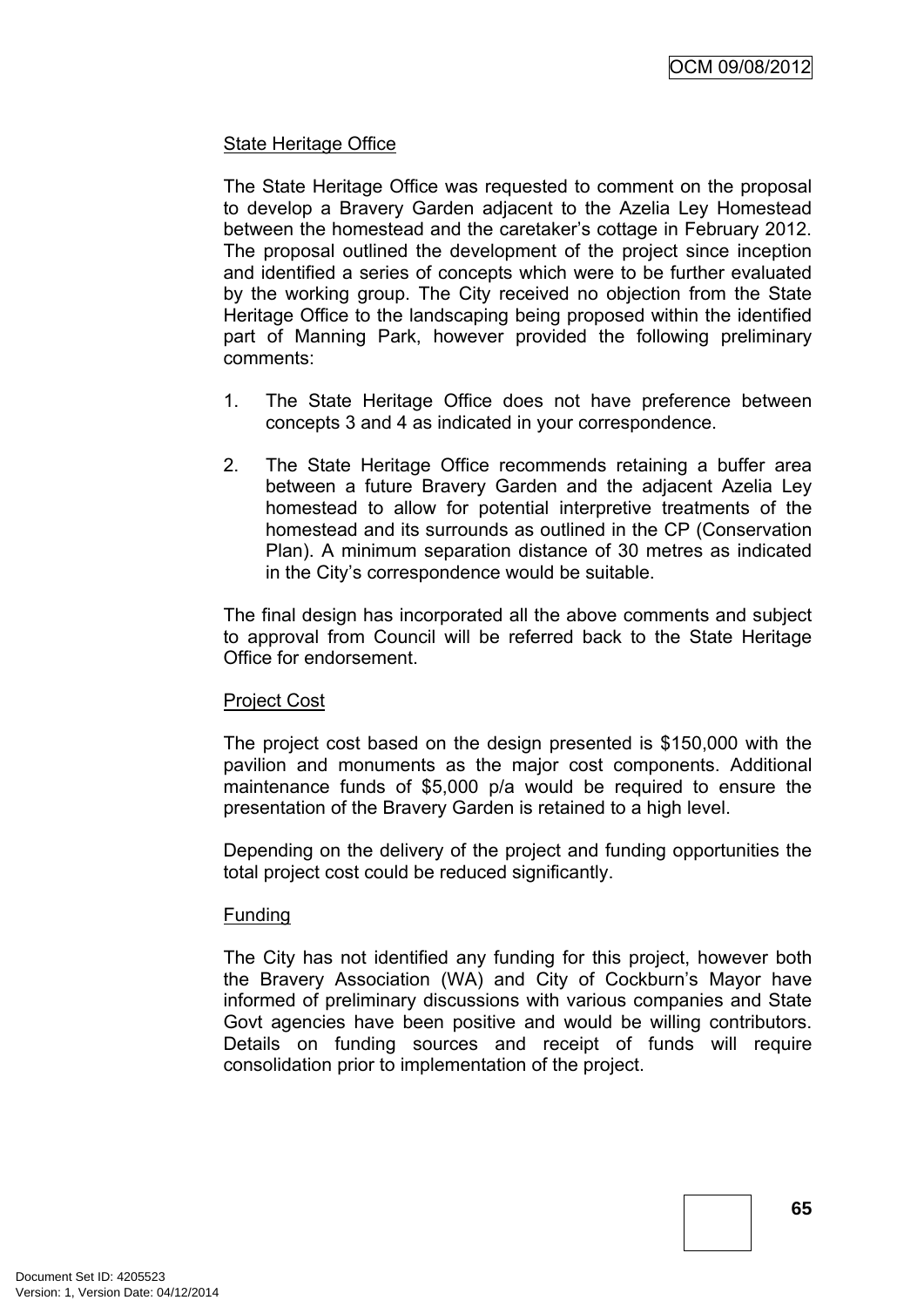### **Strategic Plan/Policy Implications**

### **Infrastructure Development**

- To construct and maintain community facilities that meet community needs.
- To provide an appropriate range of recreation areas that meets the needs of all age groups within the community.

### **Lifestyle and Aspiration Achievement**

- To foster a sense of community spirit within the district generally and neighbourhoods in particular.
- To conserve the character and historic value of the human and built environment.

### **Budget/Financial Implications**

Currently no funding has been allocated in the Parks 2012/13 Capital Works program.

### **Legal Implications**

N/A

### **Community Consultation**

Bravery Association (WA) Historical Society of Cockburn

### **Attachment(s)**

- 1. Bravery Garden Perspective
- 2. Bravery Garden Plan
- 3. Bravery Garden Context
- 4. Opinion of Probable costs

### **Advice to Proponent(s)/Submissioners**

The Proponent(s) have been advised that this matter is to be considered at the 9<sup>th</sup> August 2012 Council Meeting.

### **Implications of Section 3.18(3) Local Government Act, 1995**

Nil.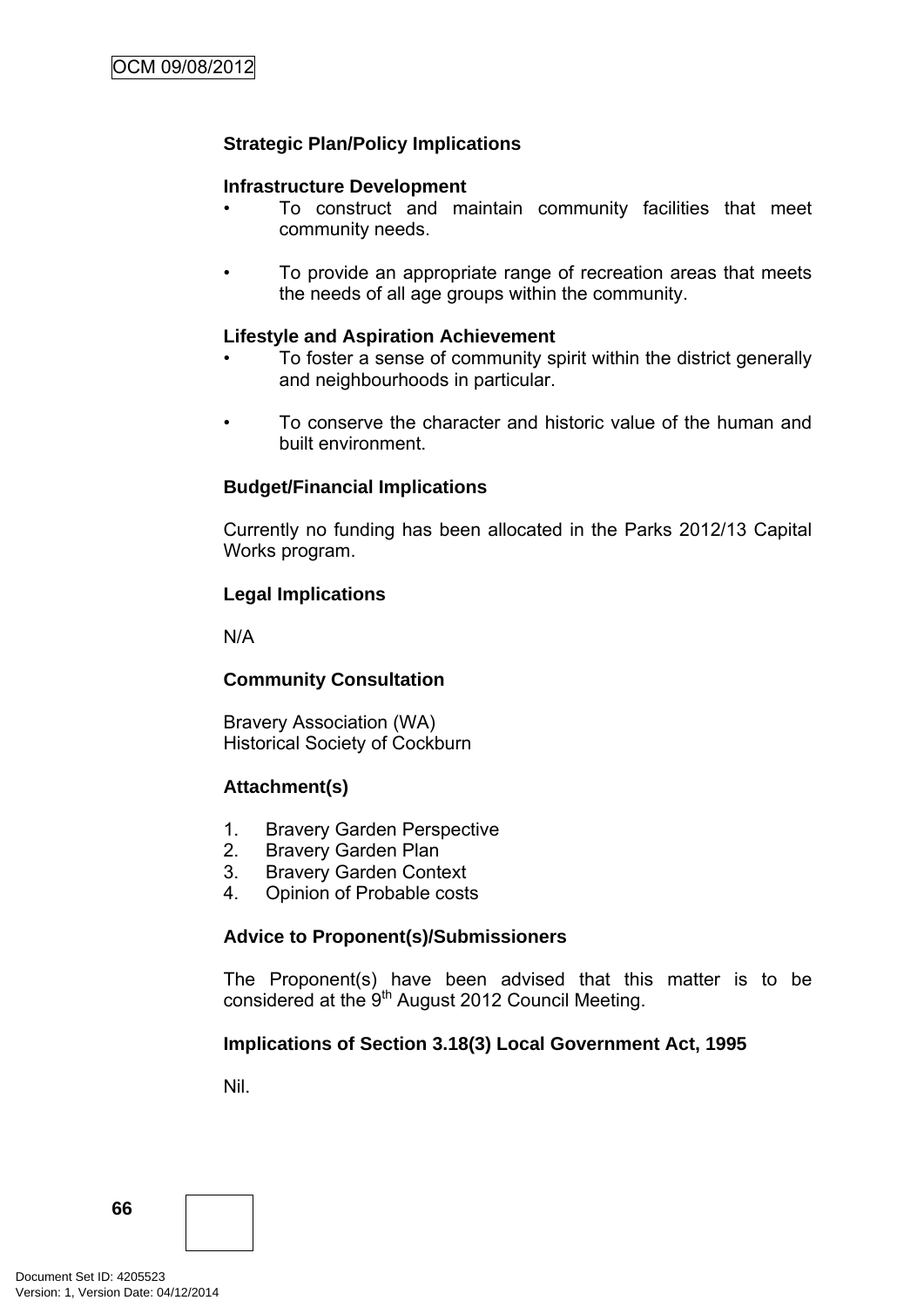### **16.3 (MINUTE NO 4839) (OCM 09/08/2012) - FUNCTIONAL ROAD HIERARCHY REVIEW (ES/R/001 / 4316) (J MCDONALD & J KIURSKI) (ATTACH)**

## **RECOMMENDATION**

That Council

- (1) adopt the proposed 2012 Functional Road Hierarchy; and
- (2) review the City's Functional Road Hierarchy on a five yearly basis in future.

### **COUNCIL DECISION**

MOVED Clr C Reeve-Fowkes SECONDED Clr V Oliver that the recommendation be adopted.

**CARRIED 8/0**

### **Background**

The City's current Functional Road Hierarchy (FRH) was formally adopted by the Council in May 1997. A map of the 1997 FRH is included as Attachment No.1.

The FRH is a road classification system that enables Local Governments and Main Roads Western Australia (MRWA) to identify the desired role of each road as part of the broader public road network. The classifications range from a local access road for low traffic volume residential streets through to a primary distributor road for the major arterial roads carrying the greatest traffic volumes, such as the Kwinana Freeway.

It is a statutory requirement to designate all roads in Town Planning schemes, which are also shown in the Metropolitan Region Scheme, with an appropriate classification. This is specified in the Western Australian Planning Commission's Policy DC 1.4 – Functional Road Classification for Planning (June 1998).

Since 1997 there have been many changes to the road network as the City and State Government upgrade and extend roads, and new roads are created as part of ongoing urban development. The City's FRH has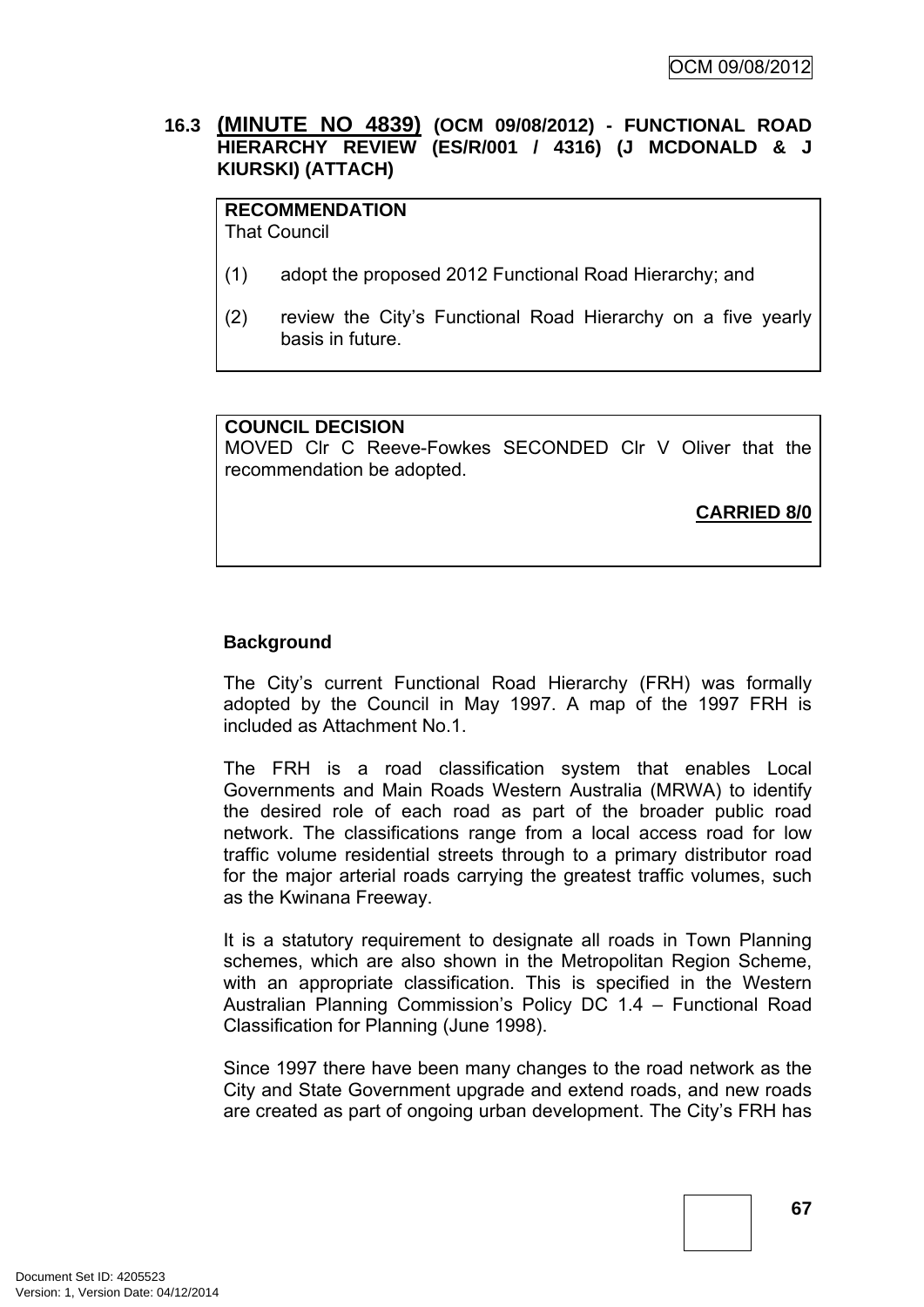been reviewed and this report details a number of additions and amendments to update the City's FRH.

### **Submission**

N/A

### **Report**

The FRH is a classification scheme that has an application in asset management, land use and transport planning, and traffic management. In Western Australia, the classification scheme is managed by MRWA, and the state road authority, and includes the following road types, in descending order of priority within the road network:

- Primary Distributor;
- District Distributor(A);
- District Distributor (B);
- Regional Distributor (in rural areas);
- Local Distributor; and
- Access Road

A copy of the MRWA's criteria for the above road types is included as Attachment No. 2.

Engineering officers have reviewed the City's existing FRH by:

- Assessing the general consistency of the classification of existing roads with MRWA's road hierarchy criteria and Road Information Mapping system.
- Considering amendments required to be made to roads in the FRH due to factors such as road realignment, road extension, change of function, or new construction.
- Performing considerable comparison of road classifications in the 1997 FRH, current classifications in the City's Geographic Information System (GIS) and MRWA's database accessed through their new on-line Reporting Centre.

This review involved internal consultation with Strategic and Statutory Planning officers, and officers from adjacent Local Government Authorities.

As it has been 15 years since the City's FRH has been formally reviewed it is understandable that there are many changes and additions proposed. The changes to the FRH are generally required to reflect the impact of physical and administrative changes in the City's road network such as: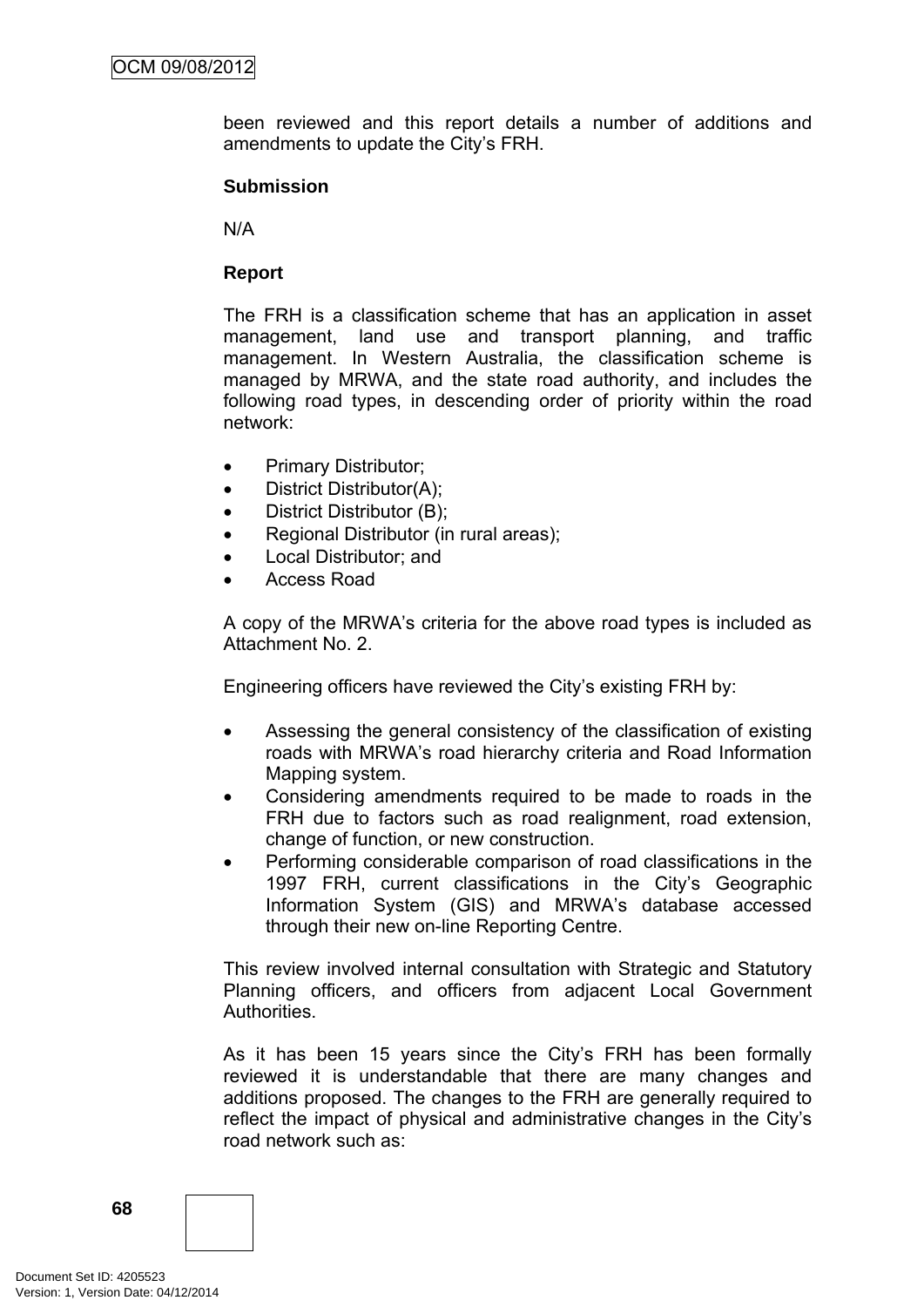- The extension of Beeliar Drive to Stock Road.
- The extension of Spearwood Avenue westwards from Hamilton Road to Cockburn Road.
- The extension of Spearwood Avenue southwards to Barrington Street.
- The realignment of sections of Cockburn Road at Port Coogee and Henderson by MRWA.
- The extension of Roe Highway to the Kwinana Freeway in 2006;
- The addition of new Local Distributor roads as new residential areas are developed;. Regional Distributor road classification for roads in non built-up areas of the metropolitan area, such as Jandakot Road and Russell Road.
- The part realignment of the municipal boundary between the City of Cockburn and City of Melville.

A key principle of road classification is that the chosen classification should reflect the ultimate role that the road is intended to perform. This approach should ensure that:

- The appropriate road reserve width is provided to accommodate the ultimate road cross section and complementary infrastructure;
- Adequate road capacity for a safe and efficient road system will be available for future needs.
- Access to properties is appropriately planned and managed to reflect the road's ultimate function in the road network.
- The community have a clear understanding of the ultimate role the road is expected to ultimately perform, which in some cases could 10-20 years away depending on the location and rate of future development in the subject area.

Taking all the above into consideration, the following revised Functional Road Hierarchy is recommended for adoption for the City:

| <b>Primary Distributor</b> |                   |                                   |                                |
|----------------------------|-------------------|-----------------------------------|--------------------------------|
| Road No.                   | <b>Road Name</b>  | <b>Start Location</b>             | <b>End Location</b>            |
| H <sub>023</sub>           | Armadale Road     | Warton Road                       | <b>Beeliar Drive</b>           |
| H <sub>025</sub>           | Cockburn Road     | Hampton Road /<br>Rockingham Road | <b>Stock Road</b>              |
| H <sub>0</sub> 15          | Kwinana Freeway   | Northern municipal<br>boundary    | Southern municipal<br>boundary |
| H <sub>0</sub> 02          | <b>Stock Road</b> | Winterfold Road                   | Southern municipal<br>boundary |
| H <sub>0</sub> 18          | Roe Highway       | Kwinana Freeway                   | Eastern municipal<br>boundary  |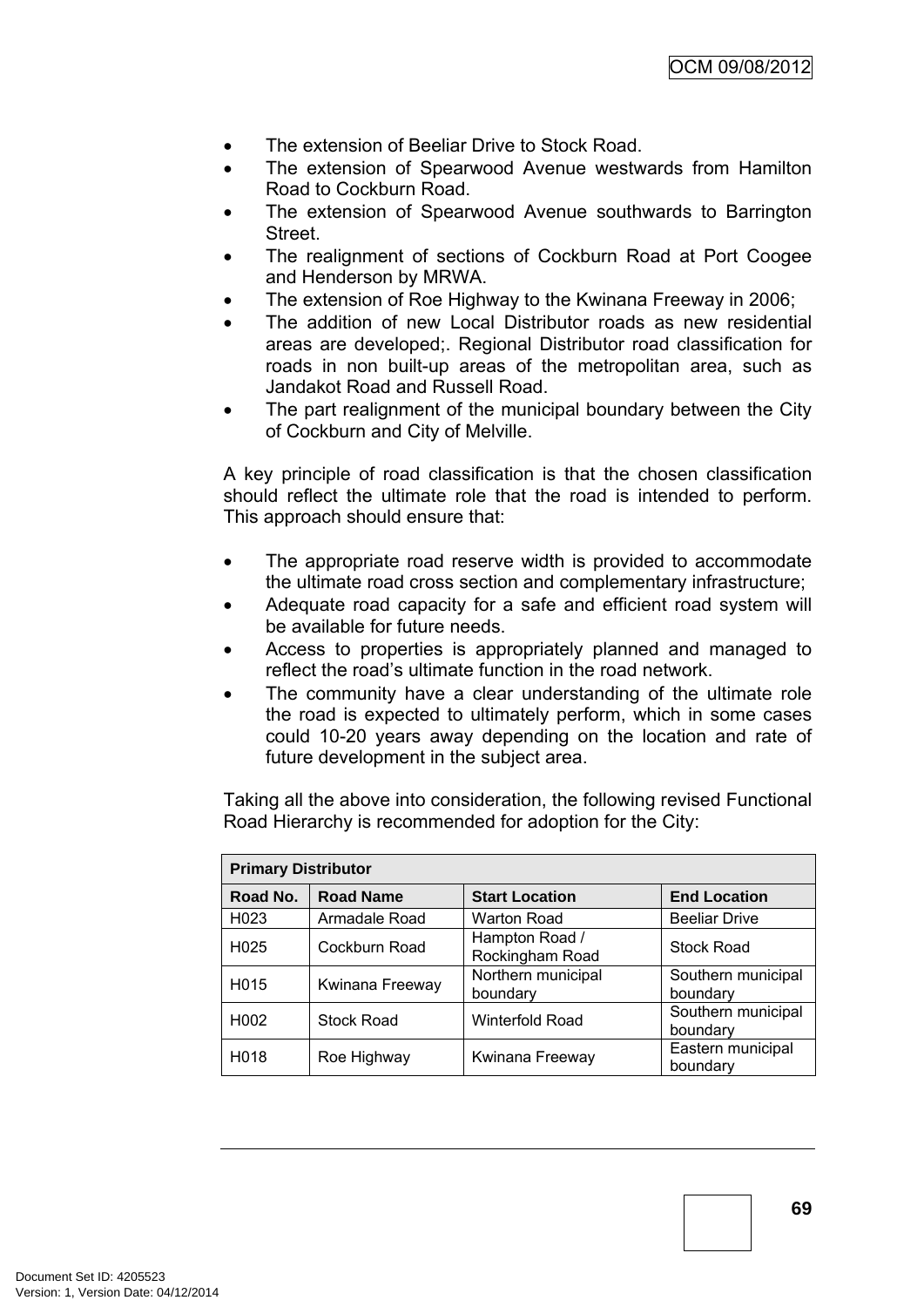| <b>District Distributor A</b> |                          |                                                     |                                                   |
|-------------------------------|--------------------------|-----------------------------------------------------|---------------------------------------------------|
| Road No.                      | <b>Road Name</b>         | <b>Start Location</b>                               | <b>End Location</b>                               |
| 1030953                       | <b>Beeliar Drive</b>     | Armadale Road                                       | Rockingham Road                                   |
| 1030503                       | <b>Berrigan Drive</b>    | North Lake Road                                     | Karel Avenue                                      |
| 1030001                       | <b>Carrington Street</b> | Winterfold Road /<br>Northern municipal<br>boundary | Rockingham Road /<br><b>Hamilton Road</b><br>East |
| 1031744                       | Cockburn Road            | Cockburn Road                                       | Southern municipal<br>boundary                    |
| 1030501                       | Farrington Road          | North Lake Road                                     | Kwinana Freeway                                   |
| 1030834                       | Karel Avenue             | Orion Road                                          | Dimond Court /<br>Northern municipal<br>boundary  |
| 1030010                       | North Lake Road          | Winterfold Road /<br>Northern municipal<br>boundary | <b>Beeliar Drive</b>                              |
| 1032107                       | Orion Road               | Karel Avenue                                        | <b>Marriott Road</b>                              |
| 1030005                       | Phoenix Road             | Rockingham Road                                     | North Lake Road                                   |
| 1030498                       | Rockingham Road          | Cockburn Rd / Hampton<br>Road                       | Beeliar Drive /<br>Mayor Road                     |
| 1030011                       | <b>Russell Road</b>      | Hammond Road                                        | Kwinana Freeway                                   |
| 1030007                       | Spearwood Avenue         | <b>Stock Road</b>                                   | Henderson Road /<br><b>Fancote Avenue</b>         |
| 1031707                       | Verde Drive              | Armadale Road                                       | <b>Luber Street</b>                               |
| 1030373                       | <b>Warton Road</b>       | Armadale Road                                       | Nicholson Road                                    |

| <b>District Distributor B</b> |                          |                          |                      |
|-------------------------------|--------------------------|--------------------------|----------------------|
| Road No.                      | <b>Road Name</b>         | <b>Start Location</b>    | <b>End Location</b>  |
| 1030613                       | <b>Acourt Road</b>       | Nicholson Road           | End of road          |
| 1030029                       | <b>Barrington Street</b> | <b>Stock Road</b>        | Spearwood Avenue     |
| 1030563                       | <b>Bibra Drive</b>       | Farrington Road          | North Lake Road      |
| 1031846                       | <b>Discovery Drive</b>   | North Lake Road          | Spearwood Avenue     |
| 1030497                       | <b>Forrest Rd</b>        | Carrington Street        | North Lake Road      |
| 1030054                       | Gibbs Road               | Kwinana Freeway          | <b>Tapper Road</b>   |
| 1030022                       | <b>Hamilton Road</b>     | Start                    | Rockingham Road      |
| 1030938                       | Hamilton Road            | Rockingham Road /        | <b>Hamilton Road</b> |
|                               | East                     | <b>Carrington Street</b> |                      |
| 1030012                       | <b>Hammond Road</b>      | North Lake Road          | <b>Russell Road</b>  |
| 1030834                       | <b>Karel Ave</b>         | <b>Marriott Road</b>     | Orion Road           |
| 1030016                       | Lyon Road                | Gibbs Road               | <b>Rowley Road</b>   |
| 1030015                       | Mayor Road               | Hamilton Road            | Rockingham Road      |
| 1030050                       | Semple Court             | North Lake Road          | Berrigan Drive       |
| 1030058                       | Solomon Road             | Armadale Road            | Jandakot Road        |
| 1030007                       | Spearwood Avenue         | Cockburn Road            | <b>Stock Road</b>    |
| 1030028                       | <b>Sudlow Road</b>       | Spearwood Avenue         | Phoenix Road         |
| 1030053                       | Tapper Road              | Armadale Rd              | Gibbs Rd             |
| 1030004                       | Winterfold Road          | Carrington Street        | North Lake Road      |
| 1031020                       | Poletti Road             | <b>Beeliar Drive</b>     | North Lake Road      |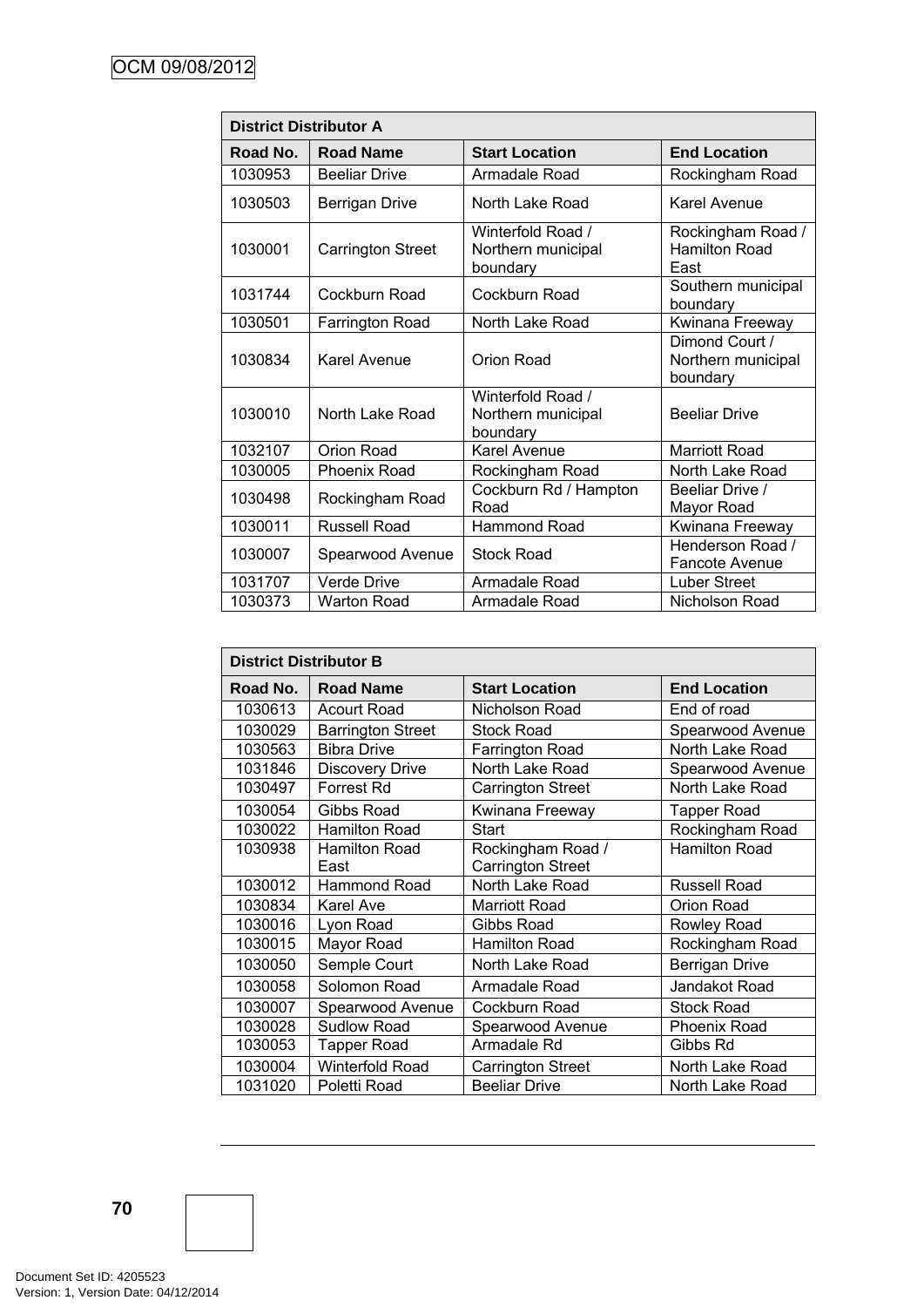| <b>Regional Distributor</b> |                         |                                |                               |
|-----------------------------|-------------------------|--------------------------------|-------------------------------|
| Road No.                    | <b>Road Name</b>        | <b>Start Location</b>          | <b>End Location</b>           |
| 1030014                     | <b>Frankland Avenue</b> | Wattleup Road                  | Rowley Road                   |
| 1030054                     | Gibbs Road              | <b>Tapper Road</b>             | <b>Liddelow Road</b>          |
| 1030041                     | Henderson Road          | Spearwood Ave / Fancote<br>Ave | Russell Road                  |
| 1030025                     | Jandakot Road           | Berrigan Drive / Dean<br>Road  | Warton Road                   |
| 1030020                     | Liddelow Road           | Armadale Road                  | <b>Rowley Road</b>            |
| 1030019                     | <b>Rowley Road</b>      | <b>Frankland Avenue</b>        | Eastern municipal<br>boundary |
| 1030011                     | Russell Road            | Rockingham Road                | Hammond Rd                    |
| 1030013                     | Wattleup Road           | Rockingham Road                | <b>Frankland Ave</b>          |

| <b>Local Distributor</b> |                          |                                 |                                              |
|--------------------------|--------------------------|---------------------------------|----------------------------------------------|
| Road No.                 | <b>Road Name</b>         | <b>Start Location</b>           | <b>End Location</b>                          |
| 1031008                  | <b>Alabaster Drive</b>   | <b>Wentworth Parade</b>         | Baningan Avenue                              |
| 1030727                  | <b>Amity Boulevard</b>   | Cockburn Road                   | <b>Hamilton Road</b>                         |
| 1031583                  | Aurora Drive             | <b>Bartram Road</b>             | Gibbs Road                                   |
| 1030950                  | <b>Baningan Avenue</b>   | <b>Alabaster Drive</b>          | Bartram Road                                 |
| 1030017                  | <b>Barfield Road</b>     | Gaebler Road                    | Rowley Road                                  |
| 1030029                  | <b>Barrington Street</b> | Rockingham Rd                   | <b>Stock Road</b>                            |
| 1031326                  | <b>Bartram Road</b>      | Hammond Rd                      | <b>Tapper Road</b>                           |
| 1030018                  | Beenyup Road             | <b>Tapper Road</b>              | Brenchley Drive /<br>Bartram Road            |
| 1030098                  | <b>Birchley Road</b>     | Yangebup Road                   | <b>Beeliar Drive</b>                         |
| 1030023                  | <b>Blackwood Avenue</b>  | <b>Forrest Road</b>             | <b>Carrington Street</b>                     |
| 1031963                  | <b>Botany Parade</b>     | Gaebler Road                    | Macquarie Blvd                               |
| 1031306                  | <b>Brenchley Drive</b>   | Bartram Road                    | Bartram Road                                 |
| 1031684                  | <b>Brushfoot Blvd</b>    | Russell Rd                      | Wentworth Pde                                |
| 1031969                  | Camden Boulevard         | Gaebler Road                    | Lyon Road                                    |
| 1030782                  | <b>Casserly Drive</b>    | <b>Shemels Court</b>            | Barcombe Way                                 |
| 1030003                  | Clontarf Road            | Mather Road                     | <b>Carrington Street</b>                     |
| 1031187                  | Congdon Avenue           | <b>East Churchill Avenue</b>    | <b>Watson Road</b>                           |
| 1030034                  | Coolbellup Avenue        | Winterfold Road                 | <b>Forrest Road</b>                          |
| 1030033                  | <b>Counsel Road</b>      | <b>Stock Road</b>               | Coolbellup Avenue                            |
| 1031103                  | Dean Road                | Berrigan Drive Jandakot<br>Road | Glen Iris Drive /<br><b>Twin Waters Pass</b> |
| 1030036                  | <b>Doolette Street</b>   | Phoenix Road                    | Spearwood Avenue                             |
| 1030995                  | Dunraven Drive           | Osprey Drive / Yangebup<br>Road | <b>Beeliar Drive</b>                         |
| 1031701                  | Durnin Avenue            | Yangebup Road                   | Ivankovich Avenue                            |
| 1030712                  | <b>Elderberry Drive</b>  | North Lake Road                 | Berrigan Drive                               |
| 1030416                  | Fairbairn Road           | Cockburn Road                   | <b>Hamilton Road</b>                         |
| 1030497                  | <b>Forrest Road</b>      | Rockingham Road                 | Carrington St                                |
| 1031130                  | <b>Freshwater Drive</b>  | Armadale Road                   | Lydon Boulevard                              |
| 1030055                  | Gaebler Road             | Lyon Road                       | <b>Camben Boulevard</b>                      |
| 1030055                  | Gaebler Road             | <b>Frankland Avenue</b>         | <b>Barfield Road</b>                         |
| 1030054                  | Gibbs Road               | <b>Tapper Road</b>              | Liddelow Road                                |
| 1031120                  | Glen Iris Drive          | Dean Road                       | <b>Hartwell Parade</b>                       |
| 1030358                  | <b>Gwilliam Drive</b>    | Progress Drive                  | North Lake Road                              |
| 1030024                  | <b>Healy Road</b>        | Rockingham Rd                   | Redmond Road                                 |
| 1030642                  | <b>Hird Road</b>         | Hammond Road                    | Baningan Avenue                              |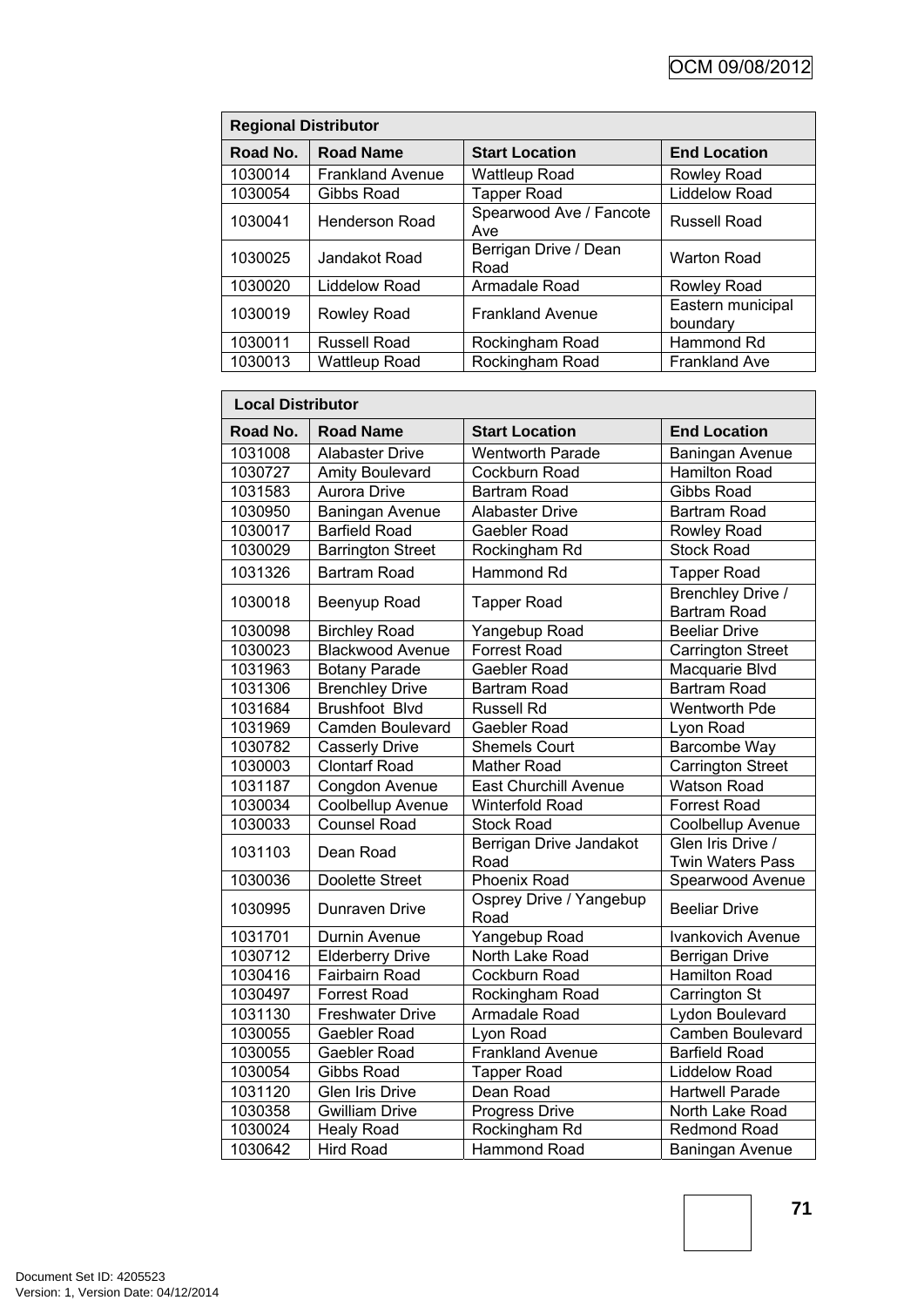| 1032184 | Irvine Parade                 | Gaebler Road            | Bellingham Road         |
|---------|-------------------------------|-------------------------|-------------------------|
| 1031153 | <b>Ivankovich Avenue</b>      | <b>Watson Road</b>      | Durnin Avenue           |
| 1031893 | Lauderdale Drive              | <b>Wentworth Parade</b> | Ricci Way               |
| 1031030 | Lydon Boulevard               | <b>Tapper Road</b>      | <b>Tapper Road</b>      |
| 1030016 | Lyon Road                     | Zodiac Loop             | Gibbs Road              |
| 1031625 | Macquarie Blvd                | Russell Road            | <b>Botany Parade</b>    |
| 1030512 | Marvell Avenue                | <b>Newton Street</b>    | Rockingham Road         |
| 1030015 | Mayor Road                    | Cockburn Road           | <b>Hamilton Road</b>    |
| 1030582 | <b>Moorhen Drive</b>          | <b>Osprey Drive</b>     | Yangebup Road           |
| 1030048 | <b>Newton Street</b>          | Rockingham Road         | <b>Ionesco Street</b>   |
| 1030583 | <b>Osprey Drive</b>           | Yangebup Road           | North Lake Road         |
| 1032013 | Orsino Boulevard              | Cockburn Road           | End                     |
| 1032064 | Pantheon Avenue               | Cockburn Road           | Orsino Boulevard        |
| 1030536 | Parkway Road                  | <b>Bibra Drive</b>      | <b>Bibra Drive</b>      |
| 1030005 | Phoenix Road                  | <b>Hamilton Road</b>    | Rockingham Rd           |
| 1031020 | Poletti Road                  | North Lake Road         | <b>Beeliar Drive</b>    |
| 1030006 | Prinsep Road                  | Berrigan Drive          | End                     |
| 1030691 | Progress Drive                | <b>Farrington Road</b>  | <b>Gwilliam Drive</b>   |
| 1030032 | <b>Redmond Road</b>           | Winterfold Road         | <b>Forrest Road</b>     |
| 1030467 | South Lake Drive              | <b>Berrigan Drive</b>   | <b>Elderberry Drive</b> |
| 1030401 | Southwell Crescent            | <b>Blackwood Avenue</b> | <b>Phoenix Road</b>     |
| 1030028 | <b>Sudlow Road</b>            | Phoenix Road            | <b>Forrest Road</b>     |
| 1031112 | The Grange                    | <b>Beeliar Drive</b>    | Spearwood Ave           |
| 1030113 | <b>Troode Street</b>          | Rockingham Road         | <b>Hamilton Road</b>    |
| 1031053 | <b>Turnbury Park</b><br>Drive | Berrigan Drive          | <b>Hartwell Parade</b>  |
| 1030101 | <b>Watson Road</b>            | East Churchill Ave      | <b>Beeliar Drive</b>    |
| 1030013 | <b>Waverley Road</b>          | North Lake Road         | Coolbellup Ave          |
| 1031082 | <b>Waters Avenue</b>          | Lydon Boulevard         | <b>Brenchley Drive</b>  |
| 1031007 | <b>Wentworth Parade</b>       | <b>Beeliar Drive</b>    | Hammond Road            |
| 1030008 | Yangebup Road                 | <b>Birchley Road</b>    | Dunraven Drive          |
| 1030211 | <b>York Street</b>            | <b>Clontarf Road</b>    | Jean Street             |

#### **Access Roads (Industrial)**

All roads in industrial/commercial areas not classified as a distributor road

#### **Access Roads**

All others, including laneways

The proposed changes to the 1997 FRH are listed in Attachment 3 and a map of the proposed updated FRH is included as Attachment No. 4.

Note that the legend in the map for the proposed FRH is slightly different to the 1997 map, to maintain consistency with MRWA's updated FRH classifications and Road Information Mapping system.

The changes are:

 roads with the new Regional Distributor class are shown in red; the colour formerly used to identify Primary Distributor roads;



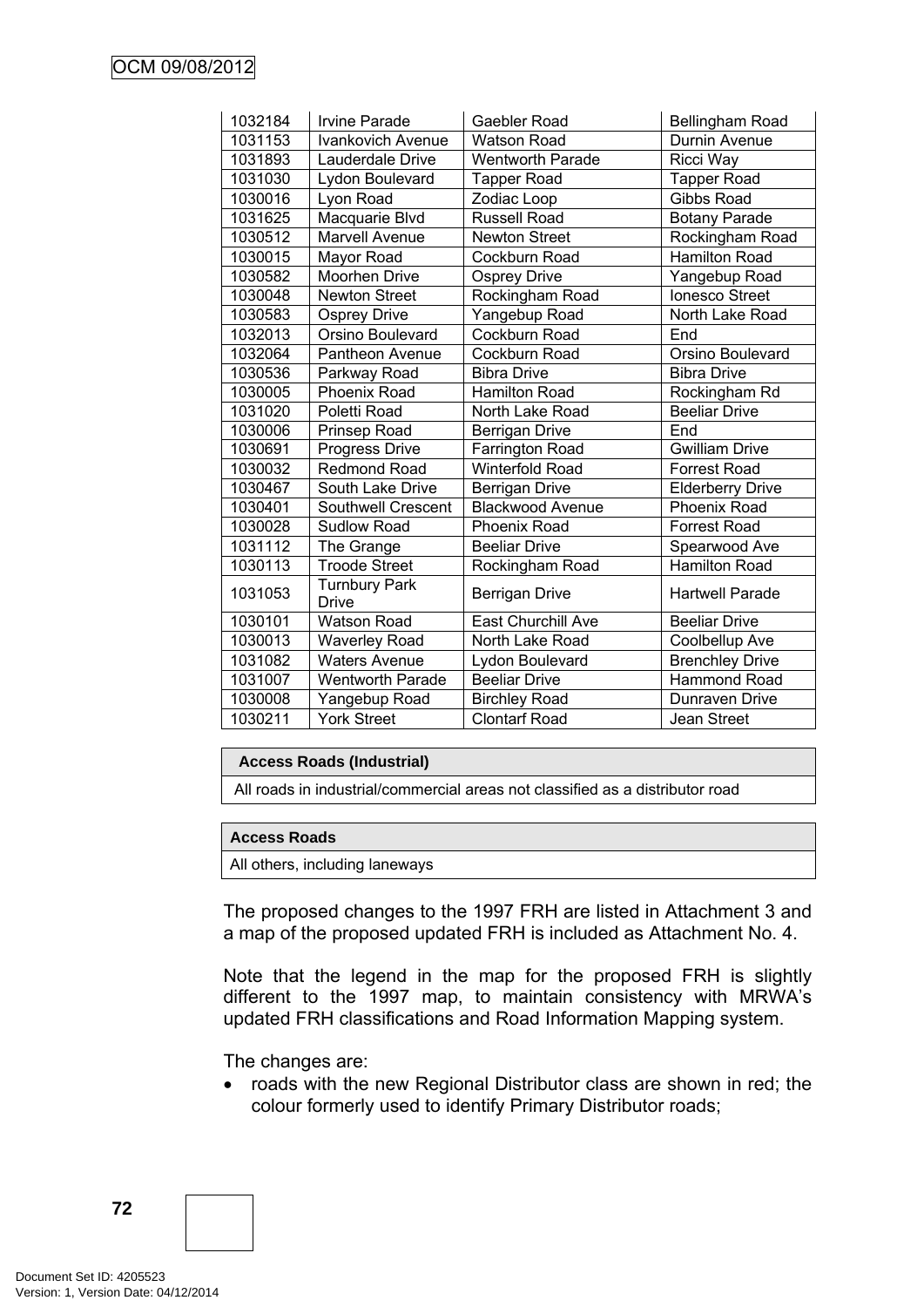- Primary Distributor roads are now shown in light blue; which was the colour formerly used to identify District Distributor B roads; and
- District Distributor B roads are now shown in a darker blue.

To reduce the amount of time a future FRH review takes and to ensure that it will always have a reasonably current status, it is recommended that in future the FRH is reviewed at least every 5 years and then resubmitted to the Council for adoption. This should ensure that there are far fewer changes and additions to the approved hierarchy at any one time.

In the case of ongoing urban development, it is important that the ultimate function of roads for developing areas is clearly identified at the Structure Planning stage. A traffic study should be done for every Structure Plan, to model the forecast traffic generation for the subject area in a fully developed state, so that the road needs of the subject and surrounding areas can be assessed and properly planned for. This process should include determining the road function, road reserve width, connectivity, access requirements/restrictions etc based on an understanding of the traffic modelling. The distributor roads created and changes identified as part of this process can then be incorporated into the City's FRH.

The current review process identified numerous discrepancies between the road classification information held by the City and Main Roads WA, and even within the internal systems used by either organisation. This emphasises the need to develop new, and/or follow existing, formal processes for the classification of roads and the sharing of that information. As this process can involve officers from a few different departments at the City a procedure will be developed to define roles and responsibilities in the process, to maximise the integrity of the City's FRH data in our systems.

Once the updated FRH has been adopted by the Council it will be submitted to MRWA for formal approval and internal systems updated to incorporate any changes and additions.

#### **Strategic Plan/Policy Implications**

#### **Demographic Planning**

• To ensure the planning of the City is based on an approach that has the potential to achieve high levels of convenience and prosperity for its citizens.

#### **Infrastructure Development**

• To construct and maintain community facilities that meet community needs.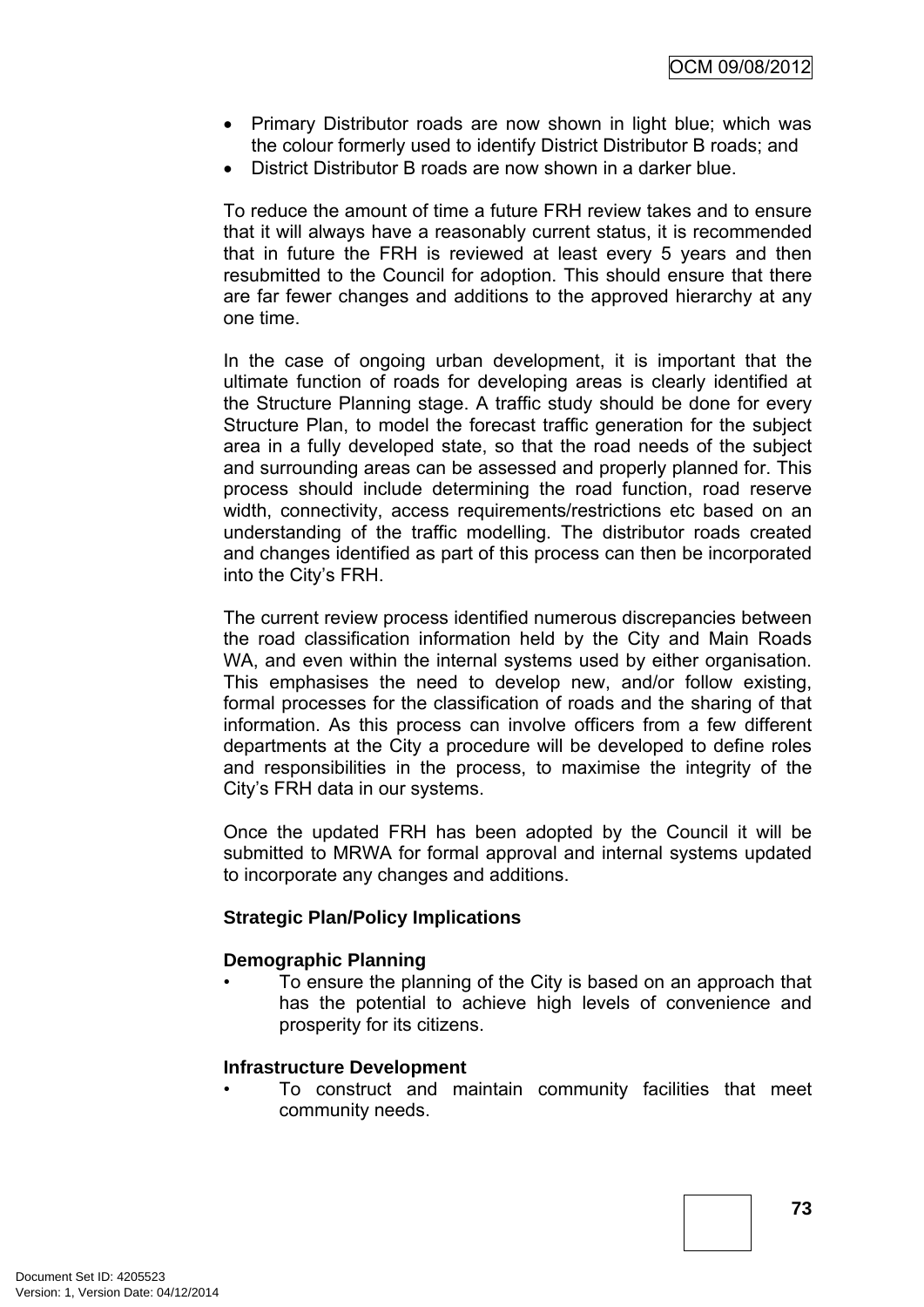## **Transport Optimisation**

To ensure the City develops a transport network that provides maximum utility for its users, while minimizing environmental and social impacts.

#### **Budget/Financial Implications**

N/A

**Legal Implications** 

N/A

## **Community Consultation**

N/A

## **Attachment(s)**

- 1. City of Cockburn 1997 Functional Road Hierarchy Plan (Dwg No 3083B12).
- 2. MRWA Road Hierarchy for Western Australia (MRWA Ref D10#10992).
- 3. Summary of proposed changes to 1997 Functional Road Hierarchy.
- 4. City of Cockburn 2012 Functional Road Hierarchy Plan (Dwg No. 3083B12 Rev.A).

## **Advice to Proponent(s)/Submissioners**

N/A

## **Implications of Section 3.18(3) Local Government Act, 1995**

Nil.

## **17. COMMUNITY SERVICES DIVISION ISSUES**

## **17.1 (MINUTE NO 4840) (OCM 09/08/2012) - COCKBURN INTEGRATED HEALTH AND COMMUNITY FACILITY (CR/M/111) (R AVARD) (ATTACH)**

**RECOMMENDATION** That Council

(1) subject to no objections being received following the advertising of the lease under Section 3.58 of the Local Government Act 1995, enter into a lease agreement for the floor space within the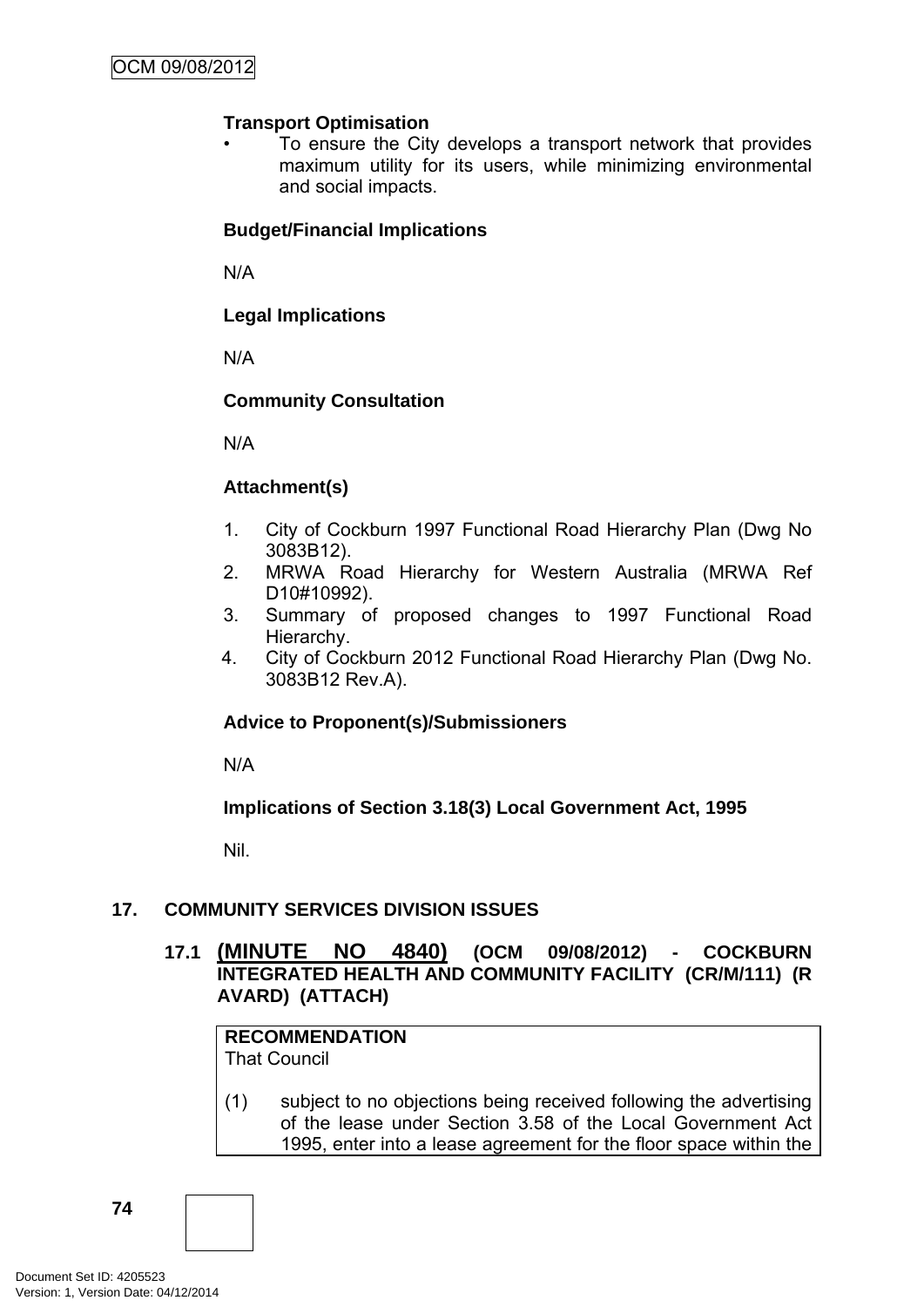proposed Cockburn Integrated Health and Community Facility with Oceanic Medical Imaging Pty Ltd:

- 1. at a lease fee of \$375 per  $m^2$  (ex-GST) for an area of 500m<sup>2</sup> plus outgoings;
- 2. increase in the lease fee of 4% each year;
- 3. for a period of 5 years with 2 options of 5 years and market review at the start of each option period;

with all other terms and conditions being subject to the satisfaction of the Chief Executive Officer; and

(2) request the consent to the lease from the Minister for Lands.

#### **COUNCIL DECISION**

MOVED Clr C Reeve-Fowkes SECONDED Clr V Oliver that the recommendation be adopted.

**CARRIED 8/0**

## **Background**

The City has a management order over lot 855 Wentworth Parade in Success and has the approval of Land Services to lease portions of the proposed Cockburn Integrated Health and Community Facility for medical and other purposes. Council at its meeting of the  $8<sup>th</sup>$ September 2011 resolved to proceed with the development of the Cockburn Integrated Health and Community Centre and hence proceed with the leasing of tenancies within the complex in accordance with the Business Plan approved by Council at its meeting of the 9 December 2011.

DTZ have been appointed by the City of Cockburn as property agents for the Cockburn Integrated Health and Community Facility. There has been extensive advertising of tenancies within the Cockburn Integrated Health and Community facility in newspapers, professional medical journals and signage on the site.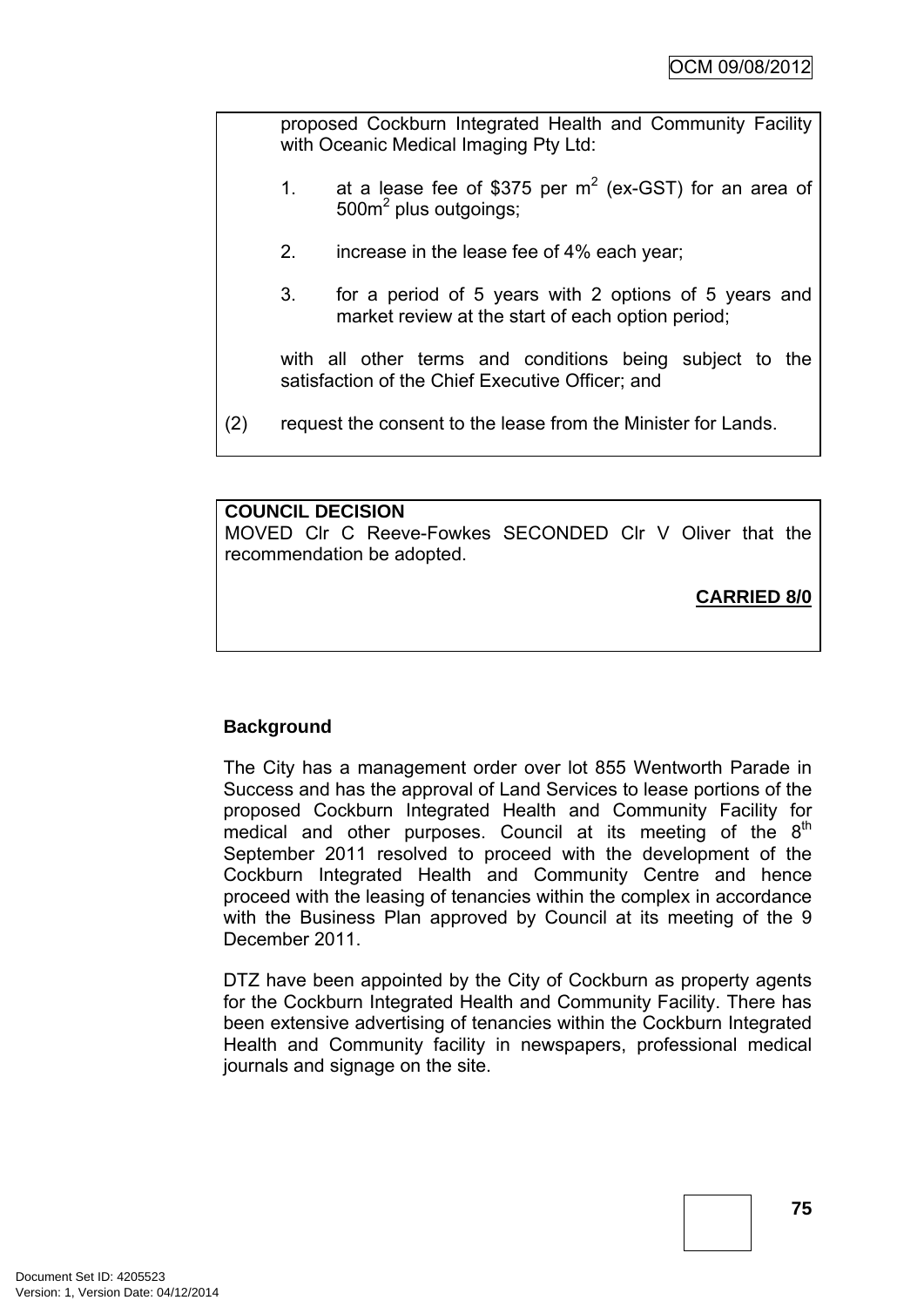## **Submission**

An offer to lease has been submitted by Oceanic Medical Imaging Party Limited to establish a radiology clinic in the building.

#### **Report**

Oceanic Medical Imaging Pty Ltd (Oceanic) has a number of radiological Practises across the metropolitan area and is an experienced and well recognised radiological operator. Oceanic have committed to the installation of an MRI, CT Scanner, ultra sound and x ray equipment which is the full suite of services that can reasonably be expected to be provided on the site and greatly complement the other medical and health services located in the facility.

DTZ advise that the lease fee and terms and conditions of the lease are in accordance with market rates and conditions.

The City's leasing agent for the Cockburn Integrated Health and Community facility, DTZ advises that the market lease for medical related tenancies on the ground floor that begin in early 2013 is within the range submitted by the proponents.

Under the Management Order the City has the power to lease for periods not greater than 21 years. The leases are subject to the consent of the Minister for Lands under the *Land Administration Act 1997.*

#### **Strategic Plan/Policy Implications**

#### **Infrastructure Development**

• To construct and maintain community facilities that meet community needs.

#### **Governance Excellence**

- To conduct Council business in open public forums and to manage Council affairs by employing publicly accountable practices.
- To develop and maintain a financially sustainable City.

## **Budget/Financial Implications**

The lease of space within the Cockburn Integrated Health and Community Facility will generate income for the City. All outgoings related to the tenancies will be paid for by the tenants. The net income for the tenancies in the first year for the Radiation Clinic is stipulated on the submitted offer

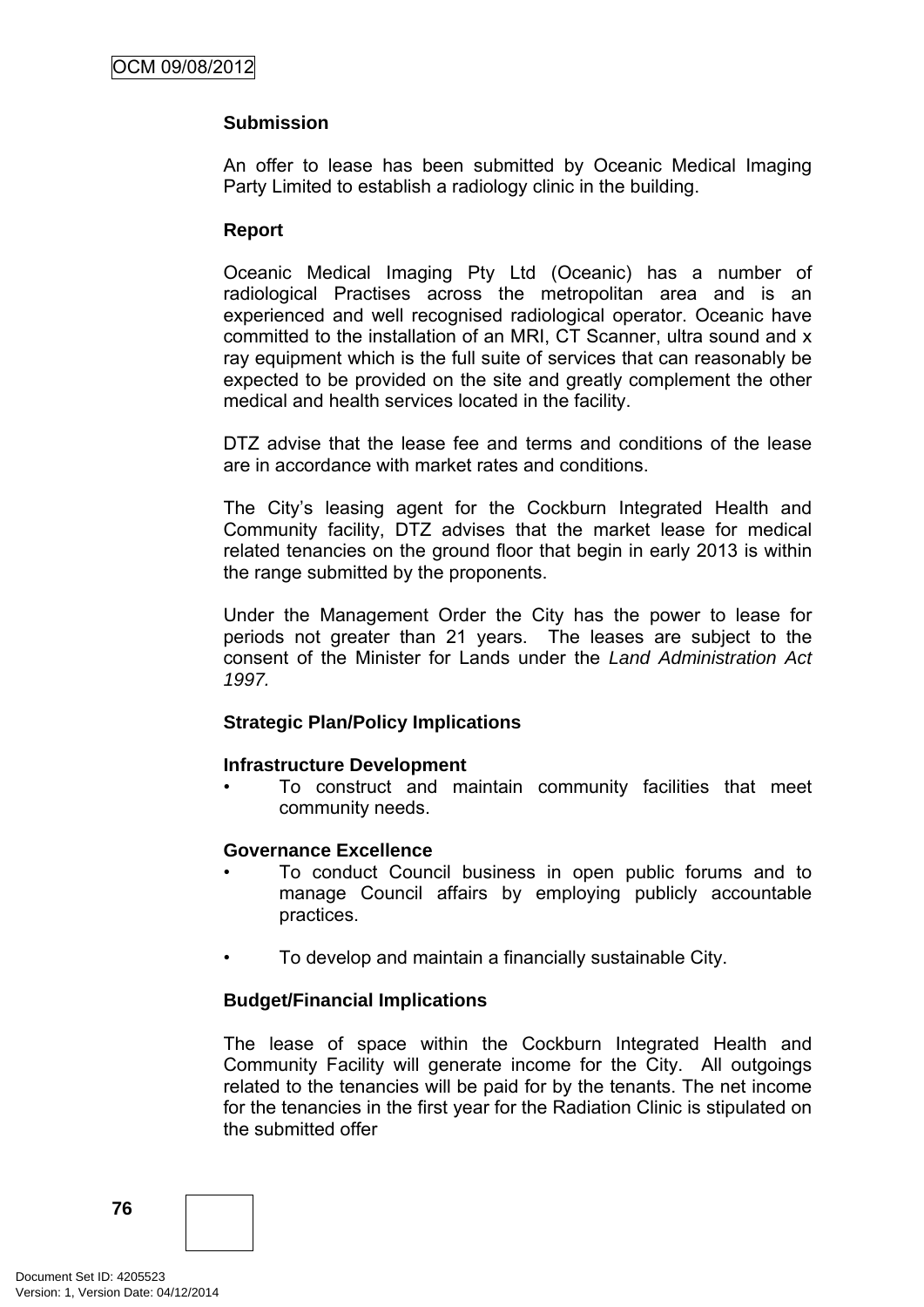## **Legal Implications**

Section 3.58 of the Local Government Act 1995 applies.

## **Community Consultation**

Subject to advertising under Section 3.58 of the *Local Government Act 1995*.

## **Attachment(s)**

1. Copy of Draft Offer and Acceptance document (provided under confidential cover).

## **Advice to Proponent(s)/Submissioners**

The Proponent(s) have been advised that this matter is to be considered at the August 2012 Council Meeting.

## **Implications of Section 3.18(3) Local Government Act, 1995**

The City of Cockburn has resolved to provide an Integrated Health and Community facility including a federally funded GP Superclinic on the site. All commercial tenancies will be at market values.

## **18. EXECUTIVE DIVISION ISSUES**

Nil

## **19. MOTIONS OF WHICH PREVIOUS NOTICE HAS BEEN GIVEN**

## **19.1 (MINUTE NO 4841) (OCM 09/08/2012) - NOTICE OF MOTION - PETITION - CLOSURE OF COCKBURN POLICE STATION (3309515) (R AVARD)**

**RECOMMENDATION** That Council note the information.

## **COUNCIL DECISION**

MOVED Mayor L Howlett SECONDED Clr C Reeve-Fowkes that That Council:

(1) write to the Minister for Police and the Commissioner of Police requesting the retention of the Cockburn Police Station as a part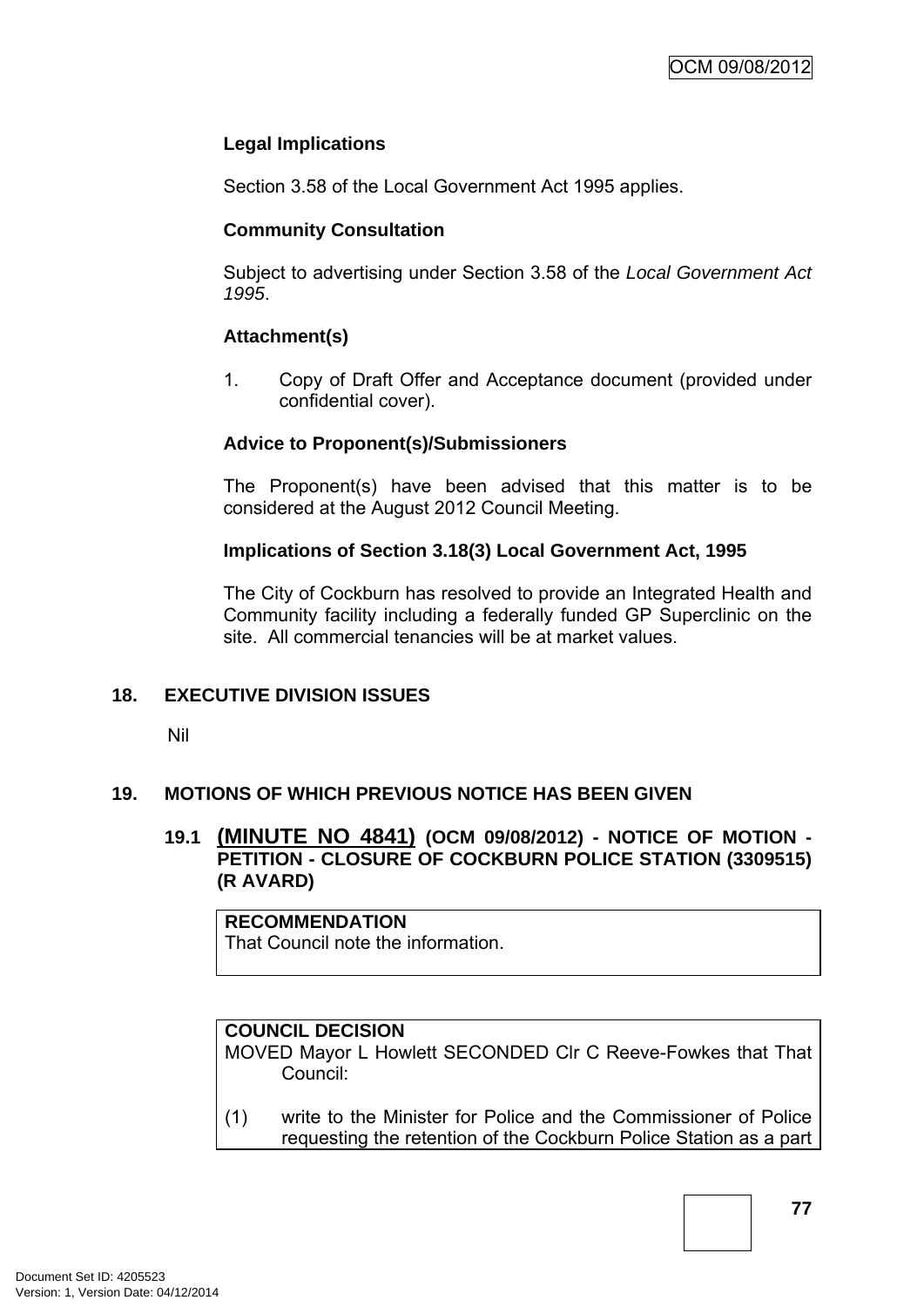of their overall policing strategy when the proposed Police Hub at Cockburn Central opens; and

(2) advise the petitioners calling for the retention of the Cockburn Police Station of Council's decision.

**CARRIED 8/0**

#### **Reason for Decision**

The City received a petition calling for the retention of the Cockburn Police Station on Thursday evening, 14 June 2012. The petition was signed by 821 people who were in the main either an owner or employee of a small business in Cockburn. There is overwhelming support from the Cockburn community for the Cockburn Police Station to be retained. The City provided funding to support additional accommodation at the Cockburn Police Station around 2004 to ensure an increased police presence in our growing City. The City's population is currently 95,000 and the continuing development of the City will see our population increase upward of 130,000.

Increases in residential, commercial and retail centres and Industry will put pressure on our emergency services and their ability to respond even if the concept of 'an office being in every police vehicle' is realised. The rapid increase in the City's population has already seen ongoing congestion on our roads and response times even under 'lights and sirens' can only increase over time.

#### **Background**

The Western Australian Government is proposing to construct a major Police Station at Cockburn Central to serve the City of Cockburn and adjoining areas. Subsequently, the Government purportedly intends to close the Cockburn Police Station on Rockingham Road, Spearwood and transfer the resources to the new Station.

A petition has been received by the City signed by 841 people, of whom 709 live within the City of Cockburn.

The petition reads as follows:

*"We the undersigned residents of Western Australia are opposed to the closure of Cockburn Police Station, Rockingham Road, Spearwood. With the increase in population and subsequent increase in crime in the district, the community requires the ongoing service of the local* 

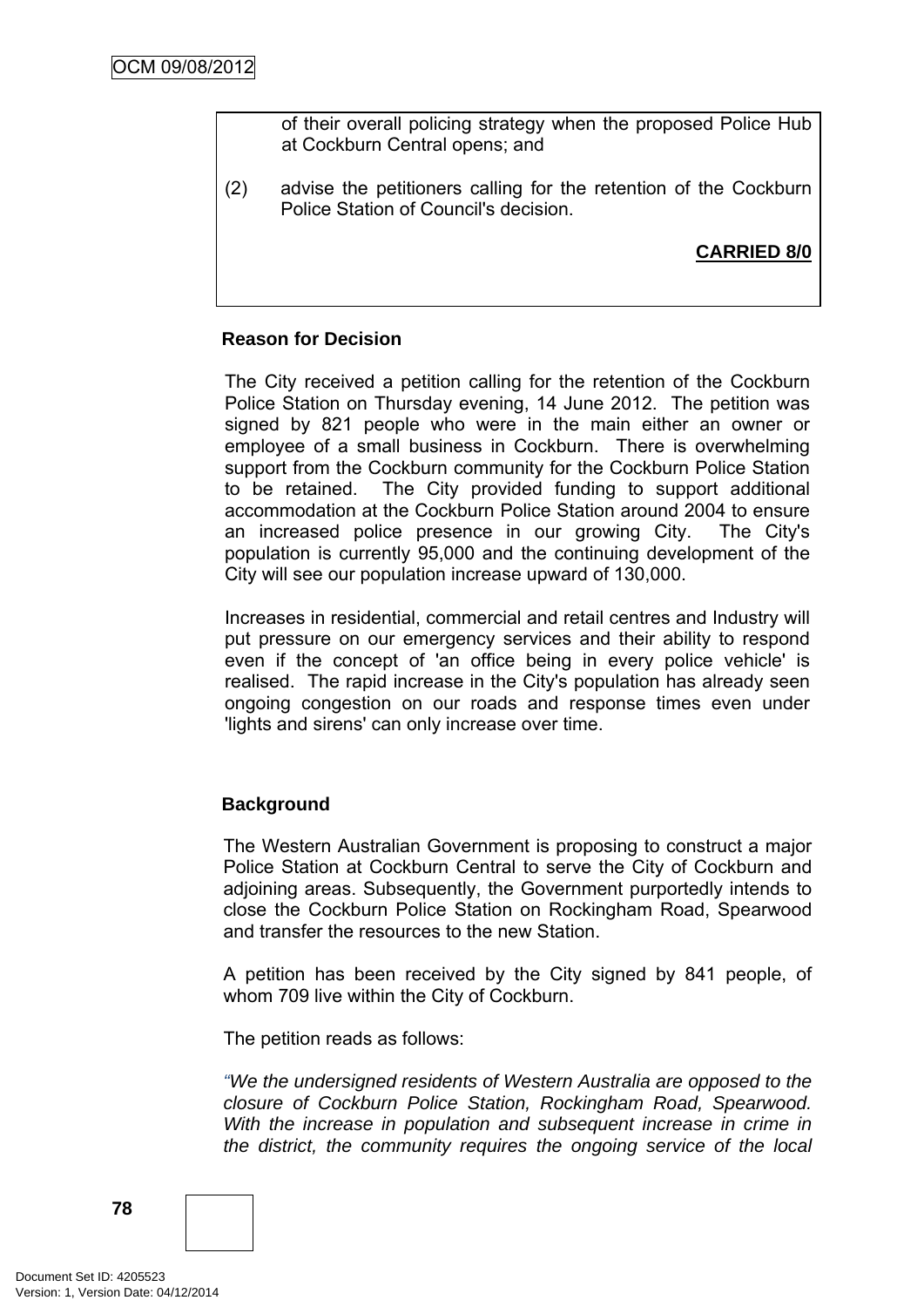*station for the safety of residents. The station has served the community well in the past and its removal would be a backward step for the community.* 

*Your petitioners therefore respectfully request the City of Cockburn Council to oppose the closure of Cockburn Police Station Rockingham Road, Spearwood Western Australia* 

*And your petitioners as in duty bound, will ever pray."*

#### **Submission**

The Mayor has submitted a notice of motion related to the petition that called for the retention of the Cockburn Police Station, as follows:

That Council:

- 1. Write to the Minister for Police and the Commissioner of Police requesting the retention of the Cockburn Police Station as a part of their overall policing strategy when the proposed Police Hub at Cockburn Central opens.
- 2. Advise the petitioners calling for the retention of the Cockburn Police Station of Council's decision.

#### **Explanation**

The City received a petition calling for the retention of the Cockburn Police Station on Thursday evening, 14 June 2012. The petition was signed by 841 people who were in the main either an owner or employee of a small business in Cockburn. There is overwhelming support from the Cockburn community for the Cockburn Police Station to be retained. The City provided funding to support additional accommodation at the Cockburn Police Station around 2004 to ensure an increased police presence in our growing City. The City's population is currently 95,000 and the continuing development of the City will see our population increase upward of 130,000.

Increases in residential, commercial and retail centres and Industry will put pressure on our emergency services and their ability to respond even if the concept of 'an office being in every police vehicle' is realised. The rapid increase in the City's population has already seen ongoing congestion on our roads and response times even under 'lights and sirens' can only increase over time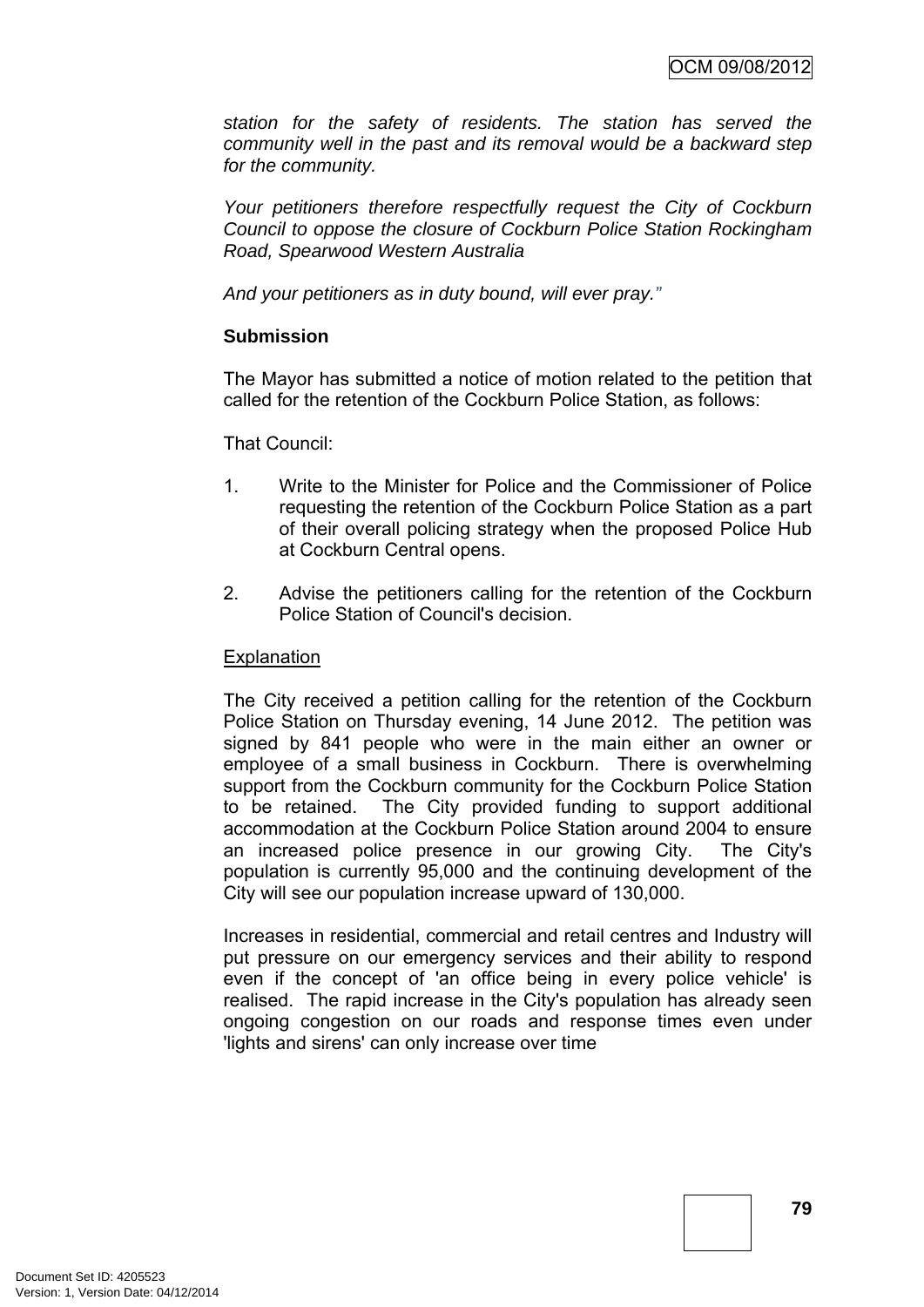### **Report**

The WA Police Service is provided as a function of the state government and all decisions relating to the Service are made by the government of the day.

At a recent briefing to the elected members, senior staff representing the Cockburn Police Station provided details of the proposed arrangements for policing in the District once the Cockburn Central "hub" is opened. It was put forward that there would be an improved service and resource allocation available to provide for the needs of the entire Cockburn community from the new facility, compared to what is now possible from the current Station. The Police service would be enhanced in the district through a hub at Cockburn Central that would be opened 24/7 with mobile patrols operating across the District utilizing communication technology that would allow for highly effective Policing.

Although the City has not received official confirmation when (or if) the Cockburn Station is to be closed, it is unlikely that the government would decide to keep it open beyond the date when a new facility is opened at Cockburn Central.

Given these circumstances, it is not considered appropriate for the City of Cockburn to formally oppose the proposals being implemented by the state government, as to do so could jeopardize the overall improvements that would be realized by the establishment of the Cockburn Central precinct.

#### **Strategic Plan/Policy Implications**

#### **Lifestyle and Aspiration Achievement**

• To identify community needs, aspirations, expectations and priorities for services that are required to meet the changing demographics of the district.

#### **Governance Excellence**

• To conduct Council business in open public forums and to manage Council affairs by employing publicly accountable practices.

## **Budget/Financial Implications**

Nil. Police resources are provided by the State Government.

#### **Legal Implications**

N/A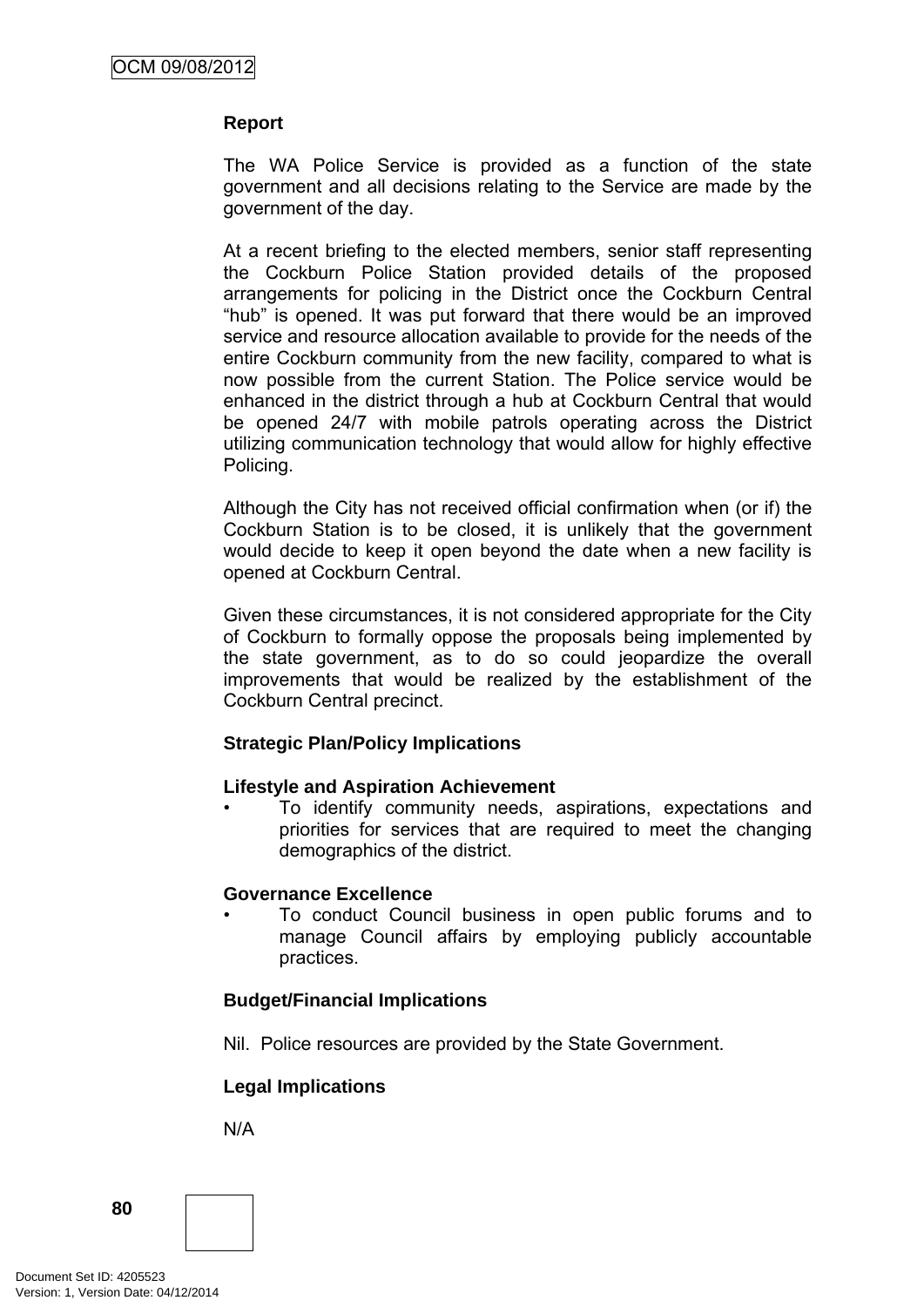## **Community Consultation**

Not required as the matter is in response to a petition from ratepayers and residents of the City.

## **Attachment(s)**

N/A

## **Advice to Proponent(s)/Submissioners**

The Proponent has been advised that this matter is to be considered at the August 2012 Council Meeting.

#### **Implications of Section 3.18(3) Local Government Act, 1995**

Nil.

## **19.2 (MINUTE NO 4842) (OCM 09/08/2012) - NOTICE OF MOTION - TUART TREE ON BP AUSTRALIA PTY LTD HIGH PRESSURE OIL PIPELINE CORRIDOR (2210878) (D ARNDT) (ATTACH)**

# **RECOMMENDATION**

That Council:

- ((1) advertises its intention to undertake an update to its Local Government Inventory, as required by Section 45(2)(b) of the Heritage of WA Act 1990 and requests nominations from the community for new buildings and places (including significant trees) to be included on the Local Government Inventory, as well as any other proposed changes to buildings, places or significant tree currently included on the Local Government Inventory;
- (2) advises BP Refinery (Kwinana) Pty Ltd, as the landowner of the Tuart Tree adjoining Lot 208 (No. 178) Healy Road, Hamilton Hill, that it intends to include the Tuart Tree on the Local Government Inventory and invites their comment on the proposed listing; and
- (3) develops an appropriate selection criteria for the assessment of any trees nominated for inclusion on the Local Government Inventory.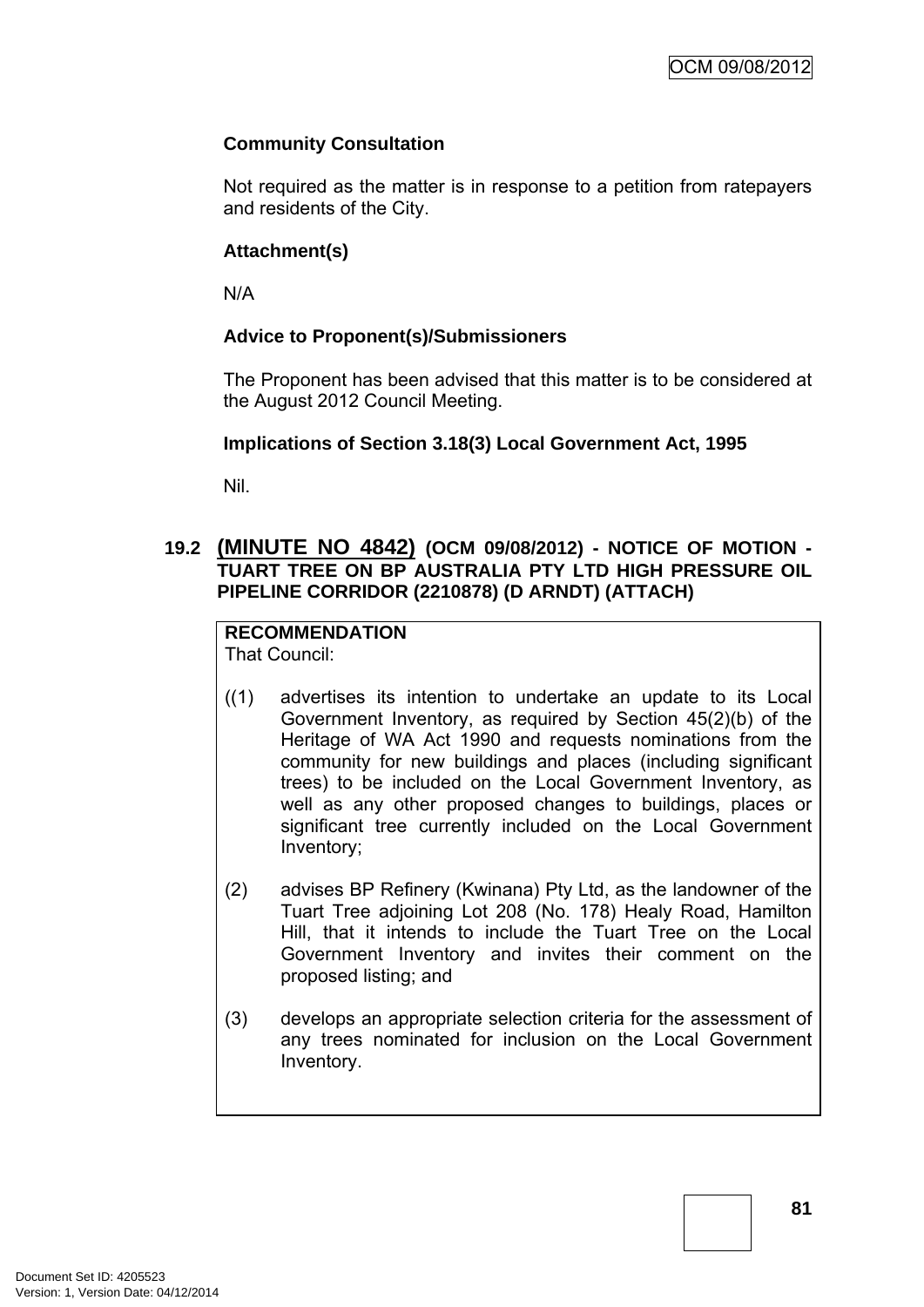## **COUNCIL DECISION**

MOVED Clr C Reeve-Fowkes SECONDED Clr V Oliver that the recommendation be adopted.

**CARRIED 8/0**

## **Background**

A Notice of Motion was received from Mayor Howlett on 1 August 2012 for this item as follows:

*That Council:* 

- *1. Include the Tuart Tree located on the BP Australia Pty Ltd High Pressure Oil Pipeline Corridor adjacent to 178 Healy Road, Hamilton Hill on the City's 'Significant Tree Register' subject to the support in writing being obtained from BP Australia Pty Ltd.*
- *2. Write to BP Australia Pty Ltd seeking their support and any conditions that they may wish to impose in terms of protecting their high pressure oil pipeline.*
- *3. Develop a methodology for engaging with the community and landowners to identify other trees in the district for consideration for inclusion on the City's 'Significant Tree Register'.*

#### *Explanation*

*The inclusion of the Tuart Tree on the City's 'Significant Tree Register' will recognise the importance that this remnant Tuart Tree has to our environment and to our community. It will also provide evidence that the City places a high value on retaining as many as possible of the diminishing number of individual and stands of Tuart Trees within our district. The registering of this Tuart Tree will send a clear message to the community that the needless removal of such high value parts of our natural landscape will not be tolerated except in circumstances where a tree is in imminent danger of falling or causing damage to infrastructure.* 

*Tuart trees are important in terms of providing a habitat for the endangered Carnaby's Black Cockatoo and the Red Tailed Black Cockatoo and other birds as evidenced at this location in Hamilton Hill.* 

*The opportunity to develop a methodology to engage with the community and landowners to identify significant trees in the district for* 

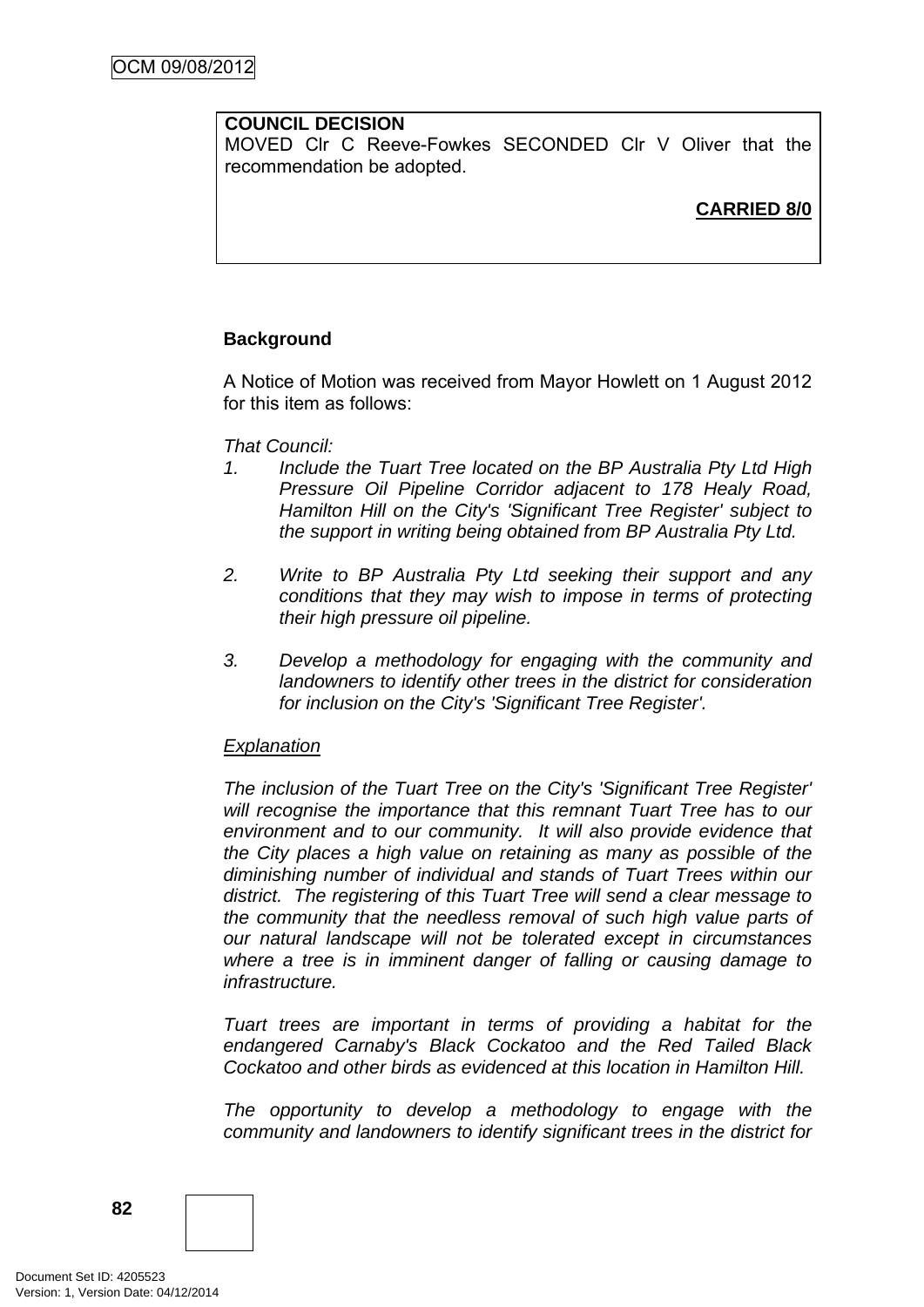*inclusion on the City 's 'Significant Tree Register' could include advertising in the local community newspapers, the Cockburn Soundings, the City 's website, developing a program in our schools etc.* 

In July 2012, BP Refinery (Kwinana) Pty Ltd as the landowner of the site adjoining Lot 208 (No. 178) Healy Road, Hamilton Hill, commenced the removal of a Tuart tree within their landholding (refer to Attachment (1). The actions by BP Refinery (Kwinana) Pty Ltd led to members of the local community undertaking an active protest and the suspension by BP's contractors of the tree's removal.

#### **Submission**

The tree has not been identified as a significant tree on the City of Cockburn's Local Government Inventory which was formally adopted in July 2011. The purpose of this report is to therefore consider an appropriate process/strategy for securing better recognition of the importance of the tree by way of the City's Local Government Inventory.

## **Report**

The City recently incorporated a significant (heritage) trees category within its 2011 Local Government Inventory. This was developed as a response to both City and community desires to have significant trees (as viewed from a heritage perspective) recognised more formally. This recognition is through the Local Government Inventory, and what is defined as a significant tree category:

## *"Significant tree(s)*

*Heritage trees may be pruned as part of routine tree maintenance in accordance with International Society of Arboriculture standards, provided the pruning would not reduce the tree's height or crown diameter, alter the tree's general appearance, increase the tree's susceptibility to insects or disease, or otherwise increase its risk of mortality.* 

*Heritage trees should be removed only in order to protect public safety or private or public property from imminent danger."* 

The Tuart tree under consideration in this report is not currently identified as a significant tree. In identifying this or any other tree as a significant tree, there is a process needing to take place in respect of the City's Local Government Inventory. This process is discussed following.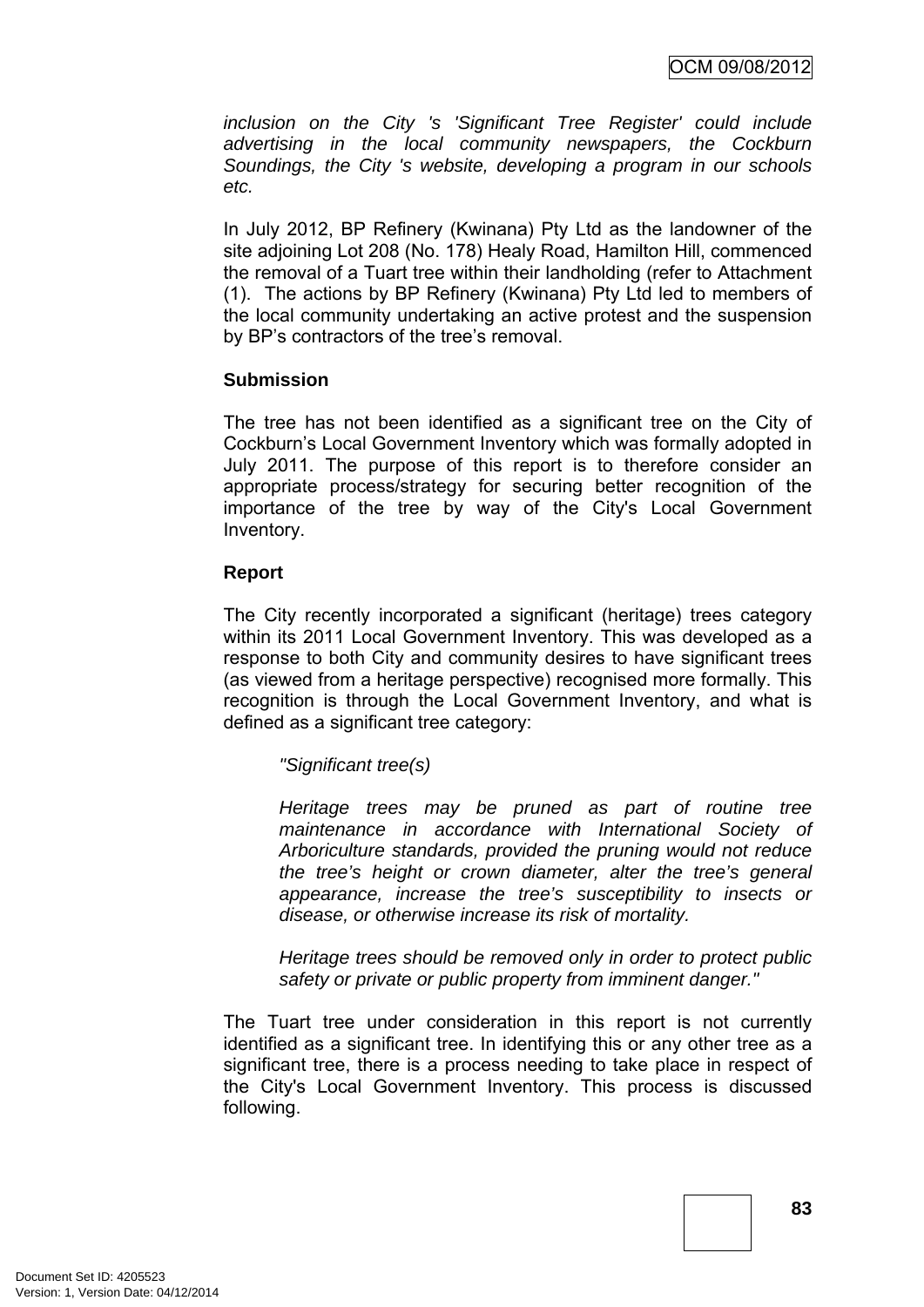## *Process for updating the City's Local Government Inventory*

Section 45 of the *Heritage of Western Australia Act 1990* identified the process for compiling and maintaining a Local Government Inventory.

The key features of this are:

- An annual update to Local Government Inventories;
- A more comprehensive four year review of Local Government Inventories;
- The requirement that the Local Government ensure proper public consultation as part of the annual update and comprehensive four year review.

As discussed above the City has just undertaken its four year comprehensive review of its Local Government Inventory. This was completed in 2011. This now creates the requirement for the first annual update to take place. The process of this annual update is seen as the most appropriate avenue in which to consider not only this tree, but any other update to the Local Government Inventory. This may include modifications to categories of existing places, the addition of new places, the removal of places or any other combination of possibilities which the update may result in.

This would importantly provide a public process in which to consider the issue of the Tuart tree, as well as any other changes that may be requested of the Local Government Inventory.

#### *What happens if the tree is listed on the Local Government Inventory*

It is important to then consider the statutory implications of the listing of the tree in the Local Government Inventory. As it stands, listing on the Local Government Inventory would not secure an absolute level of protection for the Tuart tree. This is a common misconception held that Local Government Inventories afford the statutory protection of listed places. This is not the case.

This is where a statutory relationship back to the operative Town Planning Scheme is important. As it stands, the City's Town Planning Scheme is yet to have appropriate provisions inserted within it to formalise a process of how the matter of significant trees is to be dealt with.

The City as part of its consideration of the Local Government Inventory also resolved to finalise an amendment to its town planning scheme, which will effectively provide for a formal process of planning approval needing to be obtained for any proposed alteration to a significant tree. The following provision forms part of this Scheme amendment and will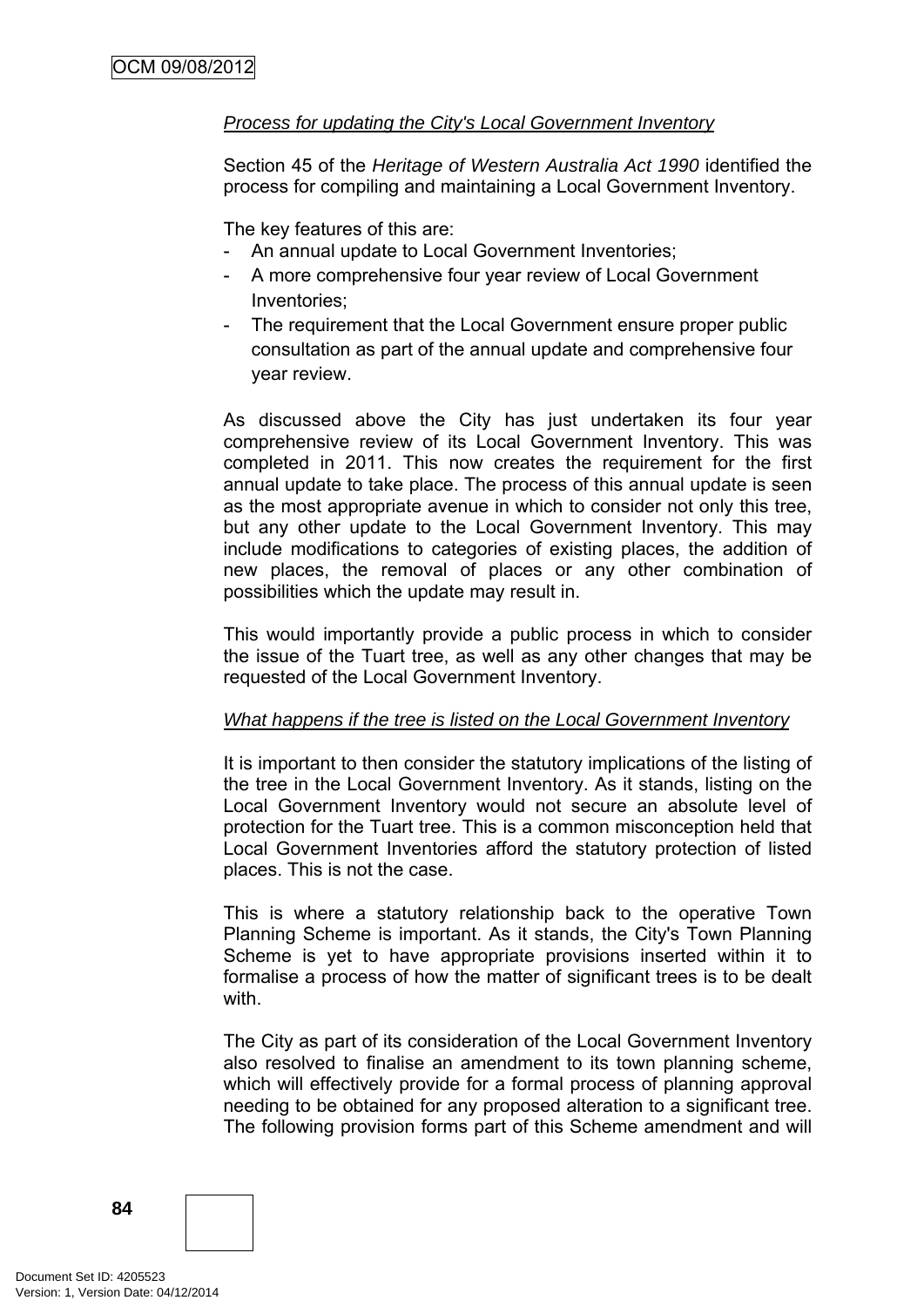be operative once the Western Australian Planning Commission and Minister endorses the Scheme amendment:

New Clause 7.6:

*'Planning approval is required prior to the removal, destruction of and/or interference with any tree included on the Local Government Inventory Significant Tree List.'* 

Effectively if a landowner/applicant seeks to remove, destruct of interfere with any tree included on the Local Government Inventory, they must apply to Council for planning approval in which to do so. It then becomes a discretionary decision for Council to either approve or refuse such planning approval. To help in guiding what is quite a broad planning provision which affords a broad level of discretion, Local Planning Policy No. APD64 has been developed to support the Scheme provision once it is introduced. The pertinent sections of this policy, as they relate to significant trees identified in the Local Government Inventory are as following:

*"4) Significant Trees* 

*Under the Scheme planning approval is required prior to the removal, destruction of and/or interference with any tree included on the Significant Tree List, and as such the following policy provisions apply:* 

- *1. Significant Trees may be pruned as part of routine maintenance in accordance with the International Society of Arboriculture standards, provided the pruning would not reduce the tree's height or crown or diameter, alter the trees general appearance, increase the tree's susceptibility to insects or disease, or otherwise increase its risk of mortality.*
- *2. The removal of a Significant Tree will only be supported where it is necessary to protect public safety or private or public property from imminent danger and the onus is on the applicant to demonstrate that this is the case. This may require the submission of a report prepared by a suitably qualified arborist.*
- *3. Proposals for substantial pruning to a Significant Tree may require the submission of an arborist report prepared by a suitably qualified consultant demonstrating that the proposal is acceptable and will not endanger the tree's survival or fore-shorten its life expectancy."*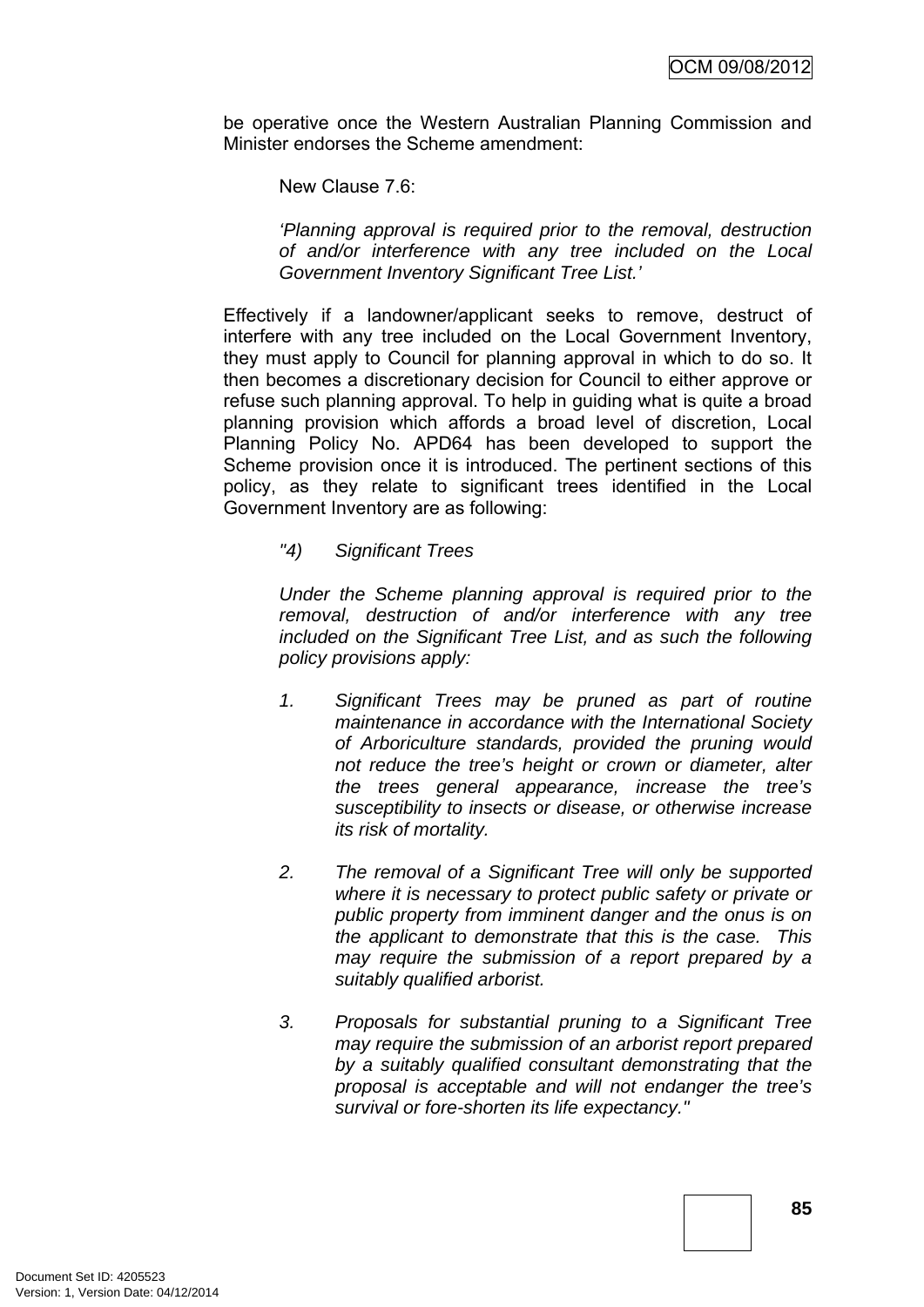The Policy APD64 also defines what constitutes a significant tree by way of policy definition. This is as following:

*"Significant Trees means trees that are included on the Significant Tree List (contained within the LGI) for their significance, which includes characteristics such as outstanding aesthetic significance, horticultural value, historic value, and/or unique location or context."* 

The *Heritage of Western Australia Act 1990* and Policy APD64 however do not provide any clear guidance as to how the City should assess whether a nominated tree is considered to be significant or not. It is therefore recommended that an appropriate selection criteria for the assessment of any trees nominated for inclusion on the Local Government Inventory be developed. Notwithstanding the lack of clearly defined criteria, the City can still consider the inclusion of the Tuart tree located on the BP high pressure oil pipeline corridor, provided it is able to justify why the tree is considered significant. In this regard the City has engaged a qualified arboriculturalist, who has prepared a detailed assessment of the tree (refer Attachment 2), which provides details on the tree's health, condition and structural stability.

## **Conclusion**

The Tuart tree located on the BP high pressure oil pipeline corridor can be included on the Local Government Inventory's significant tree list. Should Council decide to take this action it does need to take into consideration the provisions of the *Heritage of Western Australia Act 1990,* which requires the need for proper public consultation to occur, prior to any inclusions or exclusions to the Local Government Inventory. This would clearly include seeking the views of the landowner and the broader community. This will also facilitate consideration of any other place that the community, landowner(s) or the City may want to have updated as part of this annual update process.

If the Tuart tree does become included on the Local Government Inventory, then there would be the requirement for planning approval to be obtained from Council for any proposed removal, destruction or interference once the Scheme amendment is finalised. Being a discretionary decision on the Scheme, there would also be the right for an applicant aggrieved by a decision of Council to seek a review of that decision by the State Administrative Tribunal.

This however does not waiver from the fact that listing on the Local Government Inventory is the most appropriate way in which to ensure the Tuart tree has a greater level of protection.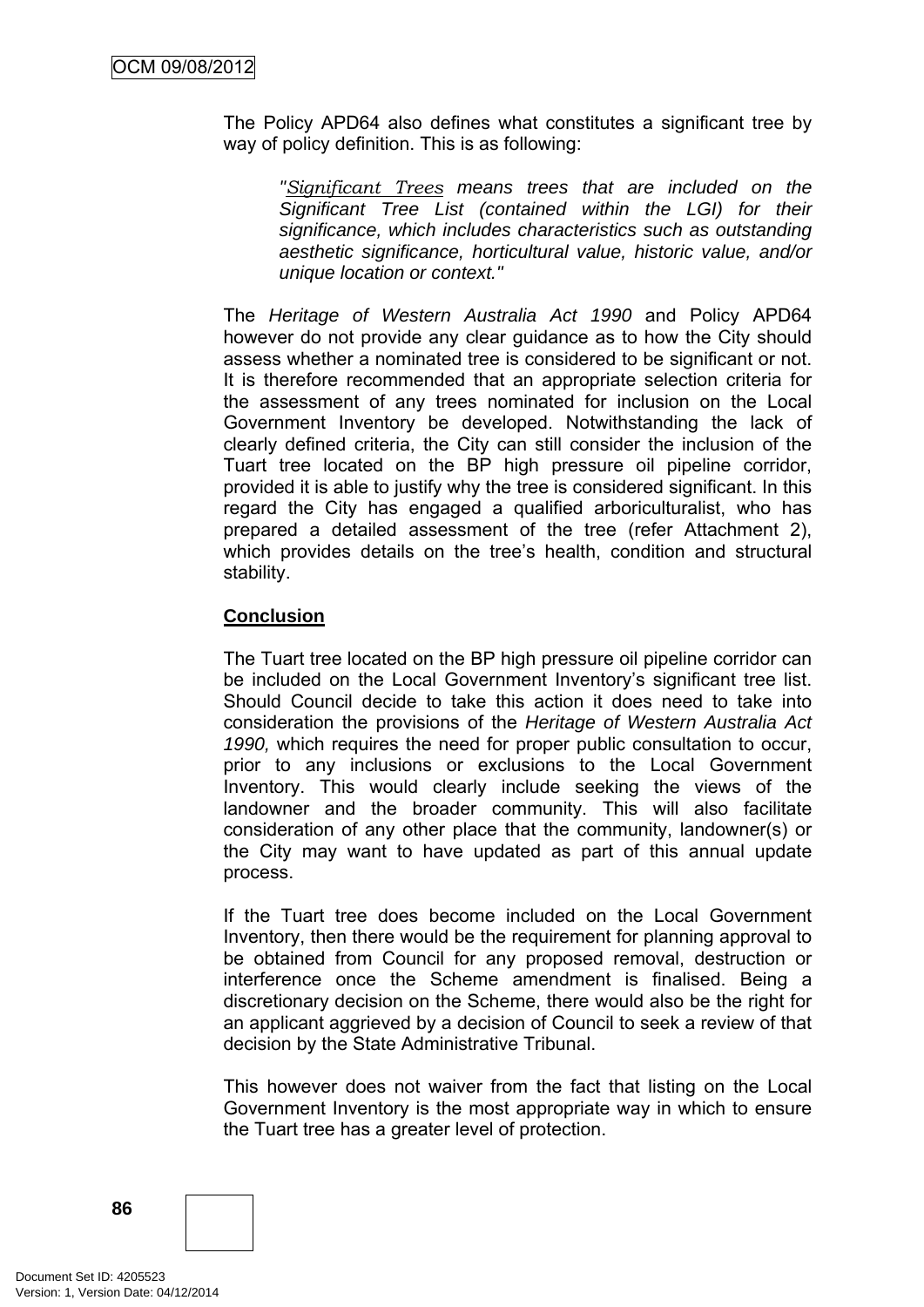## **Strategic Plan/Policy Implications**

## **Demographic Planning**

To ensure development will enhance the levels of amenity currently enjoyed by the community.

#### **Natural Environmental Management**

• To conserve, preserve and where required remediate the quality, extent and uniqueness of the natural environment that exists within the district.

#### **Budget/Financial Implications**

N/A

#### **Legal Implications**

As mentioned, this process cannot be regarded as an absolute protection of the tree. However it does elevate its importance and if ultimately included on the Local Government Inventory following its annual update will provide a mechanism to apply for planning approval for any proposed alteration, destruction or removal to the tree.

#### **Community Consultation**

The *Heritage of Western Australia Act 1990* mandates the requirement for proper public consultation to occur in undertaking the annual update.

#### **Attachment(s)**

- 1. Location Plan
- 2. Arboricultural Report

#### **Advice to Proponent(s)/Submissioners**

N/A.

#### **Implications of Section 3.18(3) Local Government Act, 1995**

Nil.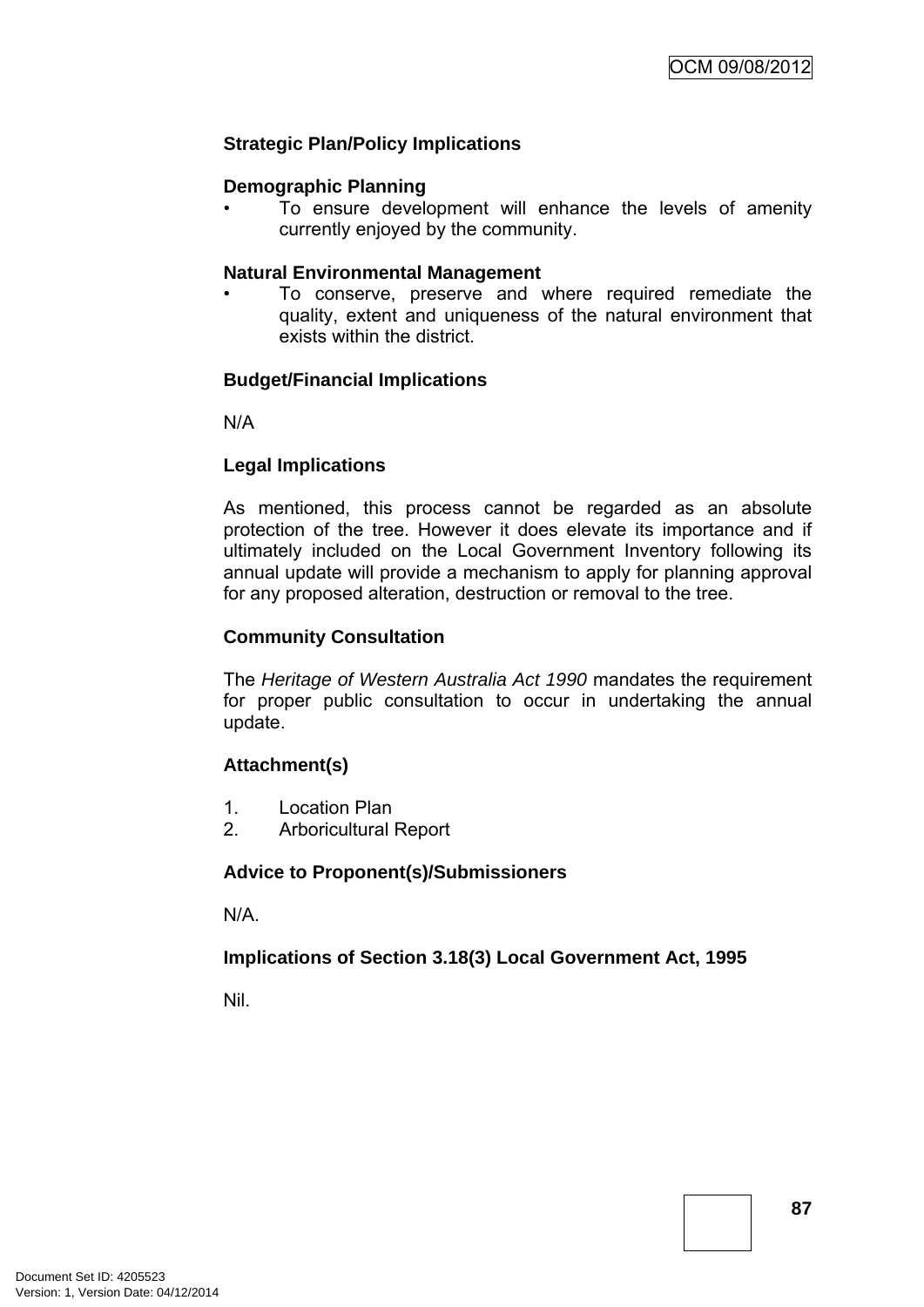#### **20. NOTICES OF MOTION GIVEN AT THE MEETING FOR CONSIDERATION AT NEXT MEETING**

Nil

## **21. NEW BUSINESS OF AN URGENT NATURE INTRODUCED BY COUNCILLORS OR OFFICERS**

Nil

## **22 (OCM 09/08/2012) - MATTERS TO BE NOTED FOR INVESTIGATION, WITHOUT DEBATE**

Councillor Reeve-Fowkes asked for Council to investigate the opportunities to locate an ocean pool within the coastal precinct between Poore Grove and South Beach groyne with a report to be presented to a future meeting of Council.

## **23. CONFIDENTIAL BUSINESS**

Nil

## **24 (MINUTE NO 4843) (OCM 09/08/2012) - RESOLUTION OF COMPLIANCE**

#### **RECOMMENDATION**

That Council is satisfied that resolutions carried at this Meeting and applicable to items concerning Council provided services and facilities, are:-

- (1) integrated and co-ordinated, so far as practicable, with any provided by the Commonwealth, the State or any public body;
- (2) not duplicated, to an extent Council considers inappropriate, services or facilities as provided by the Commonwealth, the State or any other body or person, whether public or private; and
- (3) managed efficiently and effectively.

# **COUNCIL DECISION**  MOVED Clr C Reeve-Fowkes SECONDED Clr V Oliver that the recommendation be adopted.

**CARRIED 8/0**